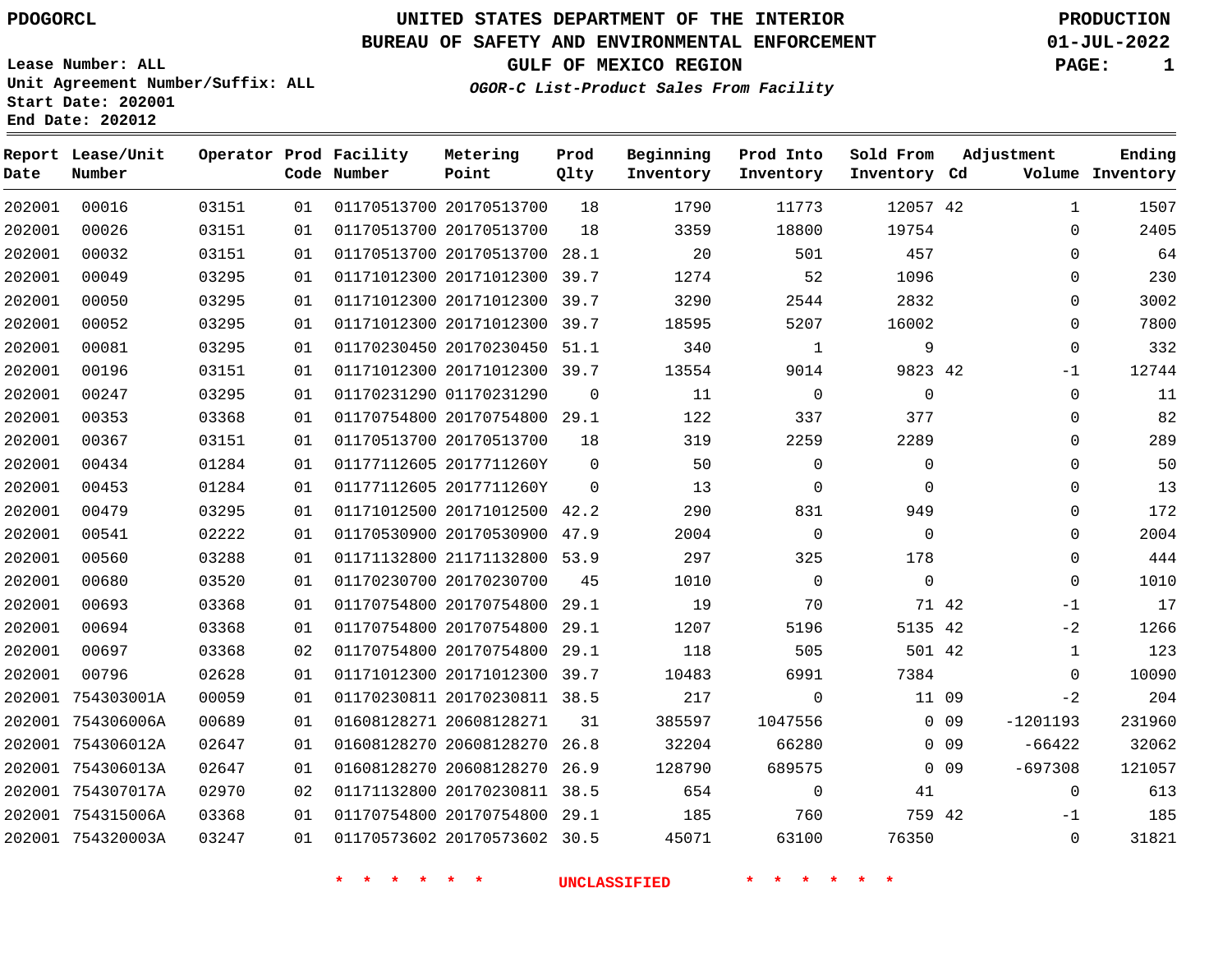**Start Date: 202001 End Date: 202012**

# **UNITED STATES DEPARTMENT OF THE INTERIOR PDOGORCL PRODUCTION**

### **BUREAU OF SAFETY AND ENVIRONMENTAL ENFORCEMENT 01-JUL-2022**

**Lease Number: ALL Unit Agreement Number/Suffix: ALL**

**GULF OF MEXICO REGION PAGE: 2**

**OGOR-C List-Product Sales From Facility**

| Date | Report Lease/Unit<br>Number |       |    | Operator Prod Facility<br>Code Number | Metering<br>Point            | Prod<br>Qlty | Beginning<br>Inventory | Prod Into<br>Inventory | Sold From<br>Inventory Cd | Adjustment |              | Ending<br>Volume Inventory |
|------|-----------------------------|-------|----|---------------------------------------|------------------------------|--------------|------------------------|------------------------|---------------------------|------------|--------------|----------------------------|
|      | 202001 7543880060           | 03295 | 01 |                                       | 01170230450 20170230450 51.1 |              | 427                    | $\mathbf 0$            | 11                        |            | $\mathbf 0$  | 416                        |
|      | 202001 7543940080           | 03295 | 01 |                                       | 01170230811 20170230811 38.5 |              | 15                     | 1                      | $\mathbf{1}$              |            | $\mathbf 0$  | 15                         |
|      | 202001 754396015A           | 01284 | 01 |                                       | 01608103650 20608103650 36.1 |              | 13                     | 862                    | 865                       |            | $\Omega$     | 10                         |
|      | 202001 8910020210           | 02451 | 01 |                                       | 01170513800 20170513800 32.9 |              | 2144                   | 62292                  | 61885                     |            | $\Omega$     | 2551                       |
|      | 202001 8910024540           | 02451 | 01 |                                       | 01170513800 20170513800 32.9 |              | 2094                   | 67854                  | 67169                     |            | $\Omega$     | 2779                       |
|      | 202001 8910029320           | 02375 | 01 |                                       | 01170513700 20170513700 28.1 |              | 22                     | 357                    | 333                       |            | $\Omega$     | 46                         |
|      |                             | 03151 | 01 |                                       | 01170513700 20170513700 28.1 |              | 2357                   | 17986                  | 18047 42                  |            | 4            | 2300                       |
|      |                             |       |    |                                       |                              |              | 2379                   | 18343                  | 18380                     |            | 4            | 2346                       |
|      | 202001 8910034440           | 03151 | 01 |                                       | 01170513700 20170513700 24.1 |              | 6101                   | 36489                  | 37919 42                  |            | $-4$         | 4667                       |
|      | 202001 8910086400           | 03520 | 02 |                                       | 01171012400 20171012400      | 60.7         | $\mathbf{1}$           | 0                      | $\mathbf{1}$              |            | $\mathbf 0$  | $\overline{0}$             |
|      | 202001 8910088130           | 02628 | 01 |                                       | 01171132800 21171132800 53.9 |              | 240                    | 264                    | 135                       |            | $\mathbf 0$  | 369                        |
|      | 202001 8910089160           | 03151 | 01 |                                       | 01170513700 20170513700      | 26.3         | 734                    | 2174                   | 2630                      |            | $\mathbf 0$  | 278                        |
|      | 202001 891008927Y           | 03151 | 01 |                                       | 01170230400 20170230400 50.8 |              | 34                     | 61                     | 70                        |            | $\mathbf 0$  | 25                         |
|      | 202001 8910116580           | 03151 | 01 |                                       | 01170513700 20170513700 25.3 |              | 354                    | 1863                   | 1979                      |            | $\mathbf 0$  | 238                        |
|      | 202001 8910116740           | 03151 | 01 |                                       | 01170513700 20170513700 25.5 |              | 2479                   | 15255                  | 15784 42                  |            | 2            | 1952                       |
|      | 202001 8910116770           | 03151 | 01 |                                       | 01170513700 20170513700 25.3 |              | 373                    | 2329                   | 2404                      |            | $\mathbf 0$  | 298                        |
|      | 202001 8910116790           | 03151 | 01 |                                       | 01170513700 20170513700 26.3 |              | 968                    | 6707                   | 6816 42                   |            | $-2$         | 857                        |
|      | 202001 8910116800           | 03151 | 01 |                                       | 01170513700 20170513700 25.8 |              | 5948                   | 40097                  | 40914 42                  |            | $-3$         | 5128                       |
|      | 202001 891011687A           | 03368 | 01 |                                       | 01170754800 20170754800      | 29.1         | 53                     | 184                    | 193 42                    |            | $\mathbf{1}$ | 45                         |
|      | 202001 891011687C           | 03368 | 01 |                                       | 01170754800 20170754800 29.1 |              | 384                    | 1616                   | 1606                      |            | $\Omega$     | 394                        |
|      | 202001 891011687D           | 03368 | 01 |                                       | 01170754800 20170754800      | 29.1         | 9                      | 22                     | 26                        |            | $\Omega$     | 5                          |
|      | 202001 891011687E           | 03368 | 01 |                                       | 01170754800 20170754800 29.1 |              | 4                      | 5                      | 8                         |            | $\Omega$     | 1                          |
|      | 202001 8910117330           | 03368 | 01 |                                       | 01170754800 20170754800 29.1 |              | 22                     | 64                     | 71 42                     |            | 1            | 16                         |
|      | 202001 8910123270           | 03295 | 01 |                                       | 01177215100 20177215102 31.3 |              | 46                     | 3419                   | 3418                      |            | $\Omega$     | 47                         |
|      | 202001 8910123320           | 03295 | 01 |                                       | 01177215100 20177215102 31.3 |              | 65                     | 4853                   | 4851                      |            | $\Omega$     | 67                         |
|      | 202001 8910123330           | 03295 | 01 |                                       | 01177215100 20177215102 31.3 |              | 152                    | 10304                  | 10313                     |            | $\Omega$     | 143                        |
|      | 202001 G00983               | 02628 | 01 | 01171132800 20171132000               |                              | 43           | $\mathbf{1}$           | $\Omega$               | $\mathbf{1}$              |            | $\Omega$     | $\Omega$                   |
|      | 202001 G00985               | 03151 | 01 |                                       | 0117709260A 2017709260A 32.6 |              | $\Omega$               | 4263                   | 4263 47                   |            | 377          | 377                        |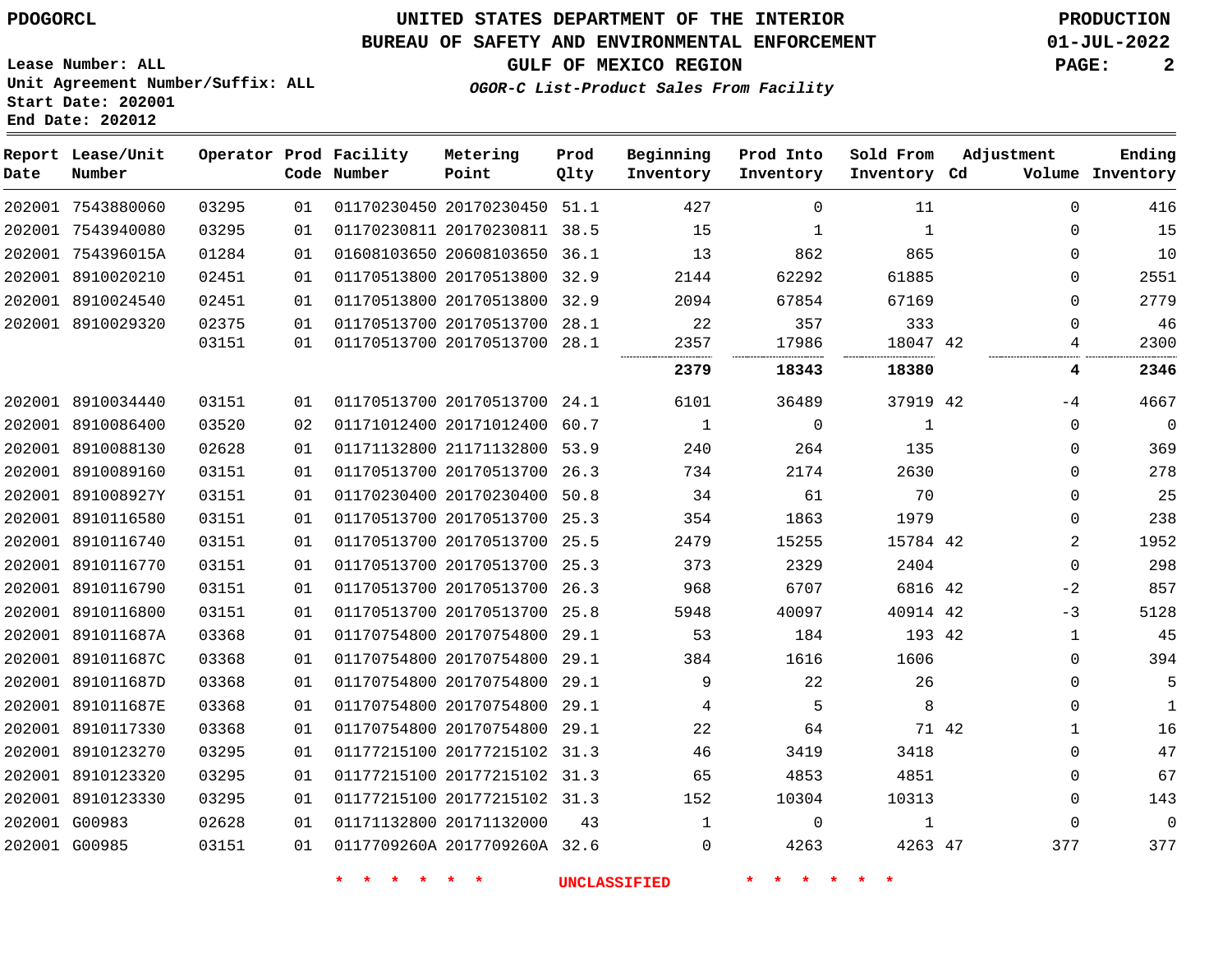### **BUREAU OF SAFETY AND ENVIRONMENTAL ENFORCEMENT 01-JUL-2022**

**GULF OF MEXICO REGION PAGE: 3**

**Lease Number: ALL Unit Agreement Number/Suffix: ALL Start Date: 202001 End Date: 202012**

| Date | Report Lease/Unit<br>Number |       |    | Operator Prod Facility<br>Code Number | Metering<br>Point            | Prod<br>Qlty | Beginning<br>Inventory | Prod Into<br>Inventory | Sold From<br>Inventory Cd | Adjustment |             | Ending<br>Volume Inventory |
|------|-----------------------------|-------|----|---------------------------------------|------------------------------|--------------|------------------------|------------------------|---------------------------|------------|-------------|----------------------------|
|      | 202001 G00989               | 02628 | 01 |                                       | 01171132800 20171132000      | 43           | 3                      | $\mathbf 0$            | 3                         |            | $\mathbf 0$ | $\mathbf{0}$               |
|      | 202001 G01036               | 03209 | 02 |                                       | 01171092651 20171092650      | $\Omega$     | 1120                   | 481                    | $\mathbf 0$               |            | $\Omega$    | 1601                       |
|      | 202001 G01083               | 03151 | 01 |                                       | 01170513700 20170513700 25.5 |              | 3710                   | 22367                  | 23215 42                  |            | $-1$        | 2861                       |
|      | 202001 G01084               | 03151 | 01 |                                       | 01170513700 20170513700 26.3 |              | 421                    | 2763                   | 2830                      |            | $\mathbf 0$ | 354                        |
|      | 202001 G01090               | 03151 | 01 |                                       | 01170513700 20170513700 25.3 |              | 702                    | 5554                   | 5546                      |            | $\Omega$    | 710                        |
|      | 202001 G01091               | 03151 | 01 |                                       | 01170513700 20170513700 25.6 |              | 1864                   | 11510                  | 11902                     |            | $\mathbf 0$ | 1472                       |
|      | 202001 G01092               | 03151 | 01 |                                       | 01170513700 20170513700 25.3 |              | 393                    | 1240                   | 1474                      |            | $\Omega$    | 159                        |
|      | 202001 G01220               | 03295 | 01 |                                       | 01177092600 20177092600 47.9 |              | 23                     | 24                     | 46                        |            | $\Omega$    | $\mathbf{1}$               |
|      | 202001 G01351               | 03151 | 01 |                                       | 01170230400 20170230400 50.8 |              | 42                     | 67                     | 82 42                     |            | 1           | 28                         |
|      | 202001 G01447               | 03151 | 02 |                                       | 01170513700 20170513700      | 18           | 35                     | 213                    | 221                       |            | $\Omega$    | 27                         |
|      | 202001 G01497               | 02451 | 01 |                                       | 01170513800 20170513800 32.9 |              | 958                    | 35310                  | 34822                     |            | $\mathbf 0$ | 1446                       |
|      | 202001 G01498               | 02451 | 01 |                                       | 01170513800 20170513800 32.9 |              | 142                    | 4590                   | 4544                      |            | $\mathbf 0$ | 188                        |
|      | 202001 G01610               | 03295 | 01 |                                       | 01177215100 20177215102 31.3 |              | $\mathbf{1}$           | 339                    | 335                       |            | $\mathbf 0$ | 5                          |
|      | 202001 G01619               | 03151 | 01 |                                       | 01170513700 20170513700 19.7 |              | 1003                   | 6421                   | 6600 42                   |            | $-4$        | 820                        |
|      | 202001 G01620               | 03151 | 01 |                                       | 01170513700 20170513700 19.7 |              | 425                    | 2027                   | 2193                      |            | $\Omega$    | 259                        |
|      | 202001 G01757               | 03295 | 01 |                                       | 01423210051 20423210050 73.1 |              | 26                     | 315                    | 289                       |            | $\mathbf 0$ | 52                         |
|      | 202001 G01848               | 01284 | 02 |                                       | 01423210051 20170230500      | 43           | 211                    | $\mathbf 0$            | 22                        |            | $\Omega$    | 189                        |
|      |                             | 01978 | 02 |                                       | 01170230500 20170230500      | 43           | 905                    | 0                      | 94                        |            | $\mathbf 0$ | 811                        |
|      |                             |       |    |                                       |                              |              | 1116                   | 0                      | 116                       |            | $\mathbf 0$ | 1000                       |
|      | 202001 G01860               | 03295 | 01 |                                       | 01170231110 20170231110      | $\Omega$     | 3895                   | 3833                   | $\mathbf 0$               |            | $\mathbf 0$ | 7728                       |
|      | 202001 G01865               | 03151 | 01 |                                       | 01171012500 20171012500 42.2 |              | 781                    | 2514                   | 2775                      |            | $\mathbf 0$ | 520                        |
|      | 202001 G01901               | 03295 | 01 |                                       | 01177215100 20177215102 31.3 |              | 3                      | 335                    | 333                       |            | $\Omega$    | 5                          |
|      | 202001 G01966               | 03295 | 01 |                                       | 01177215100 20177215102 31.3 |              | 58                     | 4254                   | 4253                      |            | $\mathbf 0$ | 59                         |
|      | 202001 G01967               | 03295 | 01 |                                       | 01177215100 20177215102 31.3 |              | 185                    | 13286                  | 13287                     |            | 0           | 184                        |
|      | 202001 G02062               | 03151 | 01 |                                       | 01171132000 20171132000      | 43           | 49                     | 1041                   | 1050                      |            | $\Omega$    | 40                         |
|      | 202001 G02111               | 02628 | 01 |                                       | 01171132000 20171132000      | 43           | 3251                   | 78297                  | 78510                     |            | $\Omega$    | 3038                       |
|      | 202001 G02665               | 02451 | 01 |                                       | 01423210051 20423210050 73.1 |              | 46                     | 410                    | 389                       |            | $\Omega$    | 67                         |
|      | 202001 G02825               | 03295 | 01 |                                       | 01170230812 20170230810      | $\Omega$     | 302                    | 0                      | $\mathbf 0$               |            | $\mathbf 0$ | 302                        |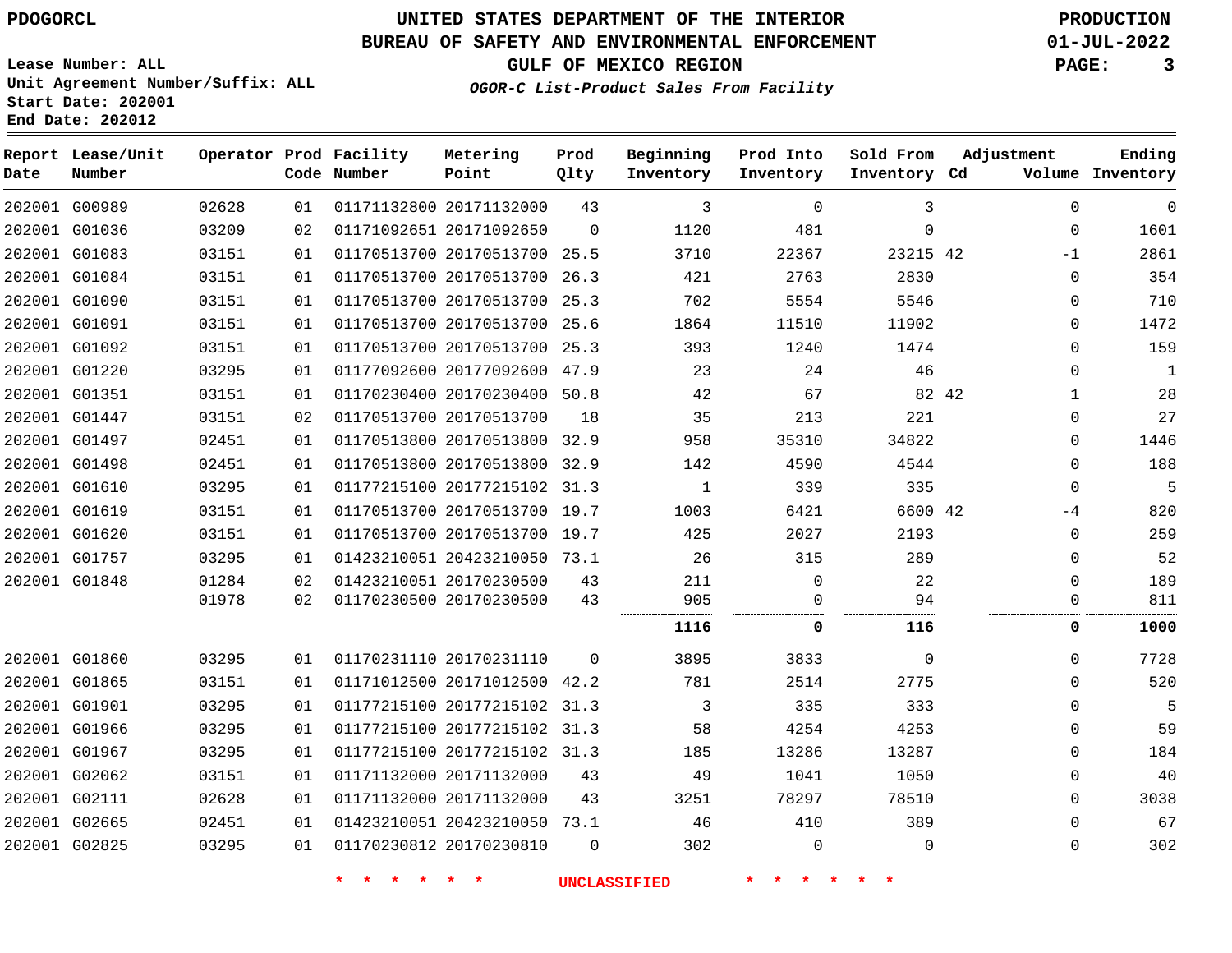**Prod**

#### **BUREAU OF SAFETY AND ENVIRONMENTAL ENFORCEMENT 01-JUL-2022**

**Lease Number: ALL Unit Agreement Number/Suffix: ALL Start Date: 202001 End Date: 202012**

**OGOR-C List-Product Sales From Facility**

**GULF OF MEXICO REGION PAGE: 4**

**Ending**

| Date | Report Lease/Unit<br>Number |       |    | Operator Prod Facility<br>Code Number | Metering<br>Point            | Prod<br>Qlty | Beginning<br>Inventory | Prod Into<br>Inventory | Sold From<br>Inventory Cd | Adjustment   | Ending<br>Volume Inventory |
|------|-----------------------------|-------|----|---------------------------------------|------------------------------|--------------|------------------------|------------------------|---------------------------|--------------|----------------------------|
|      | 202001 G02826               | 03295 | 01 |                                       | 01170230812 20170230810      | $\Omega$     | 2189                   | $\mathbf 0$            | 0                         | $\Omega$     | 2189                       |
|      |                             |       | 01 |                                       | 01170231110 20170231110      | $\mathbf 0$  | 242                    | 199                    | 0                         | 0            | 441                        |
|      |                             |       |    |                                       |                              |              | 2431                   | 199                    | 0                         | 0            | 2630                       |
|      | 202001 G03061               | 03026 | 02 |                                       | 01423210051 20423210050 73.2 |              | 37                     | 325                    | 309                       | $\Omega$     | 53                         |
|      | 202001 G03152               | 03295 | 01 |                                       | 01177092600 20177092600 47.9 |              | 190                    | 5860                   | 5840                      | $\Omega$     | 210                        |
|      | 202001 G03331               | 02628 | 01 |                                       | 01171132000 20171132000      | 43           | 6                      | 140                    | 141                       | $\Omega$     | 5                          |
|      | 202001 G04081               | 03295 | 01 |                                       | 01170230812 20170230810      | $\Omega$     | 4503                   | $\mathbf 0$            | $\mathbf 0$               | 0            | 4503                       |
|      | 202001 G04232               | 00730 | 01 |                                       | 01171012500 20171012500      | 42.2         | 2801                   | 8052                   | 9187 42                   | 1            | 1667                       |
|      | 202001 G04421               | 03295 | 01 |                                       | 01171131600 20171131600      | 41.8         | 1142                   | 14758                  | 13698                     | $\Omega$     | 2202                       |
|      | 202001 G04800               | 02970 | 02 |                                       | 01177062608 2017706260A 35.6 |              | $\mathbf 0$            | 93                     | 93                        | $\Omega$     | $\mathsf 0$                |
|      | 202001 G04818               | 03295 | 01 |                                       | 01170230500 20170230500      | 43           | $\Omega$               | $\Omega$               | $\Omega$                  | $\Omega$     | $\mathbf 0$                |
|      | 202001 G05006               | 01284 | 02 |                                       | 01423210051 20170230510      | 45           | 168                    | 0                      | $\Omega$                  | $\Omega$     | 168                        |
|      | 202001 G05431               | 02970 | 02 |                                       | 01177062608 2017706260A 35.6 |              | 36                     | 4389                   | 4398                      | $\Omega$     | 27                         |
|      | 202001 G05504               | 00730 | 01 |                                       | 01171132800 21171132800 53.9 |              | 2177                   | 1288                   | 990                       | $\Omega$     | 2475                       |
|      |                             | 02970 | 02 |                                       | 01171132800 21171132800 53.9 |              | 2697                   | 2370                   | 1448 42                   | $-1$         | 3618                       |
|      |                             | 03295 | 01 |                                       | 01171132800 21171132800 53.9 |              | 1567                   | 745                    | 661                       | 0            | 1651                       |
|      |                             |       |    |                                       |                              |              | 6441                   | 4403                   | 3099                      | -1           | 7744                       |
|      | 202001 G05505               | 02628 | 01 |                                       | 01171132800 21171132800 53.9 |              | 319                    | 275                    | 179                       | $\Omega$     | 415                        |
|      | 202001 G05602               | 03247 | 01 |                                       | 01171012500 20171012500 42.2 |              | 100                    | 332                    | 364 42                    | 1            | 69                         |
|      | 202001 G05612               | 03295 | 01 |                                       | 01171012500 20171012500      | 42.2         | 2073                   | 5160                   | 6165                      | 0            | 1068                       |
|      | 202001 G07760               | 01284 | 01 |                                       | 01177122950 20177122950 29.5 |              | 166                    | 27828                  | 27828                     | $\Omega$     | 166                        |
|      | 202001 G09631               | 01284 | 01 |                                       | 01177122950 20177122950 29.5 |              | 2                      | 575                    | 575                       | $\Omega$     | 2                          |
|      | 202001 G10910               | 03026 | 01 |                                       | 01177245110 2017724511G 46.2 |              | $\Omega$               | 3367                   | 3367                      | $\Omega$     | $\Omega$                   |
|      | 202001 G11870               | 03151 | 01 |                                       | 01171132000 20171132000      | 43           | 102                    | 2370                   | 2379 42                   | $-1$         | 92                         |
|      | 202001 G12802               | 02628 | 01 |                                       | 01170230811 20170230811 38.5 |              | 19                     | 0                      | 1                         | $\mathbf{0}$ | 18                         |
|      | 202001 G13081               | 01284 | 01 |                                       | 01608103650 20608103650 36.1 |              | 119                    | 12225                  | 12212                     | 0            | 132                        |
|      | 202001 G13938               | 01284 | 01 |                                       | 01171012500 20171012500 42.2 |              | 1398                   | 2219                   | 3159                      | $\Omega$     | 458                        |
|      | 202001 G14342               | 02628 | 01 |                                       | 01170230811 20170230811 38.5 |              | 7847                   | 16                     | 493                       | $\Omega$     | 7370                       |

**Metering**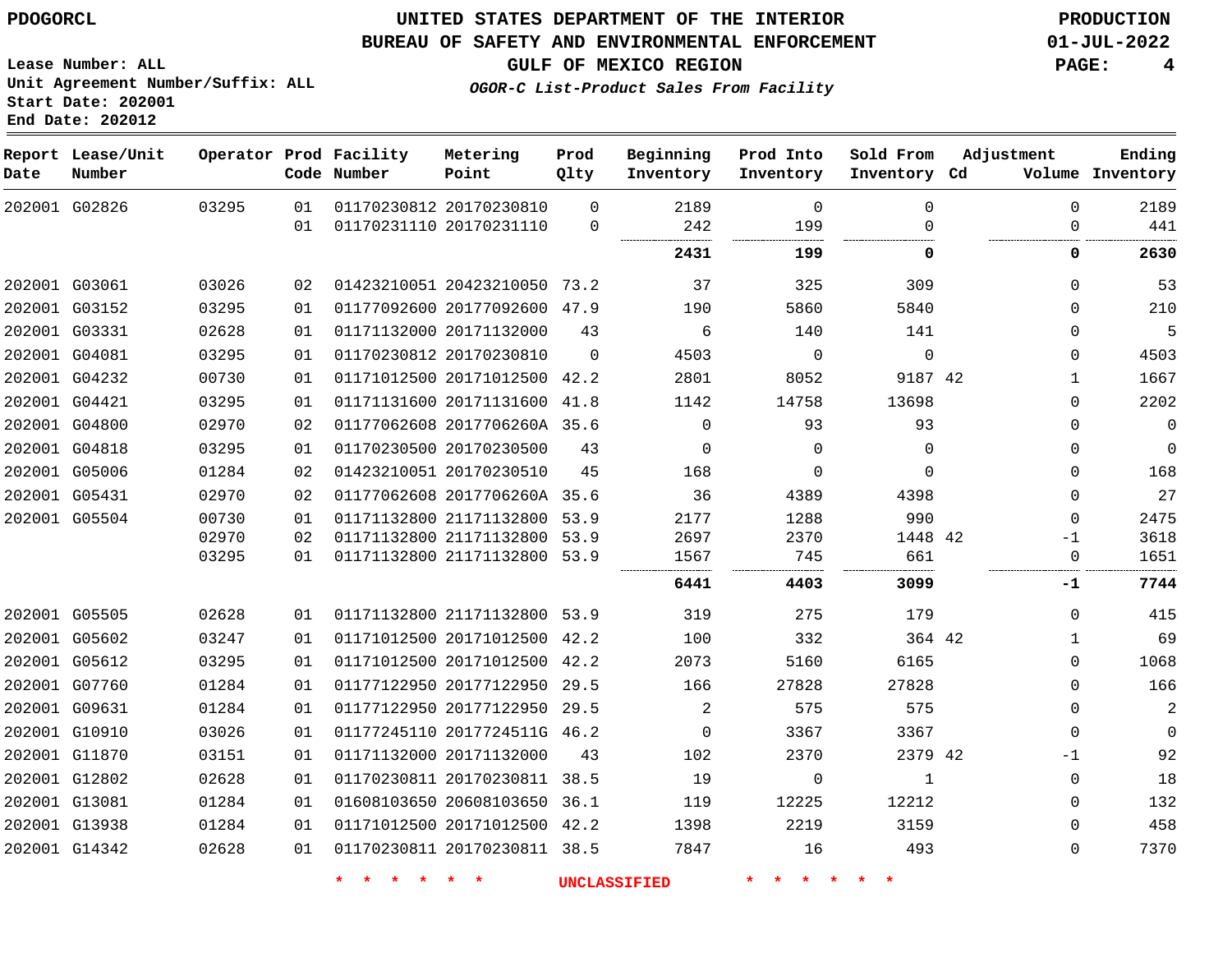### **BUREAU OF SAFETY AND ENVIRONMENTAL ENFORCEMENT 01-JUL-2022**

**Lease Number: ALL Unit Agreement Number/Suffix: ALL Start Date: 202001 End Date: 202012**

**OGOR-C List-Product Sales From Facility**

**GULF OF MEXICO REGION PAGE: 5**

| Date | Report Lease/Unit<br>Number |       |    | Operator Prod Facility<br>Code Number | Metering<br>Point            | Prod<br>Qlty | Beginning<br>Inventory | Prod Into<br>Inventory | Sold From<br>Inventory Cd | Adjustment  | Ending<br>Volume Inventory |
|------|-----------------------------|-------|----|---------------------------------------|------------------------------|--------------|------------------------|------------------------|---------------------------|-------------|----------------------------|
|      | 202001 G15050               | 03295 | 01 |                                       | 01170231110 20170231110      | $\Omega$     | 3073                   | 2674                   | $\mathbf 0$               | $\Omega$    | 5747                       |
|      | 202001 G15239               | 02375 | 02 |                                       | 01171012500 20171012500 42.2 |              | 28                     | 60                     | 75 42                     | $-1$        | 12                         |
|      | 202001 G15277               | 03295 | 01 |                                       | 01171012400 20171012400 60.7 |              | 6383                   | 9556                   | 3420                      | $\mathbf 0$ | 12519                      |
|      | 202001 G15312               | 03295 | 01 |                                       | 01171092651 20171092650      | $\Omega$     | $\mathbf 0$            | 3055                   | $\mathbf 0$               | $\mathbf 0$ | 3055                       |
|      | 202001 G16515               | 03026 | 01 |                                       | 01177245110 2017724511G 46.2 |              | $\mathbf{0}$           | 5653                   | 5653                      | 0           | 0                          |
|      | 202001 G17858               | 03295 | 01 |                                       | 01170530900 20170530900      | $\Omega$     | 438                    | 0                      | $\mathbf 0$               | 0           | 438                        |
|      | 202001 G17912               | 02970 | 02 |                                       | 01177062608 2017706260A 35.6 |              | 58                     | 11473                  | 11464                     | 0           | 67                         |
|      | 202001 G17921               | 03026 | 01 |                                       | 01171012500 20177062959 26.2 |              | $\Omega$               | 23438                  | 23438                     | $\Omega$    | 0                          |
|      | 202001 G20660               | 03295 | 01 |                                       | 01170230450 20170230450 51.2 |              | 413                    | $\mathbf{1}$           | 11                        | $\Omega$    | 403                        |
|      | 202001 G21532               | 03520 | 01 |                                       | 01170230811 20170230811 38.5 |              | 5                      | 1                      | $\Omega$                  | $\Omega$    | 6                          |
|      | 202001 G21592               | 02628 | 02 |                                       | 01171132000 20171132000      | 43           | 66                     | 1061                   | 1086                      | $\mathbf 0$ | 41                         |
|      | 202001 G21655               | 03247 | 02 |                                       | 01171132800 21171132800 53.9 |              | 1010                   | 1266                   | 651                       | $\Omega$    | 1625                       |
|      | 202001 G22501               | 03151 | 01 |                                       | 01170230400 20170230400 50.8 |              | 604                    | 1926                   | 1736                      | $\Omega$    | 794                        |
|      | 202001 G23730               | 03520 | 01 |                                       | 01170230810 20170230811 38.5 |              | 1                      | $\Omega$               | $\Omega$                  | $\Omega$    | $\mathbf{1}$               |
|      | 202001 G23735               | 03295 | 01 |                                       | 01170230812 20170230810      | 0            | 565                    | $\mathbf 0$            | $\mathbf 0$               | $\mathbf 0$ | 565                        |
|      | 202001 G23736               | 00730 | 01 |                                       | 01170230810 20170230810      | $\Omega$     | 396                    | $\mathbf 0$            | $\Omega$                  | $\Omega$    | 396                        |
|      | 202001 G23851               | 02503 | 02 |                                       | 01171012300 20171012300      | 53           | 6638                   | 4220                   | 4892                      | $\Omega$    | 5966                       |
|      | 202001 G24730               | 03295 | 01 |                                       | 01170230500 20170230500      | 43           | 230                    | 70                     | 24                        | $\Omega$    | 276                        |
|      | 202001 G24870               | 02970 | 02 |                                       | 01177062608 2017706260A 35.6 |              | 1                      | 37                     | 37                        | $\Omega$    | 1                          |
|      | 202001 G24990               | 01284 | 01 |                                       | 01608103650 20608103650 36.1 |              | 107                    | 11425                  | 11406                     | $\Omega$    | 126                        |
|      | 202001 G25524               | 03295 | 01 |                                       | 01170230450 20170230450 51.2 |              | 933                    | 5                      | 24                        | $\Omega$    | 914                        |
|      | 202001 G25937               | 03520 | 02 |                                       | 01170230810 20170230810      | 42           | 497                    | $\Omega$               | $\Omega$                  | 0           | 497                        |
|      | 202001 G26074               | 01284 | 01 |                                       | 01177122950 20177122950 29.5 |              | 5                      | 636                    | 636                       | 0           | 5                          |
|      | 202001 G27070               | 03295 | 01 |                                       | 01171132800 21171132800 53.9 |              | 13707                  | 11152                  | 7106                      | 0           | 17753                      |
|      | 202001 G27083               | 03026 | 01 |                                       | 01171092651 20171092650      | $\Omega$     | 379                    | 263                    | $\mathbf 0$               | $\Omega$    | 642                        |
|      | 202001 G27169               | 01284 | 01 |                                       | 01171012500 20171012500 42.2 |              | 465                    | 721                    | 1037                      | $\Omega$    | 149                        |
|      | 202001 G27509               | 02970 | 02 |                                       | 01170230450 20170230450 51.2 |              | 5169                   | 71                     | 136                       | $\Omega$    | 5104                       |
|      | 202001 G27988               | 00730 | 01 |                                       | 01608103650 20608103650 36.1 |              | 140                    | 16585                  | 16544                     | $\Omega$    | 181                        |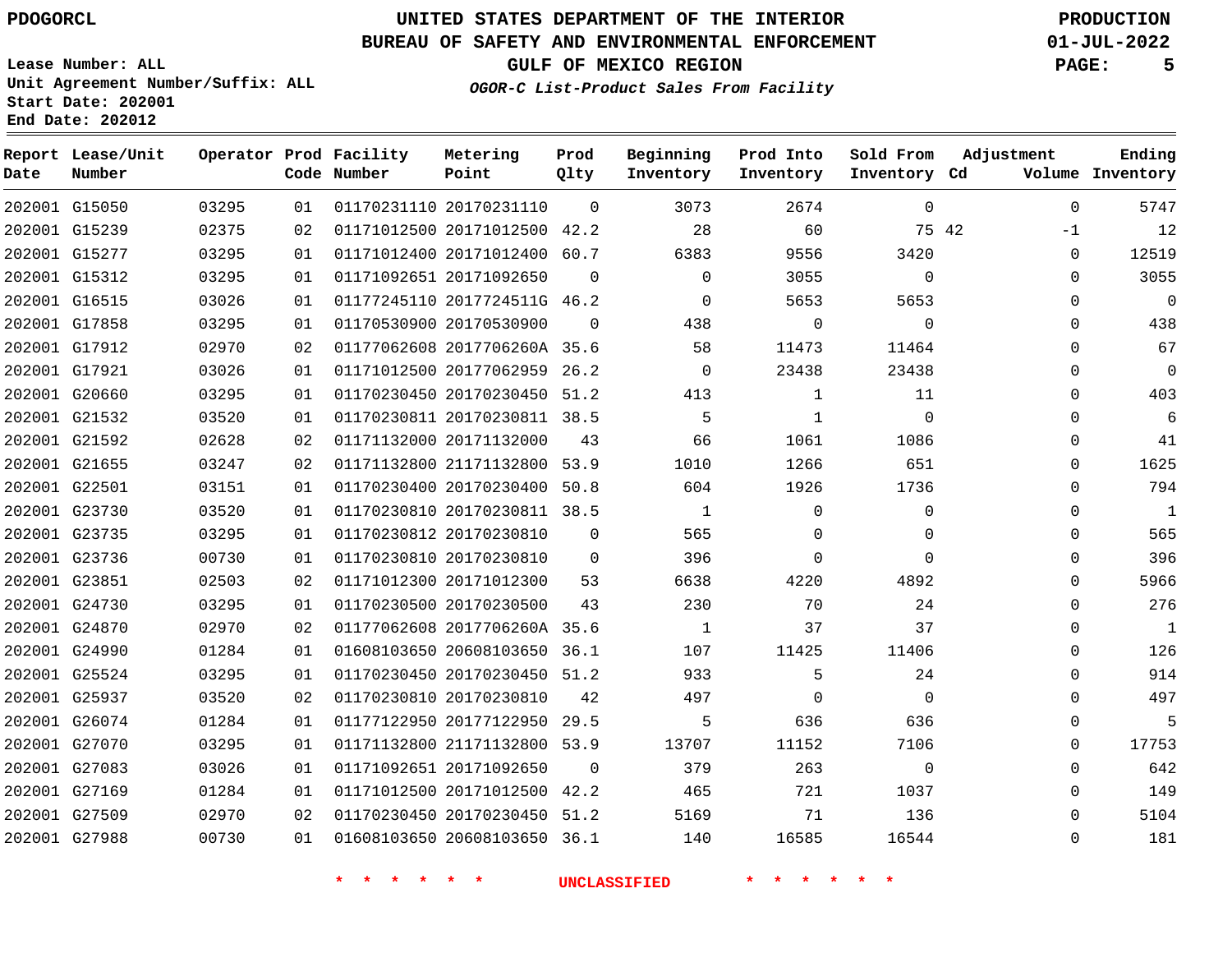**End Date: 202012**

**Report Lease/Unit**

**Number**

# **UNITED STATES DEPARTMENT OF THE INTERIOR PDOGORCL PRODUCTION**

### **BUREAU OF SAFETY AND ENVIRONMENTAL ENFORCEMENT 01-JUL-2022**

**Beginning Inventory**

**Lease Number: ALL Unit Agreement Number/Suffix: ALL Start Date: 202001**

**Operator Prod Facility**

**Code Number**

**Prod Qlty**

**GULF OF MEXICO REGION PAGE: 6 OGOR-C List-Product Sales From Facility**

> **Sold From Inventory**

**Prod Into Inventory**

**Inventory Cd Volume**

**Adjustment**

  $\Omega$  $\Omega$   $\Omega$  $\Omega$  $\Omega$  -1  $\overline{0}$  $\overline{0}$  $\Omega$  $\overline{0}$  $-1$  $\Omega$  $\Omega$  -1 

**Ending**

|        | 202001 G31369 | 02628 | 01 |                         | 01171012300 20171012300 39.7 |          | 3379     | 2913        | 2380         |  |
|--------|---------------|-------|----|-------------------------|------------------------------|----------|----------|-------------|--------------|--|
|        | 202001 G32113 | 03026 | 01 |                         | 01170230811 20170230811 38.5 |          | 420      | $\Omega$    | 26           |  |
|        | 202001 G32231 | 01284 | 01 |                         | 01171012500 20171012500 42.2 |          | 98       | 162         | 227          |  |
|        | 202001 G32268 | 03295 | 01 |                         | 01177295110 01177295110      | $\Omega$ | 67       | 29          | $\Omega$     |  |
|        | 202001 G32744 | 01284 | 02 |                         | 01423210051 20170230510      | 45       | 92       | $\Omega$    | $\Omega$     |  |
|        | 202001 G33088 | 03026 | 01 |                         | 01171012500 20177062959 26.2 |          | 0        | 9           | 9            |  |
|        | 202001 G33596 | 03472 | 02 | 01171132000 20171132000 |                              | $\Omega$ | $\Omega$ | $\Omega$    | $\Omega$     |  |
|        | 202001 G33636 | 02628 | 01 |                         | 01171132000 20171132000      | 43       | 2496     | 61689       | 61791        |  |
|        | 202001 G34033 | 02628 | 01 |                         | 01170230811 20170230811 38.5 |          | 624      | 1           | 39           |  |
| 202002 | 00016         | 03151 | 01 |                         | 01170513700 20170513700 25.1 |          | 1507     | 10074       | 10240        |  |
| 202002 | 00026         | 03151 | 01 |                         | 01170513700 20170513700 25.1 |          | 2405     | 17618       | 17676 42     |  |
| 202002 | 00032         | 03151 | 01 |                         | 01170513700 20170513700 27.6 |          | 64       | 441         | 447 42       |  |
| 202002 | 00049         | 03295 | 01 |                         | 01171012300 20171012300 39.9 |          | 230      | 272         | 79           |  |
| 202002 | 00050         | 03295 | 01 |                         | 01171012300 20171012300 39.9 |          | 3002     | 2329        | 1033         |  |
| 202002 | 00052         | 03295 | 01 |                         | 01171012300 20171012300 39.9 |          | 7800     | 6550        | 2683         |  |
| 202002 | 00081         | 03295 | 01 |                         | 01170230450 20170230450 51.2 |          | 332      | 15          | 10           |  |
| 202002 | 00196         | 03151 | 01 |                         | 01171012300 20171012300 39.9 |          | 12744    | 7364        | 6919 42      |  |
| 202002 | 00247         | 03295 | 01 | 01170231290 01170231290 |                              | $\Omega$ | 11       | $\Omega$    | $\Omega$     |  |
| 202002 | 00353         | 03368 | 01 |                         | 01170754800 20170754800 32.3 |          | 82       | 148         | 192          |  |
| 202002 | 00367         | 03151 | 01 |                         | 01170513700 20170513700 25.1 |          | 289      | 2615        | 2556 42      |  |
| 202002 | 00434         | 01284 | 01 |                         | 01177112605 2017711260Y      | $\Omega$ | 50       | $\Omega$    | $\Omega$     |  |
| 202002 | 00453         | 01284 | 01 |                         | 01177112605 2017711260Y      | $\Omega$ | 13       | $\Omega$    | $\Omega$     |  |
| 202002 | 00479         | 03295 | 01 |                         | 01171012500 20171012500      | $\Omega$ | 172      | 130         | $\mathbf{0}$ |  |
| 202002 | 00541         | 02222 | 01 |                         | 01170530900 20170530900 47.9 |          | 2004     | $\mathbf 0$ | 0            |  |
| 202002 | 00560         | 03288 | 01 |                         | 01171132800 21171132800 53.6 |          | 444      | 414         | 158 42       |  |
| 202002 | 00680         | 03520 | 01 |                         | 01170230700 20170230700      | 45       | 1010     | $\Omega$    | 722          |  |

**Metering Point**

**\* \* \* \* \* \* UNCLASSIFIED \* \* \* \* \* \***

 20170754800 32.3 20170754800 32.3

 

 

42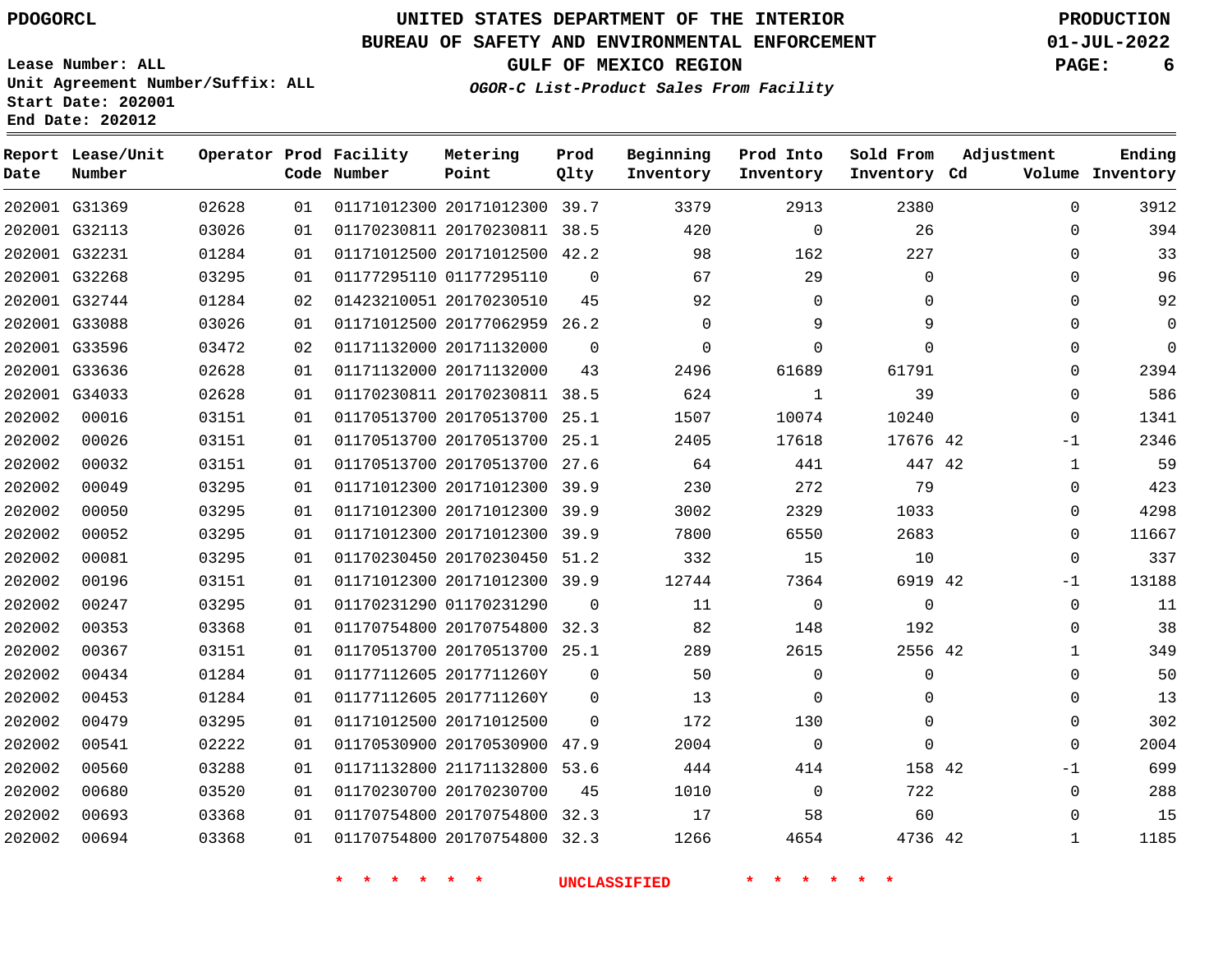### **BUREAU OF SAFETY AND ENVIRONMENTAL ENFORCEMENT 01-JUL-2022**

**OGOR-C List-Product Sales From Facility**

**GULF OF MEXICO REGION PAGE: 7**

**Lease Number: ALL Unit Agreement Number/Suffix: ALL Start Date: 202001 End Date: 202012**

| Ending<br>Volume Inventory |
|----------------------------|
| 120                        |
| 8584                       |
| 194                        |
| 226417                     |
| 25604                      |
| 62725                      |
| 585                        |
| 189                        |
| 25315                      |
| 411                        |
| 14                         |
| 6                          |
| 3234                       |
| 3257                       |
| 47                         |
| 2163                       |
| 2210                       |
| 4928                       |
| $\mathbf 0$                |
| 700                        |
| $\mathbf{1}$               |
| 701                        |
| 309                        |
| 28                         |
| 316                        |
| 1849                       |
| 211                        |
|                            |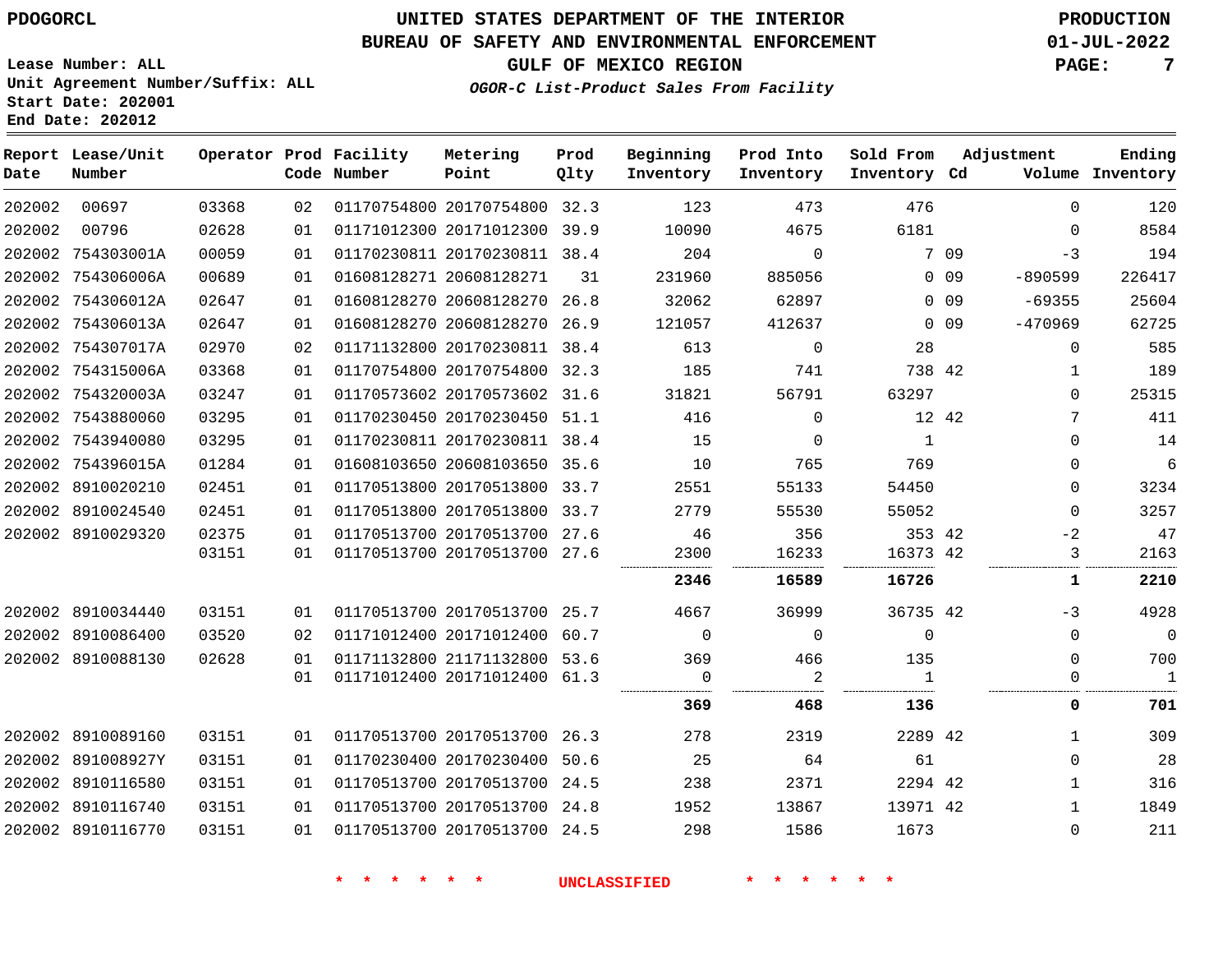### **BUREAU OF SAFETY AND ENVIRONMENTAL ENFORCEMENT 01-JUL-2022**

**Lease Number: ALL Unit Agreement Number/Suffix: ALL**

**GULF OF MEXICO REGION PAGE: 8**

**OGOR-C List-Product Sales From Facility**

**Start Date: 202001 End Date: 202012**

| Date          | Report Lease/Unit<br>Number |       |    | Operator Prod Facility<br>Code Number | Metering<br>Point            | Prod<br>Qlty | Beginning<br>Inventory | Prod Into<br>Inventory | Sold From<br>Inventory Cd | Adjustment   | Ending<br>Volume Inventory |
|---------------|-----------------------------|-------|----|---------------------------------------|------------------------------|--------------|------------------------|------------------------|---------------------------|--------------|----------------------------|
|               | 202002 8910116790           | 03151 | 01 |                                       | 01170513700 20170513700 26.3 |              | 857                    | 6040                   | 6093                      | $\Omega$     | 804                        |
|               | 202002 8910116800           | 03151 | 01 |                                       | 01170513700 20170513700 25.4 |              | 5128                   | 35053                  | 35512                     | $\mathbf 0$  | 4669                       |
|               | 202002 891011687A           | 03368 | 01 |                                       | 01170754800 20170754800      | 32.3         | 45                     | 153                    | 159                       | $\mathbf 0$  | 39                         |
|               | 202002 891011687C           | 03368 | 01 |                                       | 01170754800 20170754800 32.3 |              | 394                    | 1531                   | 1535 42                   | $-1$         | 389                        |
|               | 202002 891011687D           | 03368 | 01 |                                       | 01170754800 20170754800      | 32.3         | 5                      | 18                     | 19                        | $\mathbf 0$  | 4                          |
|               | 202002 891011687E           | 03368 | 01 |                                       | 01170754800 20170754800 32.3 |              | 1                      | 4                      | 4                         | $\mathbf{0}$ | $\mathbf{1}$               |
|               | 202002 8910117330           | 03368 | 01 |                                       | 01170754800 20170754800      | 32.3         | 16                     | 51                     | 54                        | $\mathbf 0$  | 13                         |
|               | 202002 8910123270           | 03295 | 01 |                                       | 01177215100 20177215102 31.1 |              | 47                     | 3380                   | 3380                      | $\Omega$     | 47                         |
|               | 202002 8910123320           | 03295 | 01 |                                       | 01177215100 20177215102      | 31.1         | 67                     | 4279                   | 4287                      | $\Omega$     | 59                         |
|               | 202002 8910123330           | 03295 | 01 |                                       | 01177215100 20177215102 31.1 |              | 143                    | 10364                  | 10363                     | $\mathbf 0$  | 144                        |
|               | 202002 G00982               | 02628 | 01 |                                       | 01171132800 20171132000      | 42.6         | $\mathbf 0$            | 44                     | 42                        | $\mathbf 0$  | $\overline{2}$             |
| 202002 G00983 |                             | 02628 | 01 |                                       | 01171132800 20171132000      | 42.6         | $\mathbf 0$            | 1088                   | 1033                      | $\mathbf 0$  | 55                         |
|               | 202002 G00985               | 03151 | 01 |                                       | 0117709260A 2017709260A 32.6 |              | 377                    | 1530                   | 1530                      | $\Omega$     | 377                        |
|               | 202002 G00989               | 02628 | 01 |                                       | 01171132800 20171132000      | 42.6         | $\mathbf 0$            | 3289                   | 3122                      | $\mathbf 0$  | 167                        |
|               | 202002 G01036               | 03209 | 02 |                                       | 01171092651 20171092650      | 51.4         | 1601                   | 302                    | 1360                      | $\mathbf 0$  | 543                        |
|               | 202002 G01083               | 03151 | 01 |                                       | 01170513700 20170513700      | 24.7         | 2861                   | 19663                  | 19903                     | $\mathbf 0$  | 2621                       |
|               | 202002 G01084               | 03151 | 01 |                                       | 01170513700 20170513700 26.3 |              | 354                    | 912                    | 1144                      | $\mathbf 0$  | 122                        |
|               | 202002 G01090               | 03151 | 01 |                                       | 01170513700 20170513700 24.5 |              | 710                    | 6679                   | 6500 42                   | $\mathbf{1}$ | 890                        |
| 202002 G01091 |                             | 03151 | 01 |                                       | 01170513700 20170513700      | 25           | 1472                   | 9799                   | 9965                      | $\mathbf{0}$ | 1306                       |
|               | 202002 G01092               | 03151 | 01 |                                       | 01170513700 20170513700      | 24.5         | 159                    | 2456                   | 2288                      | $\mathbf{0}$ | 327                        |
| 202002 G01220 |                             | 03295 | 01 |                                       | 01177092600 20177092600      | 48.4         | 1                      | 38                     | 38                        | $\mathbf 0$  | 1                          |
| 202002 G01351 |                             | 03151 | 01 |                                       | 01170230400 20170230400      | 50.6         | 28                     | 32                     | 46                        | $\Omega$     | 14                         |
|               | 202002 G01447               | 03151 | 02 |                                       | 01170513700 20170513700      | 25.1         | 27                     | 228                    | 225                       | $\mathbf 0$  | 30                         |
|               | 202002 G01497               | 02451 | 01 |                                       | 01170513800 20170513800 33.7 |              | 1446                   | 32070                  | 31635                     | $\mathbf{0}$ | 1881                       |
| 202002 G01498 |                             | 02451 | 01 |                                       | 01170513800 20170513800      | 33.7         | 188                    | 3697                   | 3668                      | $\mathbf 0$  | 217                        |
| 202002 G01610 |                             | 03295 | 01 |                                       | 01177215100 20177215102 31.1 |              | 5                      | 478                    | 476                       | $\mathbf 0$  | $\overline{7}$             |
| 202002 G01619 |                             | 03151 | 01 |                                       | 01170513700 20170513700      | 20.1         | 820                    | 6614                   | 6555 42                   | 2            | 881                        |
| 202002 G01620 |                             | 03151 | 01 |                                       | 01170513700 20170513700 20.1 |              | 259                    | 2188                   | 2156 42                   | $\mathbf{1}$ | 292                        |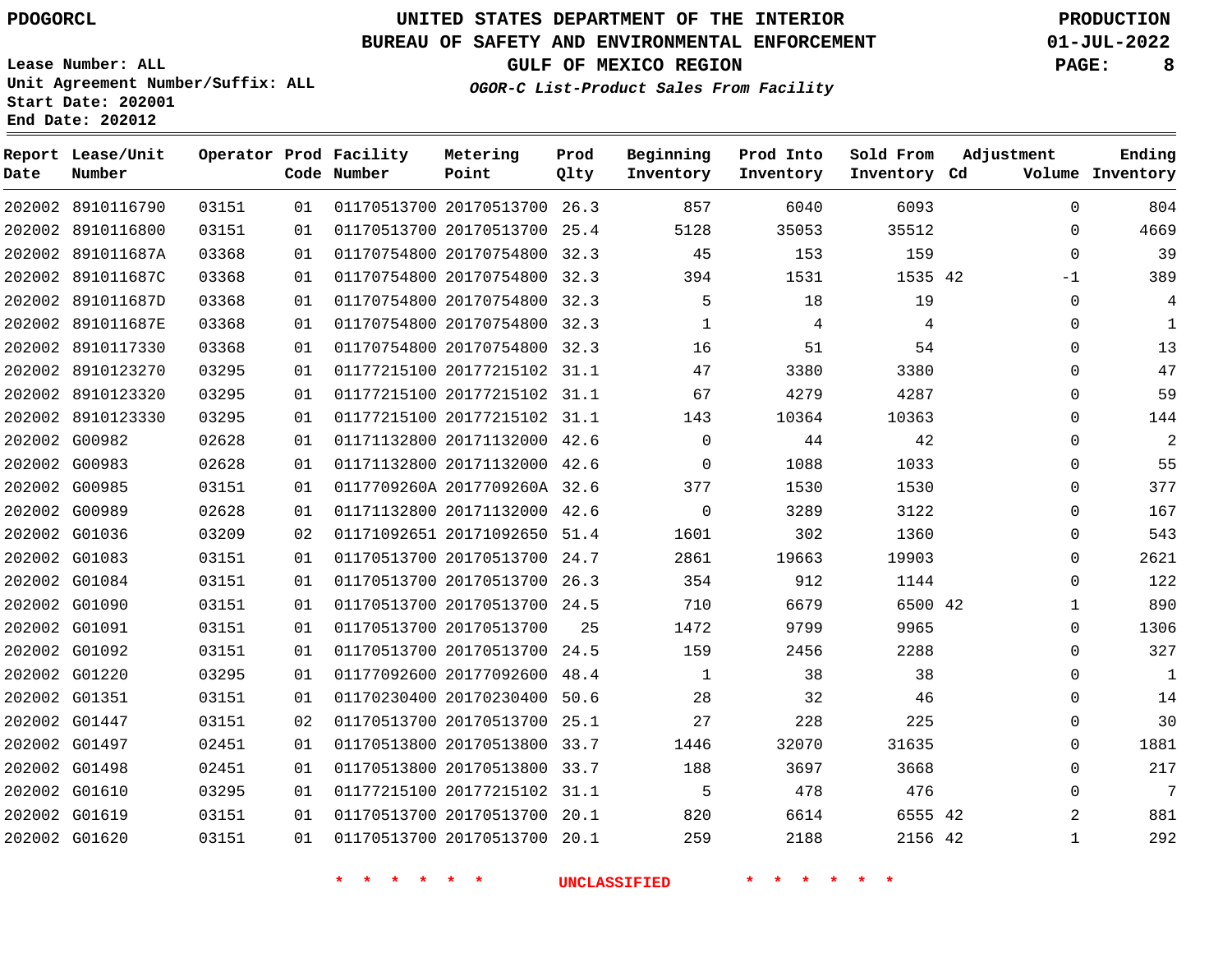## **UNITED STATES DEPARTMENT OF THE INTERIOR PDOGORCL PRODUCTION**

#### **BUREAU OF SAFETY AND ENVIRONMENTAL ENFORCEMENT 01-JUL-2022**

**Lease Number: ALL Unit Agreement Number/Suffix: ALL Start Date: 202001**

**GULF OF MEXICO REGION PAGE: 9**

**OGOR-C List-Product Sales From Facility**

| Date | Report Lease/Unit<br>Number |                |          | Operator Prod Facility<br>Code Number | Metering<br>Point                                  | Prod<br>Qlty | Beginning<br>Inventory | Prod Into<br>Inventory      | Sold From<br>Inventory Cd | Adjustment           | Ending<br>Volume Inventory |
|------|-----------------------------|----------------|----------|---------------------------------------|----------------------------------------------------|--------------|------------------------|-----------------------------|---------------------------|----------------------|----------------------------|
|      | 202002 G01757               | 03295          | 01       |                                       | 01423210051 20423210050 73.6                       |              | 52                     | 349                         | 352                       | $\Omega$             | 49                         |
|      | 202002 G01848               | 01284<br>01978 | 02<br>02 |                                       | 01423210051 20170230500<br>01170230500 20170230500 | 43<br>53     | 189<br>811             | $\mathbf 0$<br>$\Omega$<br> | 17<br>72<br>.<br>         | $\Omega$<br>$\Omega$ | 172<br>739                 |
|      |                             |                |          |                                       |                                                    |              | 1000                   | 0                           | 89                        | 0                    | 911                        |
|      | 202002 G01860               | 03295          | 01       |                                       | 01170231110 20170231110                            | $\Omega$     | 7728                   | 1833                        | $\Omega$                  | 0                    | 9561                       |
|      | 202002 G01865               | 03151          | 01       |                                       | 01171012500 20171012500                            | $\Omega$     | 520                    | 433                         | $\Omega$                  | $\Omega$             | 953                        |
|      | 202002 G01901               | 03295          | 01       |                                       | 01177215100 20177215102 31.1                       |              | 5                      | 328                         | 328                       | $\Omega$             | 5                          |
|      | 202002 G01966               | 03295          | 01       |                                       | 01177215100 20177215102 31.1                       |              | 59                     | 4350                        | 4349                      | $\Omega$             | 60                         |
|      | 202002 G01967               | 03295          | 01       |                                       | 01177215100 20177215102 31.1                       |              | 184                    | 13639                       | 13634                     | $\Omega$             | 189                        |
|      | 202002 G02062               | 03151          | 01       |                                       | 01171132000 20171132000 42.6                       |              | 40                     | 630                         | 638                       | $\mathbf{0}$         | 32                         |
|      | 202002 G02111               | 02628          | 01       |                                       | 01171132000 20171132000                            | 42.6         | 3038                   | 59883                       | 59885                     | $\Omega$             | 3036                       |
|      | 202002 G02665               | 02451          | 01       |                                       | 01423210051 20423210050                            | 73.6         | 67                     | 382                         | 396                       | $\Omega$             | 53                         |
|      | 202002 G02825               | 03295          | 01       |                                       | 01170230812 20170230810 48.1                       |              | 302                    | 485                         | 198                       | $\Omega$             | 589                        |
|      | 202002 G02826               | 03295          | 01       |                                       | 01170230812 20170230810 48.1                       |              | 2189                   | 1136                        | 1438                      | $\Omega$             | 1887                       |
|      |                             |                | 01       |                                       | 01170231110 20170231110                            | $\Omega$     | 441                    | 72                          | $\Omega$                  | $\Omega$             | 513                        |
|      |                             |                |          |                                       |                                                    |              | 2630                   | 1208                        | 1438                      | 0                    | 2400                       |
|      | 202002 G03061               | 03026          | 02       |                                       | 01423210051 20423210050 73.7                       |              | 53                     | 439                         | 431                       | $\Omega$             | 61                         |
|      | 202002 G03152               | 03295          | 01       |                                       | 01177092600 20177092600                            | 48.4         | 210                    | 4998                        | 5019                      | 0                    | 189                        |
|      | 202002 G03331               | 02628          | 01       |                                       | 01171132000 20171132000                            | 42.6         | -5                     | $\Omega$                    | 5                         | $\Omega$             | $\mathbf 0$                |
|      | 202002 G04081               | 03295          | 01       |                                       | 01170230812 20170230810                            | 48.2         | 4503                   | 4093                        | 2346                      | $\Omega$             | 6250                       |
|      | 202002 G04232               | 00730          | 01       |                                       | 01171012500 20171012500 46.1                       |              | 1667                   | 1037                        | $\Omega$                  | 0                    | 2704                       |
|      | 202002 G04421               | 03295          | 01       |                                       | 01171131600 20171131600                            | 41.8         | 2202                   | 13463                       | 14421                     | $\Omega$             | 1244                       |
|      | 202002 G04800               | 02970          | 02       |                                       | 01177062608 2017706260A 36.3                       |              | $\mathbf 0$            | 344                         | 342                       | $\mathbf{0}$         | $\overline{2}$             |
|      | 202002 G04818               | 03295          | 01       |                                       | 01170230500 20170230500                            | 53           | 0                      | $\Omega$                    | $\Omega$                  | $\mathbf{0}$         | $\mathbf 0$                |
|      | 202002 G05006               | 01284          | 02       |                                       | 01423210051 20170230510                            | 45           | 168                    | $\Omega$                    | $\Omega$                  | $\Omega$             | 168                        |
|      | 202002 G05431               | 02970          | 02       |                                       | 01177062608 2017706260A 36.3                       |              | 27                     | 4780                        | 4778                      | $\Omega$             | 29                         |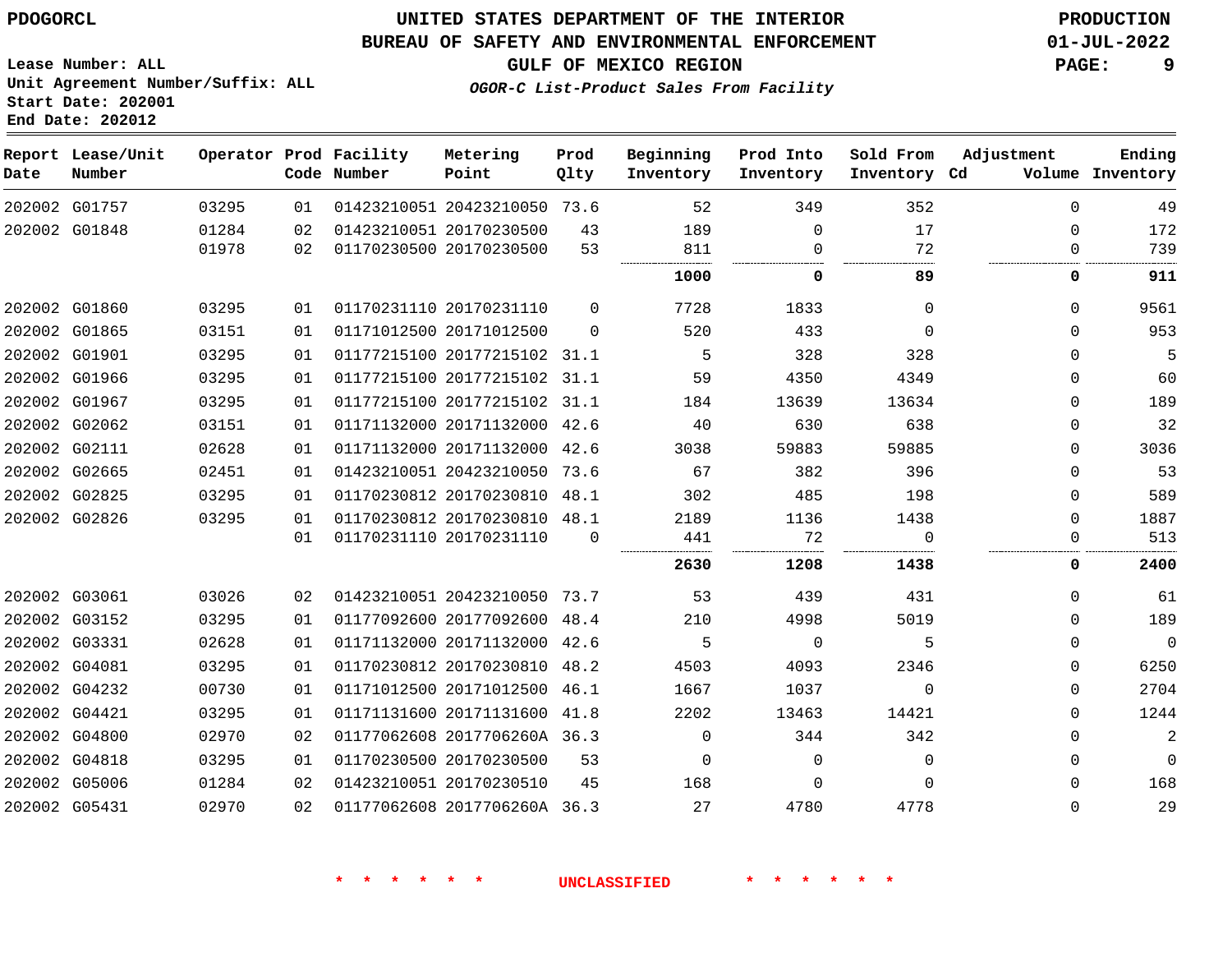#### **BUREAU OF SAFETY AND ENVIRONMENTAL ENFORCEMENT 01-JUL-2022**

**Lease Number: ALL Unit Agreement Number/Suffix: ALL Start Date: 202001 End Date: 202012**

**GULF OF MEXICO REGION PAGE: 10**

**OGOR-C List-Product Sales From Facility**

| Date          | Report Lease/Unit<br>Number |       |    | Operator Prod Facility<br>Code Number | Metering<br>Point            | Prod<br>Qlty | Beginning<br>Inventory | Prod Into<br>Inventory | Sold From<br>Inventory Cd | Adjustment  | Ending<br>Volume Inventory |
|---------------|-----------------------------|-------|----|---------------------------------------|------------------------------|--------------|------------------------|------------------------|---------------------------|-------------|----------------------------|
|               | 202002 G05504               | 00730 | 01 |                                       | 01171132800 21171132800 53.6 |              | 2475                   | 1791                   | 786 42                    | $-1$        | 3479                       |
|               |                             | 02970 | 02 |                                       | 01171132800 21171132800 53.6 |              | 3618                   | 3066                   | 1232                      | 0           | 5452                       |
|               |                             | 03295 | 01 |                                       | 01171132800 21171132800 53.6 |              | 1651                   | 837                    | 459                       | 0           | 2029                       |
|               |                             |       |    |                                       |                              |              | 7744                   | 5694                   | 2477                      | -1          | 10960                      |
| 202002 G05505 |                             | 02628 | 01 |                                       | 01171132800 21171132800 53.6 |              | 415                    | 302                    | 151                       | 0           | 566                        |
|               |                             |       | 01 |                                       | 01171012400 20171012400 61.3 |              | $\mathbf 0$            | 2                      | $\overline{1}$            | 0           | $\overline{1}$             |
|               |                             |       |    |                                       |                              |              | 415                    | 304                    | 152                       | 0           | 567                        |
|               | 202002 G05602               | 03247 | 01 |                                       | 01171012500 20171012500 42.2 |              | 69                     | $\Omega$               | $\Omega$                  | $\Omega$    | 69                         |
|               | 202002 G05612               | 03295 | 01 |                                       | 01171012500 20171012500      | $\Omega$     | 1068                   | 567                    | $\Omega$                  | 0           | 1635                       |
|               | 202002 G07760               | 01284 | 01 |                                       | 01177122950 20177122950 29.6 |              | 166                    | 25975                  | 25975                     | $\Omega$    | 166                        |
| 202002 G09631 |                             | 01284 | 01 |                                       | 01177122950 20177122950 29.6 |              | 2                      | 541                    | 541                       | 0           | $\overline{2}$             |
| 202002 G10741 |                             | 02628 | 01 |                                       | 01171132800 20171132000 42.6 |              | $\Omega$               | 32                     | 30                        | 0           | 2                          |
| 202002 G10910 |                             | 03026 | 01 |                                       | 01177245110 2017724511G 46.2 |              | $\Omega$               | 4161                   | 4161                      | $\mathbf 0$ | $\mathbf 0$                |
|               | 202002 G11870               | 03151 | 01 |                                       | 01171132000 20171132000 42.6 |              | 92                     | 1681                   | 1687 42                   | -1          | 85                         |
|               | 202002 G12802               | 02628 | 01 |                                       | 01170230811 20170230811 38.4 |              | 17                     | $\mathbf 0$            | 1                         | 0           | 16                         |
| 202002 G13081 |                             | 01284 | 01 |                                       | 01608103650 20608103650 35.6 |              | 132                    | 11054                  | 11105                     | 0           | 81                         |
| 202002 G13938 |                             | 01284 | 01 |                                       | 01171012500 20171012500      | $\Omega$     | 458                    | 132                    | $\Omega$                  | 0           | 590                        |
|               | 202002 G14342               | 02628 | 01 |                                       | 01170230811 20170230811 38.4 |              | 7369                   | $\Omega$               | 337                       | 0           | 7032                       |
|               | 202002 G15050               | 03295 | 01 |                                       | 01170231110 20170231110      | $\Omega$     | 5747                   | $\Omega$               | $\Omega$                  | $\Omega$    | 5747                       |
| 202002 G15239 |                             | 02375 | 02 |                                       | 01171012500 20171012500      | $\Omega$     | 12                     | 11                     | $\Omega$                  | 0           | 23                         |
| 202002 G15277 |                             | 03295 | 01 |                                       | 01171012400 20171012400 61.3 |              | 12519                  | 3253                   | 8639                      | 0           | 7133                       |
|               | 202002 G15312               | 03295 | 01 |                                       | 01171092651 20171092650 51.4 |              | 3055                   | 3801                   | 18                        | 0           | 6838                       |
| 202002 G16515 |                             | 03026 | 01 |                                       | 01177245110 2017724511G 46.2 |              | $\Omega$               | 5681                   | 5681                      | 0           | $\mathbf 0$                |
| 202002 G17858 |                             | 03295 | 01 |                                       | 01170530900 20170530900      | $\Omega$     | 438                    | $\mathbf 0$            | $\mathbf 0$               | 0           | 438                        |
|               | 202002 G17912               | 02970 | 02 |                                       | 01177062608 2017706260A 36.3 |              | 67                     | 11212                  | 11215                     | 0           | 64                         |
| 202002 G17921 |                             | 03026 | 01 |                                       | 01171012500 20177062959 26.2 |              | $\Omega$               | 20650                  | 20650                     | 0           | $\mathbf 0$                |
| 202002 G20660 |                             | 03295 | 01 |                                       | 01170230450 20170230450 51.2 |              | 403                    | 17                     | 12                        | 0           | 408                        |
|               | 202002 G21532               | 03520 | 01 |                                       | 01170230811 20170230811 38.4 |              | 6                      | $\Omega$               | $\Omega$                  | $\Omega$    | 6                          |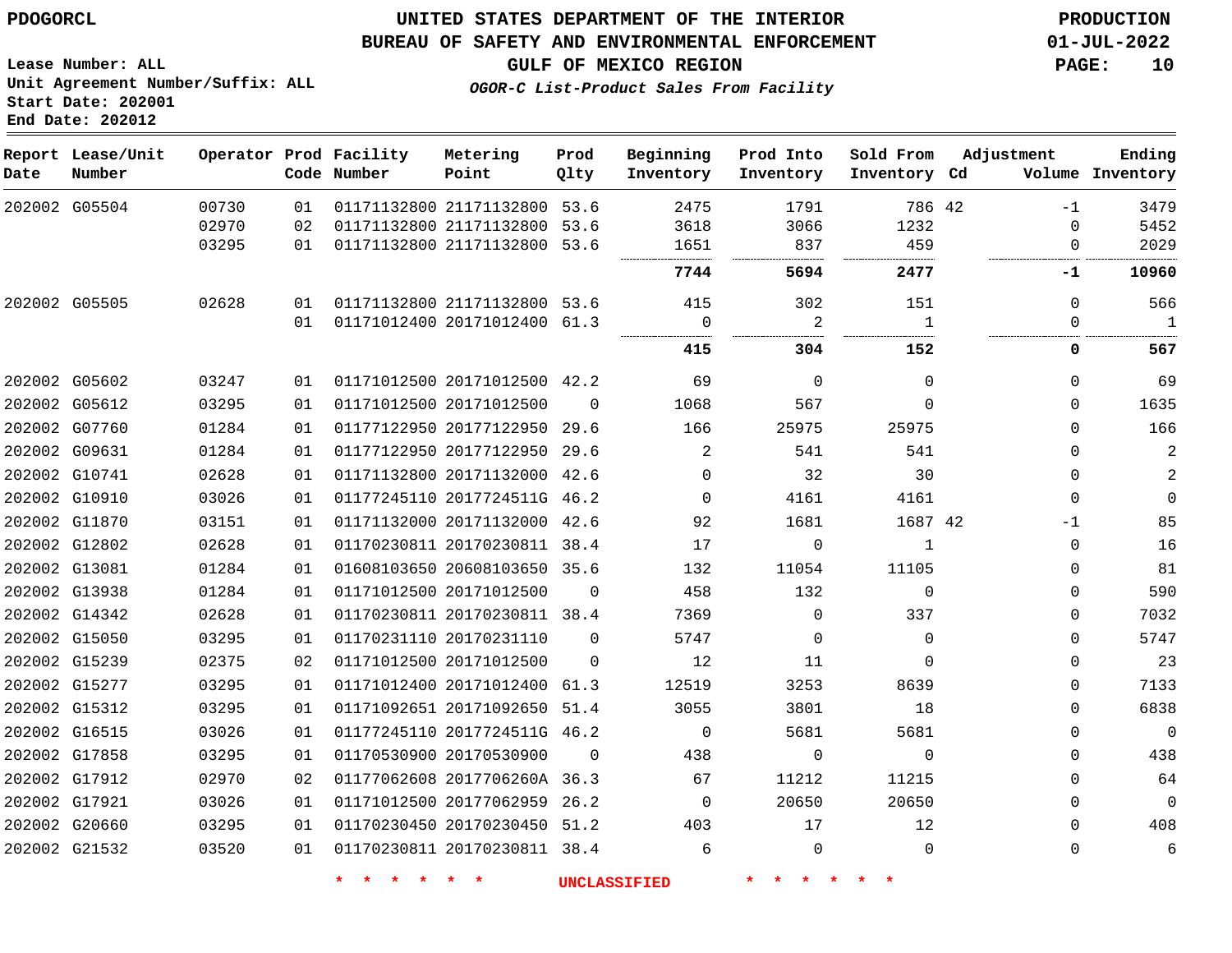### **BUREAU OF SAFETY AND ENVIRONMENTAL ENFORCEMENT 01-JUL-2022**

**Lease Number: ALL Unit Agreement Number/Suffix: ALL Start Date: 202001**

**End Date: 202012**

**GULF OF MEXICO REGION PAGE: 11**

**OGOR-C List-Product Sales From Facility**

| Date | Report Lease/Unit<br>Number |       |    | Operator Prod Facility<br>Code Number | Metering<br>Point            | Prod<br>Qlty | Beginning<br>Inventory | Prod Into<br>Inventory | Sold From<br>Inventory Cd | Adjustment | Ending<br>Volume Inventory |
|------|-----------------------------|-------|----|---------------------------------------|------------------------------|--------------|------------------------|------------------------|---------------------------|------------|----------------------------|
|      | 202002 G21592               | 02628 | 02 |                                       | 01171132000 20171132000 42.6 |              | 41                     | 1278                   | 1254                      | 0          | 65                         |
|      | 202002 G21655               | 03247 | 02 |                                       | 01171132800 21171132800      | 53.6         | 1625                   | 1911                   | 652                       | 0          | 2884                       |
|      | 202002 G22501               | 03151 | 01 |                                       | 01170230400 20170230400 50.6 |              | 794                    | 1162                   | 1449                      | 0          | 507                        |
|      | 202002 G23730               | 03520 | 01 |                                       | 01170230810 20170230811 38.4 |              | 1                      | $\mathbf 0$            | $\mathbf{0}$              | 0          | 1                          |
|      | 202002 G23735               | 03295 | 01 |                                       | 01170230812 20170230810 48.2 |              | 565                    | 704                    | 195                       | $\Omega$   | 1074                       |
|      | 202002 G23736               | 00730 | 01 |                                       | 01170230810 20170230810 48.9 |              | 396                    | 0                      | 396                       | 0          | $\mathbf 0$                |
|      | 202002 G23851               | 02503 | 02 |                                       | 01171012300 20171012300 53.7 |              | 5966                   | 4316                   | 2552                      | 0          | 7730                       |
|      | 202002 G24730               | 03295 | 01 |                                       | 01170230500 20170230500      | 43           | 276                    | 8                      | 25                        | $\Omega$   | 259                        |
|      | 202002 G24870               | 02970 | 02 |                                       | 01177062608 2017706260A 36.3 |              | 1                      | 49                     | 49 42                     | $-1$       | 0                          |
|      | 202002 G24910               | 02628 | 01 |                                       | 01171132800 20171132000 42.6 |              | $\Omega$               | 581                    | 552                       | 0          | 29                         |
|      | 202002 G24990               | 01284 | 01 |                                       | 01608103650 20608103650 35.6 |              | 126                    | 9247                   | 9303                      | 0          | 70                         |
|      | 202002 G25524               | 03295 | 01 |                                       | 01170230450 20170230450 51.2 |              | 914                    | 22                     | 27                        | 0          | 909                        |
|      | 202002 G25937               | 03520 | 02 |                                       | 01170230810 20170230810      | 48.2         | 497                    | $\mathbf 0$            | 497                       | $\Omega$   | $\mathbf 0$                |
|      | 202002 G26074               | 01284 | 01 |                                       | 01177122950 20177122950 29.6 |              | 5                      | 599                    | 599                       | 0          | 5                          |
|      | 202002 G27070               | 03295 | 01 |                                       | 01171132800 21171132800 53.6 |              | 17753                  | 17495                  | 6498                      | 0          | 28750                      |
|      | 202002 G27083               | 03026 | 01 |                                       | 01171092651 20171092650 51.4 |              | 642                    | 130                    | 538                       | 0          | 234                        |
|      | 202002 G27169               | 01284 | 01 |                                       | 01171012500 20171012500      | $\mathbf 0$  | 149                    | 43                     | $\mathbf 0$               | 0          | 192                        |
|      | 202002 G27509               | 02970 | 02 |                                       | 01170230450 20170230450 51.2 |              | 5104                   | 1054                   | 175                       | $\Omega$   | 5983                       |
|      | 202002 G27988               | 00730 | 01 |                                       | 01608103650 20608103650 35.6 |              | 181                    | 15558                  | 15623                     | 0          | 116                        |
|      | 202002 G31369               | 02628 | 01 |                                       | 01171012300 20171012300 39.9 |              | 3912                   | 2184                   | 2396                      | 0          | 3700                       |
|      | 202002 G32113               | 03026 | 01 |                                       | 01170230811 20170230811 38.4 |              | 393                    | $\mathbf 0$            | 18                        | 0          | 375                        |
|      | 202002 G32231               | 01284 | 01 |                                       | 01171012500 20171012500      | $\mathbf 0$  | 33                     | 9                      | $\Omega$                  | $\Omega$   | 42                         |
|      | 202002 G32268               | 03295 | 01 |                                       | 01177295110 01177295110 43.3 |              | 96                     | 34                     | 48                        | $\Omega$   | 82                         |
|      | 202002 G32744               | 01284 | 02 |                                       | 01423210051 20170230510      | 45           | 92                     | 0                      | $\Omega$                  | 0          | 92                         |
|      | 202002 G33088               | 03026 | 01 |                                       | 01171012500 20177062959      | 26.2         | 0                      | 39                     | 39                        | 0          | $\mathbf 0$                |
|      | 202002 G33596               | 03472 | 02 |                                       | 01171132000 20171132000      | $\mathbf 0$  | 0                      | $\mathbf 0$            | $\mathbf 0$               | 0          | $\mathbf 0$                |
|      | 202002 G33636               | 02628 | 01 |                                       | 01171132000 20171132000 42.6 |              | 2394                   | 47922                  | 47887                     | 0          | 2429                       |
|      | 202002 G34033               | 02628 | 01 |                                       | 01170230811 20170230811 38.4 |              | 586                    | $\mathbf 0$            | 27                        | $\Omega$   | 559                        |
|      |                             |       |    |                                       |                              |              |                        |                        |                           |            |                            |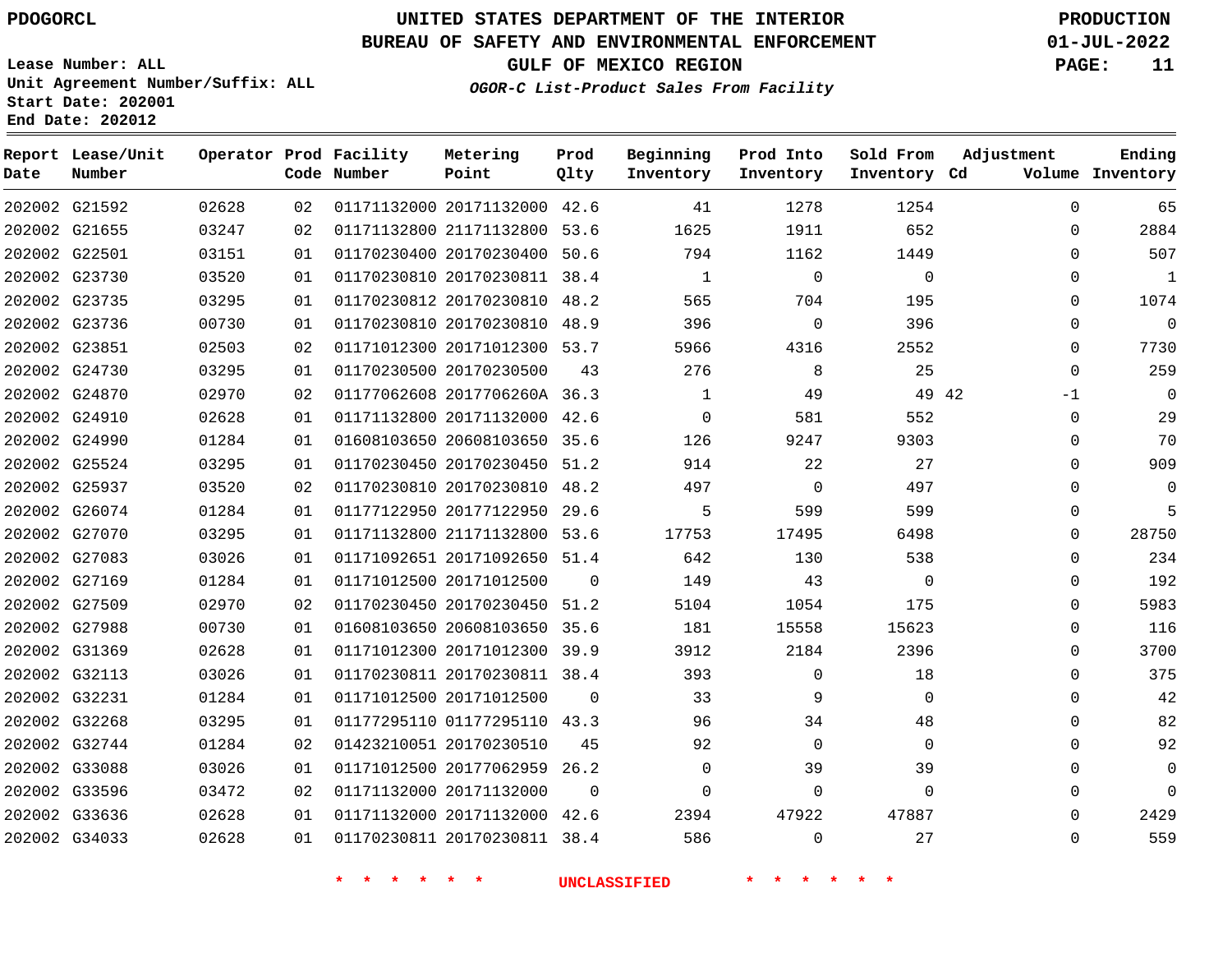# **UNITED STATES DEPARTMENT OF THE INTERIOR PDOGORCL PRODUCTION**

### **BUREAU OF SAFETY AND ENVIRONMENTAL ENFORCEMENT 01-JUL-2022**

**Lease Number: ALL Unit Agreement Number/Suffix: ALL Start Date: 202001**

**GULF OF MEXICO REGION PAGE: 12**

**OGOR-C List-Product Sales From Facility**

| Date   | Report Lease/Unit<br>Number |       |    | Operator Prod Facility<br>Code Number | Metering<br>Point            | Prod<br>Qlty | Beginning<br>Inventory | Prod Into<br>Inventory | Sold From<br>Inventory Cd | Adjustment |              | Ending<br>Volume Inventory |
|--------|-----------------------------|-------|----|---------------------------------------|------------------------------|--------------|------------------------|------------------------|---------------------------|------------|--------------|----------------------------|
| 202003 | 00016                       | 03151 | 01 |                                       | 01170513700 20170513700 25.1 |              | 1341                   | 14088                  | 13960 42                  |            | 3            | 1472                       |
| 202003 | 00026                       | 03151 | 01 |                                       | 01170513700 20170513700 25.1 |              | 2342                   | 24132                  | 23952 42                  |            | $-3$         | 2519                       |
| 202003 | 00032                       | 03151 | 01 |                                       | 01170513700 20170513700      | 27.6         | 59                     | 734                    | 716                       |            | $\mathbf{0}$ | 77                         |
| 202003 | 00049                       | 03295 | 01 |                                       | 01171012300 20171012300 40.5 |              | 423                    | 2573                   | 168                       |            | $\Omega$     | 2828                       |
| 202003 | 00050                       | 03295 | 01 |                                       | 01171012300 20171012300      | 40.5         | 4298                   | 3348                   | 1705                      |            | 0            | 5941                       |
| 202003 | 00052                       | 03295 | 01 |                                       | 01171012300 20171012300 40.5 |              | 11667                  | 8937                   | 4629                      |            | 0            | 15975                      |
| 202003 | 00081                       | 03295 | 01 |                                       | 01170230450 20170230450      | 51           | 337                    | 150                    | 320                       |            | 0            | 167                        |
| 202003 | 00196                       | 03151 | 01 |                                       | 01171012300 20171012300      | 40.5         | 13188                  | 8604                   | 7465                      |            | 0            | 14327                      |
| 202003 | 00247                       | 03295 | 01 |                                       | 01170231290 01170231290      | $\mathbf 0$  | 11                     | $\mathbf 0$            | $\mathbf 0$               |            | $\mathbf 0$  | 11                         |
| 202003 | 00353                       | 03368 | 01 |                                       | 01170754800 20170754800 28.3 |              | 38                     | 115                    | 134                       |            | $\mathbf{0}$ | 19                         |
| 202003 | 00367                       | 03151 | 01 |                                       | 01170513700 20170513700 25.1 |              | 349                    | 2874                   | 2922 42                   |            | $-1$         | 300                        |
| 202003 | 00434                       | 01284 | 01 |                                       | 01177112605 2017711260Y      | 0            | 50                     | $\mathbf 0$            | $\mathbf 0$               |            | $\mathbf{0}$ | 50                         |
| 202003 | 00453                       | 01284 | 01 |                                       | 01177112605 2017711260Y      | $\Omega$     | 13                     | $\Omega$               | $\Omega$                  |            | $\Omega$     | 13                         |
| 202003 | 00479                       | 03295 | 01 |                                       | 01171012500 20171012500 44.7 |              | 302                    | $\mathbf 0$            | 302                       |            | 0            | $\mathbf 0$                |
| 202003 | 00541                       | 02222 | 01 |                                       | 01170530900 20170530900 50.1 |              | 2004                   | $\Omega$               | 55                        |            | $\Omega$     | 1949                       |
| 202003 | 00560                       | 03288 | 01 |                                       | 01171132800 21171132800      | 56           | 699                    | 26                     | 188 42                    |            | 1            | 538                        |
| 202003 | 00680                       | 03520 | 01 |                                       | 01170230700 20170230700      | 45           | 288                    | $\Omega$               | $\Omega$                  |            | 0            | 288                        |
| 202003 | 00693                       | 03368 | 01 |                                       | 01170754800 20170754800 28.3 |              | 15                     | 25                     | 36                        |            | $\mathbf 0$  | $\overline{4}$             |
| 202003 | 00694                       | 03368 | 01 |                                       | 01170754800 20170754800 28.3 |              | 1185                   | 5074                   | 5439 42                   |            | -3           | 817                        |
| 202003 | 00697                       | 03368 | 02 |                                       | 01170754800 20170754800      | 28.3         | 120                    | 510                    | 549 42                    |            | $\mathbf{1}$ | 82                         |
| 202003 | 00796                       | 02628 | 01 |                                       | 01171012300 20171012300      | 40.5         | 8584                   | 2355                   | 6955                      |            | $\Omega$     | 3984                       |
| 202003 | 00839                       | 02451 | 01 |                                       | 01170513800 20170513800 33.1 |              | $\mathbf 0$            | 3454                   | 3334                      |            | $\mathbf 0$  | 120                        |
| 202003 | 754303001A                  | 00059 | 01 |                                       | 01170230811 20170230811      | 39           | 194                    | $\mathbf{1}$           |                           | 7 09       | $-2$         | 186                        |
| 202003 | 754306006A                  | 00689 | 01 |                                       | 01608128271 20608128271      | 31           | 226417                 | 971761                 |                           | $0$ 09     | $-590336$    | 607842                     |
| 202003 | 754306012A                  | 02647 | 01 |                                       | 01608128270 20608128270      | 26.8         | 25604                  | 65059                  |                           | $0$ 09     | $-41793$     | 48870                      |
| 202003 | 754306013A                  | 02647 | 01 |                                       | 01608128270 20608128270 26.9 |              | 62725                  | 352364                 |                           | $0$ 09     | $-228493$    | 186596                     |
| 202003 | 754307017A                  | 02970 | 02 |                                       | 01171132800 20170230811      | 39           | 585                    | $\overline{2}$         | 27                        |            | 0            | 560                        |
|        | 202003 754315006A           | 03368 | 01 |                                       | 01170754800 20170754800      | 28.3         | 189                    | 749                    | 817                       |            | $\Omega$     | 121                        |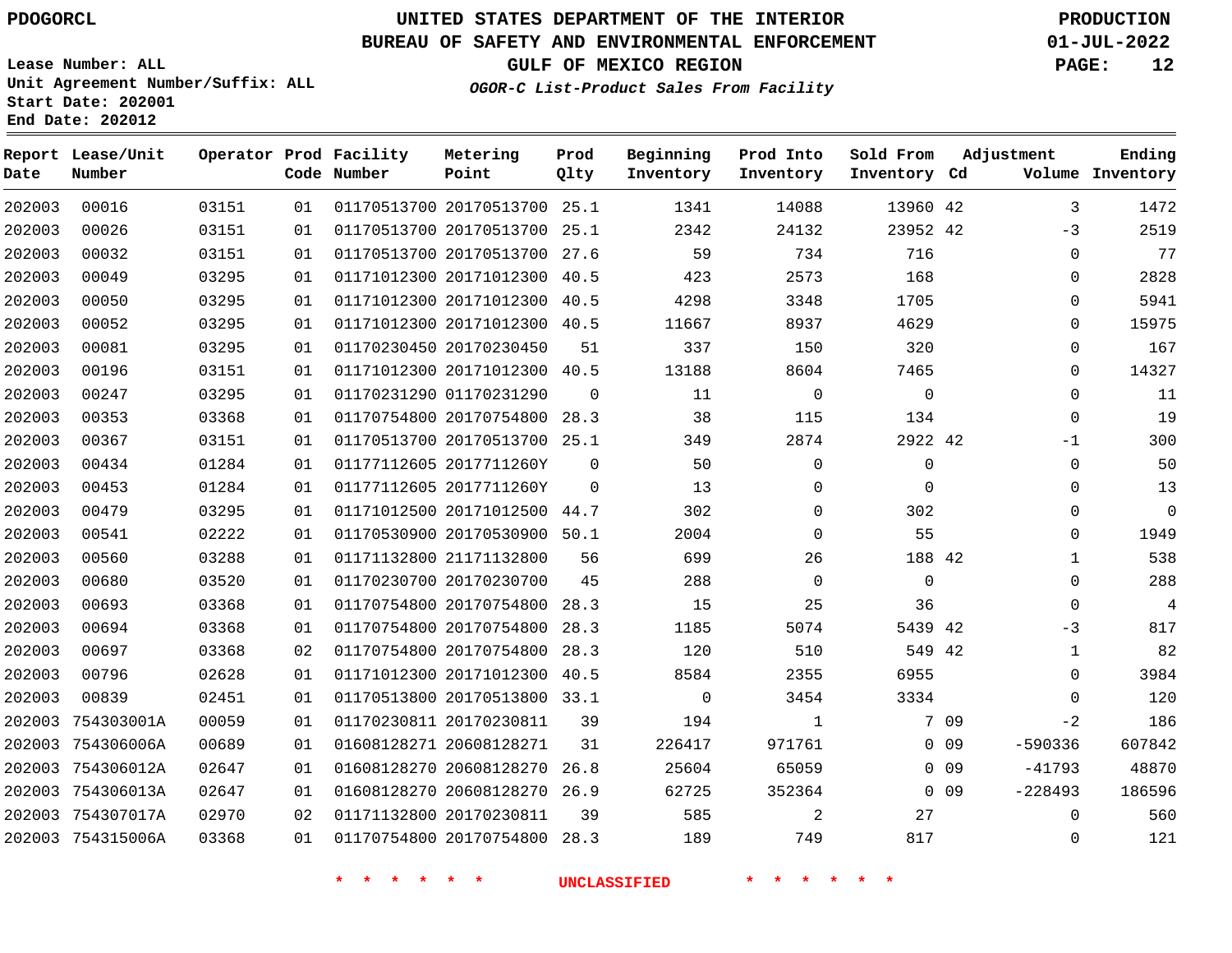# **UNITED STATES DEPARTMENT OF THE INTERIOR PDOGORCL PRODUCTION**

### **BUREAU OF SAFETY AND ENVIRONMENTAL ENFORCEMENT 01-JUL-2022**

**Lease Number: ALL Unit Agreement Number/Suffix: ALL Start Date: 202001**

## **GULF OF MEXICO REGION PAGE: 13**

**OGOR-C List-Product Sales From Facility**

| Date | Report Lease/Unit<br>Number |       |    | Operator Prod Facility<br>Code Number | Metering<br>Point            | Prod<br>Qlty | Beginning<br>Inventory | Prod Into<br>Inventory | Sold From<br>Inventory Cd | Adjustment   | Ending<br>Volume Inventory |
|------|-----------------------------|-------|----|---------------------------------------|------------------------------|--------------|------------------------|------------------------|---------------------------|--------------|----------------------------|
|      | 202003 754320003A           | 03247 | 01 |                                       | 01170573602 20170573602 31.1 |              | 25315                  | 58026                  | 54404 42                  | $-1$         | 28936                      |
|      | 202003 7543880060           | 03295 | 01 |                                       | 01170230450 20170230450      | 51           | 411                    | 0                      | 411                       | 0            | $\mathbf 0$                |
|      | 202003 7543940080           | 03295 | 01 |                                       | 01170230811 20170230811      | 39           | 14                     | 1                      | 1                         | $\Omega$     | 14                         |
|      | 202003 754396015A           | 01284 | 01 |                                       | 01608103650 20608103650 35.6 |              | 6                      | 185                    | 188                       | 0            | 3                          |
|      | 202003 8910020210           | 02451 | 01 |                                       | 01170513800 20170513800 33.1 |              | 3234                   | 61897                  | 62969                     | 0            | 2162                       |
|      | 202003 8910024540           | 02451 | 01 |                                       | 01170513800 20170513800 33.1 |              | 3257                   | 74539                  | 75193                     | 0            | 2603                       |
|      | 202003 8910029320           | 02375 | 01 |                                       | 01170513700 20170513700 27.6 |              | 47                     | 994                    | 938 42                    | $\mathbf{1}$ | 104                        |
|      |                             | 03151 | 01 |                                       | 01170513700 20170513700 27.6 |              | 2163                   | 21113                  | 21066 42                  | -4           | 2206                       |
|      |                             |       |    |                                       |                              |              | 2210                   | 22107                  | 22004                     | -3           | 2310                       |
|      | 202003 8910034440           | 03151 | 01 |                                       | 01170513700 20170513700 25.7 |              | 4929                   | 47062                  | 47071 42                  | $-2$         | 4918                       |
|      | 202003 8910086400           | 03520 | 02 |                                       | 01171012400 20171012400 61.9 |              | 0                      | 14                     | 5                         | 0            | $\mathsf 9$                |
|      | 202003 8910088130           | 02628 | 01 |                                       | 01171132800 21171132800      | 56           | 700                    | 28                     | 187                       | 0            | 541                        |
|      | 202003 8910089160           | 03151 | 01 |                                       | 01170513700 20170513700 26.3 |              | 309                    | 2712                   | 2738                      | $\Omega$     | 283                        |
|      | 202003 891008927Y           | 03151 | 01 |                                       | 01170230400 20170230400 50.1 |              | 28                     | 65                     | 56                        | 0            | 37                         |
|      | 202003 8910116580           | 03151 | 01 |                                       | 01170513700 20170513700 24.9 |              | 316                    | 2450                   | 2510                      | 0            | 256                        |
|      | 202003 8910116740           | 03151 | 01 |                                       | 01170513700 20170513700 25.1 |              | 1849                   | 14383                  | 14728 42                  | $-2$         | 1502                       |
|      | 202003 8910116770           | 03151 | 01 |                                       | 01170513700 20170513700 24.9 |              | 211                    | 2114                   | 2105 42                   | $\mathbf{1}$ | 221                        |
|      | 202003 8910116790           | 03151 | 01 |                                       | 01170513700 20170513700 26.3 |              | 804                    | 8717                   | 8611                      | 0            | 910                        |
|      | 202003 8910116800           | 03151 | 01 |                                       | 01170513700 20170513700 25.6 |              | 4669                   | 38711                  | 39338 42                  | 2            | 4044                       |
|      | 202003 891011687A           | 03368 | 01 |                                       | 01170754800 20170754800      | 28.3         | 39                     | 111                    | 132                       | 0            | 18                         |
|      | 202003 891011687C           | 03368 | 01 |                                       | 01170754800 20170754800      | 28.3         | 389                    | 1621                   | 1749                      | 0            | 261                        |
|      | 202003 891011687D           | 03368 | 01 |                                       | 01170754800 20170754800      | 28.3         | 4                      | 16                     | 18 42                     | $\mathbf{1}$ | 3                          |
|      | 202003 891011687E           | 03368 | 01 |                                       | 01170754800 20170754800      | 28.3         | 1                      | 2                      | 3                         | 0            | $\mathbf 0$                |
|      | 202003 8910117330           | 03368 | 01 |                                       | 01170754800 20170754800 28.3 |              | 13                     | 135                    | 126                       | 0            | 22                         |
|      | 202003 8910123270           | 03295 | 01 |                                       | 01177215100 20177215102 30.8 |              | 47                     | 2959                   | 2968                      | 0            | 38                         |
|      | 202003 8910123320           | 03295 | 01 |                                       | 01177215100 20177215102 30.8 |              | 59                     | 4718                   | 4717                      | 0            | 60                         |
|      | 202003 8910123330           | 03295 | 01 |                                       | 01177215100 20177215102 30.8 |              | 144                    | 10922                  | 10926                     | $\Omega$     | 140                        |
|      | 202003 G00982               | 02628 | 01 |                                       | 01171132800 20171132000 41.6 |              | 2                      | 4                      | 5                         | 0            | $\mathbf{1}$               |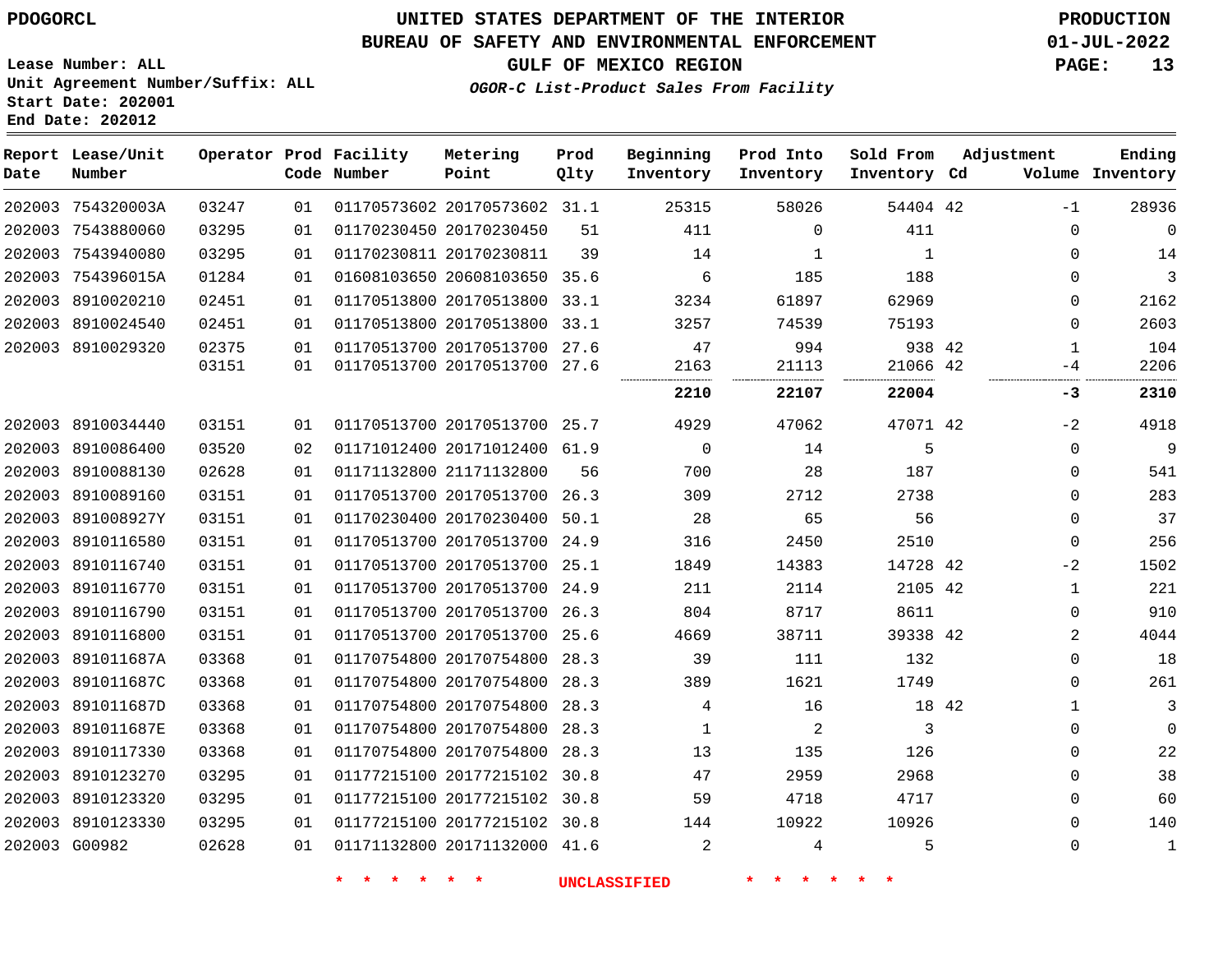**Start Date: 202001 End Date: 202012**

# **UNITED STATES DEPARTMENT OF THE INTERIOR PDOGORCL PRODUCTION**

### **BUREAU OF SAFETY AND ENVIRONMENTAL ENFORCEMENT 01-JUL-2022**

**Lease Number: ALL Unit Agreement Number/Suffix: ALL**

**GULF OF MEXICO REGION PAGE: 14**

**OGOR-C List-Product Sales From Facility**

| Date | Report Lease/Unit<br>Number |       |    | Operator Prod Facility<br>Code Number | Metering<br>Point            | Prod<br>Qlty | Beginning<br>Inventory | Prod Into<br>Inventory | Sold From<br>Inventory Cd | Adjustment   | Ending<br>Volume Inventory |
|------|-----------------------------|-------|----|---------------------------------------|------------------------------|--------------|------------------------|------------------------|---------------------------|--------------|----------------------------|
|      | 202003 G00983               | 02628 | 01 |                                       | 01171132800 20171132000 41.6 |              | 55                     | 108                    | 146                       | $\Omega$     | 17                         |
|      | 202003 G00985               | 03151 | 01 |                                       | 0117709260A 2017709260A 32.6 |              | 377                    | 6629                   | 6629                      | $\mathbf{0}$ | 377                        |
|      | 202003 G00989               | 02628 | 01 |                                       | 01171132800 20171132000 41.6 |              | 167                    | 237                    | 366                       | $\mathbf{0}$ | 38                         |
|      | 202003 G01036               | 03209 | 02 |                                       | 01171092651 20171092650      | $\Omega$     | 543                    | 627                    | $\mathbf 0$               | 0            | 1170                       |
|      | 202003 G01083               | 03151 | 01 |                                       | 01170513700 20170513700 25.1 |              | 2621                   | 21689                  | 22042 42                  | $-2$         | 2266                       |
|      | 202003 G01084               | 03151 | 01 |                                       | 01170513700 20170513700 26.3 |              | 122                    | 1289                   | 1276                      | $\mathbf{0}$ | 135                        |
|      | 202003 G01090               | 03151 | 01 |                                       | 01170513700 20170513700 24.9 |              | 890                    | 7078                   | 7228                      | $\mathbf 0$  | 740                        |
|      | 202003 G01091               | 03151 | 01 |                                       | 01170513700 20170513700 25.3 |              | 1306                   | 10780                  | 10958 42                  | $-3$         | 1125                       |
|      | 202003 G01092               | 03151 | 01 |                                       | 01170513700 20170513700 24.9 |              | 327                    | 4724                   | 4557                      | $\mathbf{0}$ | 494                        |
|      | 202003 G01220               | 03295 | 01 |                                       | 01177092600 20177092600 47.8 |              | $\mathbf{1}$           | 243                    | 236                       | $\Omega$     | 8                          |
|      | 202003 G01351               | 03151 | 01 |                                       | 01170230400 20170230400 50.1 |              | 14                     | $\mathbf 0$            | 14                        | $\Omega$     | $\Omega$                   |
|      | 202003 G01447               | 03151 | 02 |                                       | 01170513700 20170513700 25.1 |              | 30                     | 257                    | 261 42                    | $\mathbf 1$  | 27                         |
|      | 202003 G01497               | 02451 | 01 |                                       | 01170513800 20170513800 33.1 |              | 1881                   | 21124                  | 22267                     | $\mathbf{0}$ | 738                        |
|      | 202003 G01498               | 02451 | 01 |                                       | 01170513800 20170513800 33.1 |              | 217                    | 1827                   | 1980                      | $\Omega$     | 64                         |
|      | 202003 G01610               | 03295 | 01 |                                       | 01177215100 20177215102 30.8 |              | 7                      | 88                     | 94                        | $\Omega$     | $\mathbf{1}$               |
|      | 202003 G01619               | 03151 | 01 |                                       | 01170513700 20170513700 20.1 |              | 881                    | 7007                   | 7154 42                   | $-3$         | 731                        |
|      | 202003 G01620               | 03151 | 01 |                                       | 01170513700 20170513700 20.1 |              | 292                    | 2403                   | 2444                      | $\mathbf 0$  | 251                        |
|      | 202003 G01757               | 03295 | 01 |                                       | 01423210051 20423210050 73.6 |              | 49                     | 587                    | 607                       | $\Omega$     | 29                         |
|      | 202003 G01848               | 01284 | 02 |                                       | 01423210051 20170230500 43.8 |              | 172                    | 0                      | 8                         | $\mathbf{0}$ | 164                        |
|      |                             | 01978 | 02 |                                       | 01170230500 20170230500 43.8 |              | 739                    | $\mathbf 0$            | 37                        | $\Omega$     | 702                        |
|      |                             |       |    |                                       |                              |              | 911                    | 0                      | 45                        | 0            | 866                        |
|      | 202003 G01860               | 03295 | 01 |                                       | 01170231110 20170231110      | $\Omega$     | 9561                   | 4060                   | $\mathbf{0}$              | $\Omega$     | 13621                      |
|      | 202003 G01865               | 03151 | 01 |                                       | 01171012500 20171012500 44.7 |              | 953                    | 1705                   | 1677 42                   | $\mathbf{1}$ | 982                        |
|      | 202003 G01901               | 03295 | 01 |                                       | 01177215100 20177215102 30.8 |              | 5                      | 298                    | 299                       | $\Omega$     | 4                          |
|      | 202003 G01966               | 03295 | 01 |                                       | 01177215100 20177215102 30.8 |              | 60                     | 5206                   | 5199                      | $\Omega$     | 67                         |
|      | 202003 G01967               | 03295 | 01 |                                       | 01177215100 20177215102 30.8 |              | 189                    | 15660                  | 15648                     | 0            | 201                        |
|      | 202003 G02062               | 03151 | 01 |                                       | 01171132000 20171132000 41.6 |              | 32                     | 356                    | 331                       | $\Omega$     | 57                         |
|      | 202003 G02111               | 02628 | 01 |                                       | 01171132000 20171132000 41.6 |              | 3036                   | 20511                  | 20321                     | $\Omega$     | 3226                       |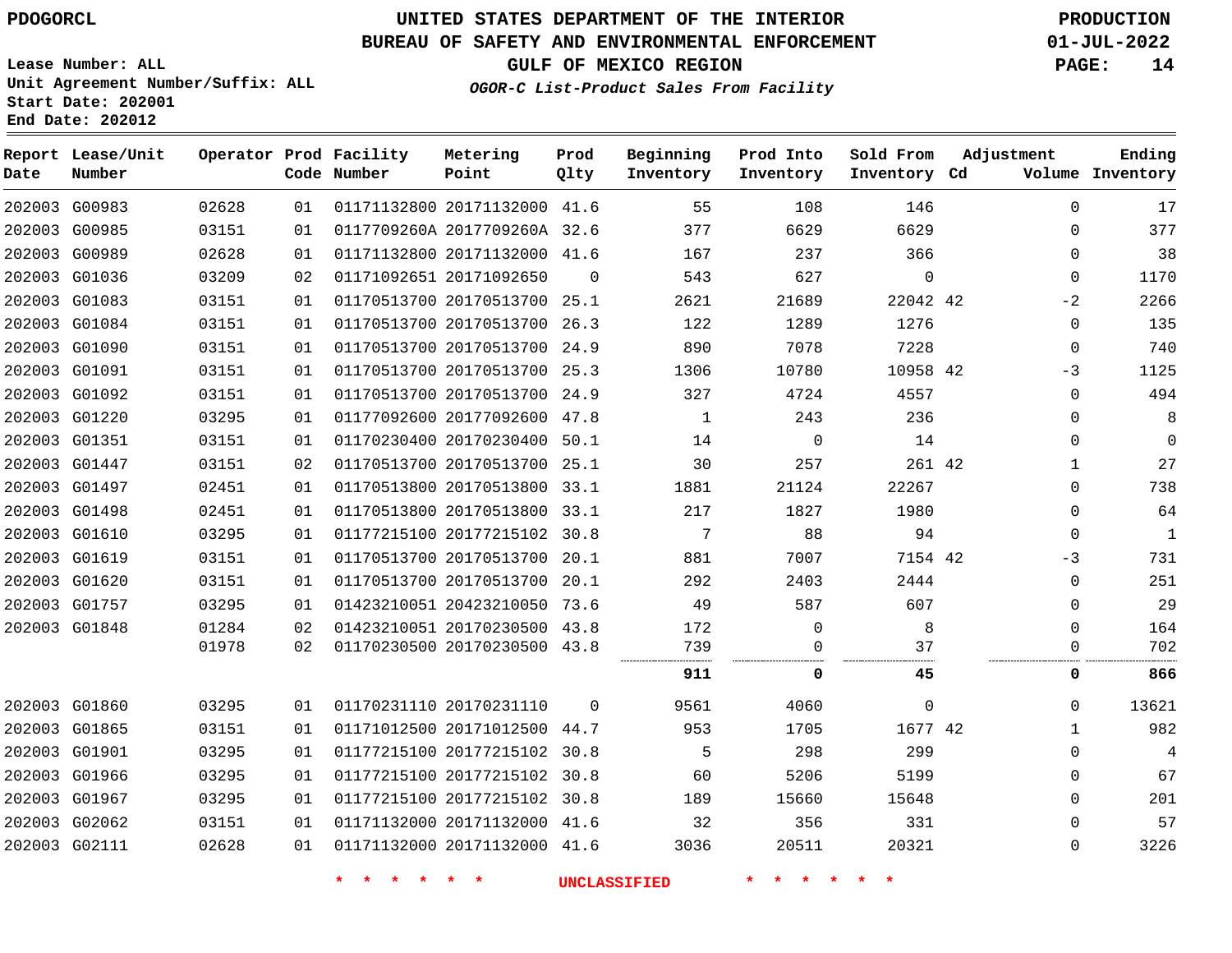## **UNITED STATES DEPARTMENT OF THE INTERIOR PDOGORCL PRODUCTION**

#### **BUREAU OF SAFETY AND ENVIRONMENTAL ENFORCEMENT 01-JUL-2022**

**Lease Number: ALL Unit Agreement Number/Suffix: ALL Start Date: 202001**

# **GULF OF MEXICO REGION PAGE: 15**

**OGOR-C List-Product Sales From Facility**

| Date | Report Lease/Unit<br>Number |       |    | Operator Prod Facility<br>Code Number | Metering<br>Point            | Prod<br>Qlty | Beginning<br>Inventory | Prod Into<br>Inventory | Sold From<br>Inventory Cd | Adjustment   | Ending<br>Volume Inventory |
|------|-----------------------------|-------|----|---------------------------------------|------------------------------|--------------|------------------------|------------------------|---------------------------|--------------|----------------------------|
|      | 202003 G02665               | 02451 | 01 |                                       | 01423210051 20423210050 73.6 |              | 53                     | 404                    | 437                       | $\mathbf 0$  | 20                         |
|      | 202003 G02825               | 03295 | 01 |                                       | 01170230812 20170230810      | $\Omega$     | 589                    | 2                      | $\Omega$                  | $\Omega$     | 591                        |
|      | 202003 G02826               | 03295 | 01 |                                       | 01170231110 20170231110      | $\mathbf 0$  | 513                    | 197                    | $\Omega$                  | 0            | 710                        |
|      |                             |       | 01 |                                       | 01170230812 20170230810      | $\Omega$     | 1887                   | $\mathbf 0$            | $\Omega$                  | 0            | 1887                       |
|      |                             |       |    |                                       |                              |              | 2400                   | 197                    | 0                         | 0            | 2597                       |
|      | 202003 G03061               | 03026 | 02 |                                       | 01423210051 20423210050 73.7 |              | 61                     | 577                    | 609                       | $\Omega$     | 29                         |
|      | 202003 G03152               | 03295 | 01 |                                       | 01177092600 20177092600 47.8 |              | 189                    | 5232                   | 5258                      | $\Omega$     | 163                        |
|      | 202003 G03331               | 02628 | 01 |                                       | 01171132000 20171132000 41.6 |              | $\mathbf 0$            | 77                     | 65                        | 0            | 12                         |
|      | 202003 G04081               | 03295 | 01 |                                       | 01170230812 20170230810      | $\Omega$     | 6250                   | 54                     | $\Omega$                  | $\mathbf 0$  | 6304                       |
|      | 202003 G04232               | 00730 | 01 |                                       | 01171012500 20171012500 44.7 |              | 2704                   | 2294                   | 3678 42                   | $\mathbf{1}$ | 1321                       |
|      | 202003 G04421               | 03295 | 01 |                                       | 01171131600 20171131600 41.7 |              | 1244                   | 14094                  | 13709                     | $\Omega$     | 1629                       |
|      | 202003 G04800               | 02970 | 02 |                                       | 01177062608 2017706260A 35.4 |              | $\overline{2}$         | 303                    | 303 42                    | -1           | 1                          |
|      | 202003 G04818               | 03295 | 01 |                                       | 01170230500 20170230500      | $\mathbf 0$  | $\mathbf 0$            | 0                      | $\mathbf 0$               | 0            | $\mathbf 0$                |
|      | 202003 G05006               | 01284 | 02 |                                       | 01423210051 20170230510      | 45           | 168                    | 0                      | $\Omega$                  | 0            | 168                        |
|      | 202003 G05431               | 02970 | 02 |                                       | 01177062608 2017706260A 35.4 |              | 29                     | 5622                   | 5619                      | 0            | 32                         |
|      | 202003 G05504               | 00730 | 01 |                                       | 01171132800 21171132800      | 56           | 3479                   | 115                    | 929                       | $\mathbf 0$  | 2665                       |
|      |                             | 02970 | 02 |                                       | 01171132800 21171132800      | 56           | 5452                   | 174                    | 1454                      | $\Omega$     | 4172                       |
|      |                             | 03295 | 01 |                                       | 01171132800 21171132800      | 56           | 2029                   | 66                     | 541                       | $\Omega$     | 1554                       |
|      |                             |       |    |                                       |                              |              | 10960                  | 355                    | 2924                      | 0            | 8391                       |
|      | 202003 G05505               | 02628 | 01 |                                       | 01171132800 21171132800      | 56           | 566                    | 14                     | 151                       | 0            | 429                        |
|      | 202003 G05602               | 03247 | 01 |                                       | 01171012500 20171012500      | 44.7         | 69                     | $\Omega$               | 69                        | $\mathbf 0$  | $\mathbf 0$                |
|      | 202003 G05612               | 03295 | 01 |                                       | 01171012500 20171012500 44.7 |              | 1635                   | 1623                   | 2324                      | $\mathbf 0$  | 934                        |
|      | 202003 G06668               | 03151 | 02 |                                       | 01171132000 20171132000 41.6 |              | 4                      | 1231                   | 1036 42                   | $-3$         | 196                        |
|      | 202003 G07760               | 01284 | 01 |                                       | 01177122950 20177122950 29.7 |              | 166                    | 26356                  | 26356                     | $\mathbf 0$  | 166                        |
|      | 202003 G09631               | 01284 | 01 |                                       | 01177122950 20177122950 29.7 |              | 2                      | 514                    | 514                       | 0            | $\overline{2}$             |
|      | 202003 G10741               | 02628 | 01 |                                       | 01171132800 20171132000 41.6 |              | 2                      | 2                      | 4                         | $\mathbf 0$  | $\mathbf 0$                |
|      | 202003 G10910               | 03026 | 01 |                                       | 01177245110 2017724511G 46.2 |              | $\Omega$               | 3815                   | 3815                      | 0            | $\mathbf 0$                |
|      | 202003 G11870               | 03151 | 01 |                                       | 01171132000 20171132000 41.6 |              | 85                     | 642                    | 625                       | 0            | 102                        |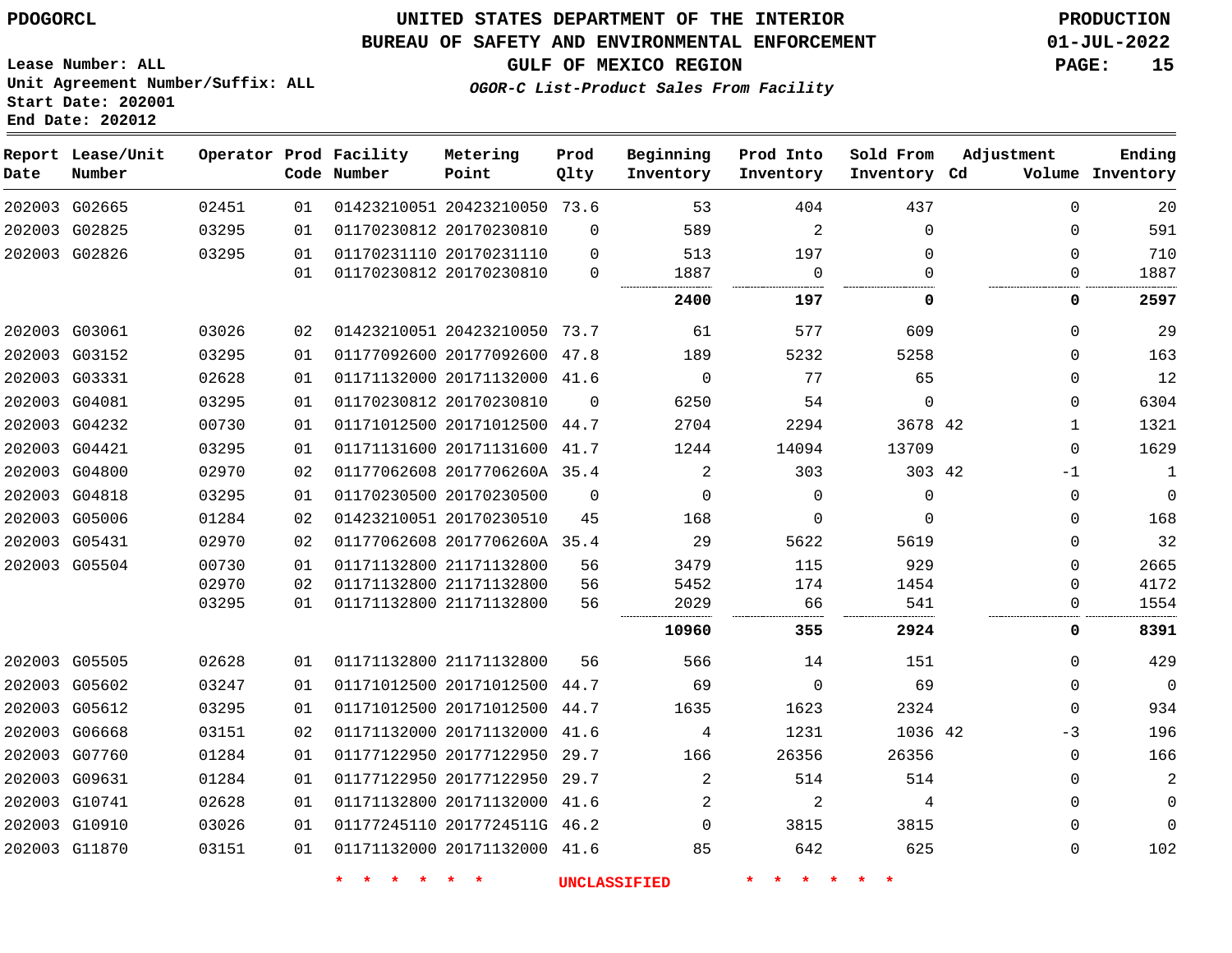# **UNITED STATES DEPARTMENT OF THE INTERIOR PDOGORCL PRODUCTION**

### **BUREAU OF SAFETY AND ENVIRONMENTAL ENFORCEMENT 01-JUL-2022**

**Lease Number: ALL Unit Agreement Number/Suffix: ALL Start Date: 202001**

**OGOR-C List-Product Sales From Facility**

**GULF OF MEXICO REGION PAGE: 16**

**Inventory Cd Volume**

**Adjustment**

**Ending**

|      | End Date: 202012            |           |    |                                       |                              |              |                        |                        |                           |       |
|------|-----------------------------|-----------|----|---------------------------------------|------------------------------|--------------|------------------------|------------------------|---------------------------|-------|
| Date | Report Lease/Unit<br>Number |           |    | Operator Prod Facility<br>Code Number | Metering<br>Point            | Prod<br>Qlty | Beginning<br>Inventory | Prod Into<br>Inventory | Sold From<br>Inventory Cd | - A   |
|      | 202003 G12802               | 02628     | 01 |                                       | 01170230811 20170230811      | 39           | 16                     |                        |                           |       |
|      | 202003 G13081               | 01284     | 01 |                                       | 01608103650 20608103650      | 35.6         | 81                     | 7092                   | 7063                      |       |
|      | 202003 G13938               | 01284     | 01 |                                       | 01171012500 20171012500      | 44.7         | 590                    | 0                      | 590                       |       |
|      | 202003 G14342               | 02628     | 01 |                                       | 01170230811 20170230811      | 39           | 7032                   | 36                     | 322                       |       |
|      | 202003 G15050               | 03295     | 01 |                                       | 01170231110 20170231110      | $\Omega$     | 5747                   | 384                    | $\Omega$                  |       |
|      | 202003 G15239               | 02375     | 02 |                                       | 01171012500 20171012500      | 44.7         | 23                     | 35                     |                           | 38 45 |
|      | 202003 G15277               | 03295     | 01 |                                       | 01171012400 20171012400      | 61.8         | 7133                   | 4129                   | 3991                      |       |
|      | 202003 G15312               | 03295     | 01 |                                       | 01171092651 20171092650      | $\Omega$     | 6838                   | 8920                   | $\Omega$                  |       |
|      | 202003 G16515               | 03026     | 01 |                                       | 01177245110 2017724511G      | 46.2         | $\Omega$               | 4012                   | 4012                      |       |
|      | 202003 G17858               | 03295     | 01 |                                       | 01170530900 20170530900 50.1 |              | 438                    |                        | 12                        |       |
|      | popondo concoc              | n o o o o |    |                                       |                              |              | $\epsilon$ $\Lambda$   | 11210                  | 11212                     |       |

| 202003 G12802 | 02628 | 01 | 01170230811 20170230811      | 39       | 16             | $\Omega$                 | 1              | 0           | 15             |
|---------------|-------|----|------------------------------|----------|----------------|--------------------------|----------------|-------------|----------------|
| 202003 G13081 | 01284 | 01 | 01608103650 20608103650 35.6 |          | 81             | 7092                     | 7063           | 0           | 110            |
| 202003 G13938 | 01284 | 01 | 01171012500 20171012500 44.7 |          | 590            | $\overline{0}$           | 590            | $\Omega$    | $\overline{0}$ |
| 202003 G14342 | 02628 | 01 | 01170230811 20170230811      | 39       | 7032           | 36                       | 322            | $\Omega$    | 6746           |
| 202003 G15050 | 03295 | 01 | 01170231110 20170231110      | $\Omega$ | 5747           | 384                      | $\overline{0}$ | $\mathbf 0$ | 6131           |
| 202003 G15239 | 02375 | 02 | 01171012500 20171012500 44.7 |          | 23             | 35                       | 38 45          | $-20$       | $\overline{0}$ |
| 202003 G15277 | 03295 | 01 | 01171012400 20171012400 61.8 |          | 7133           | 4129                     | 3991           | $\Omega$    | 7271           |
| 202003 G15312 | 03295 | 01 | 01171092651 20171092650      | $\Omega$ | 6838           | 8920                     | $\Omega$       | $\Omega$    | 15758          |
| 202003 G16515 | 03026 | 01 | 01177245110 2017724511G 46.2 |          | $\overline{0}$ | 4012                     | 4012           | $\Omega$    | $\overline{0}$ |
| 202003 G17858 | 03295 | 01 | 01170530900 20170530900 50.1 |          | 438            | $\overline{\phantom{0}}$ | 12             | 0           | 426            |
| 202003 G17912 | 02970 | 02 | 01177062608 2017706260A 35.4 |          | 64             | 11310                    | 11313          | $\Omega$    | 61             |
| 202003 G17921 | 03026 | 01 | 01171012500 20177062959 26.1 |          | $\overline{0}$ | 22244                    | 22244          | 0           | $\mathbf 0$    |
| 202003 G20660 | 03295 | 01 | 01170230450 20170230450      | 51       | 408            | 135                      | 392            | 0           | 151            |
| 202003 G21532 | 03520 | 01 | 01170230811 20170230811 38.4 |          | - 6            | $\overline{\phantom{a}}$ | $\mathbf{1}$   | 0           | 8              |
| 202003 G21592 | 02628 | 02 | 01171132000 20171132000 41.6 |          | 65             | 508                      | 492            | 0           | 81             |
| 202003 G21655 | 03247 | 02 | 01171132800 21171132800      | 56       | 2884           | 116                      | 776            | 0           | 2224           |
| 202003 G22501 | 03151 | 01 | 01170230400 20170230400 50.1 |          | 507            | 1523                     | 1165           | $\Omega$    | 865            |
| 202003 G23730 | 03520 | 01 | 01170230810 20170230811 38.4 |          | $\overline{1}$ | $\overline{0}$           | $\Omega$       | 0           | $\mathbf{1}$   |
| 202003 G23735 | 03295 | 01 | 01170230812 20170230810      | $\Omega$ | 1074           | 15                       | $\Omega$       | 0           | 1089           |
| 202003 G23736 | 00730 | 01 | 01170230810 20170230810      | $\Omega$ | $\Omega$       | 103                      | $\Omega$       | 0           | 103            |
| 202003 G23851 | 02503 | 02 | 01171012300 20171012300 55.5 |          | 7730           | 3987                     | 5077           | 0           | 6640           |
| 202003 G24730 | 03295 | 01 | 01170230500 20170230500 43.8 |          | 259            | 12                       | 25             | $\Omega$    | 246            |
| 202003 G24870 | 02970 | 02 | 01177062608 2017706260A 35.4 |          | $\overline{0}$ | 22                       | 22             | 0           | $\mathbf 0$    |
| 202003 G24910 | 02628 | 01 | 01171132800 20171132000 41.6 |          | 29             | 74                       | 91             | 0           | 12             |
| 202003 G24990 | 01284 | 01 | 01608103650 20608103650 35.6 |          | 70             | 6391                     | 6359           | $\Omega$    | 102            |
| 202003 G25524 | 03295 | 01 | 01170230450 20170230450      | 51       | 909            | 486                      | 852            | 0           | 543            |
| 202003 G26074 | 01284 | 01 | 01177122950 20177122950 29.7 |          | 5              | 568                      | 568            | 0           | 5              |
| 202003 G27070 | 03295 | 01 | 01171132800 21171132800      | 56       | 28750          | 1127                     | 7721           | $\Omega$    | 22156          |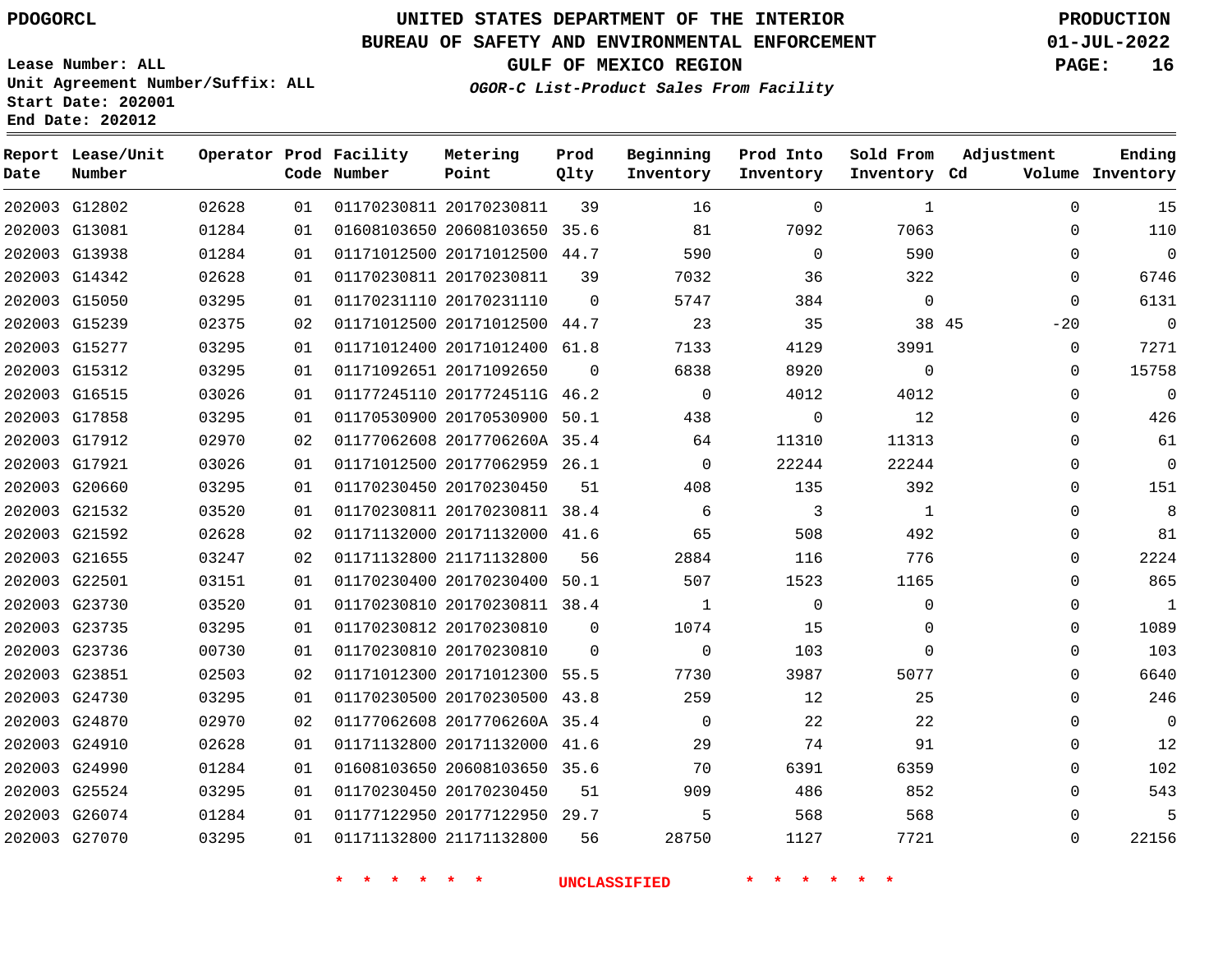**Report Lease/Unit**

**Number**

# **UNITED STATES DEPARTMENT OF THE INTERIOR PDOGORCL PRODUCTION**

### **BUREAU OF SAFETY AND ENVIRONMENTAL ENFORCEMENT 01-JUL-2022**

**Lease Number: ALL Unit Agreement Number/Suffix: ALL Start Date: 202001 End Date: 202012**

**Operator Prod Facility**

**Code Number**

**Metering Point**

**Prod Qlty**

**GULF OF MEXICO REGION PAGE: 17**

**Inventory Cd Volume**

**Adjustment**

**Ending**

**OGOR-C List-Product Sales From Facility**

**Beginning Inventory** **Prod Into Inventory** **Sold From Inventory**

|        | 202003 G27083 | 03026 | 01  | 01171092651 20171092650      | $\Omega$ | 234      | 347      | $\Omega$     | 0           | 581         |
|--------|---------------|-------|-----|------------------------------|----------|----------|----------|--------------|-------------|-------------|
|        | 202003 G27169 | 01284 | 01  | 01171012500 20171012500 44.7 |          | 192      | $\Omega$ | 192          | $\Omega$    | $\Omega$    |
|        | 202003 G27509 | 02970 | 02  | 01170230450 20170230450      | 51       | 5983     | 6778     | 5187 42      | $-1$        | 7573        |
|        | 202003 G27988 | 00730 | 01  | 01608103650 20608103650 35.6 |          | 116      | 9443     | 9410 42      | $-1$        | 148         |
|        | 202003 G31369 | 02628 | 01  | 01171012300 20171012300 40.5 |          | 3700     | 1151     | 2997         | 0           | 1854        |
|        | 202003 G32113 | 03026 | 01  | 01170230811 20170230811      | 39       | 375      | 4        | 17           | $\Omega$    | 362         |
|        | 202003 G32231 | 01284 | 01  | 01171012500 20171012500 44.7 |          | 42       | $\Omega$ | 42           | $\Omega$    | $\Omega$    |
|        | 202003 G32268 | 03295 | 01  | 01177295110 01177295110 43.5 |          | 82       | 21       | 24           | 0           | 79          |
|        | 202003 G32744 | 01284 | 02  | 01423210051 20170230510      | 45       | 92       | $\Omega$ | $\mathbf{0}$ | 0           | 92          |
|        | 202003 G33088 | 03026 | 01  | 01171012500 20177062959 26.1 |          | 0        | 69       | 69           | 0           | 0           |
|        | 202003 G33596 | 03472 | 02  | 01171132000 20171132000      | $\Omega$ | 0        | $\Omega$ | $\Omega$     | 0           | $\Omega$    |
|        | 202003 G33636 | 02628 | 01  | 01171132000 20171132000 41.6 |          | 2429     | 14974    | 14993        | $\Omega$    | 2410        |
|        | 202003 G34033 | 02628 | 01  | 01170230811 20170230811      | 39       | 560      | 3        | 26           | $\mathbf 0$ | 537         |
| 202004 | 00016         | 03151 | 01  | 01170513700 20170513700 25.1 |          | 1472     | 14895    | 14315 42     | $-2$        | 2050        |
| 202004 | 00026         | 03151 | 01  | 01170513700 20170513700 25.1 |          | 2519     | 17685    | 17775 42     | 5           | 2434        |
| 202004 | 00032         | 03151 | 01  | 01170513700 20170513700 27.6 |          | 77       | 430      | 447 42       | $-1$        | 59          |
| 202004 | 00049         | 03295 | 01  | 01171012300 20171012300 39.7 |          | 2828     | 1870     | 1274         | 0           | 3424        |
| 202004 | 00050         | 03295 | 01  | 01171012300 20171012300 39.7 |          | 5941     | 2315     | 2675         | 0           | 5581        |
| 202004 | 00052         | 03295 | 01  | 01171012300 20171012300 39.7 |          | 15975    | 3315     | 7194         | $\Omega$    | 12096       |
| 202004 | 00081         | 03295 | 01  | 01170230450 20170230450 52.8 |          | 165      | 21       | 4            | $\Omega$    | 182         |
| 202004 | 00196         | 03151 | 01  | 01171012300 20171012300 39.7 |          | 14327    | 1508     | 5473 42      | $-1$        | 10361       |
| 202004 | 00247         | 03295 | 01  | 01170231290 01170231290      | - 0      | 11       | 0        | 0            | 0           | 11          |
| 202004 | 00353         | 03368 | 01  | 01170754800 20170754800 28.4 |          | 19       | $\Omega$ | 19           | 0           | $\mathbf 0$ |
| 202004 | 00367         | 03151 | 01  | 01170513700 20170513700 25.1 |          | 300      | 2147     | 2151 42      | -1          | 295         |
| 202004 | 00434         | 01284 | 01  | 01177112605 2017711260Y      | $\Omega$ | 50       | $\Omega$ | $\mathbf 0$  | 0           | 50          |
| 202004 | 00453         | 01284 | 01  | 01177112605 2017711260Y      | $\Omega$ | 13       | $\Omega$ | $\Omega$     | 0           | 13          |
| 202004 | 00479         | 03295 | 01. | 01171012500 20171012500      | 44.5     | $\Omega$ | 42       | 15           | 0           | 27          |
| 202004 | 00541         | 02222 | 01  | 01170530900 20170530900 50.1 |          | 1949     | $\Omega$ | $\Omega$     | $\Omega$    | 1949        |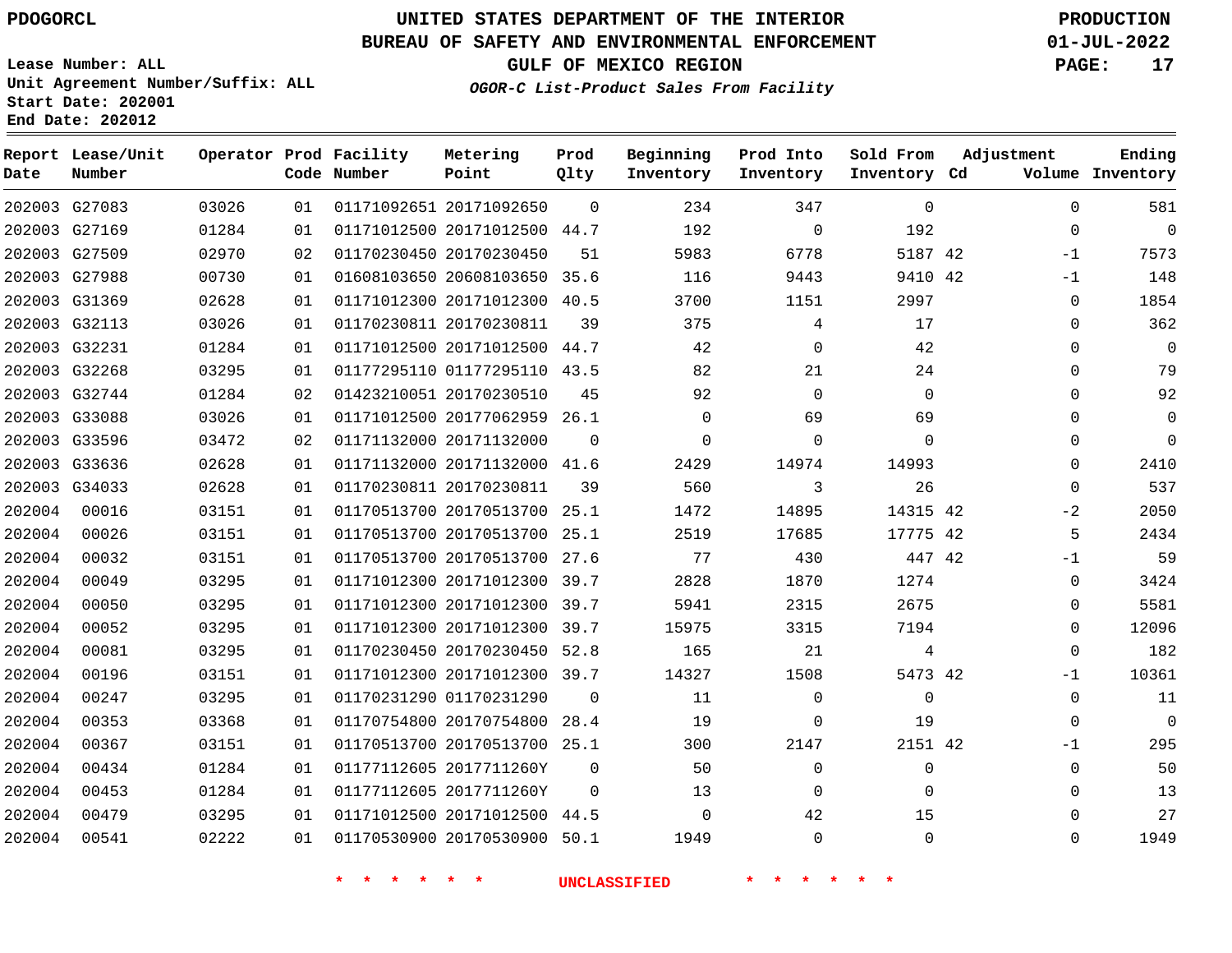### **BUREAU OF SAFETY AND ENVIRONMENTAL ENFORCEMENT 01-JUL-2022**

**Lease Number: ALL Unit Agreement Number/Suffix: ALL Start Date: 202001 End Date: 202012**

**GULF OF MEXICO REGION PAGE: 18**

**OGOR-C List-Product Sales From Facility**

| Date   | Report Lease/Unit<br>Number |       |    | Operator Prod Facility<br>Code Number | Metering<br>Point            | Prod<br>Qlty | Beginning<br>Inventory | Prod Into<br>Inventory | Sold From<br>Inventory Cd | Adjustment              | Ending<br>Volume Inventory |
|--------|-----------------------------|-------|----|---------------------------------------|------------------------------|--------------|------------------------|------------------------|---------------------------|-------------------------|----------------------------|
| 202004 | 00560                       | 03288 | 01 |                                       | 01171132800 21171132800      | 56           | 538                    | $\Omega$               | $\Omega$                  | $\Omega$                | 538                        |
| 202004 | 00680                       | 03520 | 01 |                                       | 01170230700 20170230700      | 45           | 288                    | $\Omega$               | $\Omega$                  | $\Omega$                | 288                        |
| 202004 | 00693                       | 03368 | 01 |                                       | 01170754800 20170754800 28.4 |              | 4                      | $\Omega$               | 4                         | 0                       | $\mathbf 0$                |
| 202004 | 00694                       | 03368 | 01 |                                       | 01170754800 20170754800      | 28.4         | 817                    | 243                    | 991                       | 0                       | 69                         |
| 202004 | 00697                       | 03368 | 02 |                                       | 01170754800 20170754800 28.4 |              | 82                     | 29                     | 103                       | $\Omega$                | 8                          |
| 202004 | 00796                       | 02628 | 01 |                                       | 01171012300 20171012300      | 39.7         | 3985                   | $\Omega$               | 1377                      | $\Omega$                | 2608                       |
| 202004 | 00839                       | 02451 | 01 |                                       | 01170513800 20170513800 32.5 |              | 120                    | 4707                   | 4232                      | 0                       | 595                        |
|        | 202004 754303001A           | 00059 | 01 |                                       | 01170230811 20170230811 39.2 |              | 186                    | $\mathbf 0$            |                           | 8 0 9<br>$-2$           | 176                        |
|        | 202004 754306006A           | 00689 | 01 |                                       | 01608128271 20608128271      | 31           | 607842                 | 793818                 |                           | $0$ 09<br>$-1201439$    | 200221                     |
|        | 202004 754306012A           | 02647 | 01 |                                       | 01608128270 20608128270 26.9 |              | 48870                  | 129019                 |                           | $0\quad09$<br>$-159843$ | 18046                      |
|        | 202004 754306013A           | 02647 | 01 |                                       | 01608128270 20608128270 26.9 |              | 186596                 | 334262                 |                           | $0\quad09$<br>$-391340$ | 129518                     |
|        | 202004 754307017A           | 02970 | 02 |                                       | 01171132800 20170230811 39.2 |              | 560                    | 15                     |                           | 34 42<br>$\mathbf{1}$   | 542                        |
|        | 202004 754315006A           | 03368 | 01 |                                       | 01170754800 20170754800      | 28.4         | 121                    | 63                     | 166                       | 0                       | 18                         |
|        | 202004 754320003A           | 03247 | 01 |                                       | 01170573602 20170573602 36.6 |              | 28936                  | 51318                  | 52397                     | $\Omega$                | 27857                      |
|        | 202004 7543940080           | 03295 | 01 |                                       | 01170230811 20170230811 39.2 |              | 14                     | $\Omega$               | 1                         | $\Omega$                | 13                         |
|        | 202004 754396015A           | 01284 | 01 |                                       | 01608103650 20608103650      | 36           | 3                      | 92                     | 95                        | 0                       | $\mathbf 0$                |
|        | 202004 8910020210           | 02451 | 01 |                                       | 01170513800 20170513800 32.5 |              | 2162                   | 57202                  | 52143                     | 0                       | 7221                       |
|        | 202004 8910024540           | 02451 | 01 |                                       | 01170513800 20170513800      | 32.5         | 2603                   | 40525                  | 38012                     | 0                       | 5116                       |
|        | 202004 8910029320           | 02375 | 01 |                                       | 01170513700 20170513700 27.6 |              | 104                    | 1336                   | 1256                      | 0                       | 184                        |
|        |                             | 03151 | 01 |                                       | 01170513700 20170513700 27.6 |              | 2205                   | 16325                  | 16282 42                  | $\mathbf{1}$            | 2249                       |
|        |                             |       |    |                                       |                              |              | 2309                   | 17661                  | 17538                     | 1                       | 2433                       |
|        | 202004 8910034440           | 03151 | 01 |                                       | 01170513700 20170513700 25.7 |              | 4918                   | 47351                  | 45751                     | 0                       | 6518                       |
|        | 202004 8910086400           | 03520 | 02 |                                       | 01171012400 20171012400 63.7 |              | 9                      | 9                      | 7                         | 0                       | 11                         |
|        | 202004 8910088130           | 02628 | 01 |                                       | 01171132800 21171132800      | 56           | 541                    | 53                     | $\Omega$                  | 0                       | 594                        |
|        | 202004 8910089160           | 03151 | 01 |                                       | 01170513700 20170513700      | 26.3         | 283                    | 2470                   | 2413                      | 0                       | 340                        |
|        | 202004 891008927Y           | 03151 | 01 |                                       | 01170230400 20170230400      | 49.4         | 37                     | 99                     | 90                        | $\Omega$                | 46                         |
|        | 202004 8910116580           | 03151 | 01 |                                       | 01170513700 20170513700 24.9 |              | 256                    | 1781                   | 1792                      | 0                       | 245                        |
|        | 202004 8910116740           | 03151 | 01 |                                       | 01170513700 20170513700 25.2 |              | 1502                   | 12019                  | 11867                     | 0                       | 1654                       |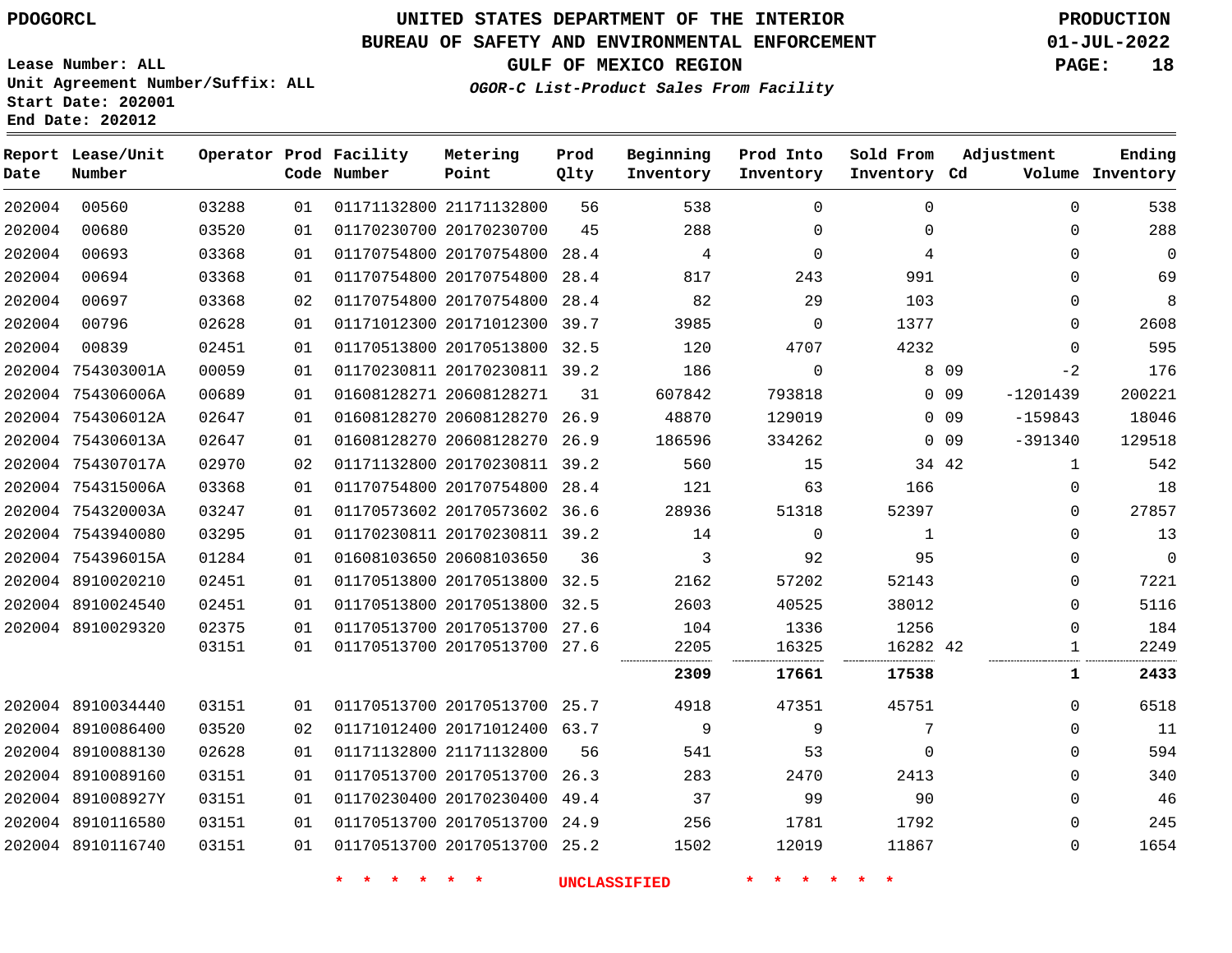8910116770 8910116790 8910116800

**Report Lease/Unit**

**Number**

# **UNITED STATES DEPARTMENT OF THE INTERIOR PDOGORCL PRODUCTION**

**Prod Qlty**

#### **BUREAU OF SAFETY AND ENVIRONMENTAL ENFORCEMENT 01-JUL-2022**

**Lease Number: ALL Unit Agreement Number/Suffix: ALL Start Date: 202001 End Date: 202012**

> 

**Operator Prod Facility**

**Code Number**

  **OGOR-C List-Product Sales From Facility**

 

 

**Prod Into Inventory**

**Beginning Inventory**

**GULF OF MEXICO REGION PAGE: 19**

**Inventory Cd Volume**

**Adjustment**

  $\Omega$  $\Omega$   $\Omega$  $\Omega$ -1  $\Omega$  $\Omega$  $\Omega$  $\Omega$  $\overline{0}$   $\Omega$   $\Omega$  $\Omega$   $-1$   $\Omega$  $\Omega$   $-1$   $\Omega$ 

**Ending**

42

 

**Sold From Inventory**

| 202004 891011687A | 03368 | 01 |  | 01170754800 20170754800 28.4 |    | 18                  | $\mathbf 0$ | 18           |       |
|-------------------|-------|----|--|------------------------------|----|---------------------|-------------|--------------|-------|
| 202004 891011687C | 03368 | 01 |  | 01170754800 20170754800 28.4 |    | 261                 | 91          | 326          |       |
| 202004 891011687D | 03368 | 01 |  | 01170754800 20170754800 28.4 |    | $\mathbf{3}$        | $\Omega$    | $\mathbf{3}$ |       |
| 202004 8910117330 | 03368 | 01 |  | 01170754800 20170754800 28.4 |    | 22                  | 4           |              | 24 42 |
| 202004 8910123270 | 03295 | 01 |  | 01177215100 20177215102 30.8 |    | 38                  | 1775        | 1751         |       |
| 202004 8910123320 | 03295 | 01 |  | 01177215100 20177215102 30.8 |    | 60                  | 3078        | 3031         |       |
| 202004 8910123330 | 03295 | 01 |  | 01177215100 20177215102 30.8 |    | 140                 | 3489        | 3507         |       |
| 202004 G00982     | 02628 | 01 |  | 01171132800 20171132000      | 41 | 1                   | 145         | 140          |       |
| 202004 G00983     | 02628 | 01 |  | 01171132800 20171132000      | 41 | 17                  | 2566        | 2482         |       |
| 202004 G00985     | 03151 | 01 |  | 0117709260A 2017709260A 32.6 |    | 377                 | 4820        | 4820         |       |
| 202004 G00989     | 02628 | 01 |  | 01171132800 20171132000      | 41 | 38                  | 8974        | 8659         |       |
| 202004 G01036     | 03209 | 02 |  | 01171092651 20171092650 49.7 |    | 1170                | 850         | 614          |       |
| 202004 G01083     | 03151 | 01 |  | 01170513700 20170513700 25.2 |    | 2266                | 17545       | 17397 42     |       |
| 202004 G01084     | 03151 | 01 |  | 01170513700 20170513700 26.3 |    | 135                 | 1124        | 1104         |       |
| 202004 G01090     | 03151 | 01 |  | 01170513700 20170513700 24.9 |    | 740                 | 5251        | 5268         |       |
| 202004 G01091     | 03151 | 01 |  | 01170513700 20170513700 25.4 |    | 1125                | 9148        | 9015 42      |       |
| 202004 G01092     | 03151 | 01 |  | 01170513700 20170513700 24.9 |    | 494                 | 4227        | 4138 42      |       |
| 202004 G01220     | 03295 | 01 |  | 01177092600 20177092600 47.8 |    | 8                   | 139         | 147          |       |
| 202004 G01447     | 03151 | 02 |  | 01170513700 20170513700 25.1 |    | 27                  | 187         | 188          |       |
| 202004 G01497     | 02451 | 01 |  | 01170513800 20170513800 32.5 |    | 738                 | 31813       | 28535        |       |
| 202004 G01498     | 02451 | 01 |  | 01170513800 20170513800 32.5 |    | 64                  | 2751        | 2468         |       |
| 202004 G01610     | 03295 | 01 |  | 01177215100 20177215102 30.8 |    | 1                   | $\mathbf 0$ | $\mathbf{1}$ |       |
| 202004 G01619     | 03151 | 01 |  | 01170513700 20170513700 20.1 |    | 731                 | 5610        | 5568 42      |       |
| 202004 G01620     | 03151 | 01 |  | 01170513700 20170513700 20.1 |    | 251                 | 1980        | 1958         |       |
| 202004 G01757     | 03295 | 01 |  | 01423210051 20423210050 73.8 |    | 29                  | 443         | 437          |       |
|                   |       |    |  | $\star$                      |    | <b>UNCLASSIFIED</b> |             |              |       |
|                   |       |    |  |                              |    |                     |             |              |       |

 20170513700 24.9 20170513700 26.3 20170513700 25.6

**Metering Point**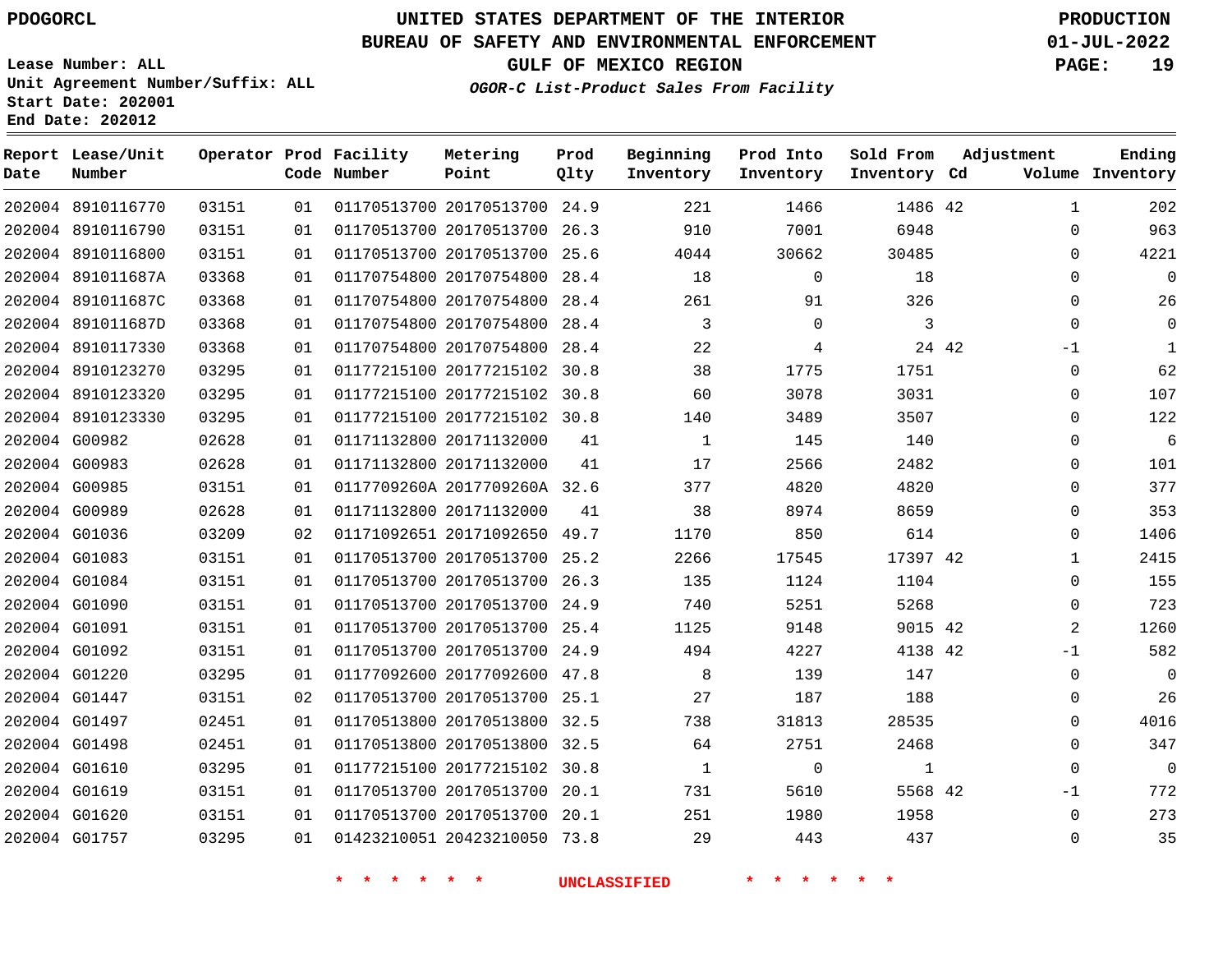### **BUREAU OF SAFETY AND ENVIRONMENTAL ENFORCEMENT 01-JUL-2022**

**Lease Number: ALL Unit Agreement Number/Suffix: ALL Start Date: 202001**

**Operator Prod Facility Metering**

**End Date: 202012**

**Report Lease/Unit**

**GULF OF MEXICO REGION PAGE: 20**

**Prod**

**Adjustment**

**Ending**

**OGOR-C List-Product Sales From Facility**

**Beginning Prod Into Sold From**

| Date | Number        |       |    | Code Number | Point                        | Qlty     | Inventory | Inventory | Inventory Cd |             | Volume Inventory |
|------|---------------|-------|----|-------------|------------------------------|----------|-----------|-----------|--------------|-------------|------------------|
|      | 202004 G01848 | 01284 | 02 |             | 01423210051 20170230500      | 43.8     | 164       | $\Omega$  | $\Omega$     | $\mathbf 0$ | 164              |
|      |               | 01978 | 02 |             | 01170230500 20170230500 43.8 |          | 702       | $\Omega$  | $\Omega$     | $\Omega$    | 702              |
|      |               |       |    |             |                              |          | 866       | O         | 0            | 0           | 866              |
|      | 202004 G01860 | 03295 | 01 |             | 01170231110 20170231110 41.6 |          | 13621     | 2765      | 11230        | $\Omega$    | 5156             |
|      | 202004 G01865 | 03151 | 01 |             | 01171012500 20171012500 44.5 |          | 982       | 1764      | 1603 42      | $-1$        | 1142             |
|      | 202004 G01901 | 03295 | 01 |             | 01177215100 20177215102      | 30.8     | 4         | 140       | 139          | $\Omega$    | 5                |
|      | 202004 G01966 | 03295 | 01 |             | 01177215100 20177215102 30.8 |          | 67        | 1366      | 1385         | $\Omega$    | 48               |
|      | 202004 G01967 | 03295 | 01 |             | 01177215100 20177215102 30.8 |          | 201       | 4798      | 4832         | 0           | 167              |
|      | 202004 G02062 | 03151 | 01 |             | 01171132000 20171132000      | 41       | 57        | 105       | 157 42       | $-1$        | $\overline{4}$   |
|      | 202004 G02111 | 02628 | 01 |             | 01171132000 20171132000      | 41       | 3226      | 61186     | 62003        | $\Omega$    | 2409             |
|      | 202004 G02665 | 02451 | 01 |             | 01423210051 20423210050 73.8 |          | 20        | 533       | 510          | $\Omega$    | 43               |
|      | 202004 G02825 | 03295 | 01 |             | 01170230812 20170230810 49.4 |          | 591       | $\Omega$  | 591          | $\Omega$    | $\mathbf{0}$     |
|      | 202004 G02826 | 03295 | 01 |             | 01170231110 20170231110 41.6 |          | 710       | 159       | 585          | $\Omega$    | 284              |
|      |               |       | 01 |             | 01170230812 20170230810 49.4 |          | 1887      | 0         | 1887         | 0           | $\Omega$         |
|      |               |       |    |             |                              |          | 2597      | 159       | 2472         | 0           | 284              |
|      | 202004 G03061 | 03026 | 02 |             | 01423210051 20423210050 73.9 |          | 29        | 201       | 213 42       | $-1$        | 16               |
|      | 202004 G03152 | 03295 | 01 |             | 01177092600 20177092600 47.8 |          | 163       | 1875      | 2038         | 0           | $\mathbf 0$      |
|      | 202004 G03331 | 02628 | 01 |             | 01171132000 20171132000      | 41.6     | 13        | 1         | 14           | 0           | $\mathbf{0}$     |
|      | 202004 G04081 | 03295 | 01 |             | 01170230812 20170230810 49.5 |          | 6304      | 1667      | 6435         | 0           | 1536             |
|      | 202004 G04232 | 00730 | 01 |             | 01171012500 20171012500 44.5 |          | 1321      | 2466      | 2190         | 0           | 1597             |
|      | 202004 G04421 | 03295 | 01 |             | 01171131600 20171131600      | 41.7     | 1629      | 10032     | 10805        | 0           | 856              |
|      | 202004 G04800 | 02970 | 02 |             | 01177062608 2017706260A 34.8 |          | 1         | 113       | 114          | $\Omega$    | $\mathbf{0}$     |
|      | 202004 G04818 | 03295 | 01 |             | 01170230500 20170230500      | $\Omega$ | $\Omega$  | $\Omega$  | $\Omega$     | 0           | $\Omega$         |
|      | 202004 G05006 | 01284 | 02 |             | 01423210051 20170230510      | 45       | 168       | $\Omega$  | $\Omega$     | $\Omega$    | 168              |
|      | 202004 G05431 | 02970 | 02 |             | 01177062608 2017706260A 34.8 |          | 32        | 5688      | 5690         | $\Omega$    | 30               |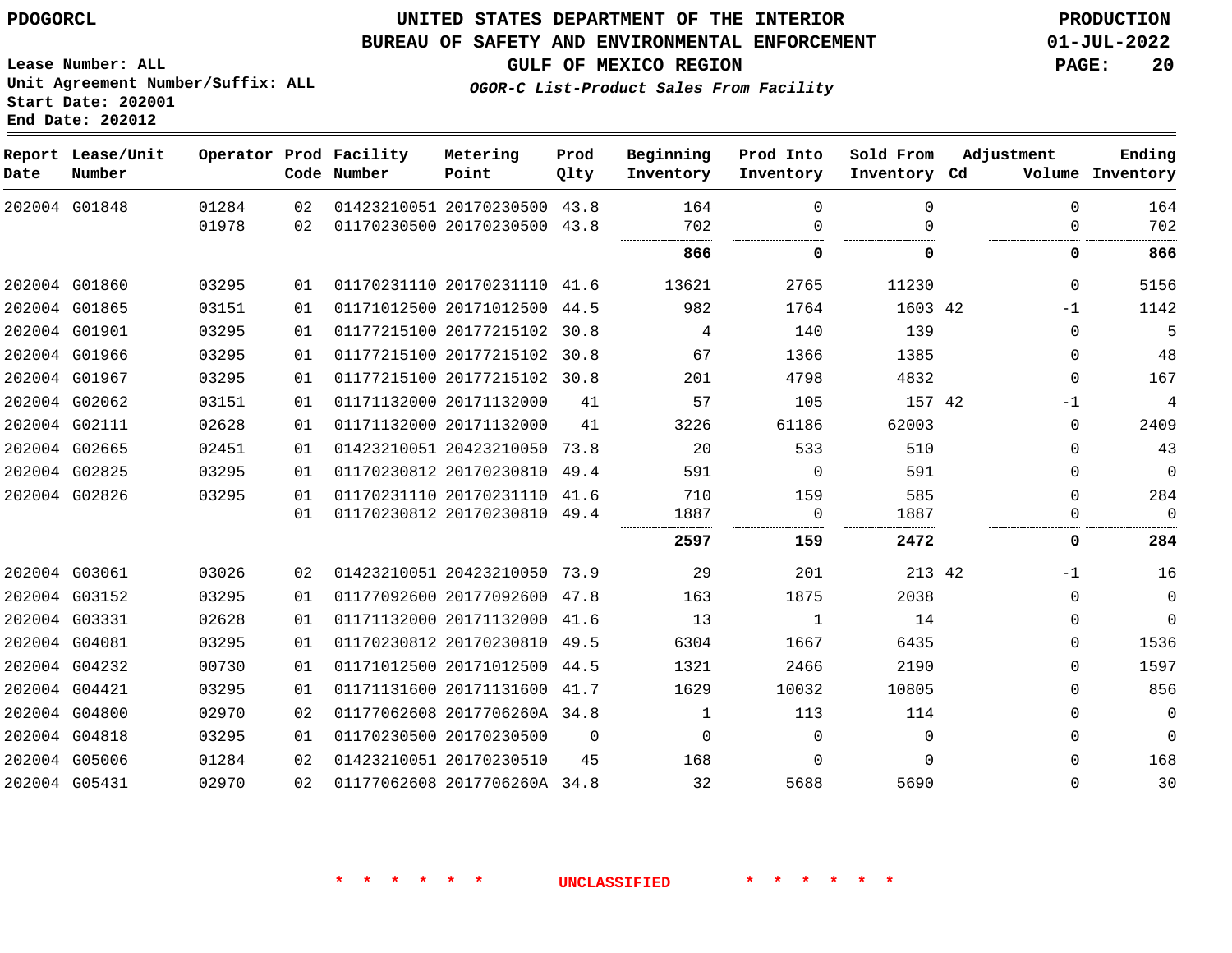**Report Lease/Unit**

## **UNITED STATES DEPARTMENT OF THE INTERIOR PDOGORCL PRODUCTION**

#### **BUREAU OF SAFETY AND ENVIRONMENTAL ENFORCEMENT 01-JUL-2022**

**Lease Number: ALL Unit Agreement Number/Suffix: ALL Start Date: 202001 End Date: 202012**

**OGOR-C List-Product Sales From Facility**

**Sold From Adjustment**

**GULF OF MEXICO REGION PAGE: 21**

**Ending**

|  | Operator Prod Facility | Metering | Prod | Beginning | Prod Into |
|--|------------------------|----------|------|-----------|-----------|
|  | Code Number            | Point    | Olty | Inventory | Inventory |

| Date          | Number        |       |    | Code Number | Point                        | Qlty     | Inventory   | Inventory | Inventory Cd |       |          | Volume Inventory |
|---------------|---------------|-------|----|-------------|------------------------------|----------|-------------|-----------|--------------|-------|----------|------------------|
|               | 202004 G05504 | 00730 | 01 |             | 01171132800 21171132800      | 56       | 2665        | 705       |              | 2 4 2 | 1        | 3369             |
|               |               | 02970 | 02 |             | 01171132800 21171132800      | 56       | 4172        | 1478      | 3            | 42    | $-1$     | 5646             |
|               |               | 03295 | 01 |             | 01171132800 21171132800      | 56       | 1554        | 536       | $\mathbf{1}$ |       | 0        | 2089             |
|               |               |       |    |             |                              |          | 8391        | 2719      | 6            |       | 0        | 11104            |
|               | 202004 G05505 | 02628 | 01 |             | 01171132800 21171132800      | 56       | 429         | 49        | $\Omega$     |       | $\Omega$ | 478              |
|               | 202004 G05612 | 03295 | 01 |             | 01171012500 20171012500      | 44.5     | 934         | 745       | 1197         |       | $\Omega$ | 482              |
| 202004 G06668 |               | 03151 | 02 |             | 01171132000 20171132000      | 41       | 196         | 3714      | 3763 42      |       | $-1$     | 146              |
|               | 202004 G07760 | 01284 | 01 |             | 01177122950 20177122950      | 29.4     | 166         | 24252     | 24252        |       | $\Omega$ | 166              |
| 202004 G09631 |               | 01284 | 01 |             | 01177122950 20177122950      | 29.4     | 2           | 399       | 399          |       | $\Omega$ | 2                |
| 202004 G10741 |               | 02628 | 01 |             | 01171132800 20171132000      | 41       | 0           | 80        | 77           |       | $\Omega$ | 3                |
|               | 202004 G10910 | 03026 | 01 |             | 01177245110 2017724511G 46.2 |          | $\Omega$    | 3148      | 3148         |       | 0        | $\mathbf 0$      |
|               | 202004 G11870 | 03151 | 01 |             | 01171132000 20171132000      | 41       | 102         | 1332      | 1382 42      |       | 1        | 53               |
| 202004 G12802 |               | 02628 | 01 |             | 01170230811 20170230811      | 39.2     | 15          | $\Omega$  | 1            |       | $\Omega$ | 14               |
| 202004 G13081 |               | 01284 | 01 |             | 01608103650 20608103650      | 36       | 110         | 13577     | 13584        |       | $\Omega$ | 103              |
|               | 202004 G14342 | 02628 | 01 |             | 01170230811 20170230811      | 39.2     | 6746        | 12        | 394          |       | 0        | 6364             |
| 202004 G15050 |               | 03295 | 01 |             | 01170231110 20170231110 41.6 |          | 6131        | 2033      | 5055         |       | $\Omega$ | 3109             |
| 202004 G15239 |               | 03151 | 02 |             | 01171012500 20171012500      | 44.5     | $\mathbf 0$ | 82        |              | 49 47 | 20       | 53               |
|               | 202004 G15277 | 03295 | 01 |             | 01171012400 20171012400 63.6 |          | 7271        | 335       | 2936         |       | $\Omega$ | 4670             |
|               | 202004 G15312 | 03295 | 01 |             | 01171092651 20171092650 49.7 |          | 15758       | 9303      | 7620         |       | 0        | 17441            |
| 202004 G16515 |               | 03026 | 01 |             | 01177245110 2017724511G 46.2 |          | $\Omega$    | 3443      | 3443         |       | $\Omega$ | $\mathbf 0$      |
| 202004 G17858 |               | 03295 | 01 |             | 01170530900 20170530900      | $\Omega$ | 426         | $\Omega$  | $\Omega$     |       | $\Omega$ | 426              |
| 202004 G17912 |               | 02970 | 02 |             | 01177062608 2017706260A 34.8 |          | 61          | 12275     | 12272        |       | $\Omega$ | 64               |
| 202004 G17921 |               | 03026 | 01 |             | 01171012500 20177062959      | 26.1     | $\Omega$    | 21193     | 21193        |       | 0        | $\Omega$         |
| 202004 G20660 |               | 03295 | 01 |             | 01170230450 20170230450 52.8 |          | 151         | 19        | 4            |       | 0        | 166              |
| 202004 G21532 |               | 03520 | 01 |             | 01170230811 20170230811      | 39.2     | 8           | 3         |              | 1 42  |          | 11               |
| 202004 G21592 |               | 02628 | 02 |             | 01171132000 20171132000      | 41       | 81          | 1167      | 1202         |       | 0        | 46               |
| 202004 G21655 |               | 03247 | 02 |             | 01171132800 21171132800      | 56       | 2224        | 964       | 1            |       | 0        | 3187             |
| 202004 G22501 |               | 03151 | 01 |             | 01170230400 20170230400      | 49.4     | 865         | 1760      | 1807         |       | $\Omega$ | 818              |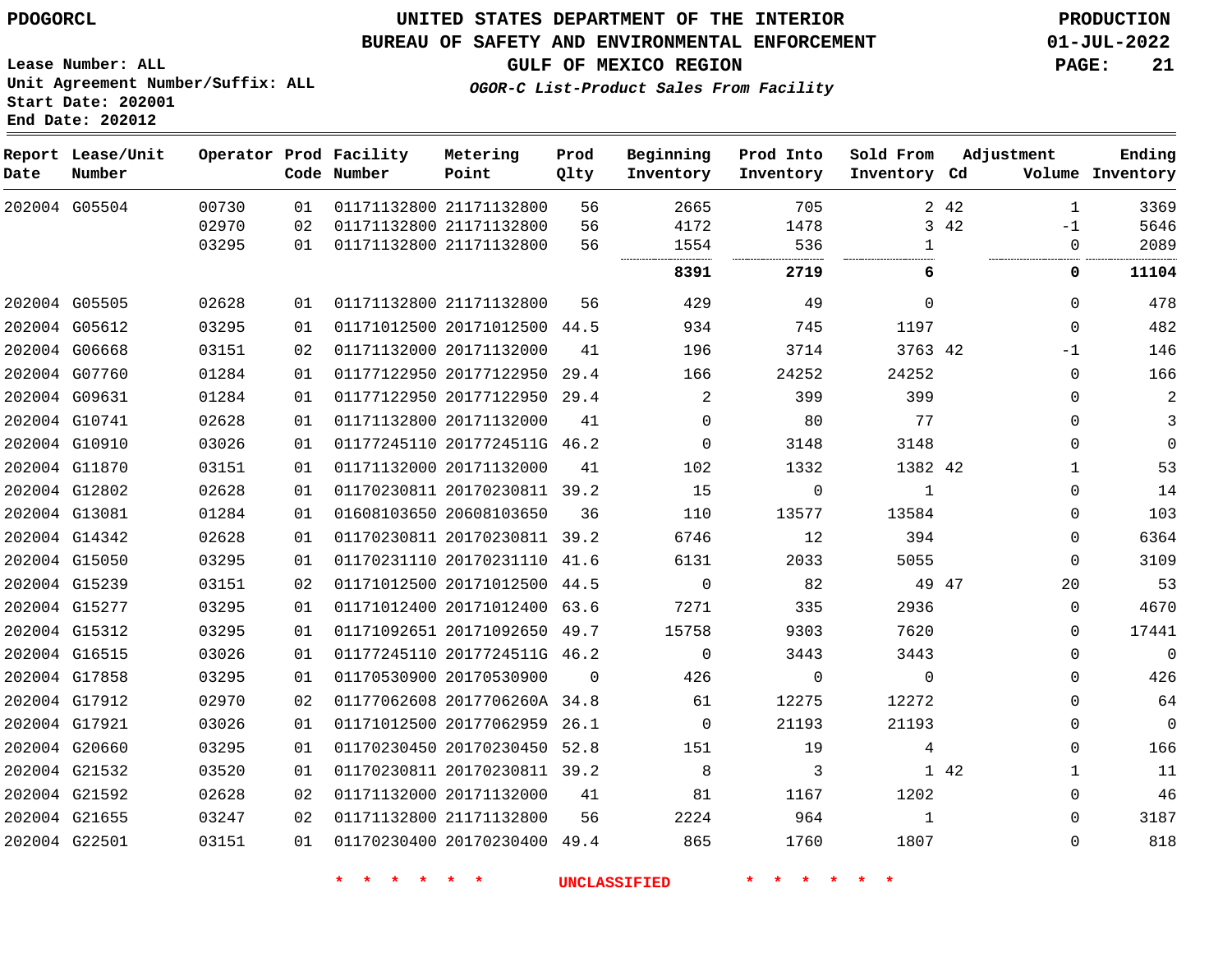#### **BUREAU OF SAFETY AND ENVIRONMENTAL ENFORCEMENT 01-JUL-2022**

**Lease Number: ALL Unit Agreement Number/Suffix: ALL Start Date: 202001**

**Operator Prod Facility**

**End Date: 202012**

**Report Lease/Unit**

**GULF OF MEXICO REGION PAGE: 22**

**Prod**  $Q1 + V$ 

**OGOR-C List-Product Sales From Facility**

**Beginning**

**Prod Into Inventory** **Sold From Inventory**

**Adjustment**

**Ending**

| Date   | Number        |       |    | Code Number | Point                        | Qlty     | Inventory      | Inventory    | Inventory Cd |     |          | Volume Inventory |
|--------|---------------|-------|----|-------------|------------------------------|----------|----------------|--------------|--------------|-----|----------|------------------|
|        | 202004 G23730 | 03520 | 01 |             | 01170230810 20170230811 39.2 |          | 1              | $\mathbf 0$  | $\Omega$     |     | $\Omega$ | 1                |
|        | 202004 G23735 | 03295 | 01 |             | 01170230812 20170230810 49.5 |          | 1089           | 281          | 1111         |     | $\Omega$ | 259              |
|        | 202004 G23736 | 00730 | 01 |             | 01170230810 20170230810 49.5 |          | 103            | 18422        | 1558         |     | $\Omega$ | 16967            |
|        | 202004 G23851 | 02503 | 02 |             | 01171012300 20171012300 54.4 |          | 6640           | 4082         | 3706         |     | $\Omega$ | 7016             |
|        | 202004 G24730 | 03295 | 01 |             | 01170230500 20170230500      | $\Omega$ | 246            | $\mathbf{0}$ | $\mathbf 0$  |     | $\Omega$ | 246              |
|        | 202004 G24870 | 02970 | 02 |             | 01177062608 2017706260A 34.8 |          | $\overline{0}$ | $\Omega$     | $\Omega$     |     | 0        | - 0              |
|        | 202004 G24910 | 02628 | 01 |             | 01171132800 20171132000      | 41       | 12             | 1197         | 1162         |     | 0        | 47               |
|        | 202004 G24990 | 01284 | 01 |             | 01608103650 20608103650      | 36       | 102            | 10305        | 10327        |     | 0        | 80               |
|        | 202004 G25524 | 03295 | 01 |             | 01170230450 20170230450 52.8 |          | 543            | 26           | 14           |     | 0        | 555              |
|        | 202004 G26074 | 01284 | 01 |             | 01177122950 20177122950 29.4 |          | 5              | 441          | 441          |     | $\Omega$ |                  |
|        | 202004 G27070 | 03295 | 01 |             | 01171132800 21171132800      | 56       | 22156          | 8465         | 15           |     | 0        | 30606            |
|        | 202004 G27083 | 03026 | 01 |             | 01171092651 20171092650 49.7 |          | 581            | $\mathbf{0}$ | 176          |     | $\Omega$ | 405              |
|        | 202004 G27509 | 02970 | 02 |             | 01170230450 20170230450 52.8 |          | 7573           | 1586         | 222          |     | $\Omega$ | 8937             |
|        | 202004 G27988 | 00730 | 01 |             | 01608103650 20608103650      | 26       | 148            | 11628        | 11687        |     | $\Omega$ | 89               |
|        | 202004 G31369 | 02628 | 01 |             | 01171012300 20171012300 39.7 |          | 1853           | $\mathbf{0}$ | 640          |     | $\Omega$ | 1213             |
|        | 202004 G32113 | 03026 | 01 |             | 01170230811 20170230811 39.2 |          | 362            | 1            | 21           |     | $\Omega$ | 342              |
|        | 202004 G32268 | 03295 | 01 |             | 01177295110 01177295110 43.5 |          | 79             | 24           | 24           |     | $\Omega$ | 79               |
|        | 202004 G32744 | 01284 | 02 |             | 01423210051 20170230510      | 45       | 92             | $\mathbf 0$  | $\Omega$     |     | $\Omega$ | 92               |
|        | 202004 G33088 | 03026 | 01 |             | 01171012500 20177062959 26.1 |          | $\Omega$       | 64           | 64           |     | $\Omega$ | $\overline{0}$   |
|        | 202004 G33596 | 03472 | 02 |             | 01171132000 20171132000      | $\Omega$ | $\mathbf 0$    | $\mathbf 0$  | $\Omega$     |     | $\Omega$ | $\Omega$         |
|        | 202004 G33636 | 02628 | 01 |             | 01171132000 20171132000      | 41       | 2410           | 44182        | 44853        |     | $\Omega$ | 1739             |
|        | 202004 G34033 | 02628 | 01 |             | 01170230811 20170230811 39.2 |          | 537            | $\mathbf{0}$ | 31           |     | $\Omega$ | 506              |
| 202005 | 00016         | 03151 | 01 |             | 01170513700 20170513700      | $\Omega$ | 2049           | 2928         | $\mathbf 0$  |     | 0        | 4977             |
| 202005 | 00026         | 03151 | 01 |             | 01170513700 20170513700      | 0        | 2434           | 5138         |              | 042 | -1       | 7571             |
| 202005 | 00032         | 03151 | 01 |             | 01170513700 20170513700      | $\Omega$ | 59             | $\mathbf 0$  | $\mathbf{0}$ |     | $\Omega$ | 59               |
| 202005 | 00049         | 03295 | 01 |             | 01171012300 20171012300      | 0        | 3424           | $\mathbf 0$  | $\Omega$     |     | $\Omega$ | 3424             |
| 202005 | 00050         | 03295 | 01 |             | 01171012300 20171012300      | $\Omega$ | 5581           | $\Omega$     | $\Omega$     |     | $\Omega$ | 5581             |
| 202005 | 00052         | 03295 | 01 |             | 01171012300 20171012300      | $\Omega$ | 12096          | 0            | $\Omega$     |     | $\Omega$ | 12096            |

**Metering Point**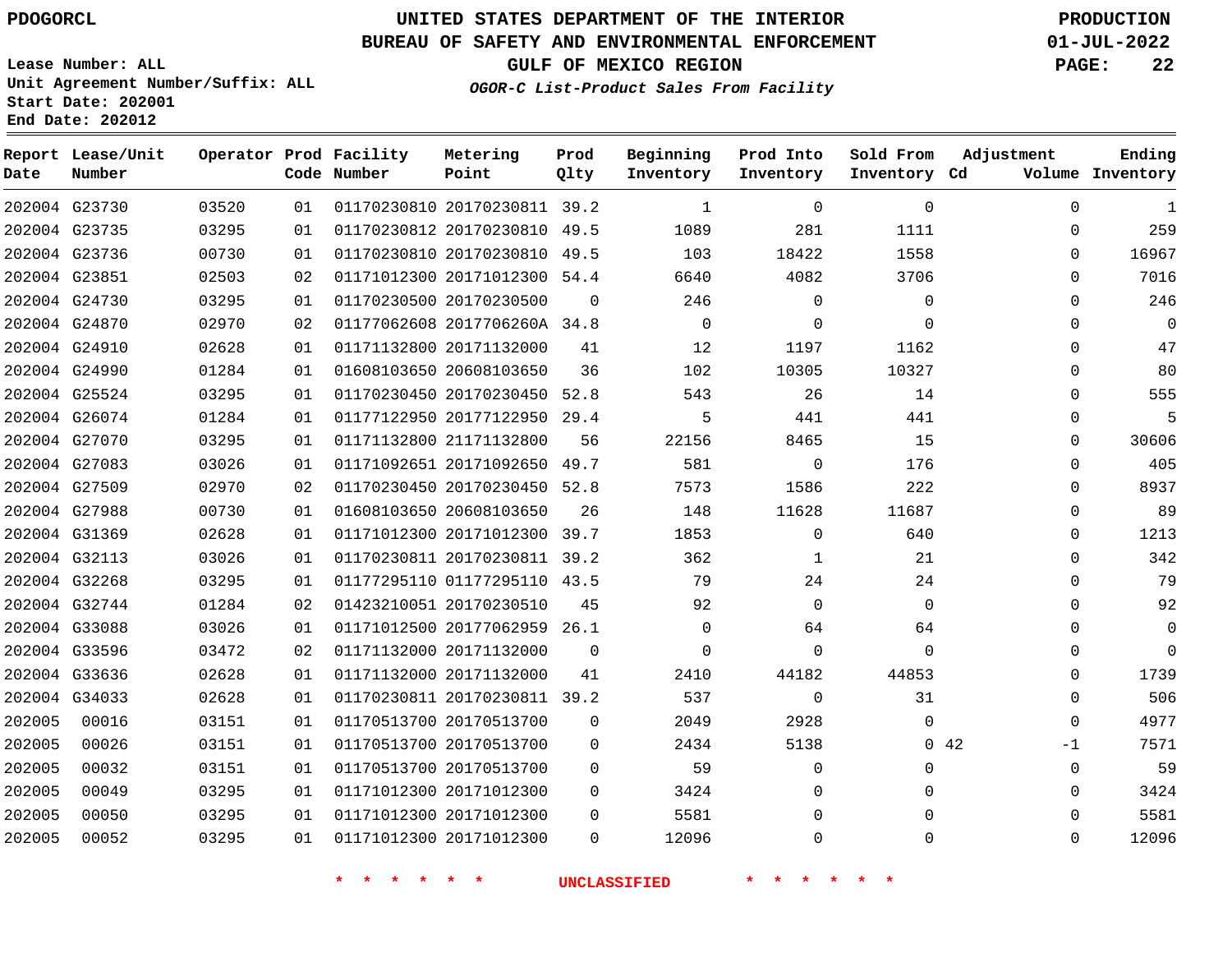# **UNITED STATES DEPARTMENT OF THE INTERIOR PDOGORCL PRODUCTION**

### **BUREAU OF SAFETY AND ENVIRONMENTAL ENFORCEMENT 01-JUL-2022**

**Lease Number: ALL Unit Agreement Number/Suffix: ALL Start Date: 202001**

**GULF OF MEXICO REGION PAGE: 23**

**OGOR-C List-Product Sales From Facility**

| Date   | Report Lease/Unit<br>Number |       |    | Operator Prod Facility<br>Code Number | Metering<br>Point            | Prod<br>Qlty | Beginning<br>Inventory | Prod Into<br>Inventory | Sold From<br>Inventory Cd | Adjustment |           | Ending<br>Volume Inventory |
|--------|-----------------------------|-------|----|---------------------------------------|------------------------------|--------------|------------------------|------------------------|---------------------------|------------|-----------|----------------------------|
| 202005 | 00081                       | 03295 | 01 |                                       | 01170230450 20170230450 50.8 |              | 182                    | 112                    | 114                       |            | 0         | 180                        |
| 202005 | 00196                       | 03151 | 01 |                                       | 01171012300 20171012300      | 0            | 10361                  | 0                      | $\mathbf{0}$              |            | 0         | 10361                      |
| 202005 | 00247                       | 03295 | 01 |                                       | 01170231290 01170231290      | 0            | 11                     | $\mathbf 0$            | $\Omega$                  |            | $\Omega$  | 11                         |
| 202005 | 00367                       | 03151 | 01 |                                       | 01170513700 20170513700      | 0            | 295                    | 588                    |                           | 0.42       | 1         | 884                        |
| 202005 | 00434                       | 01284 | 01 |                                       | 01177112605 2017711260Y      | 0            | 50                     | 0                      | 0                         |            | $\Omega$  | 50                         |
| 202005 | 00453                       | 01284 | 01 |                                       | 01177112605 2017711260Y      | 0            | 13                     | 0                      | $\Omega$                  |            | 0         | 13                         |
| 202005 | 00479                       | 03295 | 01 |                                       | 01171012500 20171012500 37.7 |              | 27                     | 0                      | 27                        |            | $\Omega$  | 0                          |
| 202005 | 00541                       | 02222 | 01 |                                       | 01170530900 20170530900 50.1 |              | 1949                   | 0                      | 0                         |            | 0         | 1949                       |
| 202005 | 00560                       | 03288 | 01 |                                       | 01171132800 21171132800      | 55           | 538                    | 0                      | $\Omega$                  |            | $\Omega$  | 538                        |
| 202005 | 00680                       | 03520 | 01 |                                       | 01170230700 20170230700      | 45           | 288                    | $\mathbf 0$            | $\mathbf{0}$              |            | $\Omega$  | 288                        |
| 202005 | 00694                       | 03368 | 01 |                                       | 01170754800 20170754800      | 28.4         | 69                     | 150                    |                           | 56 42      | 2         | 165                        |
| 202005 | 00697                       | 03368 | 02 |                                       | 01170754800 20170754800      | 28.4         | 8                      | 9                      | 6                         |            | 0         | 11                         |
| 202005 | 00796                       | 02628 | 01 |                                       | 01171012300 20171012300 39.7 |              | 2608                   | 0                      | $\Omega$                  |            | $\Omega$  | 2608                       |
| 202005 | 00839                       | 02451 | 01 |                                       | 01170513800 20170513800      | $\Omega$     | 594                    | 0                      | $\Omega$                  |            | $\Omega$  | 594                        |
|        | 202005 754303001A           | 00059 | 01 |                                       | 01170230811 20170230811      | 40           | 176                    | $\Omega$               |                           | 8 0 9      | $-2$      | 166                        |
|        | 202005 754306006A           | 00689 | 01 |                                       | 01608128271 20608128271      | 29.6         | 200221                 | 796631                 |                           | $0\quad09$ | $-896612$ | 100240                     |
|        | 202005 754306012A           | 02647 | 01 |                                       | 01608128270 20608128270 26.8 |              | 18046                  | 141115                 |                           | $0\quad09$ | $-79476$  | 79685                      |
|        | 202005 754306013A           | 02647 | 01 |                                       | 01608128270 20608128270 26.8 |              | 129518                 | 336975                 |                           | $0\quad09$ | $-189849$ | 276644                     |
|        | 202005 754307017A           | 02970 | 02 |                                       | 01171132800 20170230811      | 40           | 542                    | 23                     | 32                        |            | $\Omega$  | 533                        |
|        | 202005 754315006A           | 03368 | 01 |                                       | 01170754800 20170754800      | 28.4         | 18                     | 62                     | 14                        |            | $\Omega$  | 66                         |
|        | 202005 754320003A           | 03247 | 01 |                                       | 01170573602 20170573602 35.8 |              | 27857                  | 33597                  | 33211                     |            | $\Omega$  | 28243                      |
|        | 202005 7543940080           | 03295 | 01 |                                       | 01170230811 20170230811      | 40           | 13                     | $\mathbf 0$            | 1                         |            | $\Omega$  | 12                         |
|        | 202005 754396015A           | 01284 | 01 |                                       | 01608103650 20608103650 36.3 |              | $\Omega$               | 112                    | 112                       |            | $\Omega$  | $\mathbf 0$                |
|        | 202005 8910020210           | 02451 | 01 |                                       | 01170513800 20170513800      | $\mathbf 0$  | 7221                   | 68385                  | $\mathbf{0}$              |            | 0         | 75606                      |
|        | 202005 8910024540           | 02451 | 01 |                                       | 01170513800 20170513800      | $\Omega$     | 5116                   | $\Omega$               | $\Omega$                  |            | $\Omega$  | 5116                       |
|        | 202005 8910029320           | 02375 | 01 |                                       | 01170513700 20170513700      | $\mathbf 0$  | 184                    | 0                      | $\Omega$                  |            | $\Omega$  | 184                        |
|        |                             | 03151 | 01 |                                       | 01170513700 20170513700      | $\Omega$     | 2249                   | 0                      | U                         |            | 0         | 2249                       |
|        |                             |       |    |                                       |                              |              | 2433                   | 0                      | $\Omega$                  |            | 0         | 2433                       |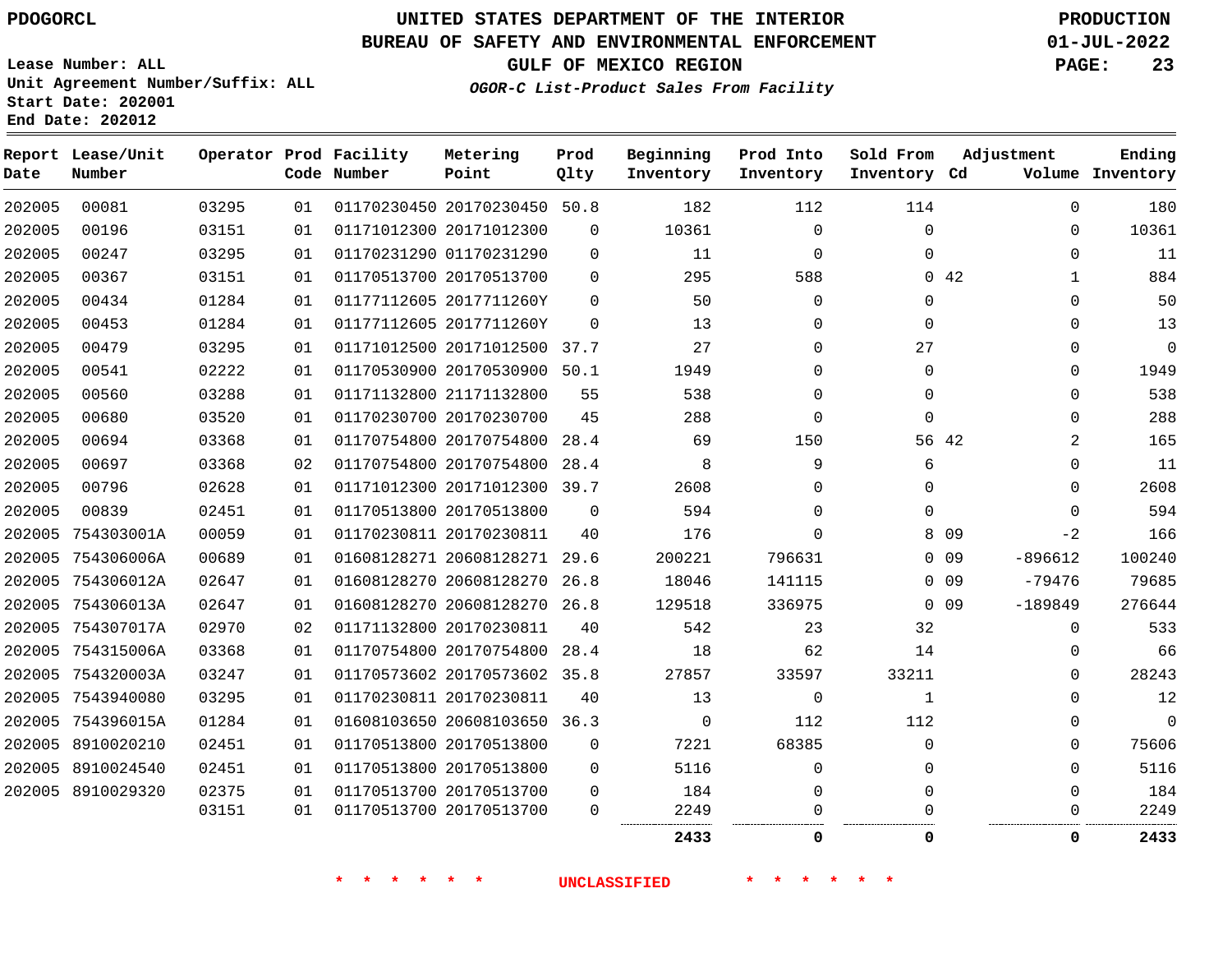### **BUREAU OF SAFETY AND ENVIRONMENTAL ENFORCEMENT 01-JUL-2022**

**Lease Number: ALL Unit Agreement Number/Suffix: ALL Start Date: 202001**

**End Date: 202012**

**Report Lease/Unit**

**GULF OF MEXICO REGION PAGE: 24**

**Prod**

**OGOR-C List-Product Sales From Facility**

**Beginning Prod Into Sold From**

**Adjustment**

**Ending**

| 202005<br>202005 | 8910034440<br>8910086400 | 03151 | 01 |                         |                              |             |              |              |              |       |              |             |
|------------------|--------------------------|-------|----|-------------------------|------------------------------|-------------|--------------|--------------|--------------|-------|--------------|-------------|
|                  |                          |       |    |                         | 01170513700 20170513700      | $\Omega$    | 6518         | 17237        |              | 042   | $-3$         | 23752       |
|                  |                          | 03520 | 02 |                         | 01171012400 20171012400 64.9 |             | 11           | 34           | 13           |       | 0            | 32          |
|                  | 202005 8910088130        | 02628 | 01 | 01171132800 21171132800 |                              | 55          | 594          | $\mathbf 0$  | 230          |       | $\mathbf 0$  | 364         |
| 202005           | 8910089160               | 03151 | 01 | 01170513700 20170513700 |                              | $\mathbf 0$ | 340          | 401          | $\mathbf 0$  |       | 0            | 741         |
| 202005           | 891008927Y               | 03151 | 01 | 01170230400 20170230400 |                              | $\mathbf 0$ | 46           | 7            | $\Omega$     |       | 0            | 53          |
| 202005           | 8910116580               | 03151 | 01 |                         | 01170513700 20170513700      | $\mathbf 0$ | 245          | 578          |              | 042   | $\mathbf{1}$ | 824         |
| 202005           | 8910116740               | 03151 | 01 | 01170513700 20170513700 |                              | $\mathbf 0$ | 1654         | 4462         |              | 042   | $-1$         | 6115        |
| 202005           | 8910116770               | 03151 | 01 | 01170513700 20170513700 |                              | $\mathbf 0$ | 202          | 598          | $\mathbf 0$  |       | 0            | 800         |
| 202005           | 8910116790               | 03151 | 01 | 01170513700 20170513700 |                              | $\mathbf 0$ | 963          | 1568         | $\mathbf{0}$ | 42    | $\mathbf{1}$ | 2532        |
| 202005           | 8910116800               | 03151 | 01 | 01170513700 20170513700 |                              | 0           | 4221         | 10111        | $\mathbf 0$  |       | 0            | 14332       |
| 202005           | 891011687C               | 03368 | 01 |                         | 01170754800 20170754800 28.4 |             | 26           | 28           |              | 21 42 | $\mathbf{1}$ | 34          |
| 202005           | 8910117330               | 03368 | 01 |                         | 01170754800 20170754800 28.4 |             | $\mathbf{1}$ | $\mathbf 0$  | $\mathbf{1}$ |       | 0            | $\mathbf 0$ |
|                  | 202005 8910123270        | 03295 | 01 |                         | 01177215100 20177215102      | $\mathbf 0$ | 62           | $\mathbf{0}$ | 0            |       | 0            | 62          |
|                  | 202005 8910123320        | 03295 | 01 | 01177215100 20177215102 |                              | $\mathbf 0$ | 107          | 0            | $\mathbf 0$  |       | 0            | 107         |
|                  | 202005 8910123330        | 03295 | 01 |                         | 01177215100 20177215102      | 0           | 122          | $\mathbf 0$  | $\mathbf{0}$ |       | 0            | 122         |
| 202005           | G00982                   | 02628 | 01 | 01171132800 20171132000 |                              | 41          | 6            | 0            | 6            |       | 0            | $\mathbf 0$ |
| 202005 G00983    |                          | 02628 | 01 | 01171132800 20171132000 |                              | 41          | 101          | $\mathbf{0}$ | 101          |       | 0            | $\mathbf 0$ |
| 202005 G00985    |                          | 03151 | 01 | 0117709260A 2017709260A |                              | 0           | 377          | 0            | $\mathbf 0$  |       | 0            | 377         |
| 202005 G00989    |                          | 02628 | 01 | 01171132800 20171132000 |                              | 41          | 353          | 0            | 353          |       | 0            | $\mathbf 0$ |
| 202005 G01036    |                          | 03209 | 02 |                         | 01171092651 20171092650 49.7 |             | 1406         | 119          | 980          |       | 0            | 545         |
| 202005 G01083    |                          | 03151 | 01 | 01170513700 20170513700 |                              | 0           | 2415         | 6819         | $\mathbf{0}$ |       | 0            | 9234        |
| 202005 G01084    |                          | 03151 | 01 | 01170513700 20170513700 |                              | $\mathbf 0$ | 155          | 325          |              | 042   | $-1$         | 479         |
| 202005 G01090    |                          | 03151 | 01 | 01170513700 20170513700 |                              | 0           | 723          | 1188         | $\mathbf{0}$ |       | 0            | 1911        |
| 202005 G01091    |                          | 03151 | 01 | 01170513700 20170513700 |                              | 0           | 1260         | 3343         | $\mathbf{0}$ |       | 0            | 4603        |
| 202005 G01092    |                          | 03151 | 01 | 01170513700 20170513700 |                              | 0           | 582          | 1799         |              | 042   | $-1$         | 2380        |
| 202005 G01351    |                          | 03151 | 01 | 01170230400 20170230400 |                              | 0           | 0            | 45           | $\mathbf 0$  |       | 0            | 45          |
| 202005 G01447    |                          | 03151 | 02 | 01170513700 20170513700 |                              | 0           | 26           | 72           | 0            |       | 0            | 98          |
| 202005 G01497    |                          | 02451 | 01 | 01170513800 20170513800 |                              | 0           | 4016         | 0            | 0            |       | 0            | 4016        |

**\* \* \* \* \* \* UNCLASSIFIED \* \* \* \* \* \***

**Operator Prod Facility Metering**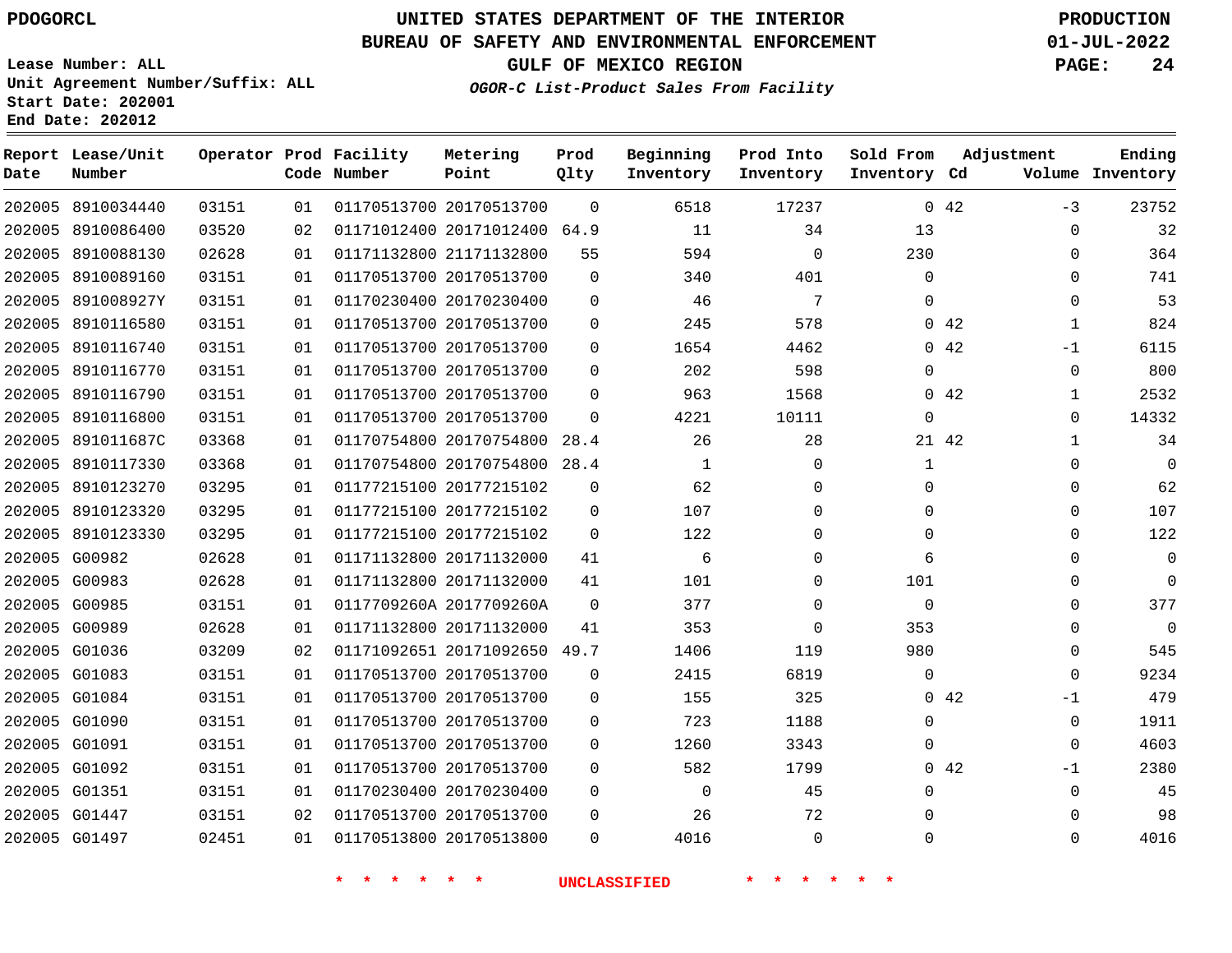### **BUREAU OF SAFETY AND ENVIRONMENTAL ENFORCEMENT 01-JUL-2022**

**GULF OF MEXICO REGION PAGE: 25**

**Lease Number: ALL Unit Agreement Number/Suffix: ALL Start Date: 202001 End Date: 202012**

### **OGOR-C List-Product Sales From Facility**

| Date | Report Lease/Unit<br>Number |       |    | Operator Prod Facility<br>Code Number | Metering<br>Point            | Prod<br>Qlty | Beginning<br>Inventory | Prod Into<br>Inventory | Sold From<br>Inventory Cd | Adjustment  | Ending<br>Volume Inventory |
|------|-----------------------------|-------|----|---------------------------------------|------------------------------|--------------|------------------------|------------------------|---------------------------|-------------|----------------------------|
|      | 202005 G01498               | 02451 | 01 |                                       | 01170513800 20170513800      | $\Omega$     | 347                    | $\Omega$               | $\Omega$                  | $\Omega$    | 347                        |
|      | 202005 G01619               | 03151 | 01 |                                       | 01170513700 20170513700      | $\Omega$     | 772                    | 354                    | $\Omega$                  | $\Omega$    | 1126                       |
|      | 202005 G01620               | 03151 | 01 |                                       | 01170513700 20170513700      | $\Omega$     | 273                    | 309                    | $\Omega$                  | $\Omega$    | 582                        |
|      | 202005 G01757               | 03295 | 01 |                                       | 01423210051 20423210050      | $\Omega$     | 35                     | $\Omega$               | $\Omega$                  | $\Omega$    | 35                         |
|      | 202005 G01848               | 01284 | 02 |                                       | 01423210051 20170230500 43.8 |              | 164                    | 0                      | $\Omega$                  | $\Omega$    | 164                        |
|      |                             | 01978 | 02 |                                       | 01170230500 20170230500 43.8 |              | 702<br>.               | $\Omega$               |                           | ∩           | 702                        |
|      |                             |       |    |                                       |                              |              | 866                    | 0                      | ი                         | 0           | 866                        |
|      | 202005 G01860               | 03295 | 01 |                                       | 01170231110 20170231110      | $\Omega$     | 5156                   | $\Omega$               | $\Omega$                  | $\Omega$    | 5156                       |
|      | 202005 G01865               | 03151 | 01 |                                       | 01171012500 20171012500 37.7 |              | 1142                   | 926                    | 1439 42                   | 2           | 631                        |
|      | 202005 G01901               | 03295 | 01 |                                       | 01177215100 20177215102      | $\Omega$     | 5                      | $\Omega$               | $\Omega$                  | $\Omega$    | 5                          |
|      | 202005 G01966               | 03295 | 01 |                                       | 01177215100 20177215102      | $\Omega$     | 48                     | 0                      | $\Omega$                  | $\Omega$    | 48                         |
|      | 202005 G01967               | 03295 | 01 |                                       | 01177215100 20177215102      | $\Omega$     | 167                    | $\Omega$               | $\Omega$                  | $\Omega$    | 167                        |
|      | 202005 G02062               | 03151 | 01 |                                       | 01171132000 20171132000 41.1 |              | 4                      | $\Omega$               | 4                         | $\Omega$    | $\mathbf 0$                |
|      | 202005 G02111               | 02628 | 01 |                                       | 01171132000 20171132000      | 41           | 2409                   | $\Omega$               | 2409                      | $\Omega$    | $\mathbf 0$                |
|      | 202005 G02665               | 02451 | 01 |                                       | 01423210051 20423210050      | $\Omega$     | 43                     | $\Omega$               | $\Omega$                  | $\Omega$    | 43                         |
|      | 202005 G02826               | 03295 | 01 |                                       | 01170231110 20170231110      | $\Omega$     | 284                    | 0                      | $\Omega$                  | $\Omega$    | 284                        |
|      | 202005 G03061               | 03026 | 02 |                                       | 01423210051 20423210050 73.9 |              | 16                     | 0                      | $\mathbf 0$               | $\mathbf 0$ | 16                         |
|      | 202005 G04081               | 03295 | 01 |                                       | 01170230812 20170230810 45.7 |              | 1536                   | $\Omega$               | 1536                      | $\Omega$    | $\Omega$                   |
|      | 202005 G04232               | 00730 | 01 |                                       | 01171012500 20171012500 37.7 |              | 1597                   | 4088                   | 2905                      | $\mathbf 0$ | 2780                       |
|      | 202005 G04421               | 03295 | 01 |                                       | 01171131600 20171131600      | $\Omega$     | 856                    | $\Omega$               | $\Omega$                  | $\Omega$    | 856                        |
|      | 202005 G04800               | 02970 | 02 |                                       | 01177062608 2017706260A 34.8 |              | $\Omega$               | $\Omega$               | 0                         | $\Omega$    | $\Omega$                   |
|      | 202005 G04818               | 03295 | 01 |                                       | 01170230500 20170230500      | $\Omega$     | $\Omega$               | $\Omega$               | $\Omega$                  | $\Omega$    | $\Omega$                   |
|      | 202005 G05006               | 01284 | 02 |                                       | 01423210051 20170230510      | 45           | 168                    | $\Omega$               | $\Omega$                  | $\Omega$    | 168                        |
|      | 202005 G05431               | 02970 | 02 |                                       | 01177062608 2017706260A 34.8 |              | 30                     | 206                    | 213                       | $\Omega$    | 23                         |
|      | 202005 G05504               | 00730 | 01 |                                       | 01171132800 21171132800      | 55           | 3369                   | $\mathbf 0$            | 1306                      | $\Omega$    | 2063                       |
|      |                             | 02970 | 02 |                                       | 01171132800 21171132800      | 55           | 5646                   | 3600                   | 3585 42                   | 1           | 5662                       |
|      |                             | 03295 | 01 |                                       | 01171132800 21171132800      | 55           | 2089                   | 0                      | 810                       | $\mathbf 0$ | 1279                       |
|      |                             |       |    |                                       |                              |              | 11104                  | 3600                   | 5701                      | 1           | 9004                       |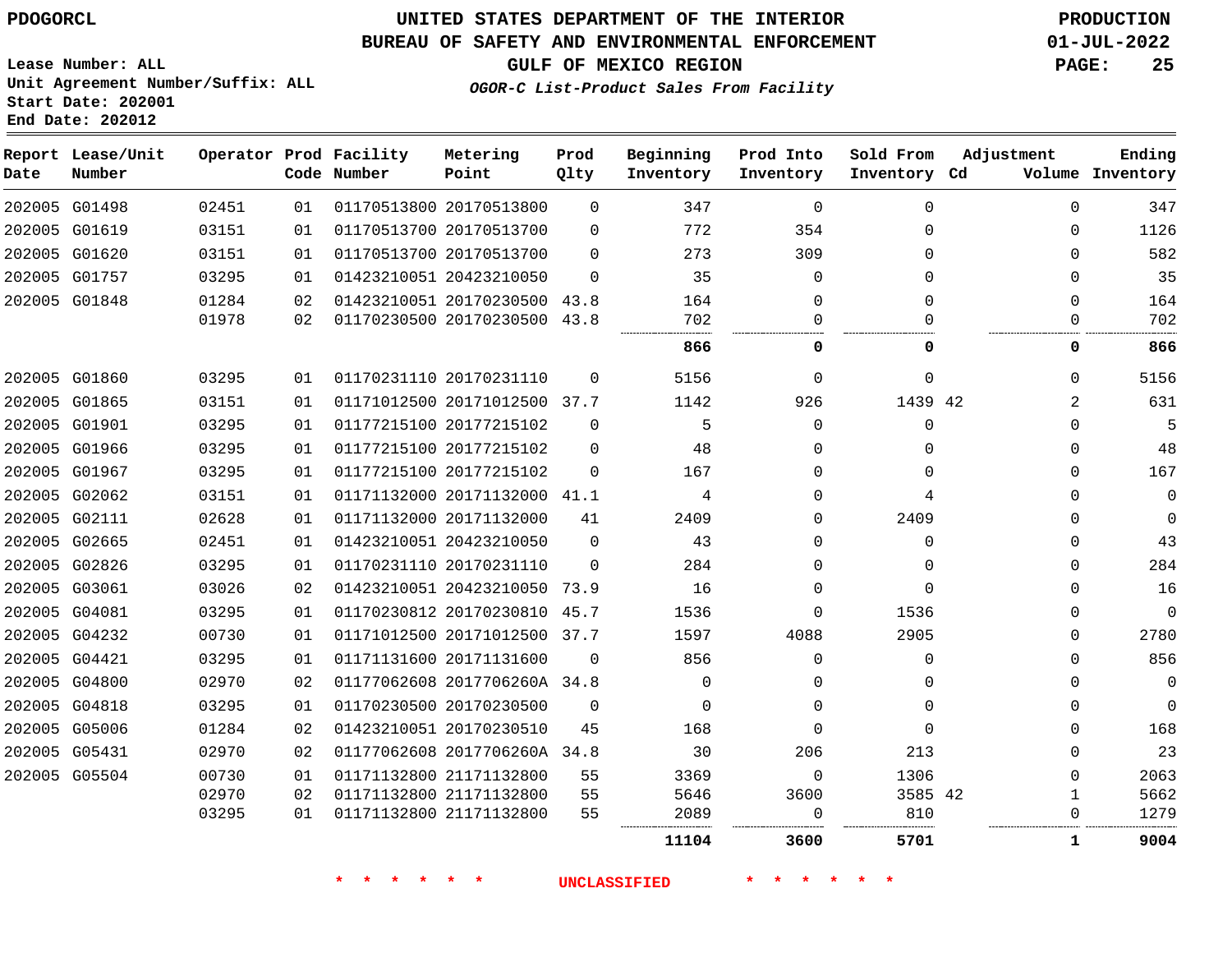**Report Lease/Unit**

**Number**

# **UNITED STATES DEPARTMENT OF THE INTERIOR PDOGORCL PRODUCTION**

**Prod Qlty**

#### **BUREAU OF SAFETY AND ENVIRONMENTAL ENFORCEMENT 01-JUL-2022**

**Lease Number: ALL Unit Agreement Number/Suffix: ALL Start Date: 202001 End Date: 202012**

**Operator Prod Facility**

**Code Number**

**OGOR-C List-Product Sales From Facility**

**Beginning Inventory** **Prod Into Inventory** **Sold From Inventory**

**GULF OF MEXICO REGION PAGE: 26**

**Inventory Cd Volume**

**Adjustment**

  $\Omega$  $\Omega$  $\Omega$   $\Omega$   $\Omega$  $\Omega$  $\overline{0}$  $\Omega$  $\overline{0}$  $\Omega$  $\Omega$  $\Omega$  $\Omega$   $\Omega$ 

**Ending**

|               | 202005 G05505 | 02628 | 01 | 01171132800 21171132800        |    | 478<br>55 — 1                     | $\Omega$       | 185            |  |
|---------------|---------------|-------|----|--------------------------------|----|-----------------------------------|----------------|----------------|--|
|               | 202005 G05612 | 03295 | 01 | 01171012500 20171012500 37.7   |    | 482                               | $\Omega$       | 482            |  |
| 202005 G06668 |               | 03151 | 02 | 01171132000 20171132000 41.1   |    | 146                               | $\overline{0}$ | 146            |  |
| 202005 G07760 |               | 01284 | 01 |                                |    | 01177122950 20177122950 29.4 166  | 26309          | 26304          |  |
| 202005 G09631 |               | 01284 | 01 | 01177122950 20177122950 29.4   |    | $\overline{\phantom{a}}$ 2        | 19             | 21             |  |
| 202005 G10741 |               | 02628 | 01 | 01171132800 20171132000        | 41 | $\overline{3}$                    | $\Omega$       | 3              |  |
| 202005 G11870 |               | 03151 | 01 | 01171132000 20171132000 41.1   |    | 53                                | $\overline{0}$ | 53             |  |
|               | 202005 G12802 | 02628 | 01 | 01170230811 20170230811 40     |    | 14                                | $\overline{0}$ | $\overline{0}$ |  |
| 202005 G13081 |               | 01284 | 01 |                                |    | 01608103650 20608103650 36.3 103  | 14142          | 14156          |  |
|               | 202005 G14342 | 02628 | 01 | 01170230811 20170230811 40     |    | 6364                              | $\overline{0}$ | 363            |  |
| 202005 G15050 |               | 03295 | 01 | 01170231110 20170231110 0      |    | 3109                              | $\Omega$       | $\overline{0}$ |  |
|               | 202005 G15239 | 03151 | 02 | 01171012500 20171012500 0      |    | 53                                | $\overline{0}$ | $\mathbf 0$    |  |
|               | 202005 G15277 | 03295 | 01 |                                |    | 01171012400 20171012400 64.9 4670 | $\overline{0}$ | 1329           |  |
|               | 202005 G15312 | 03295 | 01 | 01171092651 20171092650 47.5   |    | 17441                             | 1305           | 12786          |  |
| 202005 G17858 |               | 03295 | 01 | 01170530900 20170530900 0      |    | 426                               | $\overline{0}$ | $\overline{0}$ |  |
| 202005 G17912 |               | 02970 | 02 |                                |    | 01177062608 2017706260A 34.8 64   | 627            | 620            |  |
| 202005 G17921 |               | 03026 | 01 |                                |    | 01171012500 20177062959 25.4 0    | 22056          | 22056          |  |
|               | 202005 G20660 | 03295 | 01 |                                |    | 01170230450 20170230450 50.9 166  | 74             | 121            |  |
| 202005 G21532 |               | 03520 | 01 | 01170230811 20170230811        | 40 | 11                                | $\overline{0}$ | $\overline{1}$ |  |
|               | 202005 G21592 | 02628 | 02 | 01171132000 20171132000        |    | 41 46                             | 4077           | 2739           |  |
| 202005 G21655 |               | 03247 | 02 | 01171132800 21171132800        | 55 | 3187                              | 2325           | 2137           |  |
| 202005 G22501 |               | 03151 | 01 | 01170230400 20170230400 0      |    | 818                               | 1236           | $\mathbf 0$    |  |
| 202005 G23730 |               | 03520 | 01 | 01170230810 20170230811        | 40 | $\overline{1}$                    | $\overline{0}$ | $\overline{0}$ |  |
| 202005 G23735 |               | 03295 | 01 | 01170230812 20170230810 45.7   |    | 259                               | $\overline{0}$ | 259            |  |
| 202005 G23736 |               | 00730 | 01 | 01170230810 20170230810 45.7   |    | 16967 11                          | 7912           | 3723           |  |
| 202005 G23851 |               | 02503 | 02 |                                |    | 01171012300 20171012300 53.8 7016 | 3614           | $\mathsf{O}$   |  |
| 202005 G24730 |               | 03295 | 01 | 01170230500 20170230500 0      |    | 246                               | $\overline{0}$ | $\mathbf 0$    |  |
|               | 202005 G24870 | 02970 | 02 | 01177062608 2017706260A 34.8 0 |    |                                   | $\overline{0}$ | $\mathbf 0$    |  |
|               |               |       |    |                                |    |                                   |                |                |  |

**Metering Point**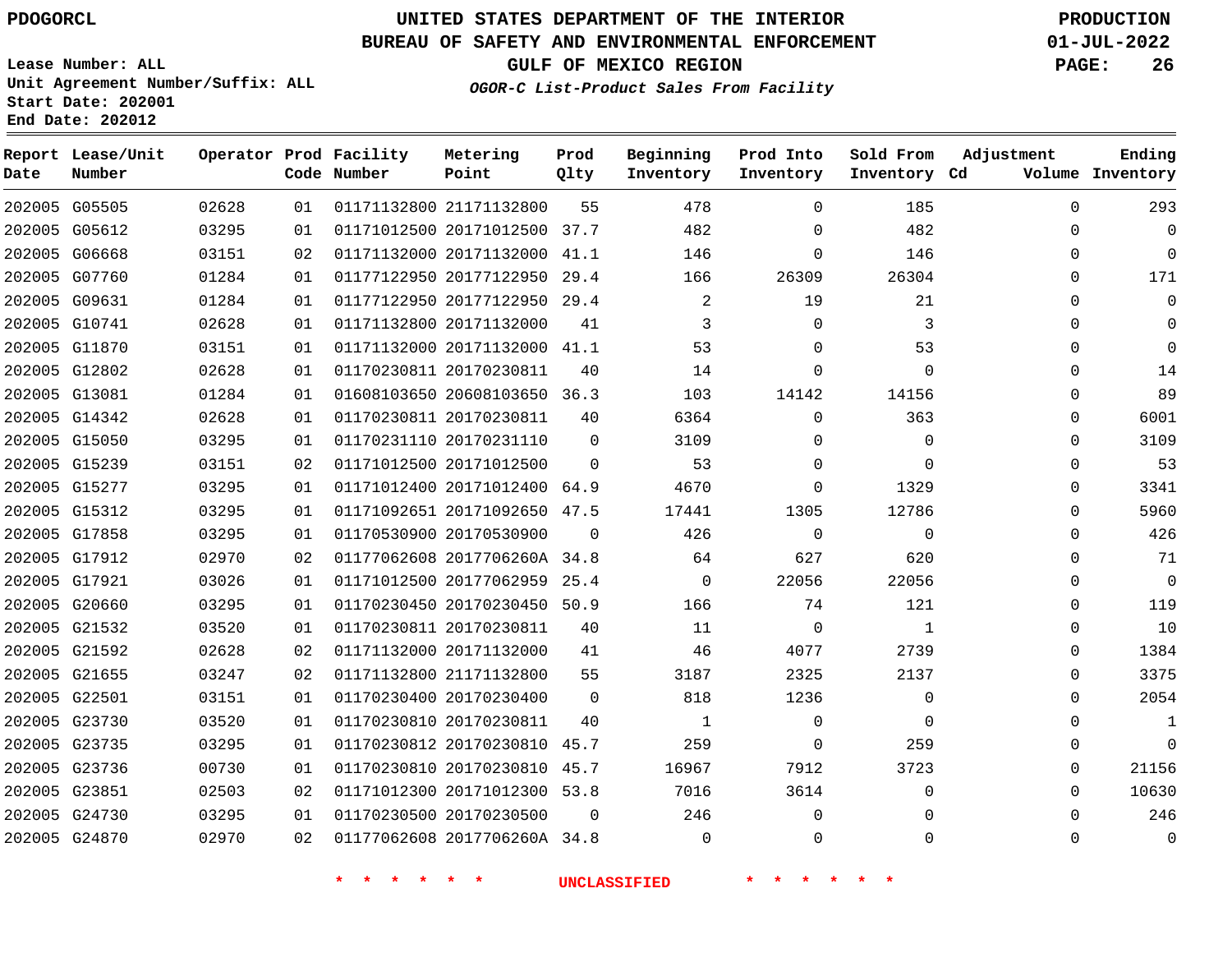**Report Lease/Unit**

**Number**

**Date**

# **UNITED STATES DEPARTMENT OF THE INTERIOR PDOGORCL PRODUCTION**

**Prod Qlty**

### **BUREAU OF SAFETY AND ENVIRONMENTAL ENFORCEMENT 01-JUL-2022**

**Lease Number: ALL Unit Agreement Number/Suffix: ALL Start Date: 202001 End Date: 202012**

**Operator Prod Facility**

**Code Number**

**OGOR-C List-Product Sales From Facility**

**Beginning Inventory** **Prod Into Inventory** **Sold From Inventory**

**GULF OF MEXICO REGION PAGE: 27**

**Inventory Cd Volume**

**Adjustment**

  $\Omega$   $\Omega$  -1  $\Omega$   $\Omega$  $\Omega$  $\overline{0}$  $\overline{0}$  $\overline{0}$  $-2$   $-1$  $\overline{0}$  $\overline{0}$  $\Omega$   $\Omega$  -1 

**Ending**

|                     |             |                   | <b>UNCLASSIFIED</b> |             | *                                                            |                         |          |                |                  |
|---------------------|-------------|-------------------|---------------------|-------------|--------------------------------------------------------------|-------------------------|----------|----------------|------------------|
| 0                   |             | 0                 | 50                  | $\mathbf 0$ |                                                              | 01177112605 2017711260Y | 01       | 01284          | 00434            |
| 2195 42             |             | 1531              | 884                 |             | 01170513700 20170513700 18.9                                 |                         | 01       | 03151          | 00367            |
| 9                   |             | 15                | 0                   |             | 01170754800 20170754800 28.7                                 |                         | 01       | 03368          | 00353            |
| 0                   |             | $\mathbf 0$       | 11                  | 0           |                                                              | 01170231290 01170231290 | 01       | 03295          | 00247            |
| 0                   |             | 1671              | 10361               | 0           |                                                              | 01171012300 20171012300 | 01       | 03151          | 00196            |
| 3                   |             | 65                | 180                 |             | 01170230450 20170230450 50.8                                 |                         | 01       | 03295          | 00081            |
| 0                   |             | $\mathbf 0$       | 12096               | 0           |                                                              | 01171012300 20171012300 | 01       | 03295          | 00052            |
| 0                   |             | $\Omega$          | 5581                | $\Omega$    |                                                              | 01171012300 20171012300 | 01       | 03295          | 00050            |
| $\mathsf{O}\xspace$ |             | 0                 | 3424                | 0           |                                                              | 01171012300 20171012300 | 01       | 03295          | 00049            |
| 67 42               |             | 10                | 59                  |             | 01170513700 20170513700 28.7                                 |                         | 01       | 03151          | 00032            |
| 24482 42            |             | 19740             | 7571                |             | 01170513700 20170513700 18.9                                 |                         | 01       | 03151          | 00026            |
| 16193 42            |             | 13093             | 4978                |             | 01170513700 20170513700 18.9                                 |                         | 01       | 03151          | 00016            |
| 28                  |             | $\mathbf 0$       | 506                 | 40          |                                                              | 01170230811 20170230811 | 01       | 02628          | G34033           |
|                     | 1739        | 0                 | 1739                | 41          |                                                              | 01171132000 20171132000 | 01       | 02628          | G33636           |
| 0                   |             | $\Omega$          | $\mathbf 0$         | $\mathbf 0$ |                                                              | 01171132000 20171132000 | 02       | 03472          | G33596           |
| 62                  |             | 62                | 0                   |             | 01171012500 20177062959 25.4                                 |                         | 01       | 03026          | G33088           |
| $\mathbf 0$         |             | 0                 | 92                  | 45          |                                                              | 01423210051 20170230510 | 02       | 01284          | G32744           |
| $\mathsf{O}$        |             | 0                 | 79                  | $\mathbf 0$ |                                                              | 01177295110 01177295110 | 01       | 03295          | G32268           |
| 20                  |             | 0                 | 342                 | 40          |                                                              | 01170230811 20170230811 | 01       | 03026          | G32113           |
| $\mathbf 0$         |             | $\mathbf 0$       | 1213                |             | 01171012300 20171012300 39.7                                 |                         | 01       | 02628          | G31369           |
| 16476 42            |             | 16492             | 89                  | 36.3        | 01608103650 20608103650                                      |                         | 01       | 00730          | G27988           |
| 6124 42             |             | 4725              | 8937                |             | 01170230450 20170230450 50.9                                 |                         | 02       | 02970          | G27509           |
|                     | 405         | $\mathbf 0$       | 405                 |             | 01171092651 20171092650 49.7                                 |                         | 01       | 03026          | G27083           |
|                     | 11865       | 21<br>$\mathbf 0$ | 5<br>30606          | 55          |                                                              | 01171132800 21171132800 | 01       | 03295          | G27070           |
| 25                  |             | 441               | 555                 |             | 01177122950 20177122950 29.4                                 |                         | 01<br>01 | 03295<br>01284 | G25524<br>G26074 |
|                     | 9774<br>291 | 9757              | 80                  |             | 01608103650 20608103650 36.3<br>01170230450 20170230450 50.8 |                         | 01       | 01284          | G24990           |
| 47                  |             |                   |                     |             |                                                              |                         |          |                |                  |

**Metering Point**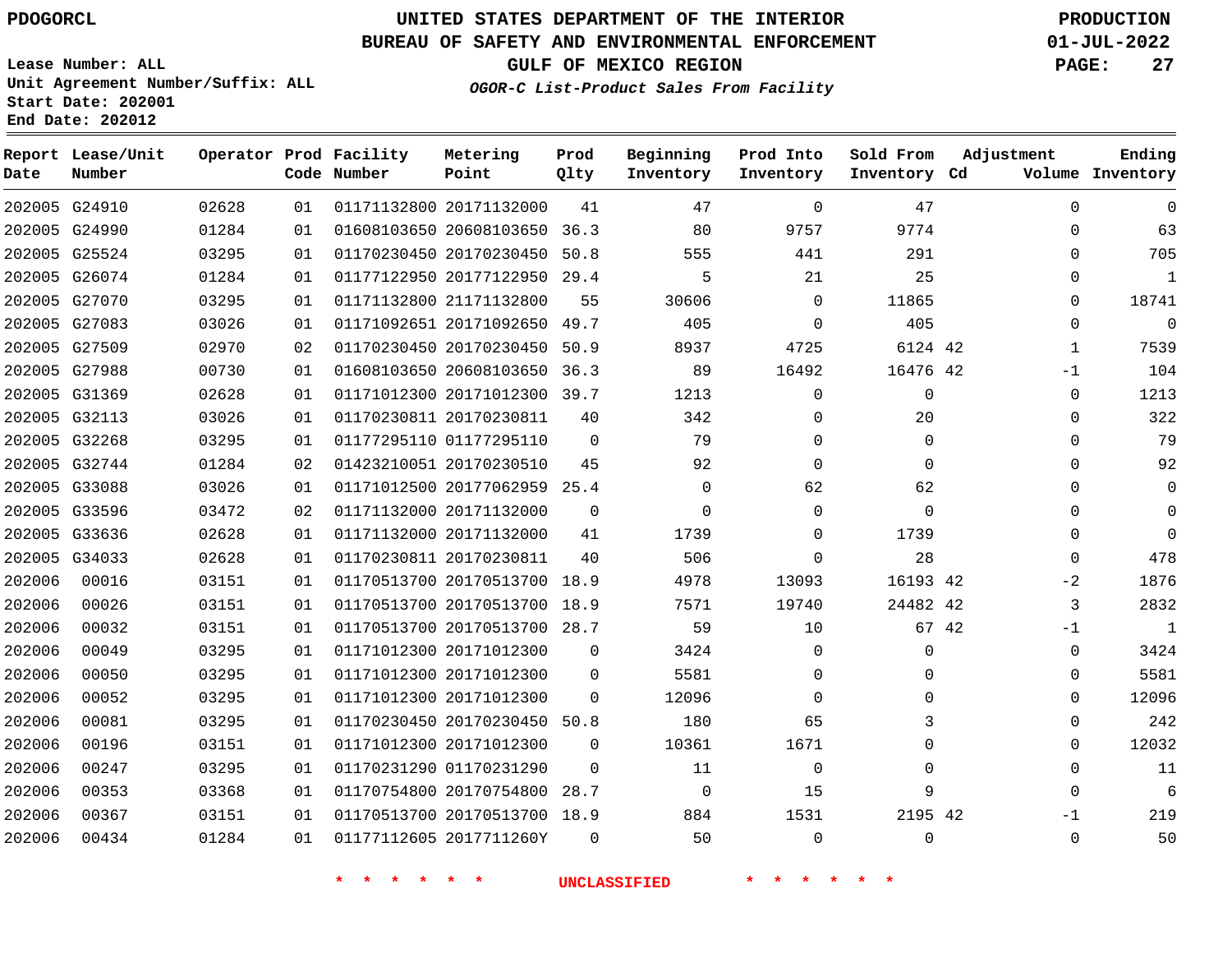#### **BUREAU OF SAFETY AND ENVIRONMENTAL ENFORCEMENT 01-JUL-2022**

**Lease Number: ALL Unit Agreement Number/Suffix: ALL Start Date: 202001 End Date: 202012**

**GULF OF MEXICO REGION PAGE: 28**

**OGOR-C List-Product Sales From Facility**

| Date   | Report Lease/Unit<br>Number |       |    | Operator Prod Facility<br>Code Number | Metering<br>Point            | Prod<br>Qlty | Beginning<br>Inventory | Prod Into<br>Inventory | Sold From<br>Inventory Cd |                 | Adjustment   | Ending<br>Volume Inventory |
|--------|-----------------------------|-------|----|---------------------------------------|------------------------------|--------------|------------------------|------------------------|---------------------------|-----------------|--------------|----------------------------|
| 202006 | 00453                       | 01284 | 01 |                                       | 01177112605 2017711260Y      | $\mathbf 0$  | 13                     | $\mathbf 0$            | 0                         |                 | $\mathbf 0$  | 13                         |
| 202006 | 00541                       | 02222 | 01 |                                       | 01170530900 20170530900 50.5 |              | 1949                   | 0                      |                           | 72 42           | $-1$         | 1876                       |
| 202006 | 00560                       | 03288 | 01 |                                       | 01171132800 21171132800      | 54           | 538                    | 0                      | 0                         |                 | 0            | 538                        |
| 202006 | 00680                       | 03520 | 01 |                                       | 01170230700 20170230700      | 45           | 288                    | $\Omega$               | $\Omega$                  |                 | $\Omega$     | 288                        |
| 202006 | 00694                       | 03368 | 01 |                                       | 01170754800 20170754800      | 28.7         | 165                    | 1968                   | 1301                      |                 | 0            | 832                        |
| 202006 | 00697                       | 03368 | 02 |                                       | 01170754800 20170754800 28.7 |              | 11                     | 109                    | 74                        |                 | $\mathbf{0}$ | 46                         |
| 202006 | 00796                       | 02628 | 01 |                                       | 01171012300 20171012300 39.7 |              | 2608                   | 0                      | $\Omega$                  |                 | $\Omega$     | 2608                       |
| 202006 | 00839                       | 02451 | 01 |                                       | 01170513800 20170513800 31.8 |              | 595                    | 3842                   | 534                       |                 | $\mathbf{0}$ | 3903                       |
|        | 202006 754303001A           | 00059 | 01 |                                       | 01170230811 20170230811      | 40           | 166                    | $\Omega$               |                           | 6 0 9           | $-2$         | 158                        |
|        | 202006 754306006A           | 00689 | 01 |                                       | 01608128271 20608128271 32.5 |              | 100240                 | 629785                 |                           | 0 <sub>09</sub> | $-299605$    | 430420                     |
|        | 202006 754306012A           | 02647 | 01 |                                       | 01608128270 20608128270 24.3 |              | 79685                  | 132763                 |                           | $0\quad09$      | $-164696$    | 47752                      |
|        | 202006 754306013A           | 02647 | 01 |                                       | 01608128270 20608128270 26.8 |              | 276644                 | 319047                 |                           | 0 <sub>09</sub> | $-395786$    | 199905                     |
|        | 202006 754307017A           | 02970 | 02 |                                       | 01171132800 20170230811      | 40           | 533                    | 1                      | 24                        |                 | $\mathbf 0$  | 510                        |
|        | 202006 754315006A           | 03368 | 01 |                                       | 01170754800 20170754800 28.7 |              | 66                     | 487                    | 347 42                    |                 | $-1$         | 205                        |
|        | 202006 754320003A           | 03247 | 01 |                                       | 01170573602 20170573602 32.7 |              | 28243                  | 36438                  | 29738                     |                 | $\mathbf 0$  | 34943                      |
|        | 202006 7543940080           | 03295 | 01 |                                       | 01170230811 20170230811      | 40           | 13                     | $\mathbf 0$            | $\mathbf{1}$              |                 | $\Omega$     | 12                         |
|        | 202006 754396015A           | 01284 | 01 |                                       | 01608103650 20608103650 36.2 |              | $\Omega$               | 58                     | 57                        |                 | 0            | $\mathbf{1}$               |
|        | 202006 8910020210           | 02451 | 01 |                                       | 01170513800 20170513800 31.8 |              | 75606                  | 32560                  | 68024                     |                 | 0            | 40142                      |
|        | 202006 8910024540           | 02451 | 01 |                                       | 01170513800 20170513800 31.8 |              | 5116                   | 12798                  | 4603                      |                 | $\Omega$     | 13311                      |
|        | 202006 8910029320           | 02375 | 01 |                                       | 01170513700 20170513700 28.7 |              | 184                    | 64                     | 238 42                    |                 | $-1$         | 9                          |
|        |                             | 03151 | 01 |                                       | 01170513700 20170513700 28.7 |              | 2249                   | 13560                  | 13862 42                  |                 | $-3$         | 1944                       |
|        |                             |       |    |                                       |                              |              | 2433                   | 13624                  | 14100                     |                 | -4           | 1953                       |
|        | 202006 8910034440           | 03151 | 01 |                                       | 01170513700 20170513700      | 33           | 23752                  | 34903                  | 53652                     |                 | 0            | 5003                       |
|        | 202006 8910086400           | 03520 | 02 |                                       | 01171012400 20171012400 64.9 |              | 32                     | 14                     | 5                         |                 | $\Omega$     | 41                         |
|        | 202006 8910088130           | 02628 | 01 |                                       | 01171132800 21171132800      | 54           | 364                    | $\mathbf 0$            | 29                        |                 | $\mathbf 0$  | 335                        |
|        | 202006 8910089160           | 03151 | 01 |                                       | 01170513700 20170513700 23.9 |              | 741                    | 2609                   | 2976                      |                 | $\mathbf 0$  | 374                        |
|        | 202006 891008927Y           | 03151 | 01 |                                       | 01170230400 20170230400 48.3 |              | 53                     | 142                    | 37 42                     |                 | $-1$         | 157                        |
|        | 202006 8910116580           | 03151 | 01 |                                       | 01170513700 20170513700 28.3 |              | 824                    | 2315                   | 2806 42                   |                 | $-1$         | 332                        |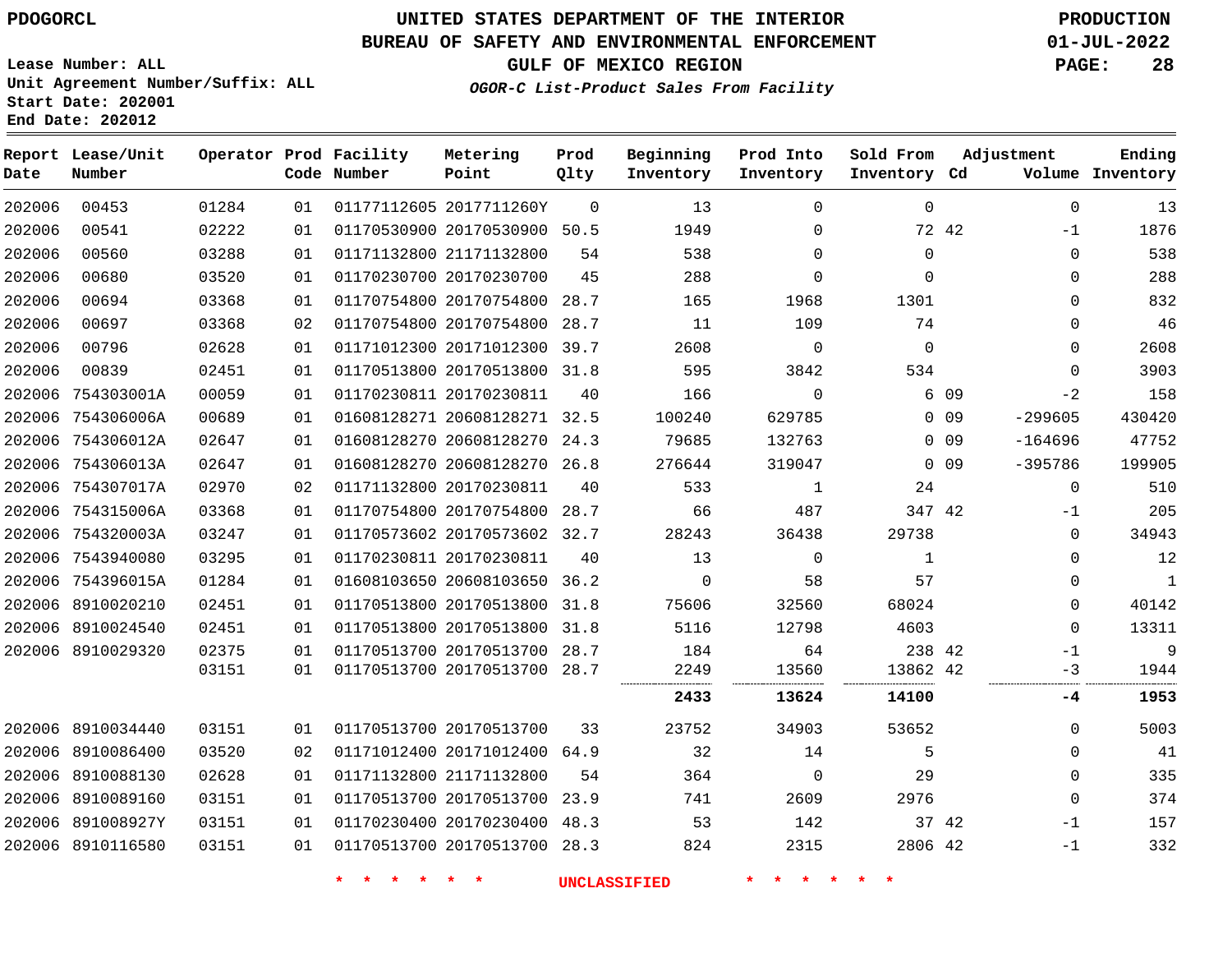# **UNITED STATES DEPARTMENT OF THE INTERIOR PDOGORCL PRODUCTION**

### **BUREAU OF SAFETY AND ENVIRONMENTAL ENFORCEMENT 01-JUL-2022**

**Lease Number: ALL Unit Agreement Number/Suffix: ALL Start Date: 202001**

### **OGOR-C List-Product Sales From Facility**

**GULF OF MEXICO REGION PAGE: 29**

| Date   | Report Lease/Unit<br>Number |       |    | Operator Prod Facility<br>Code Number | Metering<br>Point            | Prod<br>Qlty | Beginning<br>Inventory | Prod Into<br>Inventory | Sold From<br>Inventory Cd | Adjustment            | Ending<br>Volume Inventory |
|--------|-----------------------------|-------|----|---------------------------------------|------------------------------|--------------|------------------------|------------------------|---------------------------|-----------------------|----------------------------|
|        | 202006 8910116740           | 03151 | 01 |                                       | 01170513700 20170513700 27.4 |              | 6115                   | 14237                  | 18311                     | $\mathbf 0$           | 2041                       |
|        | 202006 8910116770           | 03151 | 01 |                                       | 01170513700 20170513700      | 28.3         | 800                    | 1858                   | 2391 42                   | $-1$                  | 266                        |
|        | 202006 8910116790           | 03151 | 01 |                                       | 01170513700 20170513700      | 24.1         | 2532                   | 6915                   | 8455                      | $\Omega$              | 992                        |
| 202006 | 8910116800                  | 03151 | 01 |                                       | 01170513700 20170513700      | 26.3         | 14332                  | 32109                  | 41839 42                  | 2                     | 4604                       |
|        | 202006 891011687C           | 03368 | 01 |                                       | 01170754800 20170754800      | 28.7         | 34                     | 1316                   | 794 42                    | $-1$                  | 555                        |
| 202006 | 891011687D                  | 03368 | 01 |                                       | 01170754800 20170754800      | 28.7         | $\mathbf{0}$           | 11                     | 6                         | $\mathbf 0$           |                            |
| 202006 | 8910117330                  | 03368 | 01 |                                       | 01170754800 20170754800 28.7 |              | $\Omega$               | 6                      |                           | 4 4 2<br>$\mathbf{1}$ | 3                          |
|        | 202006 8910123270           | 03295 | 01 |                                       | 01177215100 20177215102      | 0            | 62                     | $\Omega$               | 0                         | 0                     | 62                         |
|        | 202006 8910123320           | 03295 | 01 |                                       | 01177215100 20177215102      | 0            | 107                    | 0                      | 0                         | $\mathbf{0}$          | 107                        |
|        | 202006 8910123330           | 03295 | 01 |                                       | 01177215100 20177215102      | $\mathbf 0$  | 122                    | 0                      | $\mathbf 0$               | $\mathbf 0$           | 122                        |
|        | 202006 G00982               | 02628 | 01 |                                       | 01171132800 20171132000      | 54           | $\mathbf 0$            | $\Omega$               | $\mathbf 0$               | $\Omega$              | $\mathbf{0}$               |
|        | 202006 G00983               | 02628 | 01 |                                       | 01171132800 20171132000      | 54           | $\mathbf 0$            | 0                      | $\mathbf 0$               | $\mathbf 0$           | $\mathbf 0$                |
|        | 202006 G00985               | 03151 | 01 |                                       | 0117709260A 2017709260A      | $\Omega$     | 377                    | 0                      | $\Omega$                  | $\Omega$              | 377                        |
|        | 202006 G00989               | 02628 | 01 |                                       | 01171132800 20171132000      | 54           | $\Omega$               | $\Omega$               | $\Omega$                  | $\Omega$              | $\Omega$                   |
|        | 202006 G01036               | 03209 | 02 |                                       | 01171092651 20171092650      | 49.7         | 545                    | 0                      | $\mathbf 0$               | $\mathbf 0$           | 545                        |
|        | 202006 G01083               | 03151 | 01 |                                       | 01170513700 20170513700 27.5 |              | 9234                   | 19098                  | 25594                     | $\mathbf 0$           | 2738                       |
|        | 202006 G01084               | 03151 | 01 |                                       | 01170513700 20170513700 23.9 |              | 479                    | 994                    | 1331                      | $\Omega$              | 142                        |
|        | 202006 G01090               | 03151 | 01 |                                       | 01170513700 20170513700 28.3 |              | 1911                   | 5990                   | 7042                      | $\Omega$              | 859                        |
|        | 202006 G01091               | 03151 | 01 |                                       | 01170513700 20170513700      | 27           | 4603                   | 10426                  | 13533 42                  | $-1$                  | 1495                       |
|        | 202006 G01092               | 03151 | 01 |                                       | 01170513700 20170513700      | 28.3         | 2380                   | 7029                   | 8402 42                   | $\mathbf{1}$          | 1008                       |
|        | 202006 G01351               | 03151 | 01 |                                       | 01170230400 20170230400      | 48.3         | 45                     | 132                    | 32                        | $\mathbf 0$           | 145                        |
|        | 202006 G01447               | 03151 | 02 |                                       | 01170513700 20170513700      | 18.9         | 98                     | 170                    | 244                       | $\mathbf{0}$          | 24                         |
|        | 202006 G01497               | 02451 | 01 |                                       | 01170513800 20170513800      | 31.8         | 4016                   | 22301                  | 3613                      | $\mathbf 0$           | 22704                      |
|        | 202006 G01498               | 02451 | 01 |                                       | 01170513800 20170513800      | 31.8         | 347                    | 1925                   | 313                       | $\Omega$              | 1959                       |
|        | 202006 G01619               | 03151 | 01 |                                       | 01170513700 20170513700      | 21           | 1126                   | 1875                   | 2733                      | $\Omega$              | 268                        |
|        | 202006 G01620               | 03151 | 01 |                                       | 01170513700 20170513700      | 21           | 582                    | 1579                   | 1935                      | $\mathbf 0$           | 226                        |
|        | 202006 G01757               | 03295 | 01 |                                       | 01423210051 20423210050      | $\Omega$     | 35                     | $\mathbf 0$            | $\mathbf 0$               | $\mathbf 0$           | 35                         |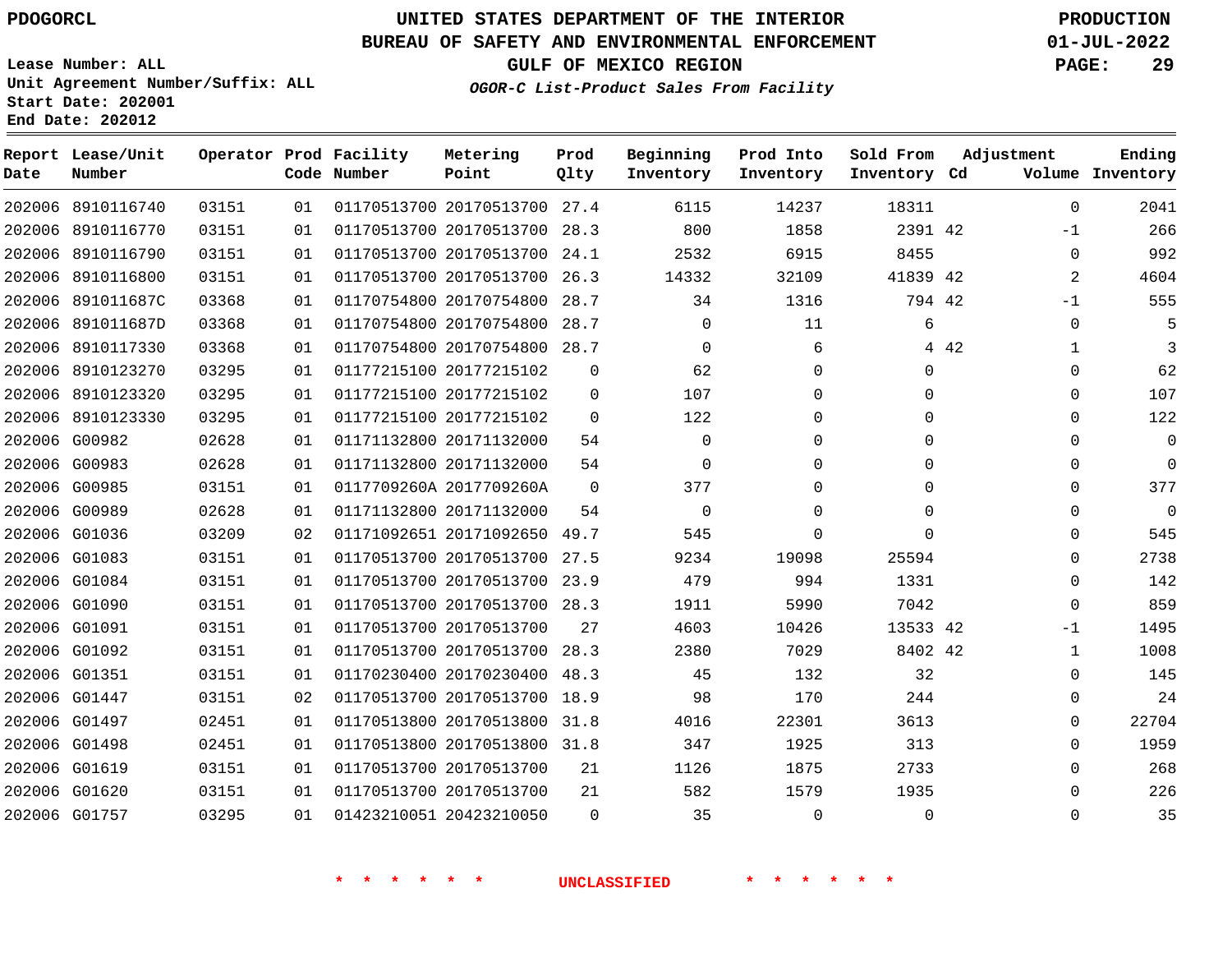#### **BUREAU OF SAFETY AND ENVIRONMENTAL ENFORCEMENT 01-JUL-2022**

**Lease Number: ALL Unit Agreement Number/Suffix: ALL Start Date: 202001**

**End Date: 202012**

**GULF OF MEXICO REGION PAGE: 30**

**OGOR-C List-Product Sales From Facility**

| Date | Report Lease/Unit<br>Number |       |    | Operator Prod Facility<br>Code Number | Metering<br>Point            | Prod<br>Qlty | Beginning<br>Inventory | Prod Into<br>Inventory | Sold From<br>Inventory Cd | Adjustment   | Ending<br>Volume Inventory |
|------|-----------------------------|-------|----|---------------------------------------|------------------------------|--------------|------------------------|------------------------|---------------------------|--------------|----------------------------|
|      | 202006 G01848               | 01284 | 02 |                                       | 01423210051 20170230500 43.8 |              | 164                    | $\Omega$               | $\Omega$                  | $\Omega$     | 164                        |
|      |                             | 01978 | 02 |                                       | 01170230500 20170230500 43.8 |              | 702                    | $\Omega$               | ∩                         | $\mathbf 0$  | 702                        |
|      |                             |       |    |                                       |                              |              | 866                    | 0                      | 0                         | 0            | 866                        |
|      | 202006 G01860               | 03295 | 01 |                                       | 01170231110 20170231110      | $\mathbf 0$  | 5156                   | $\Omega$               | $\Omega$                  | $\mathbf 0$  | 5156                       |
|      | 202006 G01865               | 03151 | 01 |                                       | 01171012500 20171012500 40.5 |              | 631                    | 3984                   | 2936 42                   | $-1$         | 1678                       |
|      | 202006 G01901               | 03295 | 01 |                                       | 01177215100 20177215102      | $\Omega$     | 5                      | $\Omega$               | $\Omega$                  | $\mathbf 0$  |                            |
|      | 202006 G01966               | 03295 | 01 |                                       | 01177215100 20177215102      | $\Omega$     | 48                     | $\Omega$               | $\Omega$                  | $\mathbf 0$  | 48                         |
|      | 202006 G01967               | 03295 | 01 |                                       | 01177215100 20177215102      | $\Omega$     | 167                    | $\Omega$               | $\Omega$                  | $\Omega$     | 167                        |
|      | 202006 G02111               | 02628 | 01 |                                       | 01171132000 20171132000 41.1 |              | $\Omega$               | 3319                   | 1274                      | $\Omega$     | 2045                       |
|      | 202006 G02665               | 02451 | 01 |                                       | 01423210051 20423210050      | 0            | 43                     | $\Omega$               | $\Omega$                  | $\mathbf{0}$ | 43                         |
|      | 202006 G02826               | 03295 | 01 |                                       | 01170231110 20170231110      | $\Omega$     | 284                    | $\Omega$               | $\Omega$                  | $\Omega$     | 284                        |
|      | 202006 G03061               | 03026 | 02 |                                       | 01423210051 20423210050 73.9 |              | 16                     | $\Omega$               | $\Omega$                  | $\mathbf{0}$ | 16                         |
|      | 202006 G03331               | 02628 | 01 |                                       | 01171132000 20171132000      | 54           | $\Omega$               | $\Omega$               | $\Omega$                  | $\mathbf 0$  | $\mathbf 0$                |
|      | 202006 G04232               | 00730 | 01 |                                       | 01171012500 20171012500      | 40.5         | 2780                   | 5343                   | 5872 42                   | $-1$         | 2250                       |
|      | 202006 G04421               | 03295 | 01 |                                       | 01171131600 20171131600 41.3 |              | 856                    | 14642                  | 14672                     | $\mathbf 0$  | 826                        |
|      | 202006 G04800               | 02970 | 02 |                                       | 01177062608 2017706260A 34.8 |              | $\mathbf 0$            | 0                      | $\Omega$                  | 0            | $\mathbf 0$                |
|      | 202006 G05006               | 01284 | 02 |                                       | 01423210051 20170230510      | 45           | 168                    | $\Omega$               | $\Omega$                  | $\mathbf 0$  | 168                        |
|      | 202006 G05431               | 02970 | 02 |                                       | 01177062608 2017706260A 34.8 |              | 23                     | $\Omega$               | $\Omega$                  | $\Omega$     | 23                         |
|      | 202006 G05504               | 00730 | 01 |                                       | 01171132800 21171132800      | 54           | 2063                   | $\Omega$               | 163 42                    | $-1$         | 1899                       |
|      |                             | 02970 | 02 |                                       | 01171132800 21171132800      | 54           | 5662                   | 77                     | 454                       | 0            | 5285                       |
|      |                             | 03295 | 01 |                                       | 01171132800 21171132800      | 54           | 1279                   | $\mathbf 0$            | 101                       | 0            | 1178                       |
|      |                             |       |    |                                       |                              |              | 9004                   | 77                     | 718                       | -1           | 8362                       |
|      | 202006 G05505               | 02628 | 01 |                                       | 01171132800 21171132800      | 54           | 293                    | $\Omega$               | 23                        | $\mathbf 0$  | 270                        |
|      | 202006 G07760               | 01284 | 01 |                                       | 01177122950 20177122950      | 29.5         | 171                    | 20953                  | 20952                     | $\mathbf 0$  | 172                        |
|      | 202006 G09631               | 01284 | 01 |                                       | 01177122950 20177122950 29.4 |              | $\Omega$               | $\Omega$               | $\Omega$                  | $\Omega$     | $\mathbf 0$                |
|      | 202006 G10741               | 02628 | 01 |                                       | 01171132800 20171132000      | 54           | $\Omega$               | $\Omega$               | $\Omega$                  | $\Omega$     | $\mathbf 0$                |
|      | 202006 G12802               | 02628 | 01 |                                       | 01170230811 20170230811      | 40           | 14                     | $\Omega$               | 1                         | $\mathbf 0$  | 13                         |
|      | 202006 G13081               | 01284 | 01 |                                       | 01608103650 20608103650 36.2 |              | 89                     | 12457                  | 12381                     | $\Omega$     | 165                        |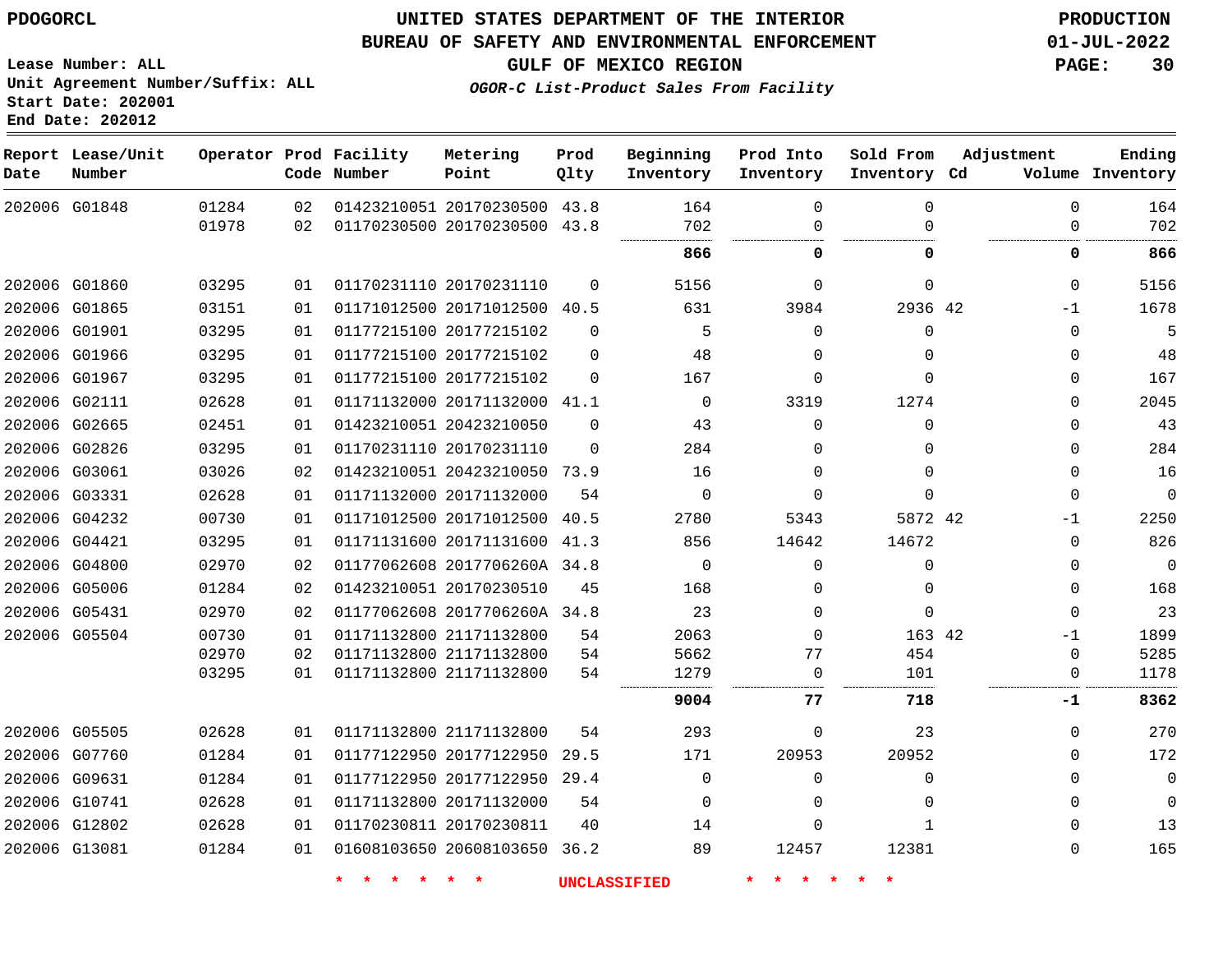G14342

**Date**

**Report Lease/Unit**

**Number**

# **UNITED STATES DEPARTMENT OF THE INTERIOR PDOGORCL PRODUCTION**

**Prod Qlty**

#### **BUREAU OF SAFETY AND ENVIRONMENTAL ENFORCEMENT 01-JUL-2022**

**Lease Number: ALL Unit Agreement Number/Suffix: ALL Start Date: 202001 End Date: 202012**

**Operator Prod Facility**

**Code Number**

20170230811

**Metering Point**

**OGOR-C List-Product Sales From Facility**

**Sold From Inventory**

**Prod Into Inventory**

**Beginning Inventory**

**GULF OF MEXICO REGION PAGE: 31**

**Inventory Cd Volume**

**Adjustment**

  $-54$   $\Omega$  $\Omega$  $\Omega$   $\Omega$   $\overline{0}$  $-1$  $\Omega$  $\Omega$  $\Omega$  $\Omega$  $\overline{0}$  -1  $\Omega$ 

**Ending**

|               |               |       |    |                              |          | <b>UNCLASSIFIED</b> |              |                |  |
|---------------|---------------|-------|----|------------------------------|----------|---------------------|--------------|----------------|--|
| 202006 G32268 |               | 03295 | 01 | 01177295110 01177295110      | $\Omega$ | 79                  | $\Omega$     | $\mathbf 0$    |  |
| 202006 G32113 |               | 03026 | 01 | 01170230811 20170230811      | 40       | 322                 | 0            | 14             |  |
|               | 202006 G31369 | 02628 | 01 | 01171012300 20171012300 39.7 |          | 1213                | $\Omega$     | $\mathbf 0$    |  |
| 202006 G27988 |               | 00730 | 01 | 01608103650 20608103650 36.2 |          | 104                 | 12693        | 12629 42       |  |
|               | 202006 G27509 | 02970 | 02 | 01170230450 20170230450 50.8 |          | 7540                | 1724         | 128 42         |  |
| 202006 G27070 |               | 03295 | 01 | 01171132800 21171132800      | 54       | 18741               | $\Omega$     | 1483           |  |
|               | 202006 G26074 | 01284 | 01 | 01177122950 20177122950 29.4 |          | $\mathbf{1}$        | $\mathbf{0}$ | $\mathbf{1}$   |  |
|               | 202006 G25524 | 03295 | 01 | 01170230450 20170230450 50.8 |          | 705                 | 213          | 13             |  |
|               | 202006 G24990 | 01284 | 01 | 01608103650 20608103650 36.2 |          | 63                  | 7545         | 7507           |  |
|               | 202006 G24910 | 02628 | 01 | 01171132800 20171132000      | 54       | $\Omega$            | $\Omega$     | $\Omega$       |  |
|               | 202006 G24870 | 02970 | 02 | 01177062608 2017706260A 34.8 |          | $\mathbf 0$         | $\Omega$     | $\mathbf 0$    |  |
|               | 202006 G24730 | 03295 | 01 | 01170230500 20170230500      | $\Omega$ | 246                 | 0            | 0              |  |
|               | 202006 G23851 | 02503 | 02 | 01171012300 20171012300 55.3 |          | 10630               | 2893         | 0              |  |
| 202006 G23736 |               | 00730 | 01 | 01170230810 20170230810 41.4 |          | 21156               | 4196         | 7250 42        |  |
| 202006 G23730 |               | 03520 | 01 | 01170230810 20170230811      | 40       | $\mathbf{1}$        | $\Omega$     | $\mathbf 0$    |  |
| 202006 G22501 |               | 03151 | 01 | 01170230400 20170230400 48.3 |          | 2054                | 1309         | 1460 42        |  |
| 202006 G21655 |               | 03247 | 02 | 01171132800 21171132800      | 54       | 3375                | 21           | 269            |  |
|               | 202006 G21592 | 02628 | 02 | 01171132000 20171132000 41.1 |          | 1384                | 80           | 562            |  |
|               | 202006 G21532 | 03520 | 01 | 01170230811 20170230811      | 40       | 10                  | $\Omega$     | $\mathbf 0$    |  |
|               | 202006 G20660 | 03295 | 01 | 01170230450 20170230450 50.8 |          | 119                 | $\mathbf{1}$ | $\overline{2}$ |  |
| 202006 G17921 |               | 03026 | 01 | 01171012500 20177062959 25.4 |          | $\mathsf{O}$        | 18456        | 18456          |  |
|               | 202006 G17912 | 02970 | 02 | 01177062608 2017706260A 34.8 |          | 71                  | 0            | $\Omega$       |  |
|               | 202006 G17858 | 03295 | 01 | 01170530900 20170530900 50.5 |          | 426                 | $\Omega$     | 16             |  |
|               | 202006 G15312 | 03295 | 01 | 01171092651 20171092650      | $\Omega$ | 5960                | 0            | $\Omega$       |  |
|               | 202006 G15277 | 03295 | 01 | 01171012400 20171012400 64.8 |          | 3341                | 0            | 333            |  |
| 202006 G15239 |               | 03151 | 02 | 01171012500 20171012500 40.5 |          | 53                  | 68           | 39 42          |  |
|               | 202006 G15050 | 03295 | 01 | 01170231110 20170231110      | $\Omega$ | 3109                | $\mathbf 0$  | $\mathbf{0}$   |  |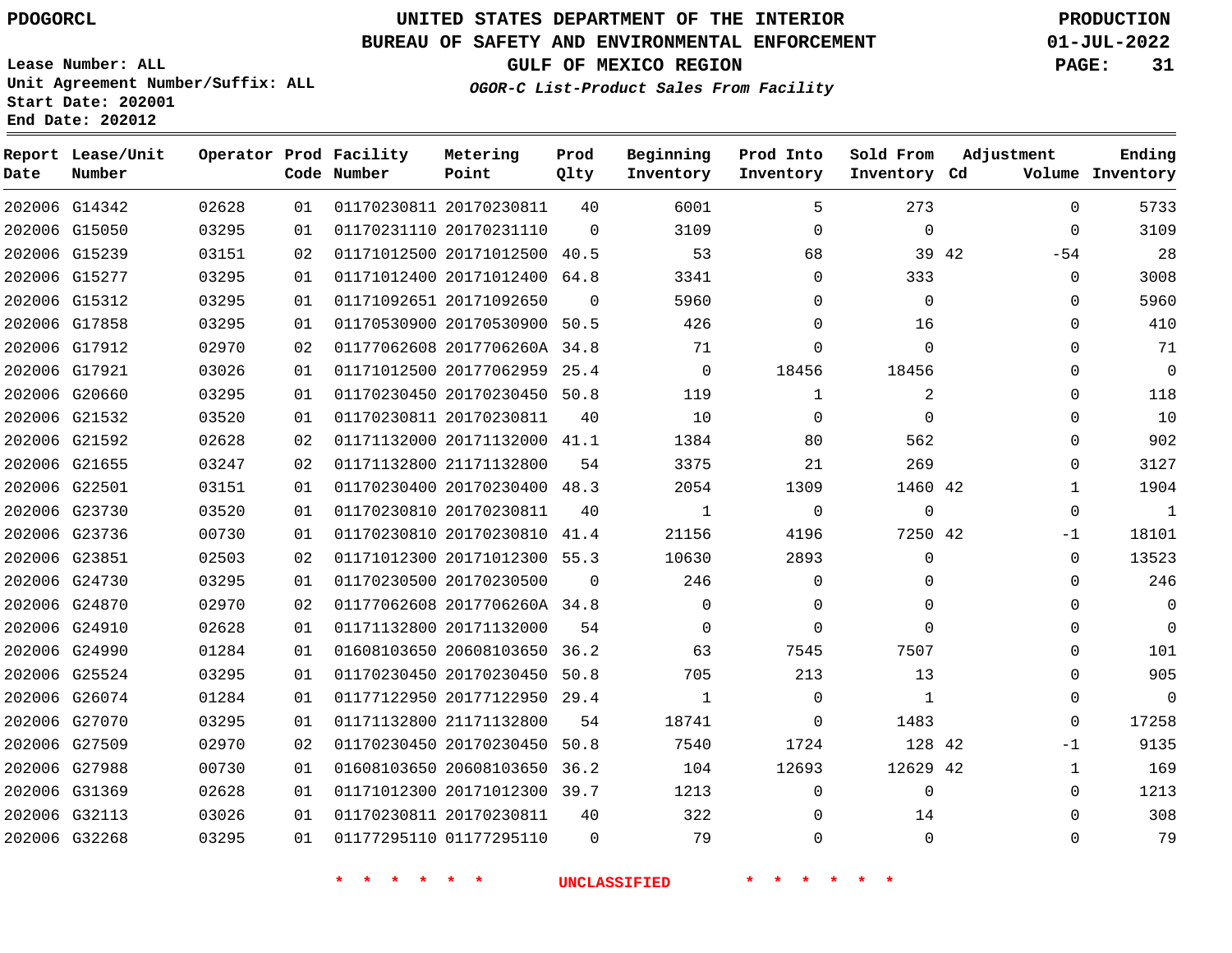# **UNITED STATES DEPARTMENT OF THE INTERIOR PDOGORCL PRODUCTION**

**Prod Qlty**

#### **BUREAU OF SAFETY AND ENVIRONMENTAL ENFORCEMENT 01-JUL-2022**

**Lease Number: ALL Unit Agreement Number/Suffix: ALL Start Date: 202001**

**Operator Prod Facility**

**Code Number**

**Metering Point**

**End Date: 202012**

**Report Lease/Unit**

**Number**

**GULF OF MEXICO REGION PAGE: 32**

**Inventory Cd Volume**

**Adjustment**

**Ending**

**OGOR-C List-Product Sales From Facility**

**Beginning Inventory** **Prod Into Inventory**

**Sold From Inventory**

| 92           | $\Omega$    |                 | $\mathbf 0$ | $\Omega$     | 92           | 45       |                              | 01423210051 20170230510 | 02 | 01284 | 202006 G32744     |        |
|--------------|-------------|-----------------|-------------|--------------|--------------|----------|------------------------------|-------------------------|----|-------|-------------------|--------|
| $\mathbf{0}$ | 0           |                 | 81          | 81           | $\mathbf 0$  |          | 01171012500 20177062959 25.4 |                         | 01 | 03026 | 202006 G33088     |        |
| $\Omega$     | $\Omega$    |                 | $\Omega$    | $\mathbf 0$  | $\Omega$     | $\Omega$ |                              | 01171132000 20171132000 | 02 | 03472 | G33596            | 202006 |
| 1899         | $\Omega$    |                 | 1183        | 3082         | $\Omega$     |          | 01171132000 20171132000 41.1 |                         | 01 | 02628 | 202006 G33636     |        |
| 456          | 0           |                 | 22          | $\mathbf{0}$ | 478          | 40       |                              | 01170230811 20170230811 | 01 | 02628 | 202006 G34033     |        |
| 1414         | $-1$        |                 | 15480 42    | 15020        | 1875         | 21.2     | 01170513700 20170513700      |                         | 01 | 03151 | 00016             | 202007 |
| 1677         | $-5$        |                 | 18951 42    | 17801        | 2832         | 21.2     | 01170513700 20170513700      |                         | 01 | 03151 | 00026             | 202007 |
| 92           | 1           |                 | 882 42      | 972          | $\mathbf{1}$ |          | 01170513700 20170513700 28.7 |                         | 01 | 03151 | 00032             | 202007 |
| 2967         | $\Omega$    |                 | 457         | $\Omega$     | 3424         | 40.6     | 01171012300 20171012300      |                         | 01 | 03295 | 00049             | 202007 |
| 4835         | $\Omega$    |                 | 746         | $\Omega$     | 5581         | 40.6     | 01171012300 20171012300      |                         | 01 | 03295 | 00050             | 202007 |
| 10479        | 0           |                 | 1617        | 0            | 12096        | 40.6     | 01171012300 20171012300      |                         | 01 | 03295 | 00052             | 202007 |
| 239          | 0           |                 | 3           | $\Omega$     | 242          | 51.3     | 01170230450 20170230450      |                         | 01 | 03295 | 00081             | 202007 |
| 16697        | -1          |                 | 2576 42     | 7242         | 12032        | 40.6     | 01171012300 20171012300      |                         | 01 | 03151 | 00196             | 202007 |
| 11           | $\mathbf 0$ |                 | $\mathbf 0$ | $\mathbf 0$  | 11           | $\Omega$ |                              | 01170231290 01170231290 | 01 | 03295 | 00247             | 202007 |
| 11           | 1           | 29 42           |             | 33           | -6           |          | 01170754800 20170754800 28.2 |                         | 01 | 03368 | 00353             | 202007 |
| 250          | $\Omega$    |                 | 2629        | 2660         | 219          | 21.2     | 01170513700 20170513700      |                         | 01 | 03151 | 00367             | 202007 |
| 50           | $\Omega$    |                 | $\Omega$    | $\Omega$     | 50           | $\Omega$ | 01177112605 2017711260Y      |                         | 01 | 01284 | 00434             | 202007 |
| 13           | 0           |                 | 0           | $\Omega$     | 13           | $\Omega$ | 01177112605 2017711260Y      |                         | 01 | 01284 | 00453             | 202007 |
| 1876         | $\mathbf 0$ |                 | 0           | $\Omega$     | 1876         | 50.5     | 01170530900 20170530900      |                         | 01 | 02222 | 00541             | 202007 |
| 538          | $\Omega$    |                 | 0           | $\Omega$     | 538          | 54       | 01171132800 21171132800      |                         | 01 | 03288 | 00560             | 202007 |
| 288          | $\mathbf 0$ |                 | $\Omega$    | $\Omega$     | 288          | 45       | 01170230700 20170230700      |                         | 01 | 03520 | 00680             | 202007 |
| 852          | -3          |                 | 2538 42     | 2561         | 832          | 28.2     | 01170754800 20170754800      |                         | 01 | 03368 | 00694             | 202007 |
| 78           | -1          |                 | 203 42      | 236          | 46           | 28.2     | 01170754800 20170754800      |                         | 02 | 03368 | 00697             | 202007 |
| 2260         | $\mathbf 0$ |                 | 348         | $\Omega$     | 2608         | 40.6     | 01171012300 20171012300      |                         | 01 | 02628 | 00796             | 202007 |
| 315          | 0           |                 | 6799        | 3211         | 3903         | 31.8     | 01170513800 20170513800      |                         | 01 | 02451 | 00839             | 202007 |
| 145          | -3          |                 | 10 09       | $\Omega$     | 158          | 39.8     | 01170230811 20170230811      |                         | 01 | 00059 | 754303001A        | 202007 |
| 415014       | $-1199053$  | $0$ 09          |             | 1183647      | 430420       | 39.6     | 01608128271 20608128271      |                         | 01 | 00689 | 754306006A        | 202007 |
| 16386        | $-161978$   | 0 <sub>09</sub> |             | 130612       | 47752        | 26.8     |                              | 01608128270 20608128270 | 01 | 02647 | 202007 754306012A |        |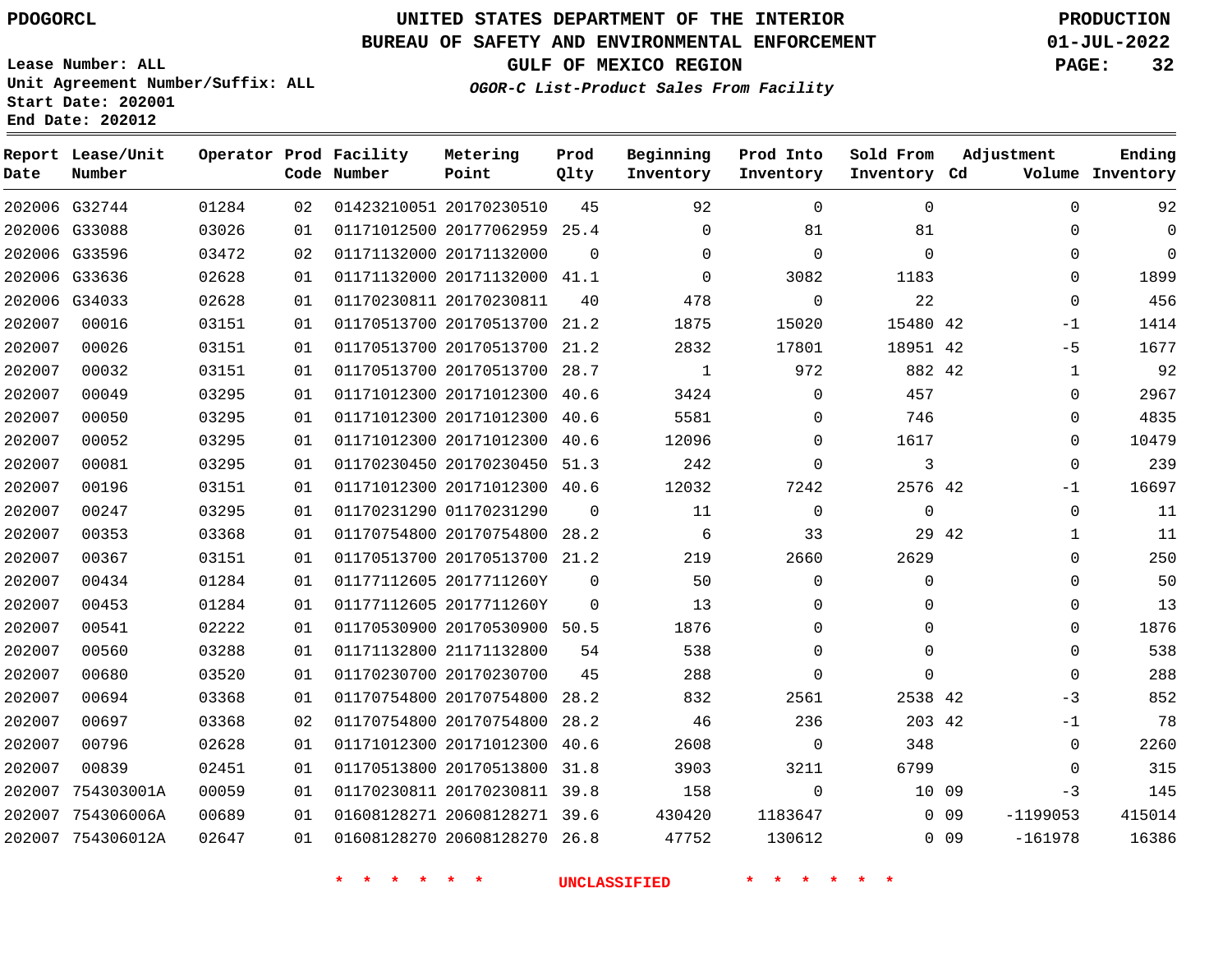### **BUREAU OF SAFETY AND ENVIRONMENTAL ENFORCEMENT 01-JUL-2022**

**GULF OF MEXICO REGION PAGE: 33**

**Lease Number: ALL Unit Agreement Number/Suffix: ALL Start Date: 202001 End Date: 202012**

**OGOR-C List-Product Sales From Facility**

| Date   | Report Lease/Unit<br>Number |       |    | Operator Prod Facility<br>Code Number | Metering<br>Point            | Prod<br>Qlty | Beginning<br>Inventory | Prod Into<br>Inventory | Sold From<br>Inventory Cd | Adjustment      |              | Ending<br>Volume Inventory |
|--------|-----------------------------|-------|----|---------------------------------------|------------------------------|--------------|------------------------|------------------------|---------------------------|-----------------|--------------|----------------------------|
|        | 202007 754306013A           | 02647 | 01 |                                       | 01608128270 20608128270 26.8 |              | 199905                 | 321410                 |                           | 0 <sub>09</sub> | $-389255$    | 132060                     |
|        | 202007 754307017A           | 02970 | 02 |                                       | 01171132800 20170230811 39.8 |              | 510                    | 3                      | 42                        |                 | $\Omega$     | 471                        |
|        | 202007 754315006A           | 03368 | 01 |                                       | 01170754800 20170754800 28.2 |              | 205                    | 760                    | 713 42                    |                 | 1            | 253                        |
|        | 202007 754320003A           | 03247 | 01 |                                       | 01170573602 20170573602      | 29.8         | 34943                  | 44041                  | 52595                     |                 | $\Omega$     | 26389                      |
|        | 202007 7543940080           | 03295 | 01 |                                       | 01170230811 20170230811 39.8 |              | 12                     | $\mathbf 0$            | 1                         |                 | $\Omega$     | 11                         |
|        | 202007 754396015A           | 01284 | 01 |                                       | 01608103650 20608103650 36.2 |              | 1                      | 49                     | 50                        |                 | $\Omega$     | $\mathbf 0$                |
| 202007 | 8910020210                  | 02451 | 01 |                                       | 01170513800 20170513800 31.8 |              | 40142                  | 56787                  | 91356                     |                 | 0            | 5573                       |
|        | 202007 8910024540           | 02451 | 01 |                                       | 01170513800 20170513800 31.8 |              | 13311                  | 54311                  | 62292                     |                 | $\mathbf 0$  | 5330                       |
|        | 202007 8910029320           | 02375 | 01 |                                       | 01170513700 20170513700 28.7 |              | 9                      | 973                    | 890                       |                 | $\Omega$     | 92                         |
|        |                             | 03151 | 01 |                                       | 01170513700 20170513700 28.7 |              | 1945                   | 26484                  | 25929 42                  |                 | -4           | 2496                       |
|        |                             |       |    |                                       |                              |              | 1954                   | 27457                  | 26819                     |                 | -4           | 2588                       |
|        | 202007 8910034440           | 03151 | 01 |                                       | 01170513700 20170513700      | 33           | 5003                   | 35446                  | 37109                     |                 | $\Omega$     | 3340                       |
|        | 202007 8910086400           | 03520 | 02 |                                       | 01171012400 20171012400 65.7 |              | 41                     | 20                     |                           | 5 42            | 1            | 57                         |
|        | 202007 8910088130           | 02628 | 01 |                                       | 01171132800 21171132800 55.7 |              | 335                    | $\Omega$               | 335                       |                 | $\Omega$     | $\mathbf 0$                |
|        | 202007 8910089160           | 03151 | 01 |                                       | 01170513700 20170513700 27.2 |              | 374                    | 3351                   | 3410 42                   |                 | 1            | 316                        |
|        | 202007 891008927Y           | 03151 | 01 |                                       | 01170230400 20170230400 48.3 |              | 157                    | 181                    | 151                       |                 | $\mathbf{0}$ | 187                        |
|        | 202007 8910116580           | 03151 | 01 |                                       | 01170513700 20170513700      | 22           | 332                    | 2157                   | 2286                      |                 | $\Omega$     | 203                        |
| 202007 | 8910116740                  | 03151 | 01 |                                       | 01170513700 20170513700 23.2 |              | 2041                   | 13633                  | 14389 42                  |                 | -1           | 1284                       |
|        | 202007 8910116770           | 03151 | 01 |                                       | 01170513700 20170513700      | 22           | 266                    | 1818                   | 1913                      |                 | $\mathbf 0$  | 171                        |
| 202007 | 8910116790                  | 03151 | 01 |                                       | 01170513700 20170513700      | 27.1         | 992                    | 6859                   | 7204                      |                 | $\mathbf 0$  | 647                        |
|        | 202007 8910116800           | 03151 | 01 |                                       | 01170513700 20170513700      | 24.5         | 4604                   | 34519                  | 35869 42                  |                 | $-2$         | 3252                       |
| 202007 | 891011687C                  | 03368 | 01 |                                       | 01170754800 20170754800      | 28.2         | 555                    | 1642                   | 1651 42                   |                 | $\mathbf 1$  | 547                        |
| 202007 | 891011687D                  | 03368 | 01 |                                       | 01170754800 20170754800 28.2 |              | 5                      | $\mathbf 0$            | 5                         |                 | $\mathbf 0$  | 0                          |
|        | 202007 8910117330           | 03368 | 01 |                                       | 01170754800 20170754800 28.2 |              | 3                      | 10                     |                           | 9 42            | $-1$         | 3                          |
|        | 202007 8910123270           | 03295 | 01 |                                       | 01177215100 20177215102      | 0            | 62                     | $\mathbf 0$            | 0                         |                 | $\mathbf 0$  | 62                         |
| 202007 | 8910123320                  | 03295 | 01 |                                       | 01177215100 20177215102      | $\Omega$     | 107                    | $\Omega$               | $\Omega$                  |                 | $\Omega$     | 107                        |
|        | 202007 8910123330           | 03295 | 01 |                                       | 01177215100 20177215102      | $\Omega$     | 122                    | $\Omega$               | $\Omega$                  |                 | $\Omega$     | 122                        |
|        | 202007 G00982               | 02628 | 01 |                                       | 01171132800 20171132000      | 54           | $\mathbf 0$            | $\Omega$               | $\Omega$                  |                 | $\mathbf 0$  | $\mathbf 0$                |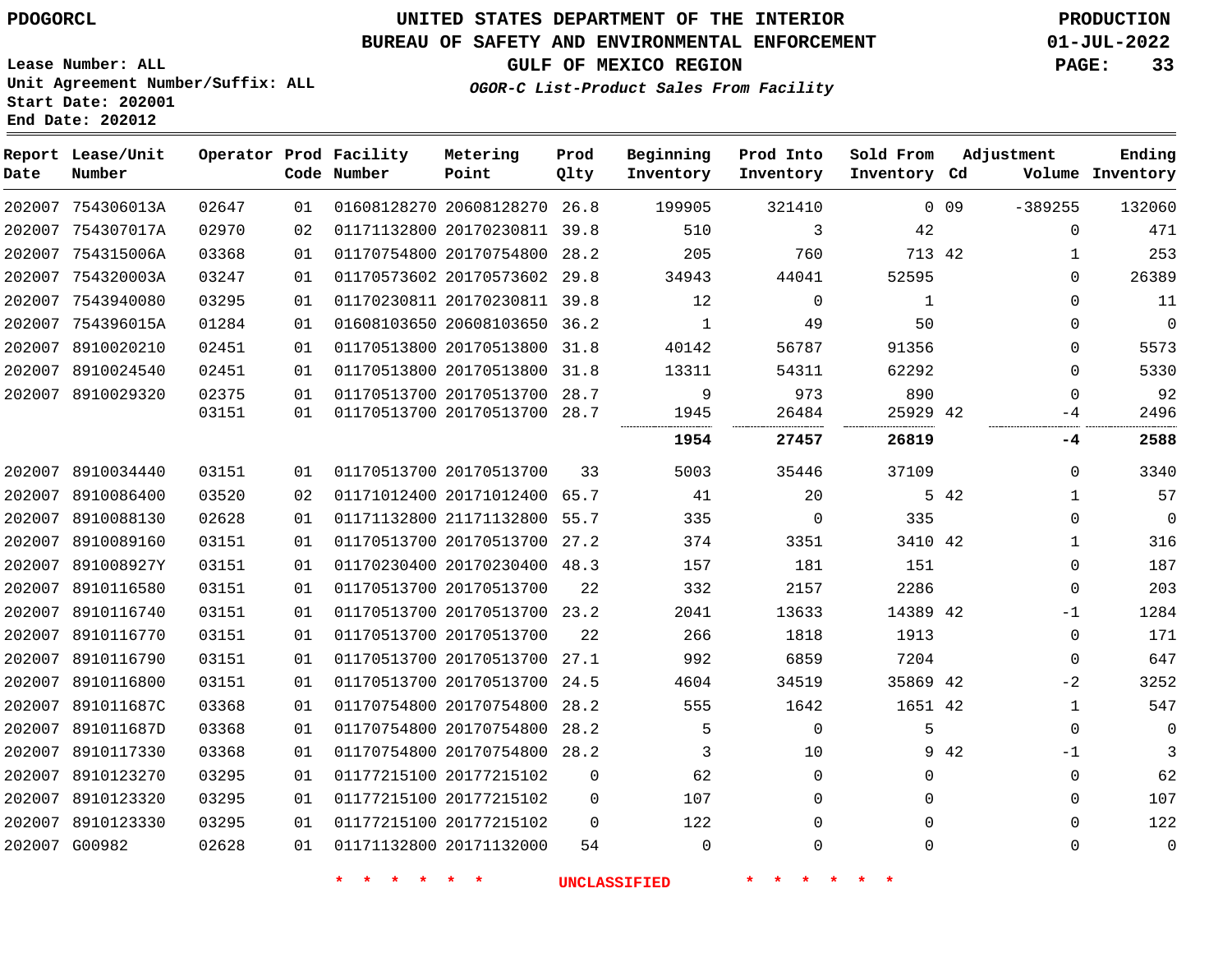**Report Lease/Unit**

**Number**

 G00983 G00985 G00989 G01036 G01083 G01084 G01090 G01091 G01092 G01351 G01447 G01497 G01498 G01619 G01620 G01757 G01848

**Date**

 G01860 G01865 G01901 G01966 G01967 G02111 G02665 G02826 G03061

# **UNITED STATES DEPARTMENT OF THE INTERIOR PDOGORCL PRODUCTION**

**Prod Qlty**

#### **BUREAU OF SAFETY AND ENVIRONMENTAL ENFORCEMENT 01-JUL-2022**

**Lease Number: ALL Unit Agreement Number/Suffix: ALL Start Date: 202001**

> 

**Operator Prod Facility**

**Code Number**

20171132000

20171132000

0117709260A 2017709260A 32.6

**Metering Point**

**OGOR-C List-Product Sales From Facility**

  $\Omega$ 

  $\Omega$  $\Omega$ 

**Sold From Inventory**

 $\Omega$  $\Omega$  $\Omega$ 

**Prod Into Inventory**

**Beginning Inventory**

**GULF OF MEXICO REGION PAGE: 34**

**Inventory Cd Volume**

**Adjustment**

  $\Omega$  $\Omega$  $\Omega$  $\Omega$  $\Omega$  $\Omega$ -1  $-2$  $\Omega$  $\Omega$  $\Omega$  $\overline{0}$ -1  $\Omega$  $\Omega$  $\Omega$ 

**Ending**

  $\Omega$  $\Omega$   $\Omega$  $\Omega$  $\Omega$  $\Omega$  $\Omega$ 

| 545  | 0            | $\Omega$     | 0           | 545   |          | 01171092651 20171092650 49.7 |                         | 02 | 03209 |
|------|--------------|--------------|-------------|-------|----------|------------------------------|-------------------------|----|-------|
| 1637 | $\Omega$     | 18481        | 17380       | 2738  |          | 01170513700 20170513700 23.1 |                         | 01 | 03151 |
| 93   | $\Omega$     | 1043         | 994         | 142   |          | 01170513700 20170513700 27.2 |                         | 01 | 03151 |
| 536  | $\Omega$     | 6011         | 5688        | 859   | 22       |                              | 01170513700 20170513700 | 01 | 03151 |
| 946  | $-1$         | 10588 42     | 10040       | 1495  |          | 01170513700 20170513700 23.8 |                         | 01 | 03151 |
| 584  | $-2$         | 6632 42      | 6210        | 1008  | 22       |                              | 01170513700 20170513700 | 01 | 03151 |
| 126  | $\Omega$     | 140          | 121         | 145   |          | 01170230400 20170230400 48.3 |                         | 01 | 03151 |
| 18   | 0            | 202          | 196         | 24    | 21.2     | 01170513700 20170513700      |                         | 02 | 03151 |
| 3562 | $\mathbf 0$  | 55441        | 36299       | 22704 | 31.8     | 01170513800 20170513800      |                         | 01 | 02451 |
| 354  | $\mathbf{0}$ | 5210         | 3605        | 1959  |          | 01170513800 20170513800 31.8 |                         | 01 | 02451 |
| 151  | $-1$         | 1724 42      | 1608        | 268   | 21.6     | 01170513700 20170513700      |                         | 01 | 03151 |
| 71   | 0            | 909          | 754         | 226   |          | 01170513700 20170513700 21.6 |                         | 01 | 03151 |
| 35   | $\Omega$     | 0            | 0           | 35    | $\Omega$ |                              | 01423210051 20423210050 | 01 | 03295 |
| 164  | $\Omega$     | $\Omega$     | $\Omega$    | 164   |          | 01423210051 20170230500 43.8 |                         | 02 | 01284 |
| 702  | 0            | $\Omega$     | 0           | 702   |          | 01170230500 20170230500 43.8 |                         | 02 | 01978 |
| 866  | 0            | 0            | 0           | 866   |          |                              |                         |    |       |
| 6102 | $\Omega$     | $\Omega$     | 946         | 5156  | $\Omega$ |                              | 01170231110 20170231110 | 01 | 03295 |
| 984  | $\Omega$     | 4264         | 3570        | 1678  |          | 01171012500 20171012500 37.9 |                         | 01 | 03151 |
| 5    | 0            | $\mathbf{0}$ | 0           | 5     | $\Omega$ |                              | 01177215100 20177215102 | 01 | 03295 |
| 48   | $\mathbf 0$  | $\Omega$     | $\Omega$    | 48    | $\Omega$ |                              | 01177215100 20177215102 | 01 | 03295 |
| 167  | $\mathbf 0$  | $\Omega$     | $\mathbf 0$ | 167   | $\Omega$ |                              | 01177215100 20177215102 | 01 | 03295 |
| 3894 | 0            | 33615        | 35464       | 2045  |          | 01171132000 20171132000 43.3 |                         | 01 | 02628 |
| 43   | $\Omega$     | $\mathbf 0$  | $\mathbf 0$ | 43    | $\Omega$ |                              | 01423210051 20423210050 | 01 | 02451 |
| 348  | $\Omega$     | $\Omega$     | 64          | 284   | $\Omega$ |                              | 01170231110 20170231110 | 01 | 03295 |
|      |              |              |             |       |          |                              |                         |    |       |

20423210050 73.9

**\* \* \* \* \* \* UNCLASSIFIED \* \* \* \* \* \***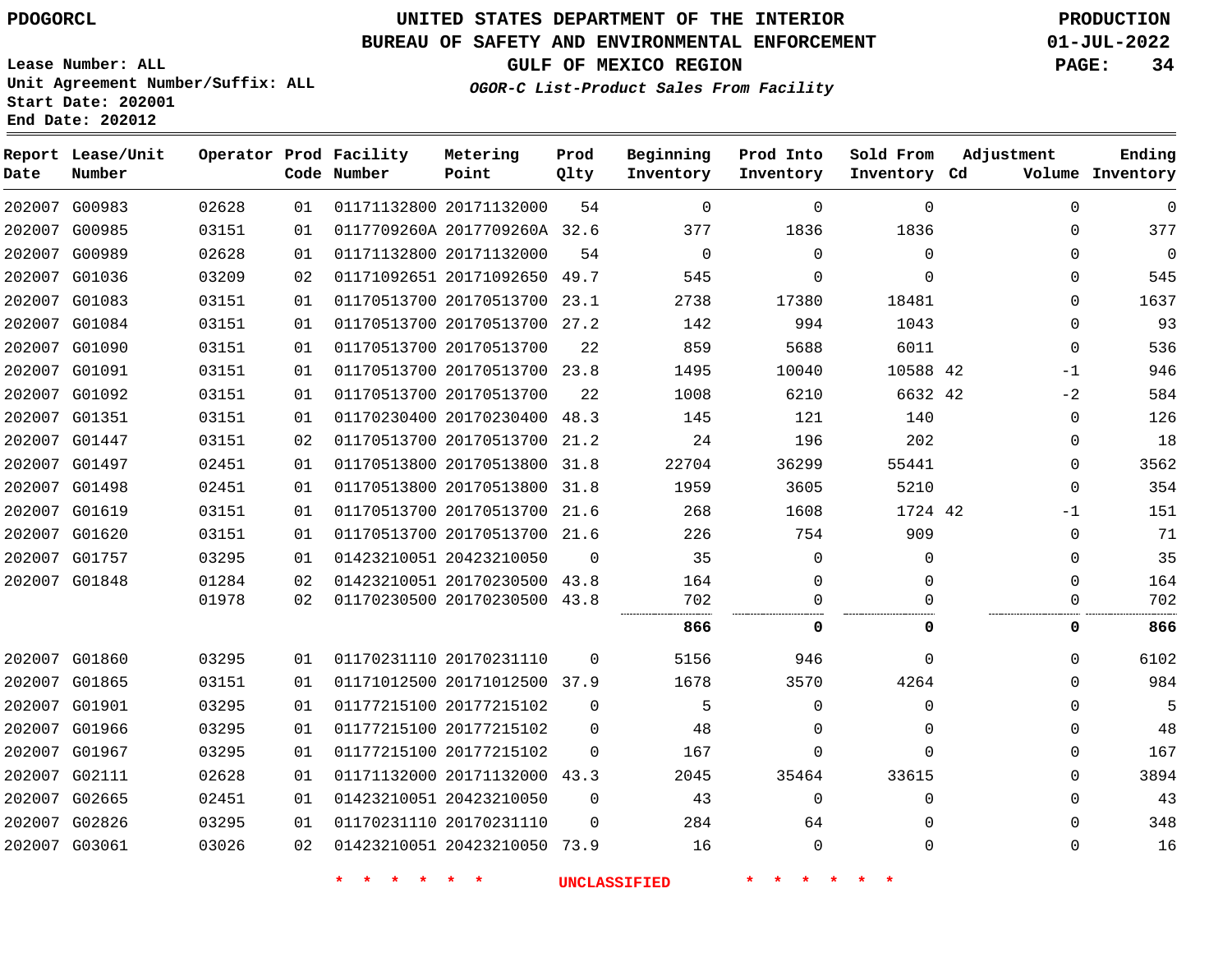### **BUREAU OF SAFETY AND ENVIRONMENTAL ENFORCEMENT 01-JUL-2022**

**GULF OF MEXICO REGION PAGE: 35**

**Lease Number: ALL Unit Agreement Number/Suffix: ALL Start Date: 202001 End Date: 202012**

**OGOR-C List-Product Sales From Facility**

| Date | Report Lease/Unit<br>Number |       |    | Operator Prod Facility<br>Code Number | Metering<br>Point            | Prod<br>Qlty | Beginning<br>Inventory | Prod Into<br>Inventory | Sold From<br>Inventory Cd | Adjustment  |              | Ending<br>Volume Inventory |
|------|-----------------------------|-------|----|---------------------------------------|------------------------------|--------------|------------------------|------------------------|---------------------------|-------------|--------------|----------------------------|
|      | 202007 G03331               | 02628 | 01 |                                       | 01171132000 20171132000      | 54           | $\Omega$               | $\Omega$               | $\Omega$                  |             | $\Omega$     | $\mathbf 0$                |
|      | 202007 G04081               | 03295 | 01 |                                       | 01170230812 20170230810 49.4 |              | $\Omega$               | 1234                   | 614                       |             | $\Omega$     | 620                        |
|      | 202007 G04232               | 00730 | 01 |                                       | 01171012500 20171012500      | 37.9         | 2250                   | 6277                   | 6798 42                   |             | $\mathbf{1}$ | 1730                       |
|      | 202007 G04421               | 03295 | 01 |                                       | 01171131600 20171131600 41.3 |              | 826                    | 15200                  | 14323                     |             | $\Omega$     | 1703                       |
|      | 202007 G04800               | 02970 | 02 |                                       | 01177062608 2017706260A 34.5 |              | $\mathbf 0$            | $\mathbf 0$            | $\mathbf{0}$              |             | 0            | $\mathbf 0$                |
|      | 202007 G05006               | 01284 | 02 |                                       | 01423210051 20170230510      | 45           | 168                    | $\Omega$               | $\Omega$                  |             | $\Omega$     | 168                        |
|      | 202007 G05431               | 02970 | 02 |                                       | 01177062608 2017706260A 34.5 |              | 23                     | 1738                   | 1744                      |             | $\Omega$     | 17                         |
|      | 202007 G05504               | 00730 | 01 |                                       | 01171132800 21171132800 55.7 |              | 1899                   | 593                    | 501 42                    |             | -1           | 1990                       |
|      |                             | 02970 | 02 |                                       | 01171132800 21171132800 55.7 |              | 5285                   | 936                    | 1252                      |             | 0            | 4969                       |
|      |                             | 03295 | 01 |                                       | 01171132800 21171132800      | 55.7         | 1178                   | 555                    | 349                       |             | $\Omega$     | 1384                       |
|      |                             |       |    |                                       |                              |              | 8362                   | 2084                   | 2102                      |             | -1           | 8343                       |
|      | 202007 G05505               | 02628 | 01 |                                       | 01171132800 21171132800 55.7 |              | 270                    | 0                      | 269 42                    |             | -1           | 0                          |
|      | 202007 G07760               | 01284 | 01 |                                       | 01177122950 20177122950      | 29.3         | 172                    | 24602                  | 24601                     |             | $\Omega$     | 173                        |
|      | 202007 G09631               | 01284 | 01 |                                       | 01177122950 20177122950 29.4 |              | $\Omega$               | $\Omega$               | $\Omega$                  |             | $\Omega$     | 0                          |
|      | 202007 G10741               | 02628 | 01 |                                       | 01171132800 20171132000      | 54           | $\Omega$               | 0                      | 0                         |             | $\Omega$     | $\mathbf 0$                |
|      | 202007 G12802               | 02628 | 01 |                                       | 01170230811 20170230811 39.8 |              | 13                     | 0                      | $\mathbf{1}$              |             | $\Omega$     | 12                         |
|      | 202007 G13081               | 01284 | 01 |                                       | 01608103650 20608103650 36.2 |              | 165                    | 12771                  | 12858                     |             | 0            | 78                         |
|      | 202007 G14342               | 02628 | 01 |                                       | 01170230811 20170230811 39.8 |              | 5733                   | 4                      | 470                       |             | $\Omega$     | 5267                       |
|      | 202007 G15050               | 03295 | 01 |                                       | 01170231110 20170231110      | $\Omega$     | 3109                   | 0                      | $\Omega$                  |             | $\Omega$     | 3109                       |
|      | 202007 G15239               | 03151 | 02 |                                       | 01171012500 20171012500 37.9 |              | 28                     | 263                    | 219 42                    |             | 1            | 73                         |
|      | 202007 G15277               | 03295 | 01 |                                       | 01171012400 20171012400 65.6 |              | 3008                   | $\Omega$               | 243                       |             | 0            | 2765                       |
|      | 202007 G15312               | 03295 | 01 |                                       | 01171092651 20171092650      | $\Omega$     | 5960                   | 0                      | $\mathbf{0}$              |             | 0            | 5960                       |
|      | 202007 G17858               | 03295 | 01 |                                       | 01170530900 20170530900      | $\Omega$     | 410                    | $\Omega$               |                           | $0\quad 23$ | $-410$       | $\mathbf 0$                |
|      | 202007 G17912               | 02970 | 02 |                                       | 01177062608 2017706260A 34.5 |              | 71                     | 8174                   | 8167 42                   |             | $-1$         | 77                         |
|      | 202007 G17921               | 03026 | 01 |                                       | 01171012500 20177062959 25.4 |              | 0                      | 21127                  | 21127                     |             | 0            | 0                          |
|      | 202007 G20660               | 03295 | 01 |                                       | 01170230450 20170230450 51.4 |              | 118                    | $\mathbf 0$            | $\mathbf{1}$              |             | $\Omega$     | 117                        |
|      | 202007 G21532               | 03520 | 01 |                                       | 01170230811 20170230811 39.8 |              | 10                     | 0                      | 1                         |             | $\Omega$     | 9                          |
|      | 202007 G21592               | 02628 | 02 |                                       | 01171132000 20171132000 43.3 |              | 902                    | 307                    | 1176                      |             | $\Omega$     | 33                         |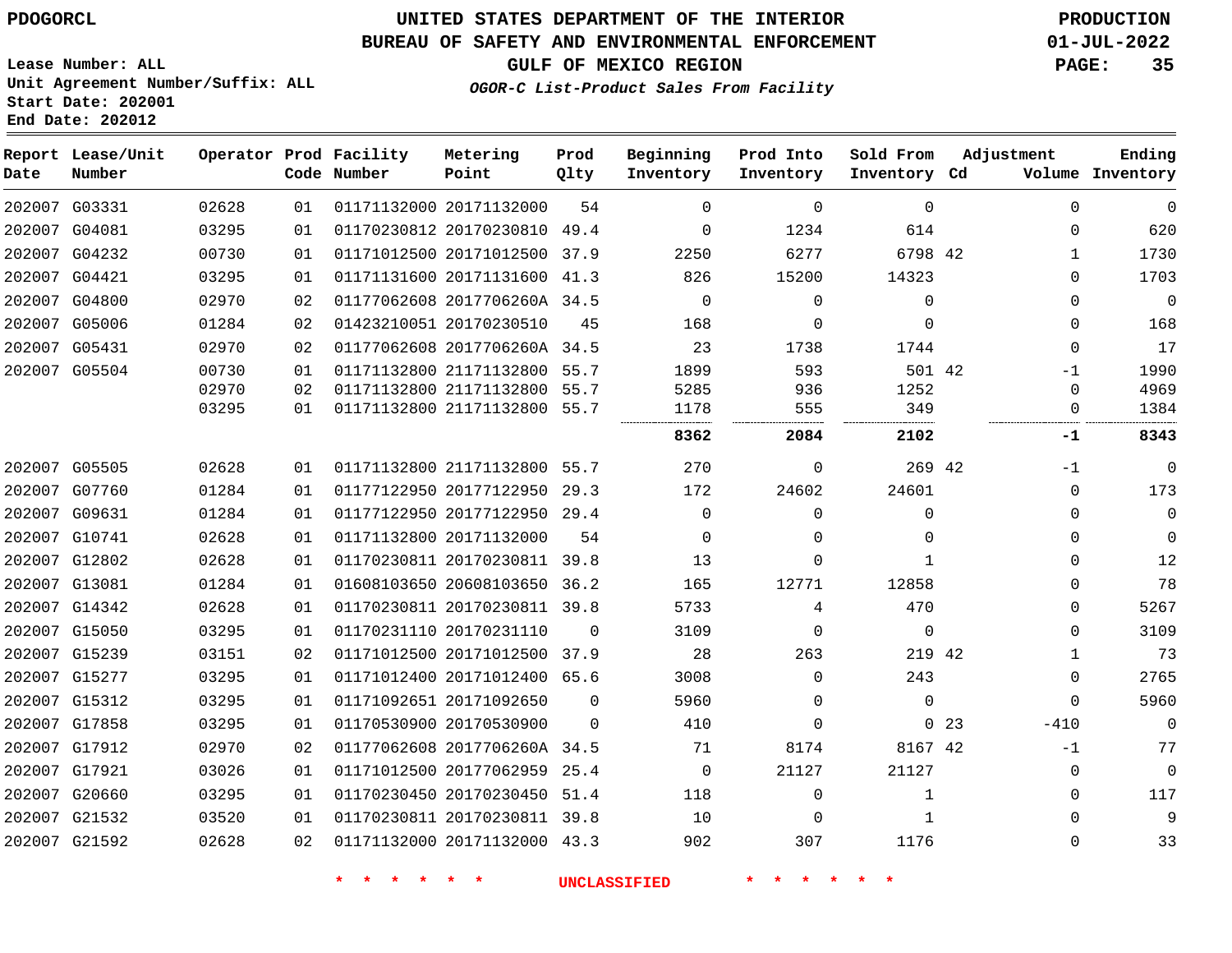**Prod**

#### **BUREAU OF SAFETY AND ENVIRONMENTAL ENFORCEMENT 01-JUL-2022**

**Lease Number: ALL Unit Agreement Number/Suffix: ALL Start Date: 202001**

**Operator Prod Facility**

**End Date: 202012**

**Report Lease/Unit**

**GULF OF MEXICO REGION PAGE: 36**

**OGOR-C List-Product Sales From Facility**

**Beginning Prod Into**

**Sold From**

**Adjustment**

**Ending**

| Volume Inventory |              | Inventory Cd | Inventory   | Inventory    | Qlty     | Point                        | Code Number |    |       | Number        | Date   |
|------------------|--------------|--------------|-------------|--------------|----------|------------------------------|-------------|----|-------|---------------|--------|
| 3991             | $\Omega$     | 1005         | 1869        | 3127         |          | 01171132800 21171132800 55.7 |             | 02 | 03247 | 202007 G21655 |        |
| 1351             | $\Omega$     | 1835         | 1282        | 1904         |          | 01170230400 20170230400 48.3 |             | 01 | 03151 | 202007 G22501 |        |
| $\mathbf{1}$     | $\Omega$     | $\Omega$     | $\mathbf 0$ | $\mathbf{1}$ |          | 01170230810 20170230811 39.8 |             | 01 | 03520 | 202007 G23730 |        |
| 93               | $\mathbf{0}$ | 92           | 185         | $\mathbf 0$  |          | 01170230812 20170230810 49.4 |             | 01 | 03295 | 202007 G23735 |        |
| 12839            | $\mathbf{1}$ | 12704 42     | 7441        | 18101        |          | 01170230810 20170230810 49.4 |             | 01 | 00730 | 202007 G23736 |        |
| 15602            | $\mathbf 0$  | 2406         | 4485        | 13523        |          | 01171012300 20171012300 40.6 |             | 02 | 02503 | 202007 G23851 |        |
| 246              | $\Omega$     | $\mathbf 0$  | $\mathbf 0$ | 246          | $\Omega$ | 01170230500 20170230500      |             | 01 | 03295 | 202007 G24730 |        |
| $\mathbf 0$      | $\Omega$     | 13           | 13          | $\mathbf 0$  |          | 01177062608 2017706260A 34.5 |             | 02 | 02970 | 202007 G24870 |        |
| $\Omega$         | $\Omega$     | $\Omega$     | $\Omega$    | $\Omega$     | 54       | 01171132800 20171132000      |             | 01 | 02628 | 202007 G24910 |        |
| 63               | $\Omega$     | 10316        | 10278       | 101          |          | 01608103650 20608103650 36.2 |             | 01 | 01284 | 202007 G24990 |        |
| 894              | $\Omega$     | 11           | $\Omega$    | 905          |          | 01170230450 20170230450 51.4 |             | 01 | 03295 | 202007 G25524 |        |
| $\mathbf 0$      | $\Omega$     | 1            | $\Omega$    | 1            |          | 01177122950 20177122950 29.4 |             | 01 | 01284 | 202007 G26074 |        |
| 18504            | $\mathbf 0$  | 4662         | 5908        | 17258        |          | 01171132800 21171132800 55.7 |             | 01 | 03295 | 202007 G27070 |        |
| 9022             | $\Omega$     | 114          | 1           | 9135         |          | 01170230450 20170230450 51.4 |             | 02 | 02970 | 202007 G27509 |        |
| 102              | $\mathbf 0$  | 16675        | 16608       | 169          |          | 01608103650 20608103650 36.2 |             | 01 | 00730 | 202007 G27988 |        |
| 1051             | $\Omega$     | 162          | $\Omega$    | 1213         |          | 01171012300 20171012300 40.6 |             | 01 | 02628 | 202007 G31369 |        |
| 283              | $\mathbf 0$  | 25           | 0           | 308          | 39       | 01170230811 20170230811      |             | 01 | 03026 | 202007 G32113 |        |
| 45               | $\Omega$     | 53           | 19          | 79           |          | 01177295110 01177295110 43.5 |             | 01 | 03295 | 202007 G32268 |        |
| 92               | $\Omega$     | $\Omega$     | $\Omega$    | 92           | 45       | 01423210051 20170230510      |             | 02 | 01284 | 202007 G32744 |        |
| $\mathbf 0$      | $\Omega$     | 89           | 89          | $\mathbf 0$  |          | 01171012500 20177062959 25.4 |             | 01 | 03026 | 202007 G33088 |        |
| $\Omega$         | $\Omega$     | $\Omega$     | $\Omega$    | $\Omega$     | $\Omega$ | 01171132000 20171132000      |             | 02 | 03472 | 202007 G33596 |        |
| 4589             | $\Omega$     | 39105        | 41795       | 1899         |          | 01171132000 20171132000 43.3 |             | 01 | 02628 | 202007 G33636 |        |
| 419              | $\Omega$     | 37           | $\Omega$    | 456          |          | 01170230811 20170230811 39.8 |             | 01 | 02628 | 202007 G34033 |        |
| 2048             | $\mathbf{1}$ | 10766 42     | 11399       | 1414         |          | 01170513700 20170513700 21.2 |             | 01 | 03151 | 00016         | 202008 |
| 2326             | $-1$         | 12284 42     | 12934       | 1677         |          | 01170513700 20170513700 21.2 |             | 01 | 03151 | 00026         | 202008 |
| 63               | $-1$         | 381 42       | 353         | 92           |          | 01170513700 20170513700 28.2 |             | 01 | 03151 | 00032         | 202008 |
| 2967             | $\mathbf 0$  | 0            | $\Omega$    | 2967         | 0        | 01171012300 20171012300      |             | 01 | 03295 | 00049         | 202008 |
| 4835             | $\mathbf 0$  | 0            | 0           | 4835         | $\Omega$ | 01171012300 20171012300      |             | 01 | 03295 | 00050         | 202008 |
|                  |              |              |             |              |          |                              |             |    |       |               |        |

**Metering**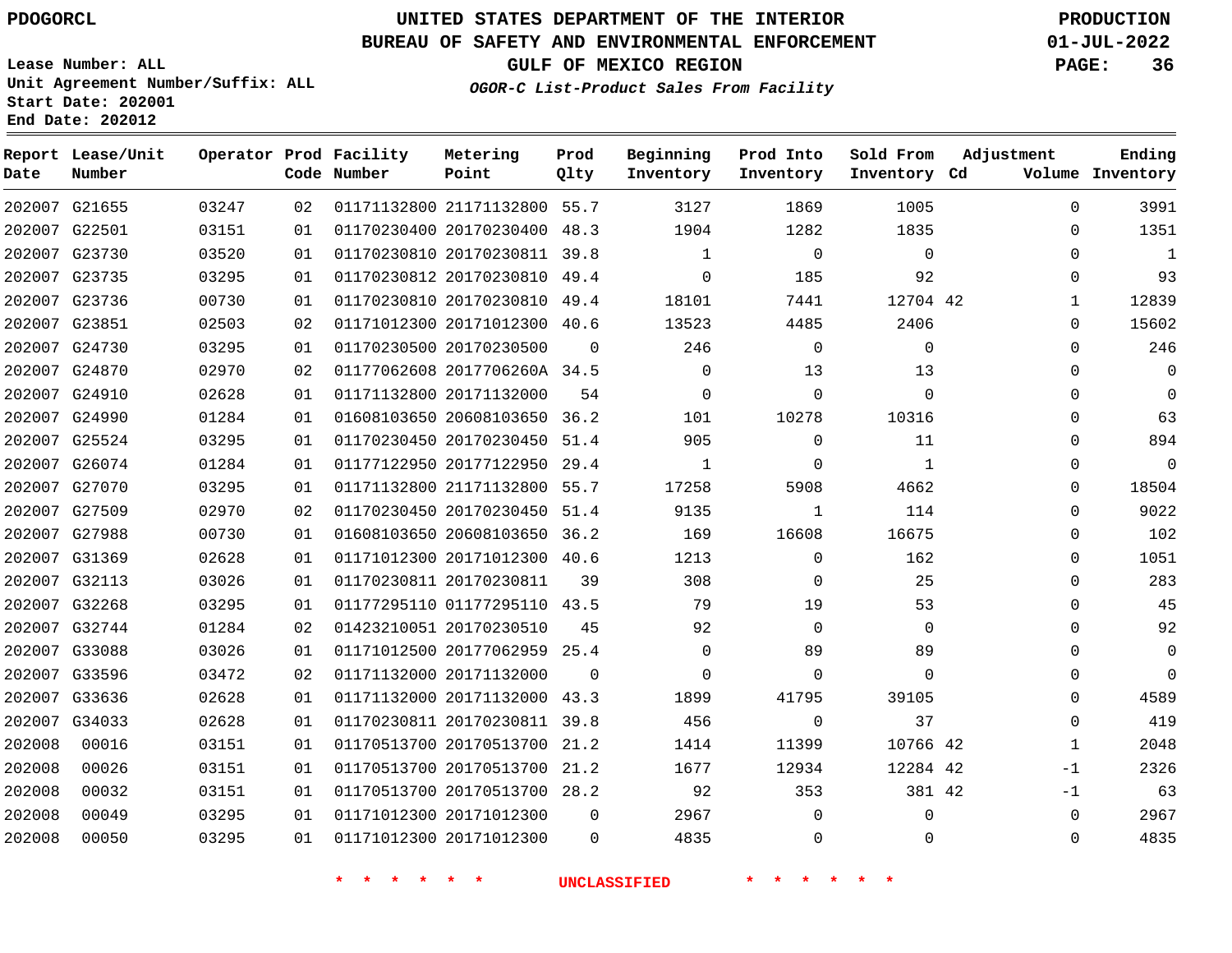# **UNITED STATES DEPARTMENT OF THE INTERIOR PDOGORCL PRODUCTION**

### **BUREAU OF SAFETY AND ENVIRONMENTAL ENFORCEMENT 01-JUL-2022**

**Lease Number: ALL Unit Agreement Number/Suffix: ALL Start Date: 202001**

# **GULF OF MEXICO REGION PAGE: 37**

**OGOR-C List-Product Sales From Facility**

| Date   | Report Lease/Unit<br>Number |       |    | Operator Prod Facility<br>Code Number | Metering<br>Point            | Prod<br>Qlty | Beginning<br>Inventory | Prod Into<br>Inventory | Sold From<br>Inventory Cd |                 | Adjustment   | Ending<br>Volume Inventory |
|--------|-----------------------------|-------|----|---------------------------------------|------------------------------|--------------|------------------------|------------------------|---------------------------|-----------------|--------------|----------------------------|
| 202008 | 00052                       | 03295 | 01 |                                       | 01171012300 20171012300      | $\Omega$     | 10479                  | $\Omega$               | $\Omega$                  |                 | $\Omega$     | 10479                      |
| 202008 | 00081                       | 03295 | 02 |                                       | 01170230450 20170230450 51.3 |              | 239                    | 131                    | 5                         |                 | $\mathbf 0$  | 365                        |
| 202008 | 00196                       | 03151 | 01 |                                       | 01171012300 20171012300      | $\Omega$     | 16697                  | 5568                   |                           | 042             | 2            | 22267                      |
| 202008 | 00353                       | 03368 | 01 |                                       | 01170754800 20170754800 28.4 |              | 11                     | $\Omega$               | 11                        |                 | $\Omega$     | $\mathbf 0$                |
| 202008 | 00367                       | 03151 | 01 |                                       | 01170513700 20170513700 21.2 |              | 250                    | 1672                   | 1622                      |                 | $\mathbf 0$  | 300                        |
| 202008 | 00434                       | 01284 | 01 |                                       | 01177112605 2017711260Y      | $\Omega$     | 50                     | $\Omega$               | $\Omega$                  |                 | $\Omega$     | 50                         |
| 202008 | 00453                       | 01284 | 01 |                                       | 01177112605 2017711260Y      | $\Omega$     | 13                     | $\Omega$               | $\Omega$                  |                 | $\Omega$     | 13                         |
| 202008 | 00541                       | 02222 | 01 |                                       | 01170530900 20170530900 50.5 |              | 1876                   | $\Omega$               | $\mathbf 0$               |                 | $\mathbf 0$  | 1876                       |
| 202008 | 00560                       | 03288 | 01 |                                       | 01171132800 21171132800      | 54           | 538                    | $\Omega$               | 0                         |                 | $\Omega$     | 538                        |
| 202008 | 00680                       | 03520 | 01 |                                       | 01170230700 20170230700      | 45           | 288                    | $\Omega$               | $\Omega$                  |                 | $\Omega$     | 288                        |
| 202008 | 00694                       | 03368 | 01 |                                       | 01170754800 20170754800 28.4 |              | 852                    | 1775                   | 1684 42                   |                 | $-1$         | 942                        |
| 202008 | 00697                       | 03368 | 02 |                                       | 01170754800 20170754800 28.4 |              | 78                     | 300                    | 219                       |                 | $\Omega$     | 159                        |
| 202008 | 00796                       | 02628 | 01 |                                       | 01171012300 20171012300 40.6 |              | 2260                   | $\Omega$               | $\Omega$                  |                 | $\Omega$     | 2260                       |
| 202008 | 00839                       | 02451 | 01 |                                       | 01170513800 20170513800 31.4 |              | 315                    | 9198                   | 8048                      |                 | $\Omega$     | 1465                       |
| 202008 | 754303001A                  | 00059 | 01 |                                       | 01170230811 20170230811 42.3 |              | 145                    | $\Omega$               | 110 09                    |                 | $-35$        | $\overline{0}$             |
|        | 202008 754306006A           | 00689 | 01 |                                       | 01608128271 20608128271 39.6 |              | 415014                 | 960859                 |                           | 0 <sub>09</sub> | $-899961$    | 475912                     |
| 202008 | 754306012A                  | 02647 | 01 |                                       | 01608128270 20608128270      | 26.5         | 16386                  | 101869                 |                           | 0 <sub>09</sub> | $-77506$     | 40749                      |
|        | 202008 754306013A           | 02647 | 01 |                                       | 01608128270 20608128270 26.8 |              | 132060                 | 255394                 |                           | 0 <sub>09</sub> | $-193493$    | 193961                     |
|        | 202008 754307017A           | 02970 | 02 |                                       | 01171132800 20170230811 42.3 |              | 469                    | 3357                   | 2593                      |                 | $\Omega$     | 1233                       |
|        | 202008 754315006A           | 03368 | 01 |                                       | 01170754800 20170754800      | 28.4         | 253                    | 563                    | 517                       |                 | $\Omega$     | 299                        |
|        | 202008 754320003A           | 03247 | 01 |                                       | 01170573602 20170573602 29.8 |              | 26388                  | 39507                  | 23344 42                  |                 | $\mathbf{1}$ | 42552                      |
|        | 202008 7543940080           | 03295 | 01 |                                       | 01170230811 20170230811 42.3 |              | 11                     | $\Omega$               | 11                        |                 | $\Omega$     | $\mathbf 0$                |
|        | 202008 754396015A           | 01284 | 01 |                                       | 01608103650 20608103650 36.2 |              | $\overline{0}$         | 50                     | 50                        |                 | $\Omega$     | $\Omega$                   |
|        | 202008 8910020210           | 02451 | 02 |                                       | 01170513800 20170513800 31.4 |              | 538                    | 3885                   | 3805 42                   |                 | $\mathbf{1}$ | 619                        |
|        |                             |       | 01 |                                       | 01170513800 20170513800 31.4 |              | 5035                   | 36780                  | 35957                     |                 | $\mathbf 0$  | 5858                       |
|        |                             |       |    |                                       |                              |              | 5573                   | 40665                  | 39762                     |                 | 1            | 6477                       |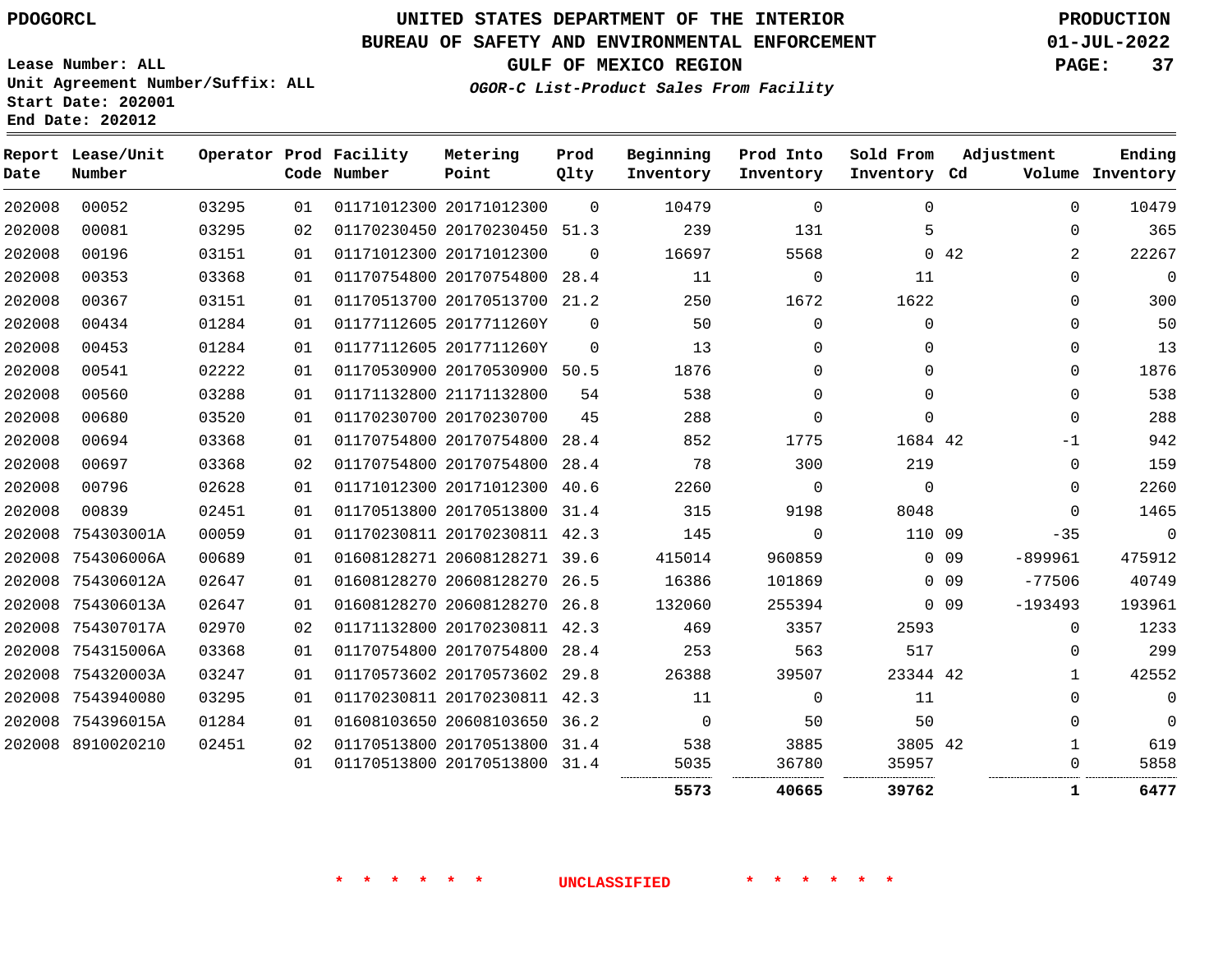**Report Lease/Unit**

**Number**

## **UNITED STATES DEPARTMENT OF THE INTERIOR PDOGORCL PRODUCTION**

**Prod Qlty**

#### **BUREAU OF SAFETY AND ENVIRONMENTAL ENFORCEMENT 01-JUL-2022**

**Lease Number: ALL Unit Agreement Number/Suffix: ALL Start Date: 202001 End Date: 202012**

**Operator Prod Facility**

**Code Number**

**OGOR-C List-Product Sales From Facility**

**Sold From Inventory**

**Prod Into Inventory**

**Beginning Inventory**

**Inventory Cd Volume**

**Adjustment**

. . . . . . . . . . . . . . . .

. . . . . . . . . . . . . . . . . . . .

 -1

 $\Omega$ -3

. . . . . .

 $\Omega$   $\Omega$  $\Omega$   $\Omega$  $\Omega$  $\Omega$  $-1$  $\Omega$  $-1$  $\overline{0}$  -1  $\Omega$ -1 -1  $\Omega$  

**-3**

**GULF OF MEXICO REGION PAGE: 38**

 

. . . . . . . . . . . .

**Ending**

 

|        | 202008 8910024540 | 02451 | 01 | 01170513800 20170513800 31.4 |          | 4387        | 23089       | 23800 42 |      |
|--------|-------------------|-------|----|------------------------------|----------|-------------|-------------|----------|------|
|        |                   |       | 02 | 01170513800 20170513800 31.4 |          | 943         | 7089        | 6902 42  |      |
|        |                   |       |    |                              |          | 5330        | 30178       | 30702    |      |
|        | 202008 8910029320 | 02375 | 02 | 01170513700 20170513700 28.2 |          | 92          | $\mathbf 0$ | 92       |      |
|        |                   | 03151 | 01 | 01170513700 20170513700 28.2 |          | 2496        | 17778       | 17075 42 |      |
|        |                   |       |    |                              |          | 2588        | 17778       | 17167    |      |
|        | 202008 8910034440 | 03151 | 01 | 01170513700 20170513700      | 33       | 3339        | 26073       | 24726    |      |
| 202008 | 8910086400        | 03520 | 02 | 01171012400 20171012400      | 65.7     | 57          | $\Omega$    | 57       |      |
|        | 202008 8910088130 | 02628 | 01 | 01171132800 21171132800 55.7 |          | 0           | 0           | $\Omega$ |      |
| 202008 | 8910089160        | 03151 | 01 | 01170513700 20170513700      | 28.3     | 316         | 4825        | 4274     |      |
| 202008 | 891008927Y        | 03151 | 01 | 01170230400 20170230400      | 48.2     | 187         | 119         | 143      |      |
| 202008 | 8910116580        | 03151 | 01 | 01170513700 20170513700      | 23.3     | 203         | 1309        | 1277     |      |
| 202008 | 8910116740        | 03151 | 01 | 01170513700 20170513700 24.9 |          | 1284        | 8198        | 8009     |      |
| 202008 | 8910116770        | 03151 | 01 | 01170513700 20170513700      | 23.3     | 171         | 925         | 930      |      |
| 202008 | 8910116790        | 03151 | 01 | 01170513700 20170513700 28.2 |          | 647         | 5093        | 4824 42  |      |
| 202008 | 8910116800        | 03151 | 01 | 01170513700 20170513700      | 25.8     | 3252        | 26566       | 25044    |      |
| 202008 | 891011687C        | 03368 | 01 | 01170754800 20170754800      | 28.4     | 547         | 1217        | 1117 42  |      |
| 202008 | 891011687D        | 03368 | 01 | 01170754800 20170754800      | 28.4     | 0           | 22          | 10       |      |
| 202008 | 8910117330        | 03368 | 01 | 01170754800 20170754800      | 28.4     | 3           | 7           |          | 7 42 |
| 202008 | 8910123270        | 03295 | 01 | 01177215100 20177215102      | $\Omega$ | 62          | 0           | 0        | 42   |
| 202008 | 8910123320        | 03295 | 01 | 01177215100 20177215102      | $\Omega$ | 107         | $\Omega$    | $\Omega$ |      |
| 202008 | 8910123330        | 03295 | 01 | 01177215100 20177215102      | $\Omega$ | 122         | $\Omega$    | 0        | 42   |
| 202008 | 8910202560        | 03151 | 01 | 01170513700 20170513700 24.6 |          | $\mathbf 0$ | 681         | 558 42   |      |
| 202008 | G00982            | 02628 | 01 | 01171132800 20171132000      | 54       | 0           | 0           | 0        |      |
|        | 202008 G00983     | 02628 | 01 | 01171132800 20171132000      | 54       | $\mathbf 0$ | $\Omega$    | $\Omega$ |      |
|        | 202008 G00985     | 03151 | 01 | 0117709260A 2017709260A 32.7 |          | 377         | 5405        | 5406 42  |      |
|        | 202008 G00989     | 02628 | 01 | 01171132800 20171132000      | 54       | $\Omega$    | 0           | $\Omega$ |      |

**Metering Point**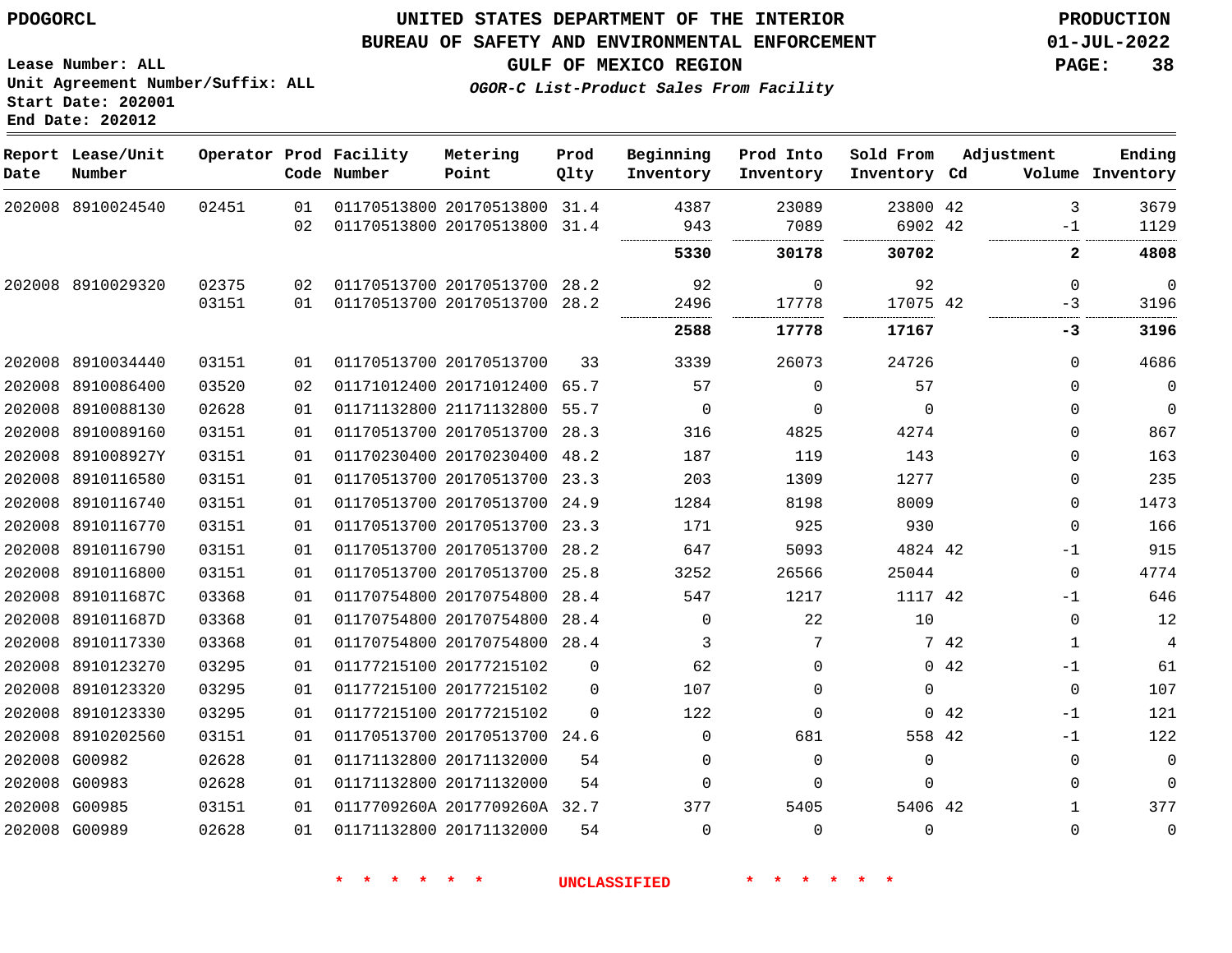# **UNITED STATES DEPARTMENT OF THE INTERIOR PDOGORCL PRODUCTION**

### **BUREAU OF SAFETY AND ENVIRONMENTAL ENFORCEMENT 01-JUL-2022**

**Lease Number: ALL Unit Agreement Number/Suffix: ALL Start Date: 202001**

## **GULF OF MEXICO REGION PAGE: 39**

**OGOR-C List-Product Sales From Facility**

| Date          | Report Lease/Unit<br>Number |       |    | Operator Prod Facility<br>Code Number | Metering<br>Point            | Prod<br>Qlty | Beginning<br>Inventory | Prod Into<br>Inventory | Sold From<br>Inventory Cd | Adjustment |              | Ending<br>Volume Inventory |
|---------------|-----------------------------|-------|----|---------------------------------------|------------------------------|--------------|------------------------|------------------------|---------------------------|------------|--------------|----------------------------|
|               | 202008 G01036               | 03209 | 02 |                                       | 01171092651 20171092650 49.7 |              | 545                    | $\mathbf 0$            | $\Omega$                  |            | $\Omega$     | 545                        |
|               | 202008 G01083               | 03151 | 01 |                                       | 01170513700 20170513700 24.6 |              | 1637                   | 10483                  | 10237 42                  |            | 1            | 1884                       |
|               | 202008 G01084               | 03151 | 01 |                                       | 01170513700 20170513700      | 28.3         | 93                     | 770                    | 725                       |            | $\Omega$     | 138                        |
|               | 202008 G01090               | 03151 | 01 |                                       | 01170513700 20170513700 23.3 |              | 536                    | 5354                   | 4928                      |            | $\Omega$     | 962                        |
|               | 202008 G01091               | 03151 | 01 |                                       | 01170513700 20170513700      | 25.4         | 946                    | 6308                   | 6119 42                   |            | $-1$         | 1134                       |
|               | 202008 G01092               | 03151 | 01 |                                       | 01170513700 20170513700 23.3 |              | 584                    | 3290                   | 3283                      |            | $\Omega$     | 591                        |
|               | 202008 G01351               | 03151 | 01 |                                       | 01170230400 20170230400      | 48.2         | 126                    | 87                     | 96                        |            | $\Omega$     | 117                        |
|               | 202008 G01447               | 03151 | 02 |                                       | 01170513700 20170513700      | 21.2         | 18                     | 124                    | 121 42                    |            | $\mathbf{1}$ | 22                         |
|               | 202008 G01497               | 02451 | 02 |                                       | 01170513800 20170513800 31.4 |              | 100                    | 860                    | 823                       |            | $\Omega$     | 137                        |
|               |                             |       | 01 |                                       | 01170513800 20170513800      | 31.4         | 3462                   | 24335                  | 23921                     |            | $\Omega$     | 3876                       |
|               |                             |       |    |                                       |                              |              | 3562                   | 25195                  | 24744                     |            | 0            | 4013                       |
|               | 202008 G01498               | 02451 | 01 |                                       | 01170513800 20170513800 31.4 |              | 354                    | 2725                   | 2644 42                   |            | $-2$         | 433                        |
|               | 202008 G01619               | 03151 | 01 |                                       | 01170513700 20170513700 26.4 |              | 151                    | 3575                   | 3082 42                   |            | $-1$         | 643                        |
|               | 202008 G01620               | 03151 | 01 |                                       | 01170513700 20170513700      | 26.4         | 71                     | 1464                   | 1272                      |            | 0            | 263                        |
|               | 202008 G01757               | 03295 | 02 |                                       | 01423210051 20423210050 72.2 |              | 35                     | $\Omega$               |                           | 36 42      | 1            | 0                          |
|               | 202008 G01848               | 01284 | 02 |                                       | 01423210051 20170230500 43.8 |              | 164                    | $\mathbf 0$            | 0                         |            | 0            | 164                        |
|               |                             | 01978 | 02 |                                       | 01170230500 20170230500 43.8 |              | 702                    | $\Omega$               | 0                         |            | 0            | 702                        |
|               |                             |       |    |                                       |                              |              | 866                    | 0                      | 0                         |            | 0            | 866                        |
| 202008 G01860 |                             | 03295 | 01 |                                       | 01170231110 20170231110      | $\Omega$     | 6102                   | 1323                   | $\Omega$                  |            | $\Omega$     | 7425                       |
|               | 202008 G01865               | 03151 | 01 |                                       | 01171012500 20171012500 39.3 |              | 984                    | 399                    | 522 42                    |            | $-2$         | 859                        |
| 202008 G01901 |                             | 03295 | 01 |                                       | 01177215100 20177215102      | $\Omega$     | 5                      | $\Omega$               | $\Omega$                  |            | $\Omega$     | 5                          |
|               | 202008 G01966               | 03295 | 01 |                                       | 01177215100 20177215102      | $\Omega$     | 48                     | $\Omega$               |                           | 0.42       | $-2$         | 46                         |
|               | 202008 G01967               | 03295 | 01 |                                       | 01177215100 20177215102      | $\Omega$     | 167                    | $\Omega$               | $\Omega$                  |            | $\mathbf 0$  | 167                        |
| 202008 G02111 |                             | 02628 | 01 |                                       | 01171132000 20171132000      | 41.1         | 3894                   | 19475                  | 18791                     |            | $\Omega$     | 4578                       |
|               | 202008 G02665               | 02451 | 02 |                                       | 01423210051 20423210050 72.2 |              | 43                     | $\Omega$               |                           | 42 42      | $-1$         | $\mathbf 0$                |
|               | 202008 G02826               | 03295 | 02 |                                       | 01170231110 20170231110      | $\Omega$     | 348                    | 67                     | $\Omega$                  |            | $\mathbf 0$  | 415                        |
|               | 202008 G03061               | 03026 | 02 |                                       | 01423210051 20423210050 73.9 |              | 16                     | $\Omega$               | 16                        |            | $\Omega$     | $\mathbf 0$                |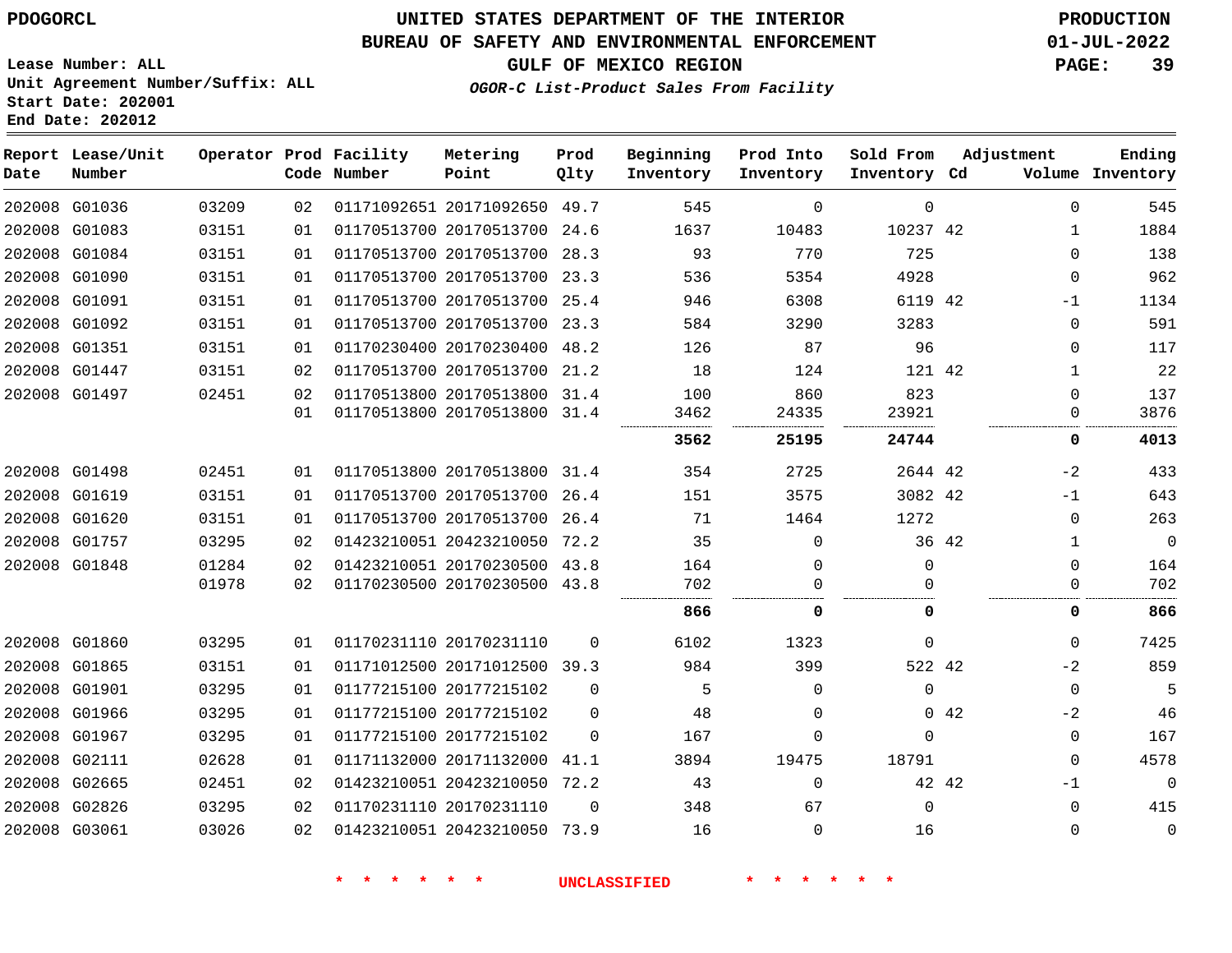**Start Date: 202001 End Date: 202012**

# **UNITED STATES DEPARTMENT OF THE INTERIOR PDOGORCL PRODUCTION**

#### **BUREAU OF SAFETY AND ENVIRONMENTAL ENFORCEMENT 01-JUL-2022**

**Lease Number: ALL Unit Agreement Number/Suffix: ALL**

### **GULF OF MEXICO REGION PAGE: 40**

**OGOR-C List-Product Sales From Facility**

| Date | Report Lease/Unit<br>Number |       |    | Operator Prod Facility<br>Code Number | Metering<br>Point            | Prod<br>Qlty | Beginning<br>Inventory | Prod Into<br>Inventory | Sold From<br>Inventory Cd | Adjustment            | Ending<br>Volume Inventory |
|------|-----------------------------|-------|----|---------------------------------------|------------------------------|--------------|------------------------|------------------------|---------------------------|-----------------------|----------------------------|
|      | 202008 G03331               | 02628 | 01 |                                       | 01171132000 20171132000      | 54           | $\Omega$               | $\Omega$               | $\Omega$                  | $\Omega$              | $\mathbf{0}$               |
|      | 202008 G04081               | 03295 | 02 |                                       | 01170230812 20170230810      | $\mathbf 0$  | 620                    | 276                    | $\Omega$                  | $\mathbf 0$           | 896                        |
|      | 202008 G04232               | 00730 | 01 |                                       | 01171012500 20171012500 39.3 |              | 1730                   | 665                    | 960                       | $\Omega$              | 1435                       |
|      | 202008 G04421               | 03295 | 01 |                                       | 01171131600 20171131600 41.3 |              | 1703                   | 184                    | 827                       | $\Omega$              | 1060                       |
|      | 202008 G04800               | 02970 | 02 |                                       | 01177062608 2017706260A 34.9 |              | $\Omega$               | 9                      | 9                         | $\Omega$              | $\overline{0}$             |
|      | 202008 G05006               | 01284 | 02 |                                       | 01423210051 20170230510      | 45           | 168                    | 0                      | $\Omega$                  | $\mathbf 0$           | 168                        |
|      | 202008 G05431               | 02970 | 02 |                                       | 01177062608 2017706260A 34.9 |              | 17                     | 3496                   | 3482 42                   | $-1$                  | 30                         |
|      | 202008 G05504               | 00730 | 01 |                                       | 01171132800 21171132800 55.7 |              | 1990                   | 64                     |                           | 3 42<br>$\mathbf{1}$  | 2052                       |
|      |                             | 02970 | 02 |                                       | 01171132800 21171132800 55.7 |              | 4969                   | 127                    | 7                         | $\Omega$              | 5089                       |
|      |                             | 03295 | 01 |                                       | 01171132800 21171132800 55.7 |              | 1384                   | 70                     | 2                         | 0                     | 1452                       |
|      |                             |       |    |                                       |                              |              | 8343                   | 261                    | 12                        | 1                     | 8593                       |
|      | 202008 G05505               | 02628 | 01 |                                       | 01171132800 21171132800 55.7 |              | $\mathbf 0$            | 0                      | $\Omega$                  | $\mathbf 0$           | $\overline{0}$             |
|      | 202008 G07760               | 01284 | 01 |                                       | 01177122950 20177122950 29.3 |              | 173                    | 15531                  | 15530                     | $\Omega$              | 174                        |
|      | 202008 G09631               | 01284 | 01 |                                       | 01177122950 20177122950 29.4 |              | 0                      | $\Omega$               | $\Omega$                  | $\Omega$              | $\mathbf 0$                |
|      | 202008 G10741               | 02628 | 01 |                                       | 01171132800 20171132000      | 54           | $\Omega$               | $\Omega$               | $\Omega$                  | $\Omega$              | $\mathbf 0$                |
|      | 202008 G12802               | 02628 | 01 |                                       | 01170230811 20170230811 42.3 |              | 12                     | 113                    | 83                        | $\mathbf 0$           | 42                         |
|      | 202008 G13081               | 01284 | 01 |                                       | 01608103650 20608103650 35.9 |              | 78                     | 9477                   | 9460                      | $\Omega$              | 95                         |
|      | 202008 G14342               | 02628 | 01 |                                       | 01170230811 20170230811 42.3 |              | 5267                   | 20151                  | 18018                     | $\mathbf 0$           | 7400                       |
|      | 202008 G15050               | 03295 | 01 |                                       | 01170231110 20170231110      | $\mathbf 0$  | 3109                   | 0                      | $\mathbf 0$               | $\mathbf 0$           | 3109                       |
|      | 202008 G15239               | 03151 | 02 |                                       | 01171012500 20171012500 39.3 |              | 73                     | 25                     |                           | 43 42<br>-1           | 54                         |
|      | 202008 G15277               | 03295 | 02 |                                       | 01171012400 20171012400      | 40           | 2759                   | $\mathbf 0$            | 2759                      | $\mathbf 0$           | $\mathbf 0$                |
|      |                             |       | 01 |                                       | 01171012400 20171012400      | 40           | 6                      | $\Omega$               | 6                         | $\mathbf 0$           | $\Omega$                   |
|      |                             |       |    |                                       |                              |              | 2765                   | 0                      | 2765                      | 0                     | 0                          |
|      | 202008 G15312               | 03295 | 01 |                                       | 01171092651 20171092650      | $\Omega$     | 5960                   | $\Omega$               | $\mathbf 0$               | $\Omega$              | 5960                       |
|      | 202008 G17912               | 02970 | 02 |                                       | 01177062608 2017706260A 34.9 |              | 77                     | 7569                   | 7583                      | $\mathbf 0$           | 63                         |
|      | 202008 G17921               | 03026 | 01 |                                       | 01171012500 20177062959 25.3 |              | 0                      | 11824                  | 11824                     | $\Omega$              | $\overline{0}$             |
|      | 202008 G20660               | 03295 | 02 |                                       | 01170230450 20170230450 51.3 |              | 116                    | $\mathbf 0$            |                           | 2 4 2<br>$\mathbf{1}$ | 115                        |
|      | 202008 G21532               | 03520 | 01 |                                       | 01170230811 20170230811 42.3 |              | 9                      | 1637                   | 1046 42                   | 1                     | 601                        |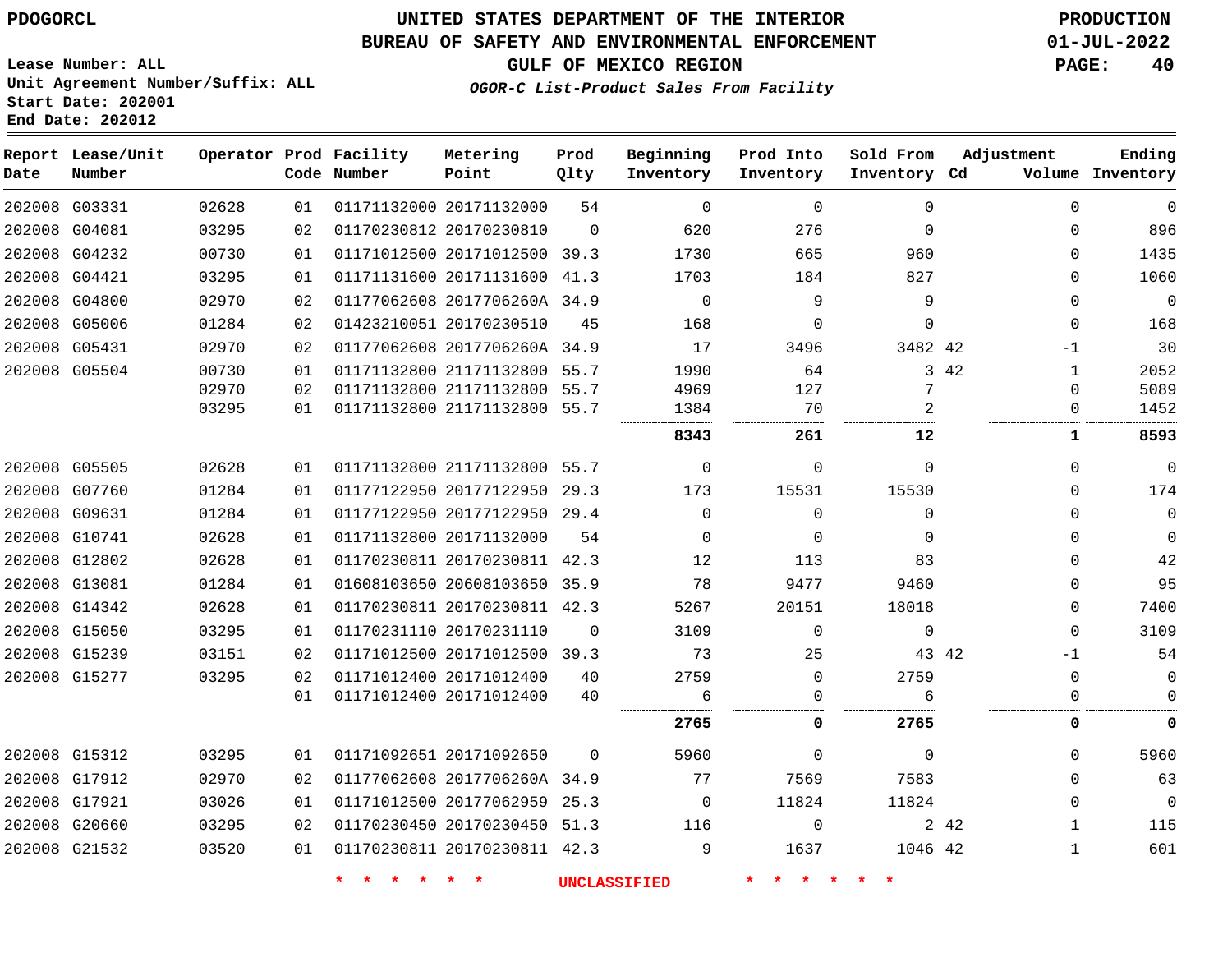# **UNITED STATES DEPARTMENT OF THE INTERIOR PDOGORCL PRODUCTION**

### **BUREAU OF SAFETY AND ENVIRONMENTAL ENFORCEMENT 01-JUL-2022**

**Lease Number: ALL Unit Agreement Number/Suffix: ALL Start Date: 202001**

**GULF OF MEXICO REGION PAGE: 41**

**OGOR-C List-Product Sales From Facility**

| Date   | Report Lease/Unit<br>Number |       |    | Operator Prod Facility<br>Code Number | Metering<br>Point            | Prod<br>Qlty | Beginning<br>Inventory | Prod Into<br>Inventory | Sold From<br>Inventory Cd | Adjustment   | Ending<br>Volume Inventory |
|--------|-----------------------------|-------|----|---------------------------------------|------------------------------|--------------|------------------------|------------------------|---------------------------|--------------|----------------------------|
|        | 202008 G21592               | 02628 | 02 |                                       | 01171132000 20171132000      | 41.1         | 33                     | 652                    | 532                       | 0            | 153                        |
| 202008 | G21655                      | 03247 | 02 |                                       | 01171132800 21171132800      | 55.7         | 3991                   | 6                      | 5                         | $\mathbf{0}$ | 3992                       |
|        | 202008 G22501               | 03151 | 01 |                                       | 01170230400 20170230400      | 48.2         | 1351                   | 1052                   | 1032                      | $\Omega$     | 1371                       |
| 202008 | G23730                      | 03520 | 01 |                                       | 01170230810 20170230811 42.3 |              | 1                      | 2                      |                           | 1 42<br>$-1$ | 1                          |
|        | 202008 G23735               | 03295 | 01 |                                       | 01170230812 20170230810      | 0            | 93                     | 150                    | $\Omega$                  | $\mathbf 0$  | 243                        |
| 202008 | G23736                      | 00730 | 01 |                                       | 01170230810 20170230810      | 0            | 12839                  | 1907                   | $\mathbf 0$               | $\mathbf{0}$ | 14746                      |
|        | 202008 G23851               | 02503 | 02 |                                       | 01171012300 20171012300      | $\Omega$     | 15602                  | 3354                   | $\Omega$                  | $\mathbf{0}$ | 18956                      |
|        | 202008 G24730               | 03295 | 02 |                                       | 01170230500 20170230500      | $\Omega$     | 246                    | $\Omega$               | $\Omega$                  | 0            | 246                        |
|        | 202008 G24870               | 02970 | 02 |                                       | 01177062608 2017706260A 34.9 |              | $\mathbf 0$            | 36                     | 36                        | $\mathbf 0$  | $\Omega$                   |
| 202008 | G24910                      | 02628 | 01 |                                       | 01171132800 20171132000      | 54           | $\Omega$               | $\Omega$               | $\Omega$                  | $\mathbf{0}$ | $\Omega$                   |
| 202008 | G24990                      | 01284 | 01 |                                       | 01608103650 20608103650      | 35.9         | 63                     | 6696                   | 6692                      | $\mathbf{0}$ | 67                         |
| 202008 | G25524                      | 03295 | 02 |                                       | 01170230450 20170230450      | 40           | 894                    | $\Omega$               | 13                        | 0            | 881                        |
| 202008 | G26074                      | 01284 | 01 |                                       | 01177122950 20177122950      | 29.4         | 1                      | $\Omega$               | $\mathbf{1}$              | 0            | $\Omega$                   |
| 202008 | G27070                      | 03295 | 01 |                                       | 01171132800 21171132800      | 55.7         | 18504                  | 954                    | 26                        | $\mathbf{0}$ | 19432                      |
| 202008 | G27509                      | 02970 | 02 |                                       | 01170230450 20170230450      | 51.3         | 9023                   | 768                    | 143                       | 0            | 9648                       |
|        | 202008 G27988               | 00730 | 01 |                                       | 01608103650 20608103650      | 35.9         | 102                    | 12584                  | 12559                     | $\mathbf{0}$ | 127                        |
| 202008 | G31369                      | 02628 | 01 |                                       | 01171012300 20171012300      | 40.6         | 1051                   | $\Omega$               | $\Omega$                  | $\mathbf{0}$ | 1051                       |
|        | 202008 G32113               | 03026 | 01 |                                       | 01170230811 20170230811      | 39           | 283                    | $\Omega$               | 283                       | $\mathbf{0}$ | $\Omega$                   |
| 202008 | G32268                      | 03295 | 02 |                                       | 01177295110 01177295110      | $\Omega$     | 45                     | 17                     | $\mathbf 0$               | $\mathbf{0}$ | 62                         |
|        | 202008 G32744               | 01284 | 02 |                                       | 01423210051 20170230510      | 45           | 92                     | $\Omega$               | $\Omega$                  | $\mathbf{0}$ | 92                         |
| 202008 | G33088                      | 03026 | 01 |                                       | 01171012500 20177062959      | 25.3         | $\Omega$               | 11                     | 11                        | $\Omega$     | $\Omega$                   |
| 202008 | G33636                      | 02628 | 01 |                                       | 01171132000 20171132000      | 41.1         | 4589                   | 17098                  | 17668                     | 0            | 4019                       |
| 202008 | G34033                      | 02628 | 01 |                                       | 01170230811 20170230811      | 42.3         | 419                    | 1030                   | 1071                      | $\mathbf{0}$ | 378                        |
| 202009 | 00016                       | 03151 | 01 |                                       | 01170513700 20170513700      | 18.7         | 2048                   | 11742                  | 11161 42                  | 4            | 2633                       |
| 202009 | 00026                       | 03151 | 01 |                                       | 01170513700 20170513700      | 18.7         | 2326                   | 10737                  | 10656                     | 0            | 2407                       |
| 202009 | 00032                       | 03151 | 01 |                                       | 01170513700 20170513700      | 28.4         | 63                     | $\Omega$               | 63                        | 0            | $\Omega$                   |
| 202009 | 00049                       | 03295 | 01 |                                       | 01171012300 20171012300      | 0            | 2967                   | $\Omega$               | $\mathbf 0$               | $\mathbf{0}$ | 2967                       |
| 202009 | 00050                       | 03295 | 01 |                                       | 01171012300 20171012300      | $\Omega$     | 4835                   | $\Omega$               | $\Omega$                  | $\Omega$     | 4835                       |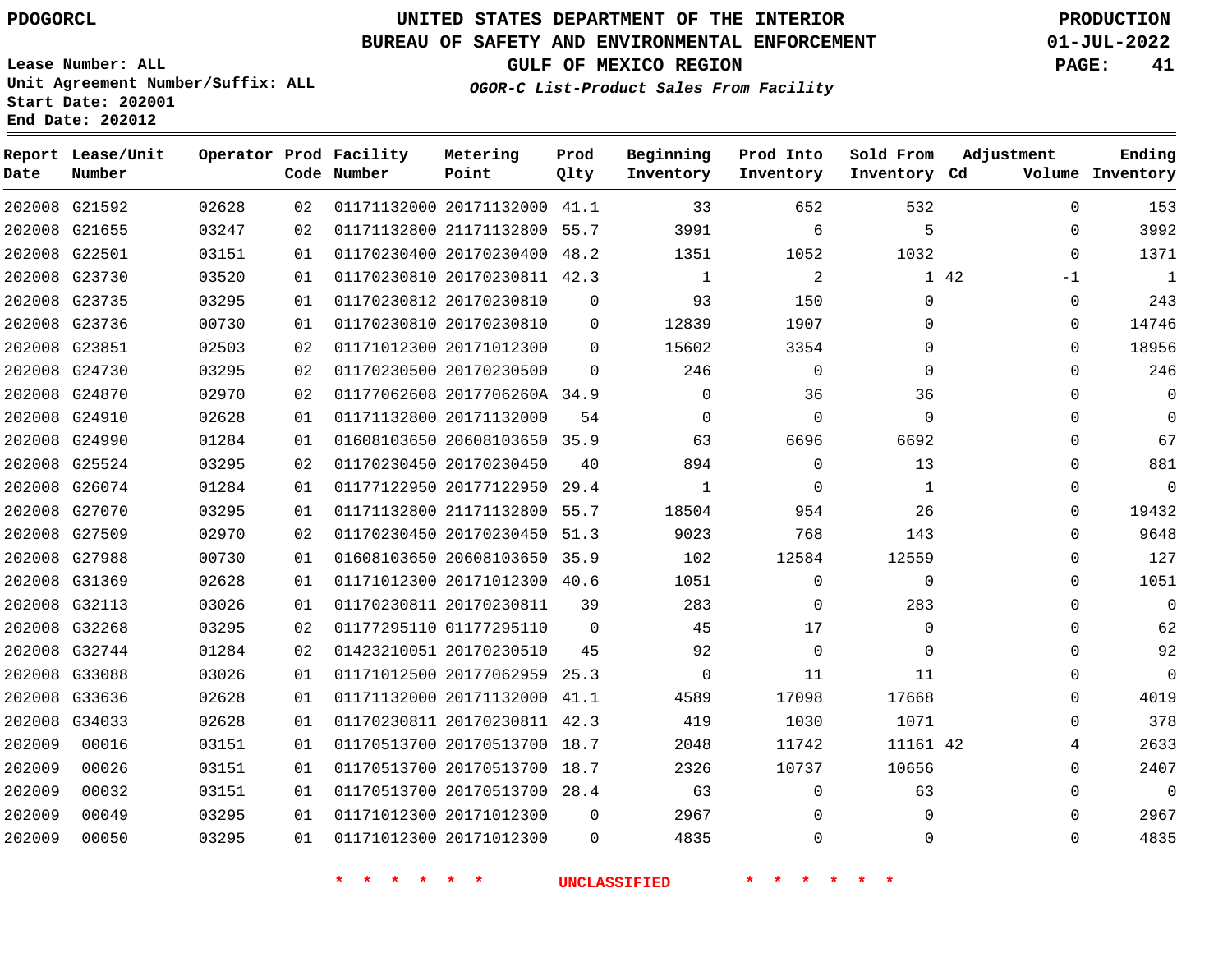### **BUREAU OF SAFETY AND ENVIRONMENTAL ENFORCEMENT 01-JUL-2022**

**GULF OF MEXICO REGION PAGE: 42**

**OGOR-C List-Product Sales From Facility**

**Lease Number: ALL Unit Agreement Number/Suffix: ALL Start Date: 202001 End Date: 202012**

| Date   | Report Lease/Unit<br>Number |       |    | Operator Prod Facility<br>Code Number | Metering<br>Point            | Prod<br>Qlty | Beginning<br>Inventory | Prod Into<br>Inventory | Sold From<br>Inventory Cd |                 | Adjustment | Ending<br>Volume Inventory |
|--------|-----------------------------|-------|----|---------------------------------------|------------------------------|--------------|------------------------|------------------------|---------------------------|-----------------|------------|----------------------------|
| 202009 | 00052                       | 03295 | 01 |                                       | 01171012300 20171012300      | $\Omega$     | 10479                  | $\Omega$               | $\Omega$                  |                 | $\Omega$   | 10479                      |
| 202009 | 00081                       | 03295 | 02 |                                       | 01170230450 20170230450      | $\Omega$     | 365                    | 170                    | $\Omega$                  |                 | $\Omega$   | 535                        |
| 202009 | 00196                       | 03151 | 01 |                                       | 01171012300 20171012300      | $\Omega$     | 22267                  | 3971                   | $\Omega$                  |                 | $\Omega$   | 26238                      |
| 202009 | 00353                       | 03368 | 01 |                                       | 01170754800 20170754800      | 28           | $\mathbf 0$            | 47                     | 22                        |                 | $\Omega$   | 25                         |
| 202009 | 00367                       | 03151 | 01 |                                       | 01170513700 20170513700 18.7 |              | 300                    | 1356                   | 1353 42                   |                 | 1          | 304                        |
| 202009 | 00434                       | 01284 | 01 |                                       | 01177112605 2017711260Y      | $\Omega$     | 50                     | $\Omega$               | $\Omega$                  |                 | $\Omega$   | 50                         |
| 202009 | 00453                       | 01284 | 01 |                                       | 01177112605 2017711260Y      | $\mathbf{0}$ | 13                     | $\mathbf 0$            | $\mathbf 0$               |                 | $\Omega$   | 13                         |
| 202009 | 00541                       | 02222 | 01 |                                       | 01170530900 20170530900 50.5 |              | 1876                   | $\Omega$               |                           | 0.42            | $-1876$    | $\mathbf 0$                |
| 202009 | 00560                       | 03288 | 01 |                                       | 01171132800 21171132800      | 54           | 538                    | $\mathbf 0$            | $\mathbf 0$               |                 | 0          | 538                        |
| 202009 | 00680                       | 03520 | 01 |                                       | 01170230700 20170230700      | 45           | 288                    | $\Omega$               | $\Omega$                  |                 | $\Omega$   | 288                        |
| 202009 | 00694                       | 03368 | 01 |                                       | 01170754800 20170754800      | 28           | 942                    | 840                    | 1329 42                   |                 | 3          | 456                        |
| 202009 | 00697                       | 03368 | 02 |                                       | 01170754800 20170754800      | 28           | 159                    | 264                    | 280                       |                 | $\Omega$   | 143                        |
| 202009 | 00796                       | 02628 | 01 |                                       | 01171012300 20171012300 40.6 |              | 2260                   | $\Omega$               | $\Omega$                  |                 | $\Omega$   | 2260                       |
| 202009 | 00839                       | 02451 | 01 |                                       | 01170513800 20170513800      | 32.7         | 1465                   | 2184                   | 3574                      |                 | $\Omega$   | 75                         |
| 202009 | 754306006A                  | 00689 | 01 |                                       | 01608128271 20608128271 31.2 |              | 475912                 | 1223113                |                           | 0 <sub>09</sub> | $-1200657$ | 498368                     |
| 202009 | 754306012A                  | 02647 | 01 |                                       | 01608128270 20608128270 26.5 |              | 40749                  | 125496                 |                           | $0\quad09$      | $-155355$  | 10890                      |
| 202009 | 754306013A                  | 02647 | 01 |                                       | 01608128270 20608128270 26.5 |              | 193961                 | 311248                 |                           | 0 <sub>09</sub> | $-387843$  | 117366                     |
| 202009 | 754307017A                  | 02970 | 02 |                                       | 01171132800 20170230811 42.3 |              | 1233                   | $\mathbf 0$            | $\mathbf 0$               |                 | 0          | 1233                       |
|        | 202009 754315006A           | 03368 | 01 |                                       | 01170754800 20170754800      | 28           | 299                    | 436                    | 499                       |                 | $\Omega$   | 236                        |
|        | 202009 754320003A           | 03247 | 01 |                                       | 01170573602 20170573602 28.7 |              | 42552                  | 42515                  | 42582                     |                 | $\Omega$   | 42485                      |
|        | 202009 754396015A           | 01284 | 01 |                                       | 01608103650 20608103650 35.8 |              | $\mathbf 0$            | 34                     | 34                        |                 | $\Omega$   | $\mathbf 0$                |
|        | 202009 8910020210           | 02451 | 01 |                                       | 01170513800 20170513800 32.7 |              | 5858                   | 18148                  | 23384 42                  |                 | $-1$       | 621                        |
|        |                             |       | 02 |                                       | 01170513800 20170513800 32.7 |              | 619                    | 1842                   | 2398                      |                 | $\Omega$   | 63                         |
|        |                             |       |    |                                       |                              |              | 6477                   | 19990                  | 25782                     |                 | -1         | 684                        |
|        | 202009 8910024540           | 02451 | 01 |                                       | 01170513800 20170513800 32.7 |              | 3679                   | 12777                  | 16015 42                  |                 | $-4$       | 437                        |
|        |                             |       | 02 |                                       | 01170513800 20170513800 32.7 |              | 1129                   | 3387                   | 4400                      |                 | $\Omega$   | 116                        |
|        |                             |       |    |                                       |                              |              | 4808                   | 16164                  | 20415                     |                 | -4         | 553                        |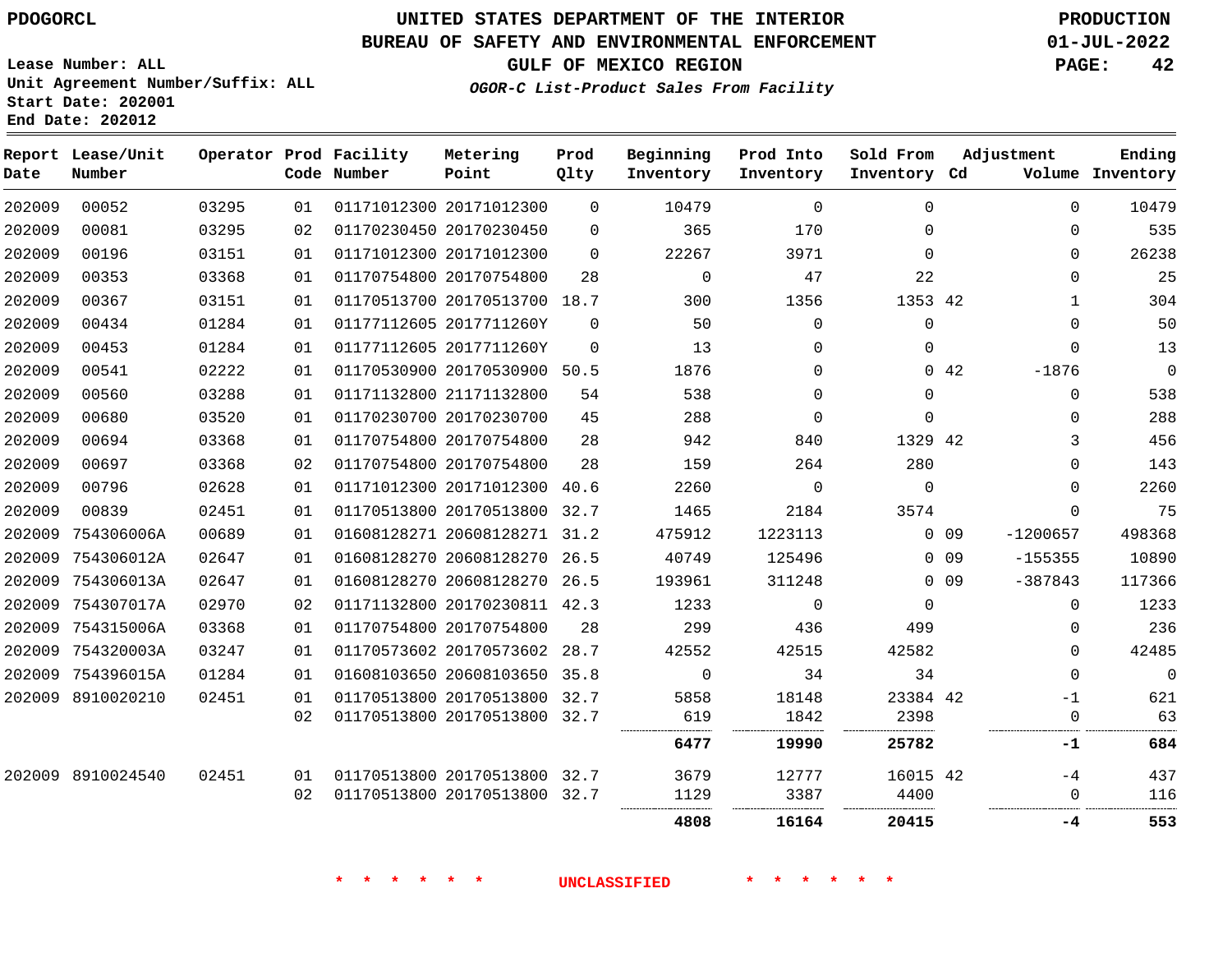**Prod**

### **BUREAU OF SAFETY AND ENVIRONMENTAL ENFORCEMENT 01-JUL-2022**

**Lease Number: ALL Unit Agreement Number/Suffix: ALL Start Date: 202001**

**OGOR-C List-Product Sales From Facility**

**Beginning Prod Into Sold From**

**GULF OF MEXICO REGION PAGE: 43**

**Adjustment**

**Ending**

|      | End Date: 202012            |       |      |                                       |                   |
|------|-----------------------------|-------|------|---------------------------------------|-------------------|
| Date | Report Lease/Unit<br>Number |       |      | Operator Prod Facility<br>Code Number | Metering<br>Point |
|      | 202009 8910029320           | 03151 | 01 L | 01170513700 20170513                  |                   |

| Date   | Number            |       |    | Code Number | Point                        | Qlty | Inventory | Inventory      | Inventory Cd |             | Volume Inventory |
|--------|-------------------|-------|----|-------------|------------------------------|------|-----------|----------------|--------------|-------------|------------------|
| 202009 | 8910029320        | 03151 | 01 |             | 01170513700 20170513700 28.4 |      | 3194      | 5325           | 7325 42      | $-1$        | 1193             |
| 202009 | 8910034440        | 03151 | 01 |             | 01170513700 20170513700 33.1 |      | 4686      | 23277          | 22744 42     | $-2$        | 5217             |
|        | 202009 8910086400 | 03520 | 02 |             | 01171012400 20171012400 65.8 |      | 0         | 102            | 2            | $\Omega$    | 100              |
| 202009 | 8910088130        | 02628 | 01 |             | 01171132800 21171132800      | 55.7 | 0         | 0              | $\mathbf 0$  | $\mathbf 0$ | $\overline{0}$   |
| 202009 | 8910089160        | 03151 | 01 |             | 01170513700 20170513700      | 20.9 | 867       | 3920           | 3908 42      | -1          | 878              |
| 202009 | 891008927Y        | 03151 | 01 |             | 01170230400 20170230400      | 48.6 | 163       | $\Omega$       | 116          | $\Omega$    | 47               |
| 202009 | 8910116580        | 03151 | 01 |             | 01170513700 20170513700      | 20.9 | 235       | $\Omega$       | 235          | $\mathbf 0$ | $\overline{0}$   |
| 202009 | 8910116740        | 03151 | 01 |             | 01170513700 20170513700      | 20.9 | 1473      | 2402           | 3337         | $\mathbf 0$ | 538              |
| 202009 | 8910116770        | 03151 | 01 |             | 01170513700 20170513700      | 20.9 | 166       | $\overline{0}$ | 166          | $\mathbf 0$ | $\overline{0}$   |
|        | 202009 8910116790 | 03151 | 01 |             | 01170513700 20170513700 20.9 |      | 915       | 3842           | 3895 42      | $-1$        | 861              |
| 202009 | 8910116800        | 03151 | 01 |             | 01170513700 20170513700      | 21.4 | 4774      | 18019          | 18753 42     | $-2$        | 4038             |
| 202009 | 891011687C        | 03368 | 01 |             | 01170754800 20170754800      | 28   | 646       | 977            | 1094         | $\mathbf 0$ | 529              |
| 202009 | 891011687D        | 03368 | 01 |             | 01170754800 20170754800      | 28   | 12        | 0              | 12           | $\mathbf 0$ | $\mathbf 0$      |
| 202009 | 8910117330        | 03368 | 01 |             | 01170754800 20170754800      | 28   | 4         | $\mathbf 0$    | 4            | $\mathbf 0$ | $\mathbf 0$      |
| 202009 | 8910123270        | 03295 | 01 |             | 01177215100 20177215102 30.9 |      | 61        | 230            | 259          | $\mathbf 0$ | 32               |
| 202009 | 8910123320        | 03295 | 01 |             | 01177215100 20177215102      | 30.9 | 107       | 440            | 485          | $\Omega$    | 62               |
|        | 202009 8910123330 | 03295 | 01 |             | 01177215100 20177215102 30.9 |      | 121       | 886            | 883 42       | $-1$        | 123              |
| 202009 | 8910202560        | 03151 | 01 |             | 01170513700 20170513700 24.6 |      | 122       | $\Omega$       | 122          | $\mathbf 0$ | $\mathbf 0$      |
| 202009 | G00982            | 02628 | 01 |             | 01171132800 20171132000      | 54   | 0         | $\Omega$       | $\Omega$     | $\Omega$    | $\mathbf 0$      |
| 202009 | G00983            | 02628 | 01 |             | 01171132800 20171132000      | 54   | 0         | $\Omega$       | $\Omega$     | $\mathbf 0$ | $\Omega$         |
| 202009 | G00985            | 03151 | 01 |             | 0117709260A 2017709260A 32.7 |      | 377       | 1463           | 1463         | $\Omega$    | 377              |
|        | 202009 G00989     | 02628 | 01 |             | 01171132800 20171132000      | 54   | 0         | $\Omega$       | $\mathbf 0$  | $\Omega$    | $\overline{0}$   |
| 202009 | G01036            | 03209 | 02 |             | 01171092651 20171092650      | 49.7 | 545       | $\Omega$       | $\mathbf 0$  | 0           | 545              |
|        | 202009 G01083     | 03151 | 01 |             | 01170513700 20170513700      | 20.9 | 1884      | 3005           | 4216 42      | 1           | 674              |
|        | 202009 G01084     | 03151 | 01 |             | 01170513700 20170513700      | 20.9 | 138       | 741            | 714 42       | 1           | 166              |
|        | 202009 G01090     | 03151 | 01 |             | 01170513700 20170513700      | 22.4 | 962       | 5334           | 5100         | $\Omega$    | 1196             |
| 202009 | G01091            | 03151 | 01 |             | 01170513700 20170513700      | 20.9 | 1134      | 2472           | 3051 42      | $-1$        | 554              |
|        | 202009 G01092     | 03151 | 01 |             | 01170513700 20170513700      | 22.4 | 591       | $\Omega$       | 591          | $\Omega$    | $\mathbf 0$      |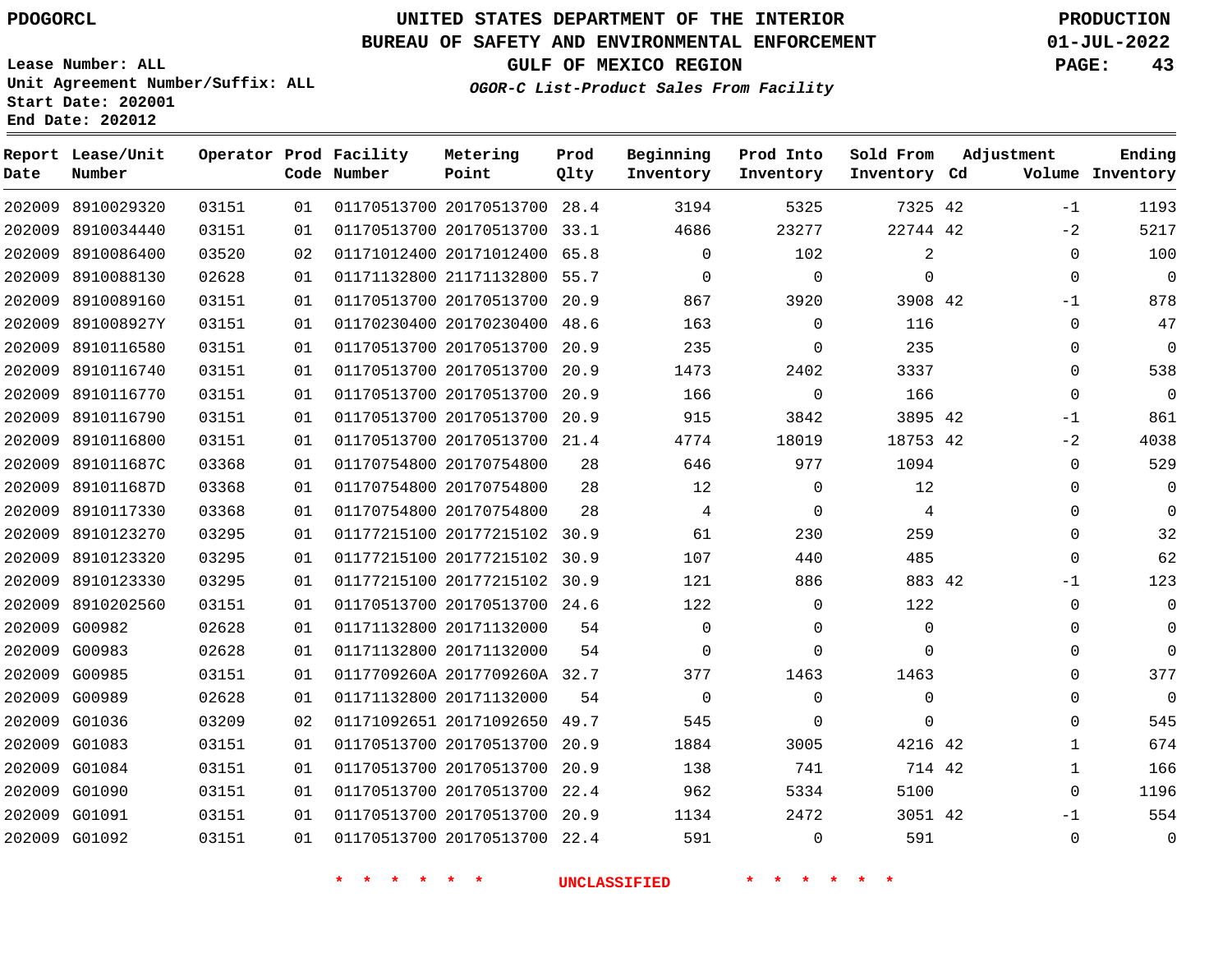**End Date: 202012**

**Report Lease/Unit**

**Number**

 G04421 G04800 G05006 G05431

## **UNITED STATES DEPARTMENT OF THE INTERIOR PDOGORCL PRODUCTION**

**Prod Qlty**

#### **BUREAU OF SAFETY AND ENVIRONMENTAL ENFORCEMENT 01-JUL-2022**

**Lease Number: ALL Unit Agreement Number/Suffix: ALL Start Date: 202001**

**Operator Prod Facility**

**Code Number**

**OGOR-C List-Product Sales From Facility**

**Beginning Inventory** **Prod Into Inventory**

**GULF OF MEXICO REGION PAGE: 44**

**Inventory Cd Volume**

**Adjustment**

  $\Omega$  $-2$ 

  $\Omega$ -1  $\Omega$ 

**-1**

 $\Omega$  $\Omega$  $\Omega$   $\Omega$  $\Omega$  $\Omega$  $\Omega$   $\Omega$  $\Omega$ 

**Ending**

 

**Sold From Inventory**

 

 $\Omega$   $\Omega$  $\Omega$ 

| 83          | $\Omega$     | 117  | 48.6     | 01170230400 20170230400 | 01 | 03151 | G01351        | 202009 |
|-------------|--------------|------|----------|-------------------------|----|-------|---------------|--------|
| 138         | 149          | 22   | 18.7     | 01170513700 20170513700 | 02 | 03151 | G01447        | 202009 |
| 14556       | 11061        | 3876 | 32.7     | 01170513800 20170513800 | 01 | 02451 | 202009 G01497 |        |
| 523         | 399          | 137  | 32.7     | 01170513800 20170513800 | 02 |       |               |        |
| 15079       | 11460        | 4013 |          |                         |    |       |               |        |
| 1739        | 1352         | 433  | 32.7     | 01170513800 20170513800 | 01 | 02451 | G01498        | 202009 |
| 108         | 126          | 0    | 30.9     | 01177215100 20177215102 | 01 | 03295 | G01610        | 202009 |
| 2769        | 2742         | 643  | 29.1     | 01170513700 20170513700 | 01 | 03151 | G01619        | 202009 |
| 1047        | 1011         | 263  | 29.1     | 01170513700 20170513700 | 01 | 03151 | G01620        | 202009 |
| 0           | <sup>0</sup> | 164  | 43.8     | 01423210051 20170230500 | 02 | 01284 | G01848        | 202009 |
|             | O            | 702  | 43.8     | 01170230500 20170230500 | 02 | 01978 |               |        |
| 0           | 0            | 866  |          |                         |    |       |               |        |
| $\Omega$    | 0            | 7425 | 0        | 01170231110 20170231110 | 01 | 03295 | G01860        | 202009 |
| 986         | 1271         | 859  | 43.9     | 01171012500 20171012500 | 01 | 03151 | G01865        | 202009 |
| 27          | 26           | 5    | 30.9     | 01177215100 20177215102 | 01 | 03295 | G01901        | 202009 |
|             |              |      |          |                         |    |       |               | 202009 |
| 417         | 430          | 46   | 30.9     | 01177215100 20177215102 | 01 | 03295 | G01966        |        |
| 1484        | 1528         | 167  | 30.9     | 01177215100 20177215102 | 01 | 03295 | G01967        | 202009 |
| 192         | $\Omega$     | 4578 | 41.5     | 01171132000 20171132000 | 01 | 02628 | G02111        | 202009 |
| $\mathbf 0$ | 0            | 415  | 0        | 01170231110 20170231110 | 02 | 03295 | G02826        | 202009 |
| $\Omega$    | 0            | 0    | 54       | 01171132000 20171132000 | 01 | 02628 | G03331        | 202009 |
| $\Omega$    | $\Omega$     | 896  | $\Omega$ | 01170230812 20170230810 | 02 | 03295 | G04081        | 202009 |

**Metering Point**

20171131600

20170230510

2017706260A 34.9

2017706260A 34.9

**\* \* \* \* \* \* UNCLASSIFIED \* \* \* \* \* \***

 $\Omega$   $\Omega$  $\Omega$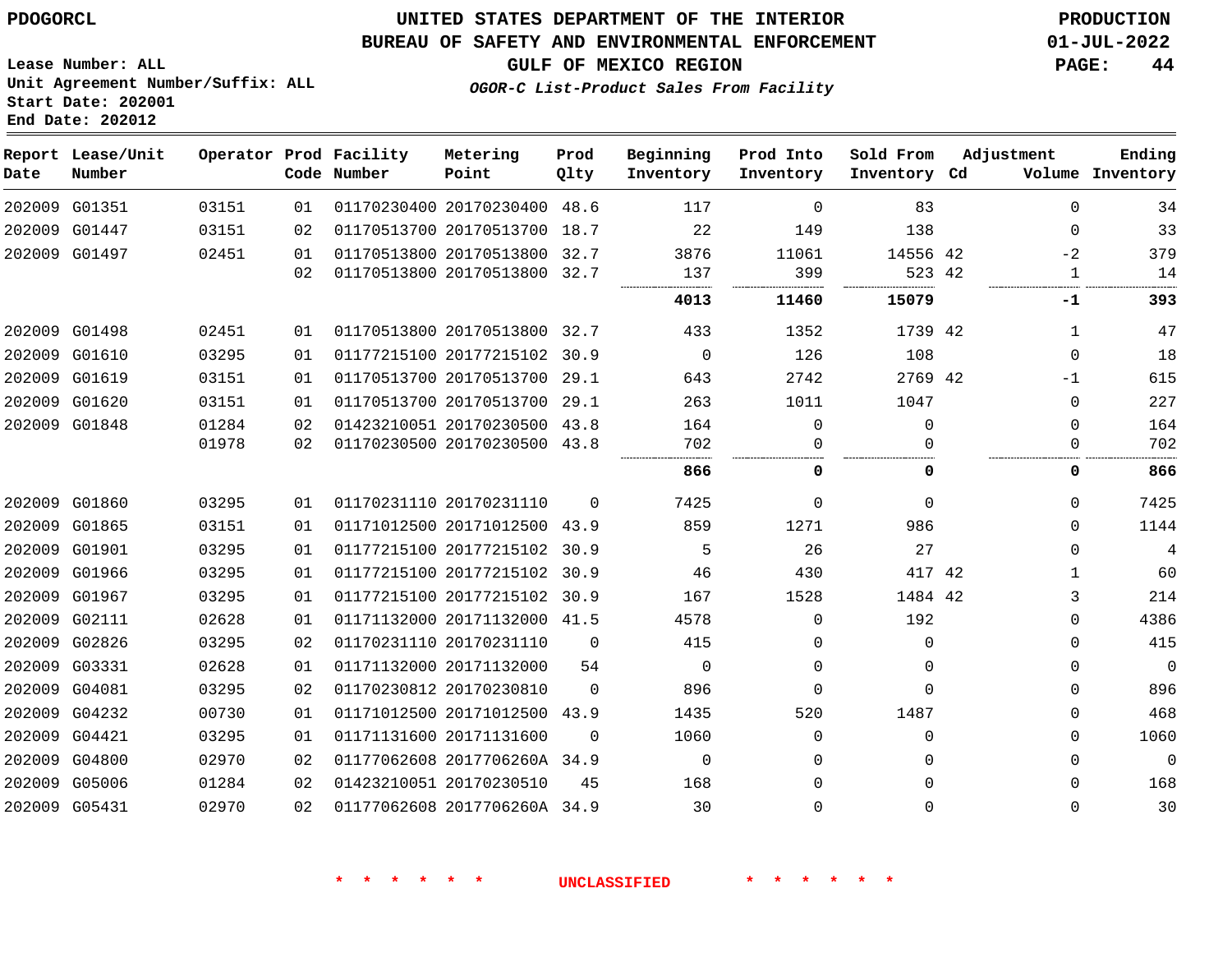#### **BUREAU OF SAFETY AND ENVIRONMENTAL ENFORCEMENT 01-JUL-2022**

**Lease Number: ALL Unit Agreement Number/Suffix: ALL Start Date: 202001 End Date: 202012**

**OGOR-C List-Product Sales From Facility**

**GULF OF MEXICO REGION PAGE: 45**

| Date          | Report Lease/Unit<br>Number |       |    | Operator Prod Facility<br>Code Number | Metering<br>Point            | Prod<br>Qlty | Beginning<br>Inventory | Prod Into<br>Inventory | Sold From<br>Inventory Cd | Adjustment           | Ending<br>Volume Inventory |
|---------------|-----------------------------|-------|----|---------------------------------------|------------------------------|--------------|------------------------|------------------------|---------------------------|----------------------|----------------------------|
|               | 202009 G05504               | 00730 | 01 |                                       | 01171132800 21171132800 55.7 |              | 2052                   | $\Omega$               | 8                         | $\Omega$             | 2044                       |
|               |                             | 02970 | 02 |                                       | 01171132800 21171132800      | 55.7         | 5089                   | $\Omega$               | 20                        | $\Omega$             | 5069                       |
|               |                             | 03295 | 01 |                                       | 01171132800 21171132800 55.7 |              | 1452                   | $\Omega$               |                           | 6 42<br>$\mathbf{1}$ | 1447                       |
|               |                             |       |    |                                       |                              |              | 8593                   | 0                      | 34                        | $\mathbf{1}$         | 8560                       |
|               | 202009 G05505               | 02628 | 01 |                                       | 01171132800 21171132800 55.7 |              | $\Omega$               | $\Omega$               | $\Omega$                  | 0                    | $\mathbf 0$                |
| 202009 G07760 |                             | 01284 | 01 |                                       | 01177122950 20177122950      | 29.4         | 174                    | 20703                  | 20702                     | 0                    | 175                        |
| 202009 G09631 |                             | 01284 | 01 |                                       | 01177122950 20177122950 29.4 |              | $\Omega$               | $\Omega$               | $\Omega$                  | $\Omega$             | $\overline{0}$             |
|               | 202009 G10741               | 02628 | 01 |                                       | 01171132800 20171132000      | 54           | $\Omega$               | 0                      | 0                         | 0                    | $\mathbf 0$                |
|               | 202009 G12802               | 02628 | 01 |                                       | 01170230811 20170230811 42.3 |              | 42                     | $\Omega$               | $\Omega$                  | 0                    | 42                         |
|               | 202009 G13081               | 01284 | 01 |                                       | 01608103650 20608103650 35.8 |              | 95                     | 10142                  | 10128                     | 0                    | 109                        |
| 202009 G14342 |                             | 02628 | 01 |                                       | 01170230811 20170230811 42.3 |              | 7400                   | $\Omega$               | $\Omega$                  | 0                    | 7400                       |
| 202009 G15050 |                             | 03295 | 01 |                                       | 01170231110 20170231110      | $\Omega$     | 3109                   | 0                      | $\Omega$                  | 0                    | 3109                       |
| 202009 G15239 |                             | 03151 | 02 |                                       | 01171012500 20171012500 43.9 |              | 54                     | $\Omega$               | 54                        | $\Omega$             | $\overline{0}$             |
|               | 202009 G15312               | 03295 | 01 |                                       | 01171092651 20171092650      | $\Omega$     | 5960                   | $\Omega$               | $\Omega$                  | $\Omega$             | 5960                       |
| 202009 G17912 |                             | 02970 | 02 |                                       | 01177062608 2017706260A 34.9 |              | 64                     | $\Omega$               | $\Omega$                  | 0                    | 64                         |
|               | 202009 G17921               | 03026 | 01 |                                       | 01171012500 20177062959 25.4 |              | $\mathbf 0$            | 20432                  | 20432                     | 0                    | $\overline{0}$             |
| 202009 G20660 |                             | 03295 | 02 |                                       | 01170230450 20170230450      | $\Omega$     | 115                    | 0                      | 0                         | 0                    | 115                        |
|               | 202009 G21532               | 03520 | 01 |                                       | 01170230811 20170230811 42.3 |              | 601                    | $\Omega$               | $\Omega$                  | 0                    | 601                        |
| 202009 G21592 |                             | 02628 | 02 |                                       | 01171132000 20171132000      | 41.5         | 153                    | $\Omega$               | 6                         | $\Omega$             | 147                        |
| 202009 G21655 |                             | 03247 | 02 |                                       | 01171132800 21171132800 55.7 |              | 3992                   | $\Omega$               | 16                        | 0                    | 3976                       |
| 202009 G22501 |                             | 03151 | 01 |                                       | 01170230400 20170230400      | 48.6         | 1371                   | 566                    | 972 42                    | $-2$                 | 963                        |
|               | 202009 G23730               | 03520 | 01 |                                       | 01170230810 20170230811 42.3 |              | 1                      | $\Omega$               | $\Omega$                  | 0                    | 1                          |
| 202009 G23735 |                             | 03295 | 02 | 01170230812 20170230810               |                              | $\Omega$     | 243                    | 0                      | 0                         | 0                    | 243                        |
|               | 202009 G23736               | 00730 | 01 |                                       | 01170230810 20170230810      | 0            | 14746                  | $\Omega$               | $\Omega$                  | 0                    | 14746                      |
| 202009 G23851 |                             | 02503 | 02 |                                       | 01171012300 20171012300      | $\Omega$     | 18956                  | 3840                   | $\Omega$                  | $\Omega$             | 22796                      |
|               | 202009 G24730               | 03295 | 02 |                                       | 01170230500 20170230500      | $\Omega$     | 246                    | 0                      | $\Omega$                  | $\Omega$             | 246                        |
| 202009 G24870 |                             | 02970 | 02 |                                       | 01177062608 2017706260A 34.9 |              | $\Omega$               | $\Omega$               | $\Omega$                  | $\Omega$             | $\Omega$                   |
|               | 202009 G24910               | 02628 | 01 |                                       | 01171132800 20171132000      | 54           | $\Omega$               | $\Omega$               | $\Omega$                  | $\Omega$             | $\mathbf 0$                |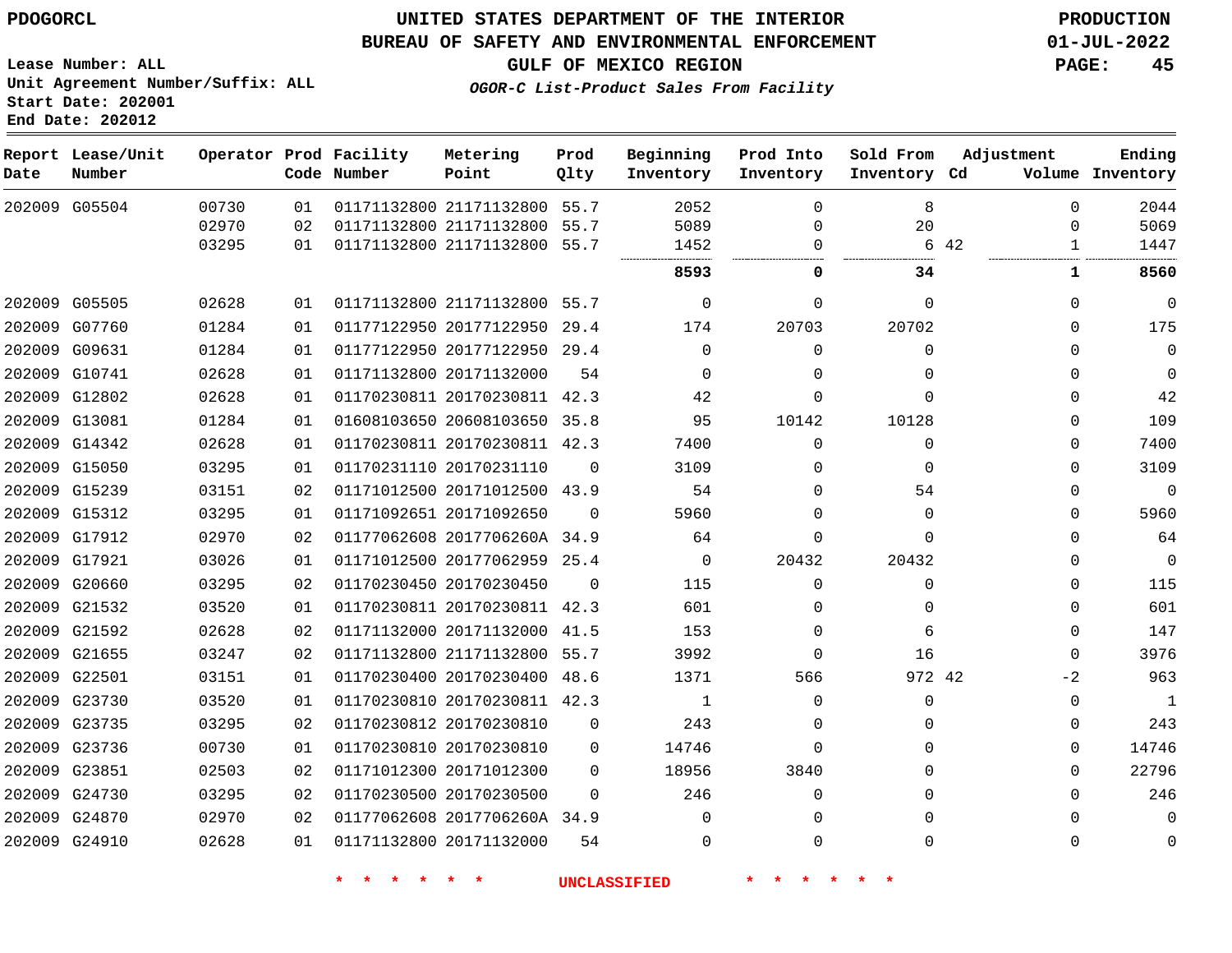# **UNITED STATES DEPARTMENT OF THE INTERIOR PDOGORCL PRODUCTION**

### **BUREAU OF SAFETY AND ENVIRONMENTAL ENFORCEMENT 01-JUL-2022**

**Lease Number: ALL Unit Agreement Number/Suffix: ALL Start Date: 202001**

### **OGOR-C List-Product Sales From Facility**

**GULF OF MEXICO REGION PAGE: 46**

| Date   | Report Lease/Unit<br>Number |       |    | Operator Prod Facility<br>Code Number | Metering<br>Point            | Prod<br>Qlty   | Beginning<br>Inventory | Prod Into<br>Inventory | Sold From<br>Inventory Cd | Adjustment   | Ending<br>Volume Inventory |
|--------|-----------------------------|-------|----|---------------------------------------|------------------------------|----------------|------------------------|------------------------|---------------------------|--------------|----------------------------|
|        | 202009 G24990               | 01284 | 01 |                                       | 01608103650 20608103650 35.8 |                | 67                     | 8724                   | 8697                      | $\Omega$     | 94                         |
|        | 202009 G25524               | 03295 | 02 |                                       | 01170230450 20170230450      | $\Omega$       | 881                    | $\Omega$               | $\mathbf 0$               | 0            | 881                        |
| 202009 | G26074                      | 01284 | 01 |                                       | 01177122950 20177122950      | 29.4           | 1                      | $\Omega$               | $\mathbf{1}$              | $\mathbf{0}$ | $\mathbf 0$                |
| 202009 | G27070                      | 03295 | 01 |                                       | 01171132800 21171132800      | 55.7           | 19432                  | $\Omega$               | 77                        | $\Omega$     | 19355                      |
| 202009 | G27509                      | 02970 | 02 |                                       | 01170230450 20170230450      | 51.3           | 9648                   | 998                    | $\mathbf 0$               | $\mathbf{0}$ | 10646                      |
| 202009 | G27988                      | 00730 | 01 |                                       | 01608103650 20608103650      | 35.8           | 127                    | 14361                  | 14333                     | 0            | 155                        |
| 202009 | G31369                      | 02628 | 01 |                                       | 01171012300 20171012300      | 40.6           | 1051                   | $\mathbf 0$            | $\Omega$                  | 0            | 1051                       |
| 202009 | G32113                      | 03026 | 01 |                                       | 01170230811 20170230811      | 39             | $\Omega$               | $\Omega$               | $\Omega$                  | $\Omega$     | $\mathbf 0$                |
|        | 202009 G32268               | 03295 | 02 |                                       | 01177295110 01177295110      | $\overline{0}$ | 62                     | 0                      | $\Omega$                  | $\Omega$     | 62                         |
| 202009 | G32744                      | 01284 | 02 |                                       | 01423210051 20170230510      | 45             | 92                     | $\Omega$               | $\Omega$                  | 0            | 92                         |
| 202009 | G33088                      | 03026 | 01 |                                       | 01171012500 20177062959 25.4 |                | $\Omega$               | 32                     | 32                        | $\mathbf{0}$ | $\Omega$                   |
| 202009 | G33636                      | 02628 | 01 |                                       | 01171132000 20171132000      | 41.5           | 4019                   | $\Omega$               | 169                       | 0            | 3850                       |
| 202009 | G34033                      | 02628 | 01 |                                       | 01170230811 20170230811 42.3 |                | 378                    | $\Omega$               | $\Omega$                  | $\Omega$     | 378                        |
| 202010 | 00016                       | 03151 | 01 |                                       | 01170513700 20170513700 16.8 |                | 2633                   | 10756                  | 11222                     | $\mathbf{0}$ | 2167                       |
| 202010 | 00026                       | 03151 | 01 |                                       | 01170513700 20170513700 16.8 |                | 2405                   | 11543                  | 11624 42                  | 2            | 2326                       |
| 202010 | 00049                       | 03295 | 01 |                                       | 01171012300 20171012300      | 0              | 2967                   | 0                      | 0                         | 0            | 2967                       |
| 202010 | 00050                       | 03295 | 01 |                                       | 01171012300 20171012300      | $\mathbf 0$    | 4835                   | $\Omega$               | $\Omega$                  | $\mathbf{0}$ | 4835                       |
| 202010 | 00052                       | 03295 | 01 |                                       | 01171012300 20171012300      | $\Omega$       | 10479                  | $\Omega$               | $\Omega$                  | $\Omega$     | 10479                      |
| 202010 | 00081                       | 03295 | 02 |                                       | 01170230450 20170230450      | 0              | 535                    | $\Omega$               | $\Omega$                  | 0            | 535                        |
| 202010 | 00196                       | 03151 | 01 |                                       | 01171012300 20171012300      | $\Omega$       | 26238                  | 5079                   |                           | 0.42<br>$-1$ | 31316                      |
| 202010 | 00353                       | 03368 | 01 |                                       | 01170754800 20170754800      | 28             | 25                     | 12                     | 28                        | $\Omega$     | 9                          |
| 202010 | 00367                       | 03151 | 01 |                                       | 01170513700 20170513700 16.8 |                | 304                    | 1274                   | 1322                      | 0            | 256                        |
| 202010 | 00434                       | 01284 | 01 |                                       | 01177112605 2017711260Y      | 0              | 50                     | $\mathbf 0$            | $\Omega$                  | $\mathbf{0}$ | 50                         |
| 202010 | 00453                       | 01284 | 01 |                                       | 01177112605 2017711260Y      | $\Omega$       | 13                     | $\mathbf 0$            | $\Omega$                  | $\mathbf{0}$ | 13                         |
| 202010 | 00479                       | 03295 | 02 |                                       | 01171012500 20171012500 39.7 |                | $\mathbf 0$            | 164                    | 81                        | $\mathbf{0}$ | 83                         |
| 202010 | 00560                       | 03288 | 01 |                                       | 01171132800 21171132800      | 54             | 538                    | $\mathbf 0$            | $\mathbf 0$               | 0            | 538                        |
| 202010 | 00680                       | 03520 | 01 |                                       | 01170230700 20170230700      | 45             | 288                    | $\Omega$               | $\Omega$                  | $\Omega$     | 288                        |
| 202010 | 00694                       | 03368 | 01 |                                       | 01170754800 20170754800      | 28             | 456                    | 888                    | 645                       | $\Omega$     | 699                        |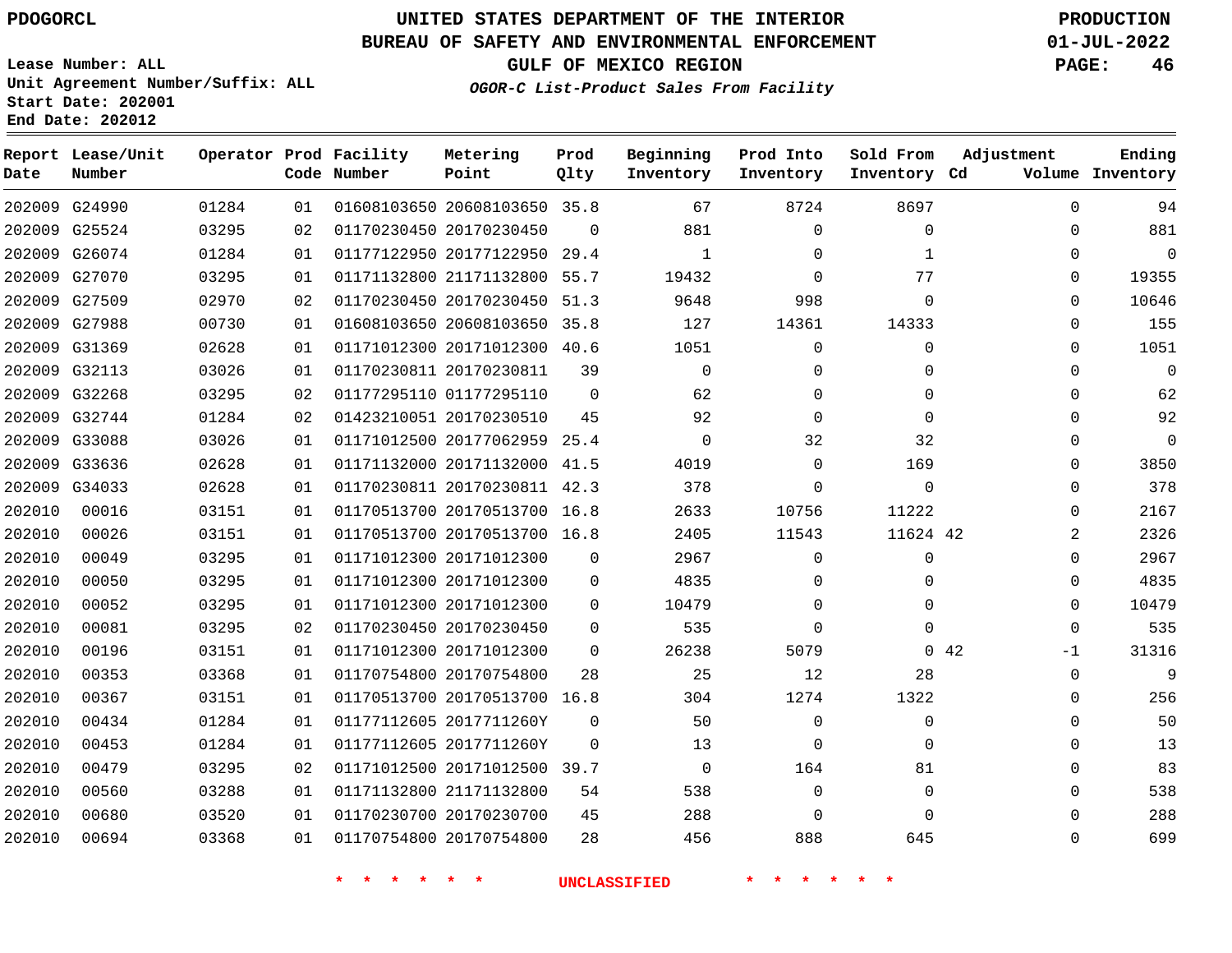**Start Date: 202001 End Date: 202012**

# **UNITED STATES DEPARTMENT OF THE INTERIOR PDOGORCL PRODUCTION**

### **BUREAU OF SAFETY AND ENVIRONMENTAL ENFORCEMENT 01-JUL-2022**

**Lease Number: ALL Unit Agreement Number/Suffix: ALL**

### **GULF OF MEXICO REGION PAGE: 47**

**OGOR-C List-Product Sales From Facility**

| Date   | Report Lease/Unit<br>Number |       |    | Operator Prod Facility<br>Code Number | Metering<br>Point            | Prod<br>Qlty | Beginning<br>Inventory | Prod Into<br>Inventory | Sold From<br>Inventory Cd | Adjustment              | Ending<br>Volume Inventory |
|--------|-----------------------------|-------|----|---------------------------------------|------------------------------|--------------|------------------------|------------------------|---------------------------|-------------------------|----------------------------|
| 202010 | 00697                       | 03368 | 02 |                                       | 01170754800 20170754800      | 28           | 143                    | 77                     | 159                       | $\mathbf 0$             | 61                         |
| 202010 | 00796                       | 02628 | 01 |                                       | 01171012300 20171012300 40.6 |              | 2260                   | $\Omega$               | $\Omega$                  | $\Omega$                | 2260                       |
| 202010 | 00839                       | 02451 | 01 |                                       | 01170513800 20170513800 32.9 |              | 75                     | 5462                   | 5100                      | $\Omega$                | 437                        |
|        | 202010 754306006A           | 00689 | 01 |                                       | 01608128271 20608128271 28.6 |              | 498368                 | 790256                 |                           | $0\quad09$<br>$-859233$ | 429391                     |
|        | 202010 754306012A           | 02647 | 01 |                                       | 01608128270 20608128270 26.3 |              | 10890                  | 118867                 |                           | $0\quad09$<br>$-77421$  | 52336                      |
|        | 202010 754306013A           | 02647 | 01 |                                       | 01608128270 20608128270 26.3 |              | 117366                 | 292865                 |                           | $0$ 09<br>$-190682$     | 219549                     |
|        | 202010 754307017A           | 02970 | 02 |                                       | 01171132800 20170230811 42.3 |              | 1233                   | $\mathbf 0$            | $\Omega$                  | $\mathbf 0$             | 1233                       |
|        | 202010 754315006A           | 03368 | 01 |                                       | 01170754800 20170754800      | 28           | 236                    | 335                    | 308                       | $\Omega$                | 263                        |
|        | 202010 754320003A           | 03247 | 01 |                                       | 01170573602 20170573602 29.8 |              | 42484                  | 23808                  | 54038 42                  | $\mathbf{1}$            | 12255                      |
|        | 202010 754396015A           | 01284 | 01 |                                       | 01608103650 20608103650      | 35           | $\Omega$               | 15                     | 15                        | $\Omega$                | 0                          |
|        | 202010 8910020210           | 02451 | 01 |                                       | 01170513800 20170513800      | 32.9         | 621                    | $\Omega$               | 621                       | $\Omega$                | 0                          |
|        |                             |       | 02 |                                       | 01170513800 20170513800 32.9 |              | 63                     | $\mathbf 0$            | 63                        | 0                       | $\Omega$                   |
|        |                             |       |    |                                       |                              |              | 684                    | 0                      | 684                       | 0                       | 0                          |
|        | 202010 8910024540           | 02451 | 01 |                                       | 01170513800 20170513800 32.9 |              | 437                    | 31875                  | 29760 42                  | 1                       | 2553                       |
|        |                             |       | 02 |                                       | 01170513800 20170513800 32.9 |              | 116                    | 7766                   | 7260 42                   | -1                      | 621                        |
|        |                             |       |    |                                       |                              |              | 553                    | 39641                  | 37020                     | 0                       | 3174                       |
|        | 202010 8910029320           | 03151 | 01 |                                       | 01170513700 20170513700 28.4 |              | 1193                   | 12922                  | 11199 42                  | $\mathbf{1}$            | 2917                       |
|        | 202010 8910034440           | 03151 | 01 |                                       | 01170513700 20170513700 33.1 |              | 5217                   | 23736                  | 23498 42                  | $\mathbf{1}$            | 5456                       |
|        | 202010 8910086400           | 03520 | 02 |                                       | 01171012400 20171012400 65.8 |              | 100                    | $\mathbf 0$            |                           | 3 42<br>1               | 98                         |
|        | 202010 8910088130           | 02628 | 01 |                                       | 01171132800 21171132800 55.7 |              | $\mathbf 0$            | $\mathbf 0$            | $\Omega$                  | 0                       | $\mathbf 0$                |
|        | 202010 8910089160           | 03151 | 01 |                                       | 01170513700 20170513700      | 28           | 878                    | 1795                   | 2257 42                   | $\mathbf{1}$            | 417                        |
|        | 202010 891008927Y           | 03151 | 01 |                                       | 01170230400 20170230400 46.8 |              | 47                     | $\Omega$               | 14                        | $\Omega$                | 33                         |
|        | 202010 8910116740           | 03151 | 01 |                                       | 01170513700 20170513700 24.4 |              | 538                    | 6660                   | 5681                      | 0                       | 1517                       |
|        | 202010 8910116770           | 03151 | 01 |                                       | 01170513700 20170513700      | 22.4         | $\mathbf 0$            | 222                    | 172                       | $\Omega$                | 50                         |
|        | 202010 8910116790           | 03151 | 01 |                                       | 01170513700 20170513700 27.9 |              | 861                    | 3204                   | 3322                      | $\Omega$                | 743                        |
|        | 202010 8910116800           | 03151 | 01 |                                       | 01170513700 20170513700 25.6 |              | 4041                   | 18856                  | 18574                     | $\Omega$                | 4323                       |
|        | 202010 891011687C           | 03368 | 01 |                                       | 01170754800 20170754800      | 28           | 529                    | 733                    | 686                       | $\Omega$                | 576                        |
|        |                             |       |    |                                       |                              |              |                        |                        |                           |                         |                            |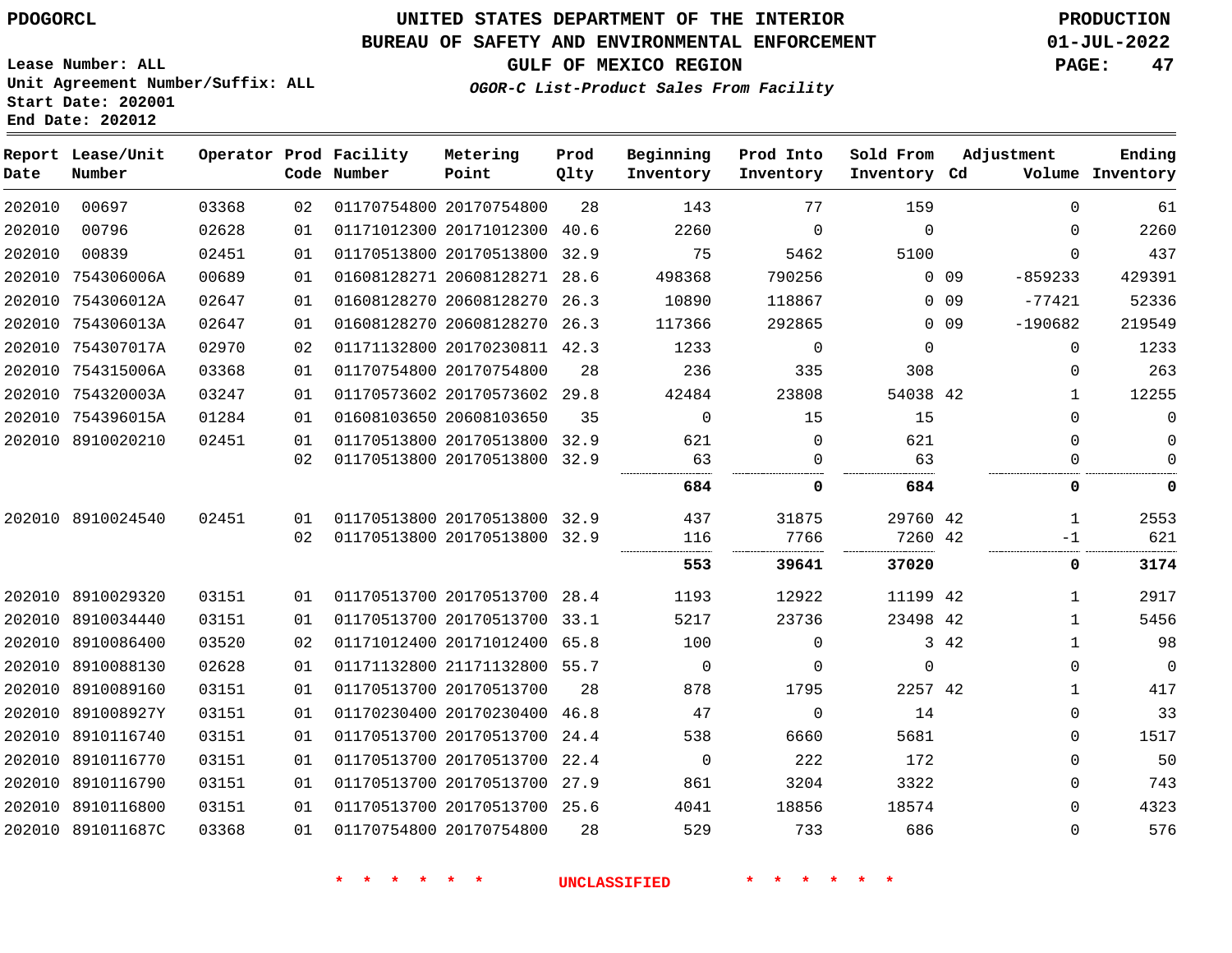# **UNITED STATES DEPARTMENT OF THE INTERIOR PDOGORCL PRODUCTION**

#### **BUREAU OF SAFETY AND ENVIRONMENTAL ENFORCEMENT 01-JUL-2022**

**Lease Number: ALL Unit Agreement Number/Suffix: ALL Start Date: 202001**

**Operator Prod Facility**

**Code Number**

**End Date: 202012**

**Report Lease/Unit**

**Number**

**GULF OF MEXICO REGION PAGE: 48**

**Prod Qlty**

**OGOR-C List-Product Sales From Facility**

**Beginning Inventory** **Prod Into Inventory** **Sold From Inventory**

**Inventory Cd Volume**

**Adjustment**

**Ending**

|               | 202010 8910123270 | 03295 | 01 | 01177215100 20177215102      | $\Omega$    | 32          | $\Omega$    | $\Omega$    | $\Omega$     | 32               |
|---------------|-------------------|-------|----|------------------------------|-------------|-------------|-------------|-------------|--------------|------------------|
|               | 202010 8910123320 | 03295 | 01 | 01177215100 20177215102      | $\mathbf 0$ | 62          | $\Omega$    | $\Omega$    |              | 62<br>0          |
|               | 202010 8910123330 | 03295 | 01 | 01177215100 20177215102      | $\Omega$    | 123         | $\Omega$    | $\Omega$    | 0            | 123              |
|               | 202010 G00982     | 02628 | 01 | 01171132800 20171132000      | 54          | $\Omega$    | $\Omega$    | $\Omega$    | 0            | $\mathbf 0$      |
| 202010        | G00983            | 02628 | 01 | 01171132800 20171132000      | 54          | $\mathbf 0$ | $\Omega$    | 0           |              | $\mathbf 0$<br>0 |
|               | 202010 G00985     | 03151 | 01 | 0117709260A 2017709260A      | 32          | 377         | 3336        | 3337 42     | $\mathbf{1}$ | 377              |
|               | 202010 G00989     | 02628 | 01 | 01171132800 20171132000      | 54          | $\mathbf 0$ | $\Omega$    | $\mathbf 0$ | $\Omega$     | $\mathbf 0$      |
|               | 202010 G01036     | 03209 | 02 | 01171092651 20171092650      | 49.7        | 545         | 0           | $\Omega$    |              | 545<br>0         |
|               | 202010 G01083     | 03151 | 01 | 01170513700 20170513700 24.3 |             | 673         | 8319        | 7097        | 0            | 1895             |
|               | 202010 G01084     | 03151 | 01 | 01170513700 20170513700      | 28          | 166         | 623         | 645 42      | 1            | 145              |
|               | 202010 G01090     | 03151 | 01 | 01170513700 20170513700      | 22.4        | 1195        | 3597        | 3980 42     | 1            | 813              |
| 202010 G01091 |                   | 03151 | 01 | 01170513700 20170513700      | 25.2        | 556         | 4492        | 4020        | $\Omega$     | 1028             |
|               | 202010 G01351     | 03151 | 01 | 01170230400 20170230400 46.8 |             | 34          | $\mathbf 0$ | 10          | $\Omega$     | 24               |
|               | 202010 G01447     | 03151 | 02 | 01170513700 20170513700 16.8 |             | 33          | 157         | 159 42      | 1            | 32               |
|               | 202010 G01497     | 02451 | 01 | 01170513800 20170513800      | 32.9        | 379         | 1434        | 1698        | $\mathbf 0$  | 115              |
|               | 202010 G01498     | 02451 | 01 | 01170513800 20170513800 32.9 |             | 47          | 178         | 210 42      | $-1$         | 14               |
|               | 202010 G01610     | 03295 | 01 | 01177215100 20177215102      | $\Omega$    | 18          | $\Omega$    | $\Omega$    | $\Omega$     | 18               |
|               | 202010 G01619     | 03151 | 01 | 01170513700 20170513700      | 29.1        | 615         | 2284        | 2371 42     |              | 530<br>2         |
|               | 202010 G01620     | 03151 | 01 | 01170513700 20170513700 29.1 |             | 227         | 837         | 870         | $\Omega$     | 194              |
|               | 202010 G01848     | 01284 | 02 | 01423210051 20170230500 43.8 |             | 164         | $\Omega$    | 0           | $\Omega$     | 164              |
|               |                   | 01978 | 02 | 01170230500 20170230500 43.8 |             | 702         | 0           | 0           | 0            | 702              |
|               |                   |       |    |                              |             | 866         | 0           | 0           |              | 866<br>0         |
|               | 202010 G01860     | 03295 | 01 | 01170231110 20170231110      | $\Omega$    | 7425        | $\Omega$    | $\Omega$    | $\Omega$     | 7425             |
|               | 202010 G01865     | 03151 | 01 | 01171012500 20171012500 39.7 |             | 1144        | 882         | 997         |              | 1029<br>0        |
|               | 202010 G01901     | 03295 | 01 | 01177215100 20177215102      | $\Omega$    | 4           | $\Omega$    | $\Omega$    | 0            | 4                |
|               | 202010 G01966     | 03295 | 01 | 01177215100 20177215102      | $\Omega$    | 60          | $\Omega$    | $\Omega$    | 0            | 60               |
|               | 202010 G01967     | 03295 | 01 | 01177215100 20177215102      | 0           | 214         | $\Omega$    | $\Omega$    |              | 214<br>0         |
| 202010 G02111 |                   | 02628 | 01 | 01171132000 20171132000 41.5 |             | 4386        | 36          | 218         | 0            | 4204             |
|               |                   |       |    |                              |             |             |             |             |              |                  |

**Metering Point**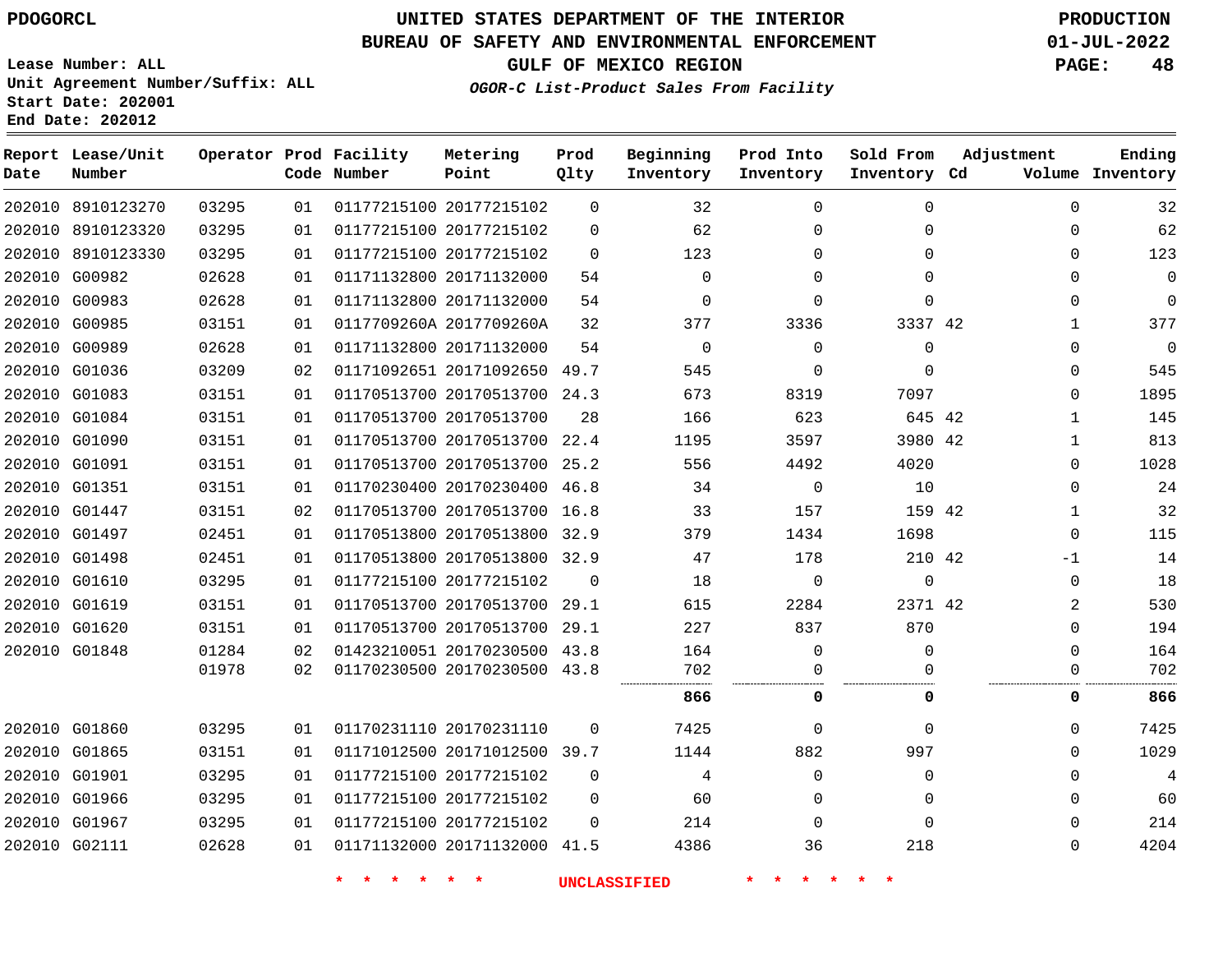### **BUREAU OF SAFETY AND ENVIRONMENTAL ENFORCEMENT 01-JUL-2022**

**GULF OF MEXICO REGION PAGE: 49**

**Lease Number: ALL Unit Agreement Number/Suffix: ALL Start Date: 202001 End Date: 202012**

|  | OGOR-C List-Product Sales From Facility |  |  |
|--|-----------------------------------------|--|--|
|  |                                         |  |  |
|  |                                         |  |  |
|  |                                         |  |  |

| Date | Report Lease/Unit<br>Number |       |    | Operator Prod Facility<br>Code Number | Metering<br>Point            | Prod<br>Qlty | Beginning<br>Inventory | Prod Into<br>Inventory | Sold From<br>Inventory Cd | Adjustment  | Ending<br>Volume Inventory |
|------|-----------------------------|-------|----|---------------------------------------|------------------------------|--------------|------------------------|------------------------|---------------------------|-------------|----------------------------|
|      | 202010 G02826               | 03295 | 02 |                                       | 01170231110 20170231110      | $\Omega$     | 415                    | $\Omega$               | $\Omega$                  | $\mathbf 0$ | 415                        |
|      | 202010 G03331               | 02628 | 01 |                                       | 01171132000 20171132000      | 54           | $\Omega$               | $\Omega$               | $\Omega$                  | $\Omega$    | $\Omega$                   |
|      | 202010 G04081               | 03295 | 02 |                                       | 01170230812 20170230810      | $\Omega$     | 896                    | $\Omega$               | $\Omega$                  | 0           | 896                        |
|      | 202010 G04232               | 00730 | 01 |                                       | 01171012500 20171012500 39.7 |              | 468                    | 405                    | 430                       | 0           | 443                        |
|      | 202010 G04421               | 03295 | 01 |                                       | 01171131600 20171131600      | $\Omega$     | 1060                   | $\Omega$               | $\Omega$                  | 0           | 1060                       |
|      | 202010 G04800               | 02970 | 02 |                                       | 01177062608 2017706260A 34.9 |              | $\mathbf 0$            | 3                      | 3                         | 0           | $\overline{0}$             |
|      | 202010 G05006               | 01284 | 02 |                                       | 01423210051 20170230510      | 45           | 168                    | $\Omega$               | $\Omega$                  | 0           | 168                        |
|      | 202010 G05431               | 02970 | 02 |                                       | 01177062608 2017706260A 34.9 |              | 30                     | 1118                   | 1109 42                   | 1           | 40                         |
|      | 202010 G05504               | 00730 | 01 |                                       | 01171132800 21171132800 55.7 |              | 2044                   | $\Omega$               | 8                         | $\Omega$    | 2036                       |
|      |                             | 03295 | 01 |                                       | 01171132800 21171132800 55.7 |              | 1447                   | $\mathbf 0$            | 6                         | $\Omega$    | 1441                       |
|      |                             | 03619 | 02 |                                       | 01171132800 21171132800 55.7 |              | 0                      | $\Omega$               | 20 47                     | 5069<br>.   | 5049                       |
|      |                             |       |    |                                       |                              |              | 3491                   | 0                      | 34                        | 5069        | 8526                       |
|      | 202010 G05505               | 02628 | 01 |                                       | 01171132800 21171132800 55.7 |              | 0                      | $\Omega$               | $\Omega$                  | 0           | $\mathbf 0$                |
|      | 202010 G07760               | 01284 | 01 |                                       | 01177122950 20177122950 29.3 |              | 175                    | 15730                  | 15730                     | 0           | 175                        |
|      | 202010 G09631               | 01284 | 01 |                                       | 01177122950 20177122950 29.4 |              | $\Omega$               | $\Omega$               | $\Omega$                  | $\Omega$    | $\overline{0}$             |
|      | 202010 G10741               | 02628 | 01 |                                       | 01171132800 20171132000      | 54           | 0                      | 0                      | 0                         | 0           | $\mathbf 0$                |
|      | 202010 G12802               | 02628 | 01 |                                       | 01170230811 20170230811 42.3 |              | 42                     | $\Omega$               | $\Omega$                  | $\Omega$    | 42                         |
|      | 202010 G13081               | 01284 | 01 |                                       | 01608103650 20608103650      | 35           | 109                    | 6720                   | 6761                      | $\Omega$    | 68                         |
|      | 202010 G14342               | 02628 | 01 |                                       | 01170230811 20170230811 42.3 |              | 7400                   | $\Omega$               | $\Omega$                  | 0           | 7400                       |
|      | 202010 G15050               | 03295 | 01 |                                       | 01170231110 20170231110      | $\Omega$     | 3109                   | $\Omega$               | $\Omega$                  | 0           | 3109                       |
|      | 202010 G15239               | 03151 | 02 |                                       | 01171012500 20171012500 39.7 |              | $\Omega$               | 71                     | 35                        | $\Omega$    | 36                         |
|      | 202010 G15312               | 03295 | 01 |                                       | 01171092651 20171092650      | $\Omega$     | 5960                   | $\Omega$               | $\mathbf 0$               | $\Omega$    | 5960                       |
|      | 202010 G17912               | 02970 | 02 |                                       | 01177062608 2017706260A 34.9 |              | 64                     | 1537                   | 1546 42                   | -1          | 54                         |
|      | 202010 G17921               | 03026 | 01 |                                       | 01171012500 20177062959 25.4 |              | $\Omega$               | 17294                  | 17294                     | 0           | $\mathbf 0$                |
|      | 202010 G20660               | 03295 | 02 |                                       | 01170230450 20170230450      | $\Omega$     | 115                    | $\Omega$               | 0                         | 0           | 115                        |
|      | 202010 G21532               | 03520 | 01 |                                       | 01170230811 20170230811 42.3 |              | 601                    | $\Omega$               | 0                         | 0           | 601                        |
|      | 202010 G21592               | 02628 | 02 |                                       | 01171132000 20171132000 41.5 |              | 147                    | 2                      | 7                         | 0           | 142                        |
|      | 202010 G21655               | 03247 | 02 |                                       | 01171132800 21171132800 55.7 |              | 3976                   | 0                      | 16                        | $\Omega$    | 3960                       |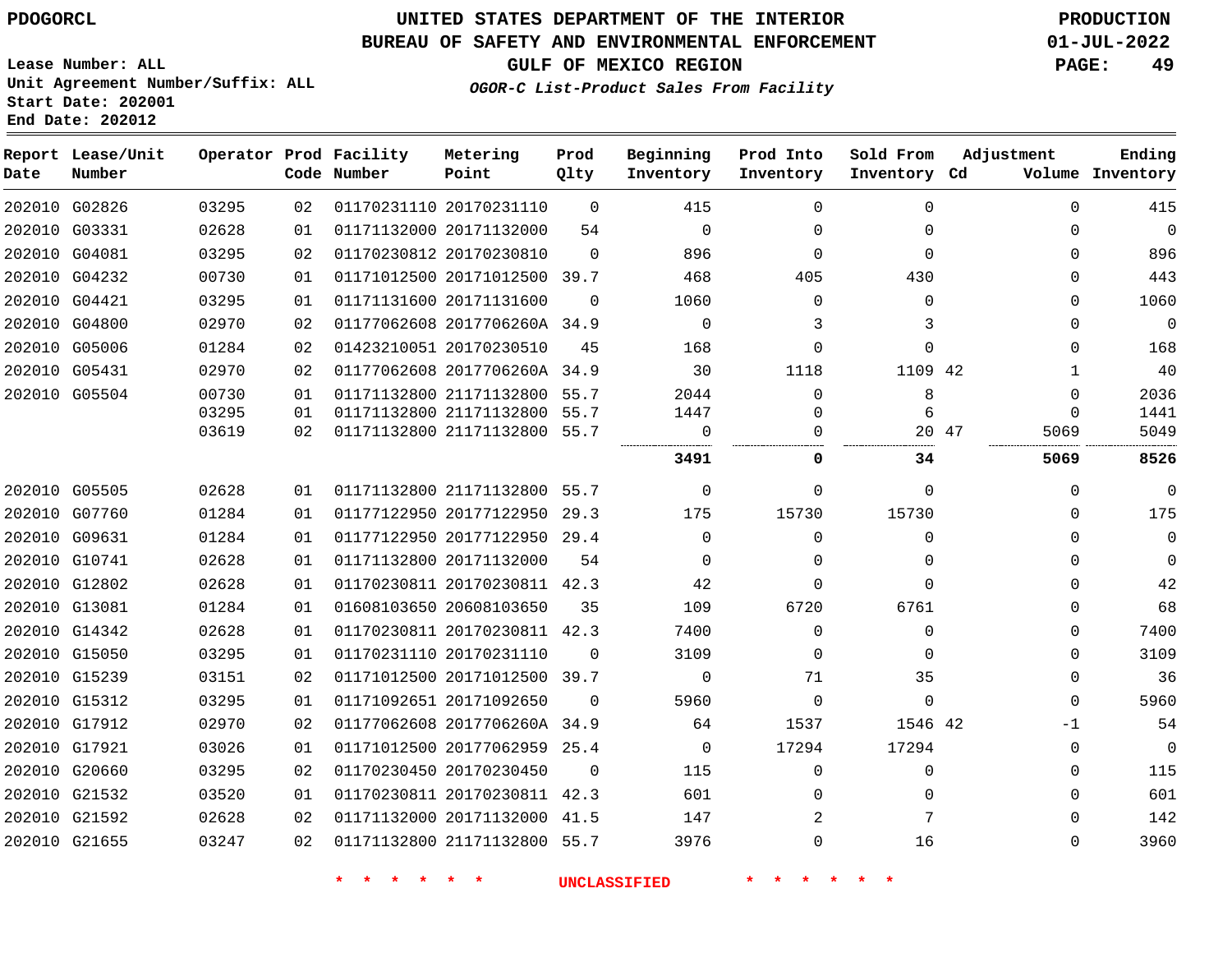# **UNITED STATES DEPARTMENT OF THE INTERIOR PDOGORCL PRODUCTION**

### **BUREAU OF SAFETY AND ENVIRONMENTAL ENFORCEMENT 01-JUL-2022**

**Lease Number: ALL Unit Agreement Number/Suffix: ALL Start Date: 202001**

**GULF OF MEXICO REGION PAGE: 50**

**OGOR-C List-Product Sales From Facility**

| Date          | Report Lease/Unit<br>Number |       |    | Operator Prod Facility<br>Code Number | Metering<br>Point            | Prod<br>Qlty | Beginning<br>Inventory | Prod Into<br>Inventory | Sold From<br>Inventory Cd | Adjustment   | Ending<br>Volume Inventory |
|---------------|-----------------------------|-------|----|---------------------------------------|------------------------------|--------------|------------------------|------------------------|---------------------------|--------------|----------------------------|
|               | 202010 G22501               | 03151 | 01 |                                       | 01170230400 20170230400      | 46.8         | 964                    | 464                    | 281                       | $\Omega$     | 1147                       |
| 202010 G23730 |                             | 03520 | 01 |                                       | 01170230810 20170230811 42.3 |              | 1                      | $\mathbf 0$            | $\Omega$                  | 0            | -1                         |
| 202010 G23735 |                             | 03295 | 02 |                                       | 01170230812 20170230810      | 0            | 150                    | $\Omega$               | 0                         | 0            | 150                        |
| 202010 G23736 |                             | 00730 | 01 |                                       | 01170230810 20170230810      | $\Omega$     | 14746                  | $\Omega$               | $\Omega$                  | $\Omega$     | 14746                      |
| 202010 G23851 |                             | 02503 | 02 |                                       | 01171012300 20171012300      | 0            | 22796                  | 3289                   | 0                         | 0            | 26085                      |
|               | 202010 G24730               | 03295 | 02 |                                       | 01170230500 20170230500      | $\Omega$     | 246                    | $\mathbf 0$            | $\Omega$                  | 0            | 246                        |
| 202010 G24870 |                             | 02970 | 02 |                                       | 01177062608 2017706260A 34.9 |              | $\Omega$               | 5                      | 5                         | $\Omega$     | $\Omega$                   |
|               | 202010 G24910               | 02628 | 01 |                                       | 01171132800 20171132000      | 54           | $\mathbf 0$            | 0                      | $\Omega$                  | 0            | $\mathbf 0$                |
|               | 202010 G24990               | 01284 | 01 |                                       | 01608103650 20608103650      | 35           | 94                     | 5763                   | 5799                      | 0            | 58                         |
|               | 202010 G25524               | 03295 | 02 |                                       | 01170230450 20170230450      | $\Omega$     | 881                    | $\Omega$               | $\Omega$                  | 0            | 881                        |
|               | 202010 G26074               | 01284 | 01 |                                       | 01177122950 20177122950 29.4 |              | 1                      | $\Omega$               | 1                         | 0            | $\mathbf 0$                |
|               | 202010 G27070               | 03295 | 01 |                                       | 01171132800 21171132800      | 55.7         | 19355                  | $\Omega$               | 77                        | 0            | 19278                      |
|               | 202010 G27509               | 02970 | 02 |                                       | 01170230450 20170230450 51.3 |              | 10646                  | $\Omega$               | $\Omega$                  | 0            | 10646                      |
|               | 202010 G27988               | 00730 | 01 |                                       | 01608103650 20608103650      | 35           | 155                    | 10393                  | 10443                     | 0            | 105                        |
| 202010 G31369 |                             | 02628 | 01 |                                       | 01171012300 20171012300 40.6 |              | 1051                   | $\Omega$               | $\Omega$                  | 0            | 1051                       |
|               | 202010 G32113               | 03026 | 01 |                                       | 01170230811 20170230811      | 39           | $\mathbf 0$            | $\Omega$               | $\Omega$                  | $\mathbf{0}$ | $\overline{0}$             |
|               | 202010 G32268               | 03295 | 02 |                                       | 01177295110 01177295110      | $\mathbf 0$  | 62                     | $\Omega$               | $\Omega$                  | $\Omega$     | 62                         |
| 202010 G32744 |                             | 01284 | 02 |                                       | 01423210051 20170230510      | 45           | 92                     | $\Omega$               | $\Omega$                  | 0            | 92                         |
|               | 202010 G33088               | 03026 | 01 |                                       | 01171012500 20177062959 25.4 |              | $\Omega$               | 28                     | 28                        | 0            | $\Omega$                   |
| 202010 G33636 |                             | 02628 | 01 |                                       | 01171132000 20171132000 41.5 |              | 3850                   | 34                     | 191                       | 0            | 3693                       |
|               | 202010 G34033               | 02628 | 01 |                                       | 01170230811 20170230811 42.3 |              | 378                    | 0                      | $\Omega$                  | $\Omega$     | 378                        |
| 202011        | 00016                       | 03151 | 01 |                                       | 01170513700 20170513700 19.4 |              | 2167                   | 7880                   | 8461                      | $\Omega$     | 1586                       |
| 202011        | 00026                       | 03151 | 01 |                                       | 01170513700 20170513700 19.4 |              | 2326                   | 7232                   | 8103                      | 0            | 1455                       |
| 202011        | 00049                       | 03295 | 01 |                                       | 01171012300 20171012300      | $\mathbf 0$  | 2967                   | $\Omega$               | $\Omega$                  | 0            | 2967                       |
| 202011        | 00050                       | 03295 | 01 |                                       | 01171012300 20171012300      | $\Omega$     | 4835                   | $\Omega$               | $\Omega$                  | $\Omega$     | 4835                       |
| 202011        | 00052                       | 03295 | 01 |                                       | 01171012300 20171012300      | 0            | 10479                  | $\Omega$               | $\Omega$                  | 0            | 10479                      |
| 202011        | 00081                       | 03295 | 02 |                                       | 01170230450 20170230450      | $\Omega$     | 535                    | $\Omega$               | 0                         | $\Omega$     | 535                        |
| 202011        | 00196                       | 03151 | 01 |                                       | 01171012300 20171012300      | $\Omega$     | 31316                  | 8650                   | $\Omega$                  | $\Omega$     | 39966                      |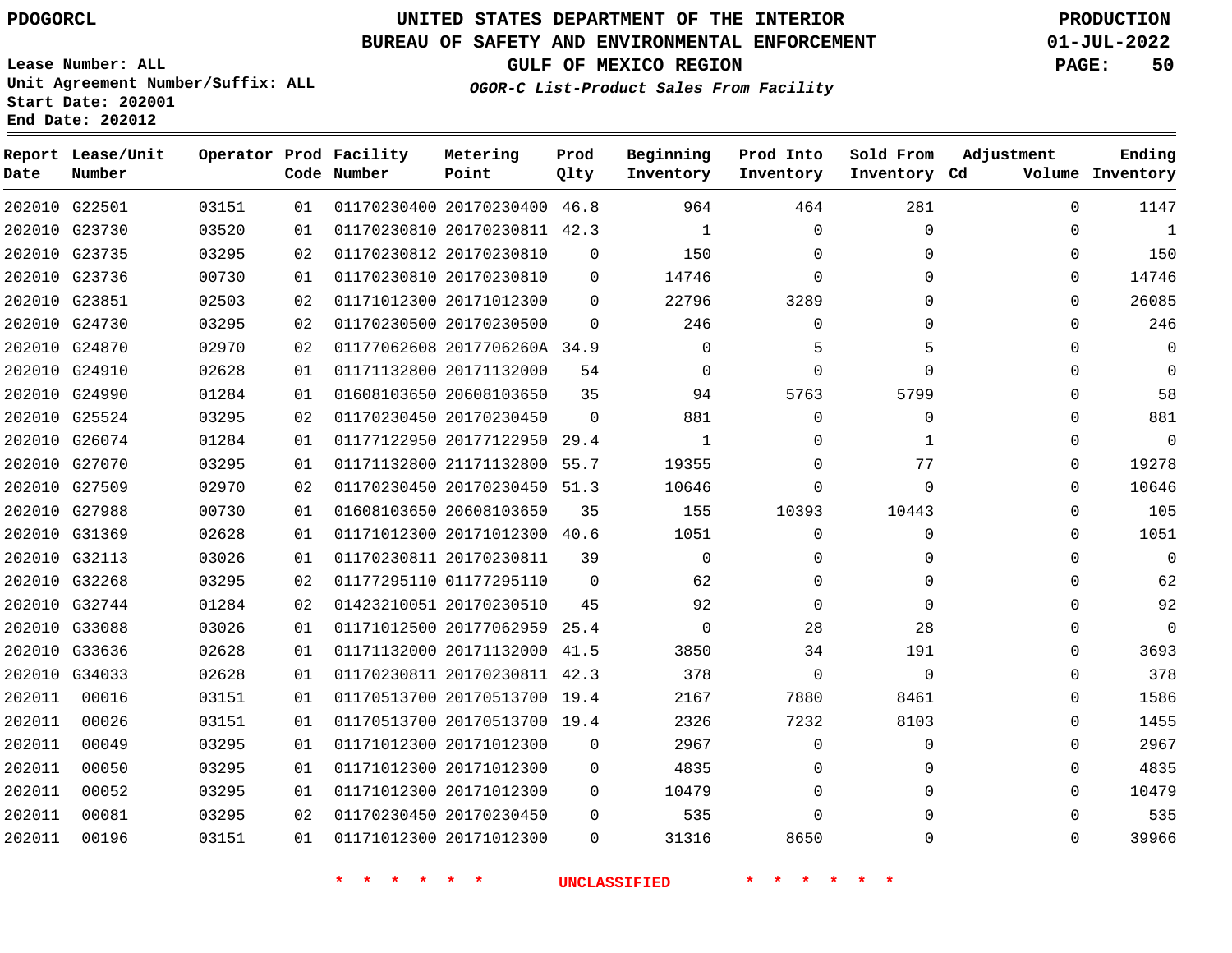**End Date: 202012**

# **UNITED STATES DEPARTMENT OF THE INTERIOR PDOGORCL PRODUCTION**

#### **BUREAU OF SAFETY AND ENVIRONMENTAL ENFORCEMENT 01-JUL-2022**

**Lease Number: ALL Unit Agreement Number/Suffix: ALL Start Date: 202001**

**GULF OF MEXICO REGION PAGE: 51**

**OGOR-C List-Product Sales From Facility**

| Date   | Report Lease/Unit<br>Number |       |    | Operator Prod Facility<br>Code Number | Metering<br>Point            | Prod<br>Qlty | Beginning<br>Inventory | Prod Into<br>Inventory | Sold From<br>Inventory Cd | Adjustment              | Ending<br>Volume Inventory |
|--------|-----------------------------|-------|----|---------------------------------------|------------------------------|--------------|------------------------|------------------------|---------------------------|-------------------------|----------------------------|
| 202011 | 00353                       | 03368 | 01 |                                       | 01170754800 20170754800 29.3 |              | 9                      | $\Omega$               | 9                         | $\Omega$                | $\mathbf 0$                |
| 202011 | 00367                       | 03151 | 01 |                                       | 01170513700 20170513700 19.4 |              | 256                    | 1086                   | 1124                      | $\Omega$                | 218                        |
| 202011 | 00434                       | 01284 | 01 |                                       | 01177112605 2017711260Y      | $\Omega$     | 50                     | $\Omega$               | $\Omega$                  | $\Omega$                | 50                         |
| 202011 | 00453                       | 01284 | 01 |                                       | 01177112605 2017711260Y      | $\Omega$     | 13                     | $\mathbf 0$            | $\Omega$                  | $\Omega$                | 13                         |
| 202011 | 00479                       | 03295 | 02 |                                       | 01171012500 20171012500 42.7 |              | 83                     | 766                    | 212                       | $\Omega$                | 637                        |
| 202011 | 00560                       | 03288 | 01 | 01171132800 21171132800               |                              | 54           | 538                    | $\Omega$               | 538                       | $\Omega$                | $\mathbf 0$                |
| 202011 | 00680                       | 03520 | 01 |                                       | 01170230700 20170230700      | 45           | 288                    | $\Omega$               | $\mathbf 0$               | $\Omega$                | 288                        |
| 202011 | 00693                       | 03368 | 01 |                                       | 01170754800 20170754800 29.3 |              | $\mathbf 0$            | 2                      | 1                         | $\Omega$                | $\mathbf{1}$               |
| 202011 | 00694                       | 03368 | 01 |                                       | 01170754800 20170754800      | 29.3         | 699                    | 2220                   | 1645 42                   | -4                      | 1270                       |
| 202011 | 00697                       | 03368 | 02 |                                       | 01170754800 20170754800 29.3 |              | 61                     | 68                     | 90                        | $\Omega$                | 39                         |
| 202011 | 00796                       | 02628 | 01 |                                       | 01171012300 20171012300 40.6 |              | 2260                   | $\Omega$               | $\Omega$                  | $\Omega$                | 2260                       |
| 202011 | 00839                       | 02451 | 01 | 01170513800 20170513800               |                              | $\Omega$     | 437                    | $\Omega$               | $\Omega$                  | $\Omega$                | 437                        |
|        | 202011 754306006A           | 00689 | 01 |                                       | 01608128271 20608128271 30.5 |              | 429391                 | 1243132                |                           | $0$ 09<br>$-1456640$    | 215883                     |
|        | 202011 754306012A           | 02647 | 01 |                                       | 01608128270 20608128270      | 26.8         | 52336                  | 5022                   |                           | $0$ 09<br>$-10519$      | 46839                      |
|        | 202011 754306013A           | 02647 | 01 |                                       | 01608128270 20608128270 26.8 |              | 219549                 | 295881                 |                           | $-515430$<br>$0\quad09$ | $\mathsf 0$                |
|        | 202011 754307017A           | 03619 | 02 |                                       | 01171132800 20170230811 42.3 |              | $\mathbf 0$            | $\mathbf 0$            |                           | 047<br>1233             | 1233                       |
|        | 202011 754315006A           | 03368 | 01 |                                       | 01170754800 20170754800 29.3 |              | 263                    | 622                    | 529 42                    | $\mathbf{1}$            | 357                        |
|        | 202011 754320003A           | 03247 | 01 |                                       | 01170573602 20170573602 29.7 |              | 12256                  | 44472                  | 43193 42                  | $-2$                    | 13533                      |
|        | 202011 754396015A           | 01284 | 01 |                                       | 01608103650 20608103650 35.5 |              | $\mathbf 0$            | $\Omega$               | $\Omega$                  | $\mathbf 0$             | $\mathsf 0$                |
|        | 202011 8910024540           | 02451 | 01 |                                       | 01170513800 20170513800      | $\Omega$     | 2553                   | $\Omega$               | $\Omega$                  | $\Omega$                | 2553                       |
|        |                             |       | 02 |                                       | 01170513800 20170513800      | $\mathbf 0$  | 621                    | 0                      | $\Omega$                  | 0                       | 621                        |
|        |                             |       |    |                                       |                              |              | 3174                   | 0                      | 0                         | 0                       | 3174                       |
|        | 202011 8910029320           | 03151 | 01 |                                       | 01170513700 20170513700 28.4 |              | 2918                   | $\Omega$               | 2918                      | $\mathbf{0}$            | $\overline{0}$             |
|        | 202011 8910034440           | 03151 | 01 | 01170513700 20170513700               |                              | 24           | 5456                   | 18459                  | 20199                     | $\Omega$                | 3716                       |
|        | 202011 8910086400           | 03520 | 02 |                                       | 01171012400 20171012400      | 65.8         | 98                     | $\mathbf 0$            | $\mathbf{1}$              | $\Omega$                | 97                         |
|        | 202011 8910088130           | 02628 | 01 |                                       | 01171132800 21171132800 55.7 |              | $\mathbf 0$            | $\mathbf 0$            | $\mathbf 0$               | $\Omega$                | $\overline{0}$             |
|        | 202011 8910089160           | 03151 | 01 |                                       | 01170513700 20170513700 32.3 |              | 417                    | 2722                   | 2591                      | $\Omega$                | 548                        |
|        | 202011 891008927Y           | 03151 | 02 |                                       | 01170230400 20170230400 46.8 |              | 33                     | 87                     | 41                        | 0                       | 79                         |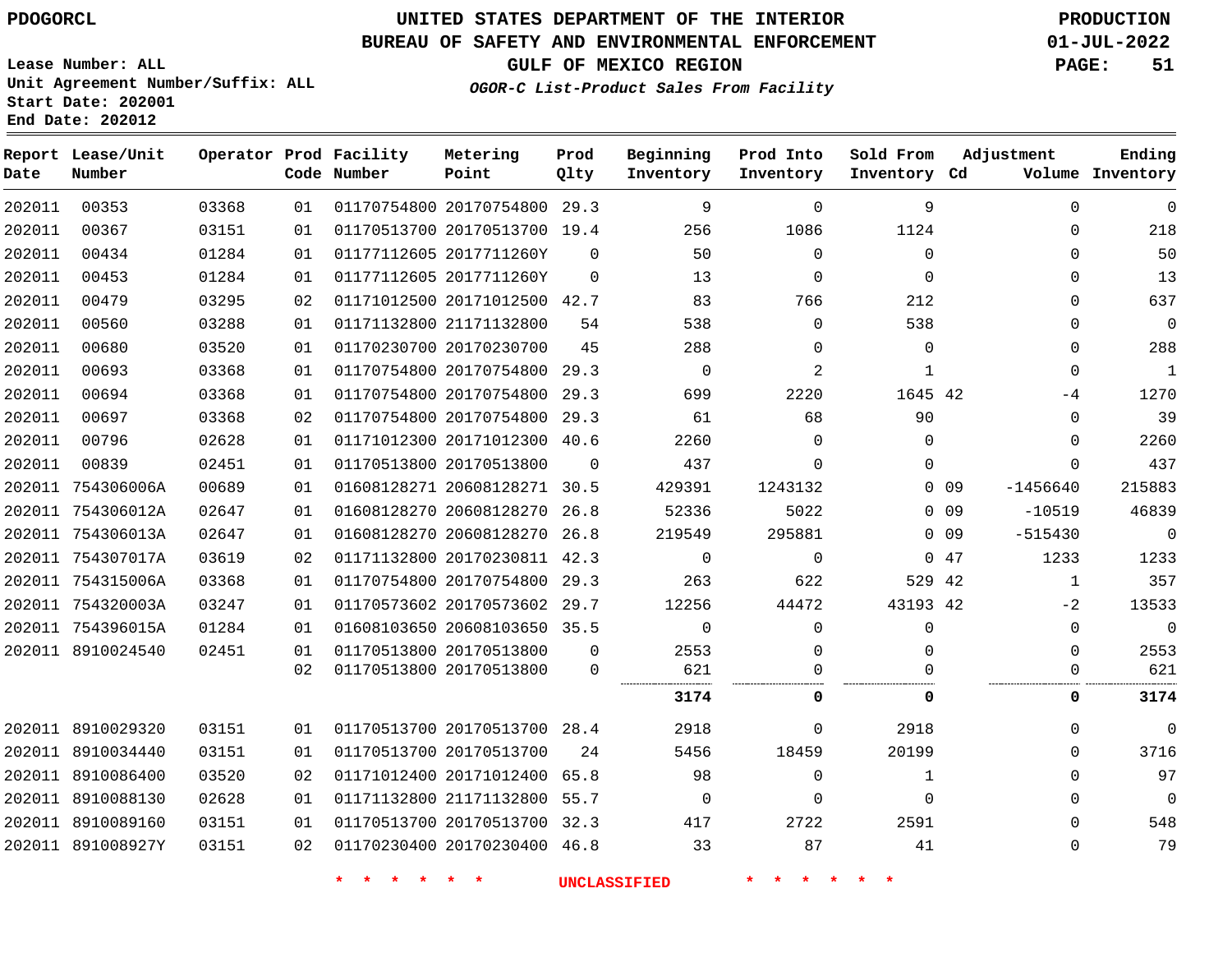**Start Date: 202001 End Date: 202012**

# **UNITED STATES DEPARTMENT OF THE INTERIOR PDOGORCL PRODUCTION**

### **BUREAU OF SAFETY AND ENVIRONMENTAL ENFORCEMENT 01-JUL-2022**

**Lease Number: ALL Unit Agreement Number/Suffix: ALL**

**GULF OF MEXICO REGION PAGE: 52**

**OGOR-C List-Product Sales From Facility**

| Date | Report Lease/Unit<br>Number |       |    | Operator Prod Facility<br>Code Number | Metering<br>Point            | Prod<br>Qlty | Beginning<br>Inventory | Prod Into<br>Inventory | Sold From<br>Inventory Cd | Adjustment   | Ending<br>Volume Inventory |
|------|-----------------------------|-------|----|---------------------------------------|------------------------------|--------------|------------------------|------------------------|---------------------------|--------------|----------------------------|
|      | 202011 8910116740           | 03151 | 01 |                                       | 01170513700 20170513700 27.4 |              | 1517                   | 6960                   | 7076                      | $\mathbf 0$  | 1401                       |
|      | 202011 8910116770           | 03151 | 01 |                                       | 01170513700 20170513700 27.2 |              | 50                     | $\mathbf 0$            | 50                        | $\Omega$     | $\mathbf 0$                |
|      | 202011 8910116790           | 03151 | 01 |                                       | 01170513700 20170513700      | 32.3         | 743                    | 4515                   | 4350                      | $\Omega$     | 908                        |
|      | 202011 8910116800           | 03151 | 01 |                                       | 01170513700 20170513700 28.9 |              | 4323                   | 24581                  | 23956                     | $\Omega$     | 4948                       |
|      | 202011 891011687A           | 03368 | 01 |                                       | 01170754800 20170754800 29.3 |              | $\overline{0}$         | 12                     | 5                         | $\Omega$     | $\overline{7}$             |
|      | 202011 891011687C           | 03368 | 01 |                                       | 01170754800 20170754800 29.3 |              | 576                    | 1291                   | 1127                      | 0            | 740                        |
|      | 202011 8910123270           | 03295 | 01 |                                       | 01177215100 20177215102      | $\Omega$     | 32                     | $\mathbf 0$            | $\mathbf{0}$              | $\Omega$     | 32                         |
|      | 202011 8910123320           | 03295 | 01 |                                       | 01177215100 20177215102      | 0            | 62                     | 0                      | 0                         | $\Omega$     | 62                         |
|      | 202011 8910123330           | 03295 | 01 |                                       | 01177215100 20177215102      | $\Omega$     | 123                    | 0                      | $\Omega$                  | 0            | 123                        |
|      | 202011 G00982               | 02628 | 01 |                                       | 01171132800 20171132000      | 54           | $\Omega$               | 0                      | $\Omega$                  | $\Omega$     | 0                          |
|      | 202011 G00983               | 02628 | 01 |                                       | 01171132800 20171132000      | 54           | $\Omega$               | 0                      | $\Omega$                  | $\Omega$     | 0                          |
|      | 202011 G00985               | 03151 | 01 |                                       | 0117709260A 2017709260A      | $\Omega$     | 377                    | 0                      | $\Omega$                  | $\Omega$     | 377                        |
|      | 202011 G00989               | 02628 | 01 |                                       | 01171132800 20171132000      | 54           | $\Omega$               | 0                      | $\Omega$                  | $\Omega$     | $\mathbf 0$                |
|      | 202011 G01036               | 03209 | 02 |                                       | 01171092651 20171092650 49.7 |              | 545                    | $\Omega$               | $\Omega$                  | $\Omega$     | 545                        |
|      | 202011 G01083               | 03151 | 01 |                                       | 01170513700 20170513700 27.2 |              | 1895                   | 9364                   | 9375                      | $\mathbf{0}$ | 1884                       |
|      | 202011 G01084               | 03151 | 01 |                                       | 01170513700 20170513700 32.3 |              | 145                    | 766                    | 756 42                    | $-1$         | 154                        |
|      | 202011 G01090               | 03151 | 01 |                                       | 01170513700 20170513700      | 25           | 813                    | 5253                   | 5009                      | $\Omega$     | 1057                       |
|      | 202011 G01091               | 03151 | 01 |                                       | 01170513700 20170513700 29.3 |              | 1028                   | 3927                   | 4164 42                   | $-1$         | 790                        |
|      | 202011 G01351               | 03151 | 02 |                                       | 01170230400 20170230400 46.8 |              | 24                     | 70                     | 30                        | $\Omega$     | 64                         |
|      | 202011 G01447               | 03151 | 02 |                                       | 01170513700 20170513700 19.4 |              | 32                     | 64                     | 83                        | $\Omega$     | 13                         |
|      | 202011 G01497               | 02451 | 01 |                                       | 01170513800 20170513800      | $\Omega$     | 115                    | 0                      | $\Omega$                  | $\Omega$     | 115                        |
|      |                             |       | 02 |                                       | 01170513800 20170513800      | 0            | 4                      | 0                      | U                         | $\Omega$     | 4                          |
|      |                             |       |    |                                       |                              |              | 119                    | 0                      | 0                         | 0            | 119                        |
|      | 202011 G01498               | 02451 | 01 |                                       | 01170513800 20170513800      | $\Omega$     | 14                     | 0                      | $\mathbf{0}$              | $\mathbf 0$  | 14                         |
|      | 202011 G01610               | 03295 | 01 |                                       | 01177215100 20177215102      | $\Omega$     | 18                     | $\mathbf 0$            | 0                         | $\Omega$     | 18                         |
|      | 202011 G01619               | 03151 | 01 |                                       | 01170513700 20170513700 32.3 |              | 530                    | 9905                   | 8441 42                   | $-1$         | 1993                       |
|      | 202011 G01620               | 03151 | 01 |                                       | 01170513700 20170513700 32.3 |              | 194                    | 4309                   | 3635 42                   | $-1$         | 867                        |
|      | 202011 G01757               | 03295 | 02 |                                       | 01423210051 20423210050 68.1 |              | $\Omega$               | 238                    | 178 42                    | $\mathbf{1}$ | 61                         |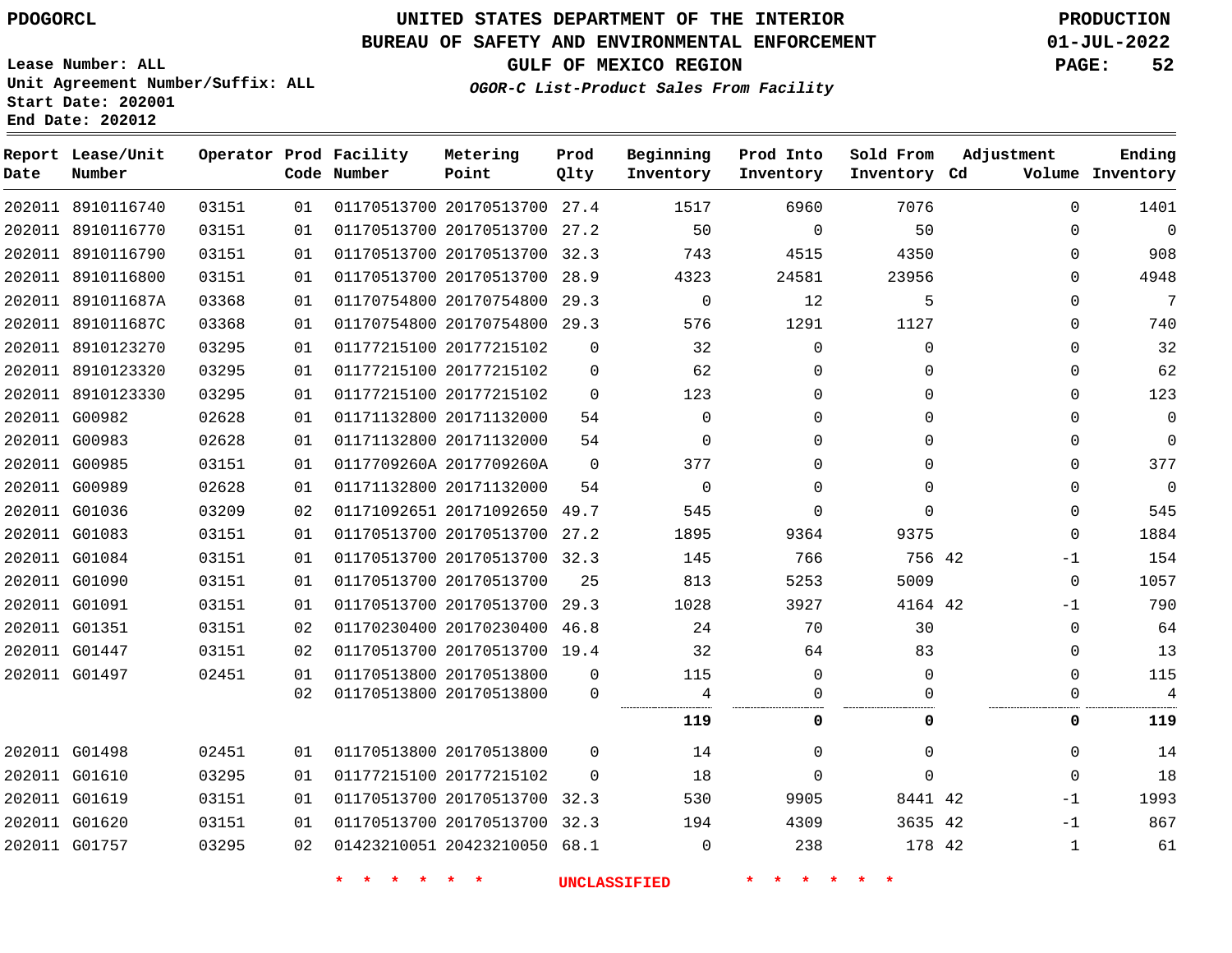#### **BUREAU OF SAFETY AND ENVIRONMENTAL ENFORCEMENT 01-JUL-2022**

**Lease Number: ALL Unit Agreement Number/Suffix: ALL Start Date: 202001**

**End Date: 202012**

**GULF OF MEXICO REGION PAGE: 53**

**OGOR-C List-Product Sales From Facility**

| Date          | Report Lease/Unit<br>Number |       |    | Operator Prod Facility<br>Code Number | Metering<br>Point            | Prod<br>Qlty | Beginning<br>Inventory | Prod Into<br>Inventory | Sold From<br>Inventory Cd | Adjustment   | Ending<br>Volume Inventory |
|---------------|-----------------------------|-------|----|---------------------------------------|------------------------------|--------------|------------------------|------------------------|---------------------------|--------------|----------------------------|
|               | 202011 G01848               | 01284 | 02 |                                       | 01423210051 20170230500 43.8 |              | 164                    | 0                      | 0                         | $\Omega$     | 164                        |
|               |                             | 01978 | 02 |                                       | 01170230500 20170230500 43.8 |              | 702                    | $\Omega$               | $\Omega$                  | $\Omega$     | 702                        |
|               |                             |       |    |                                       |                              |              | 866                    | 0                      | 0                         | 0            | 866                        |
|               | 202011 G01860               | 03295 | 01 |                                       | 01170231110 20170231110 41.2 |              | 7425                   | $\Omega$               | 5023                      | $\Omega$     | 2402                       |
|               | 202011 G01865               | 03151 | 02 |                                       | 01171012500 20171012500 42.7 |              | 1029                   | 2123                   | 1387 42                   | $\mathbf{1}$ | 1766                       |
| 202011 G01901 |                             | 03295 | 01 |                                       | 01177215100 20177215102      | $\Omega$     | 4                      | $\Omega$               | 0                         | $\Omega$     | 4                          |
|               | 202011 G01966               | 03295 | 01 |                                       | 01177215100 20177215102      | $\mathbf 0$  | 60                     | 0                      | 0                         | 0            | 60                         |
| 202011 G01967 |                             | 03295 | 01 |                                       | 01177215100 20177215102      | $\Omega$     | 214                    | 0                      | $\Omega$                  | 0            | 214                        |
| 202011 G02111 |                             | 02628 | 01 |                                       | 01171132000 20171132000 41.5 |              | 4204                   | $\Omega$               | 347                       | 0            | 3857                       |
|               | 202011 G02826               | 03295 | 02 |                                       | 01170231110 20170231110 41.2 |              | 415                    | 0                      | 281                       | $\mathbf 0$  | 134                        |
| 202011 G03331 |                             | 02628 | 01 |                                       | 01171132000 20171132000      | 54           | $\Omega$               | $\Omega$               | $\Omega$                  | $\Omega$     | $\overline{0}$             |
| 202011 G04081 |                             | 03295 | 02 |                                       | 01170230812 20170230810      | $\Omega$     | 896                    | $\Omega$               | $\Omega$                  | $\Omega$     | 896                        |
|               | 202011 G04232               | 00730 | 01 |                                       | 01171012500 20171012500 42.7 |              | 443                    | 891                    | 593                       | $\Omega$     | 741                        |
| 202011 G04421 |                             | 03295 | 01 |                                       | 01171131600 20171131600      | $\Omega$     | 1060                   | $\Omega$               | $\Omega$                  | $\Omega$     | 1060                       |
|               | 202011 G05006               | 01284 | 02 |                                       | 01423210051 20170230510      | 45           | 168                    | $\Omega$               | $\Omega$                  | $\Omega$     | 168                        |
| 202011 G05431 |                             | 02970 | 02 |                                       | 01177062608 2017706260A 34.9 |              | 40                     | 7497                   | 7497                      | 0            | 40                         |
| 202011 G05504 |                             | 00730 | 01 |                                       | 01171132800 21171132800 55.8 |              | 2036                   | 0                      | 607                       | 0            | 1429                       |
|               |                             | 03295 | 01 |                                       | 01171132800 21171132800 55.8 |              | 1441                   | 0                      | 430                       | 0            | 1011                       |
|               |                             | 03619 | 02 |                                       | 01171132800 21171132800 50.7 |              | 5049                   | 0                      | 1505                      | $\Omega$     | 3544                       |
|               |                             |       |    |                                       |                              |              | 8526                   | 0                      | 2542                      | 0            | 5984                       |
| 202011 G05505 |                             | 02628 | 01 |                                       | 01171132800 21171132800 55.7 |              | $\mathbf 0$            | 0                      | 0                         | $\Omega$     | $\mathbf 0$                |
| 202011 G07760 |                             | 01284 | 01 |                                       | 01177122950 20177122950 29.1 |              | 175                    | 19532                  | 19532                     | $\Omega$     | 175                        |
| 202011 G09631 |                             | 01284 | 01 |                                       | 01177122950 20177122950 29.4 |              | $\Omega$               | $\Omega$               | $\Omega$                  | $\Omega$     | 0                          |
| 202011 G10741 |                             | 02628 | 01 |                                       | 01171132800 20171132000      | 54           | $\Omega$               | $\Omega$               | $\Omega$                  | $\Omega$     | 0                          |
|               | 202011 G12802               | 02628 | 01 |                                       | 01170230811 20170230811 42.3 |              | 42                     | $\mathbf 0$            | $\Omega$                  | $\mathbf 0$  | 42                         |
| 202011 G13081 |                             | 01284 | 01 |                                       | 01608103650 20608103650 35.5 |              | 68                     | 11206                  | 11141                     | 0            | 133                        |
|               | 202011 G14342               | 02628 | 01 |                                       | 01170230811 20170230811 42.3 |              | 7400                   | $\mathbf 0$            | $\mathbf{0}$              | $\mathbf 0$  | 7400                       |
| 202011 G15050 |                             | 03295 | 01 |                                       | 01170231110 20170231110 41.2 |              | 3109                   | 0                      | 2103                      | $\mathbf 0$  | 1006                       |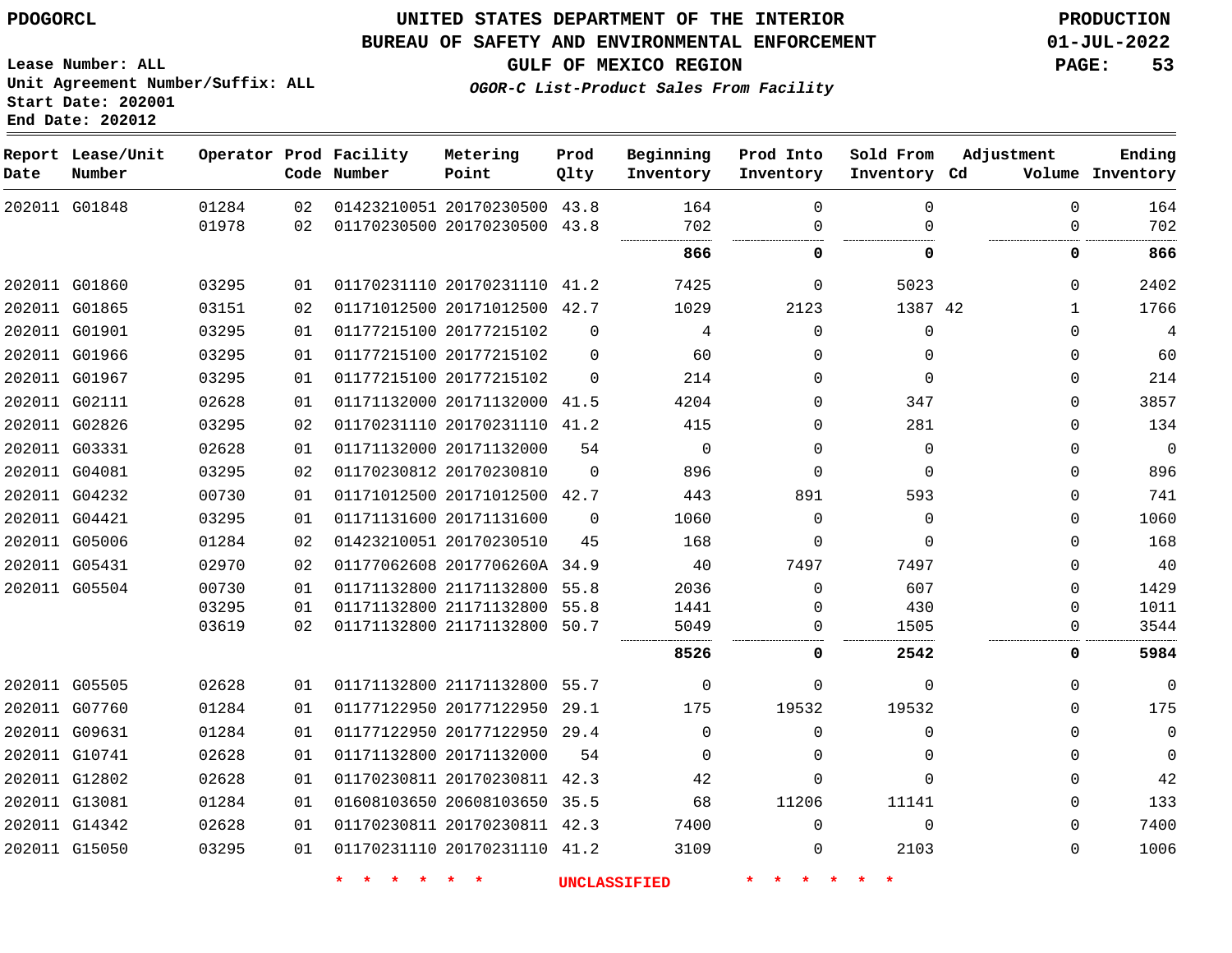**End Date: 202012**

**Report Lease/Unit**

**Number**

 G32744 G33088 G33636    

# **UNITED STATES DEPARTMENT OF THE INTERIOR PDOGORCL PRODUCTION**

**Prod Qlty**

#### **BUREAU OF SAFETY AND ENVIRONMENTAL ENFORCEMENT 01-JUL-2022**

**Lease Number: ALL Unit Agreement Number/Suffix: ALL Start Date: 202001**

**Operator Prod Facility**

**Code Number**

**OGOR-C List-Product Sales From Facility**

**Beginning Inventory** **Prod Into Inventory** **Sold From Inventory**

**GULF OF MEXICO REGION PAGE: 54**

**Inventory Cd Volume**

**Adjustment**

  $\Omega$  $\Omega$   $\Omega$  $\Omega$  $\Omega$  $\Omega$   $\Omega$   $\Omega$  $\overline{0}$   $\Omega$  $\overline{0}$  $\Omega$  $\Omega$  $\Omega$  $\Omega$   $\Omega$   $\Omega$   $\Omega$ 

**Ending**

| 36       | 0        | 36       |          | 01171012500 20171012500 42.7 | 02 | 03151 | 202011 G15239 |  |
|----------|----------|----------|----------|------------------------------|----|-------|---------------|--|
| $\Omega$ | 0        | 5960     | $\Omega$ | 01171092651 20171092650      | 01 | 03295 | 202011 G15312 |  |
| 15415    | 15415    | 54       |          | 01177062608 2017706260A 34.9 | 02 | 02970 | 202011 G17912 |  |
| 19352    | 19352    | 0        | 26.3     | 01171012500 20177062959      | 01 | 03026 | 202011 G17921 |  |
| 0        | 0        | 115      | $\Omega$ | 01170230450 20170230450      | 02 | 03295 | 202011 G20660 |  |
| 0        | 0        | 601      |          | 01170230811 20170230811 42.3 | 01 | 03520 | 202011 G21532 |  |
| 12       | 0        | 142      | 41.5     | 01171132000 20171132000      | 02 | 02628 | 202011 G21592 |  |
| 1180     | 0        | 3960     | 55.8     | 01171132800 21171132800      | 02 | 03247 | 202011 G21655 |  |
| 1220     | 871      | 1147     | 46.8     | 01170230400 20170230400      | 02 | 03151 | 202011 G22501 |  |
| 0        | $\Omega$ | 1        | 42.3     | 01170230810 20170230811      | 01 | 03520 | 202011 G23730 |  |
| 0        | 0        | 150      | 0        | 01170230812 20170230810      | 02 | 03295 | 202011 G23735 |  |
| 0        | $\Omega$ | 14746    | $\Omega$ | 01170230810 20170230810      | 01 | 00730 | 202011 G23736 |  |
| 0        | 3632     | 26085    | 0        | 01171012300 20171012300      | 02 | 02503 | 202011 G23851 |  |
| 0        | $\Omega$ | 246      | $\Omega$ | 01170230500 20170230500      | 02 | 03295 | 202011 G24730 |  |
| 0        | 0        | 0        | 34       | 01177062608 2017706260A      | 02 | 02970 | 202011 G24870 |  |
| 0        | $\Omega$ | 0        | 54       | 01171132800 20171132000      | 01 | 02628 | 202011 G24910 |  |
| 7936     | 7971     | 58       | 35.5     | 01608103650 20608103650      | 01 | 01284 | 202011 G24990 |  |
| $\Omega$ | $\Omega$ | 881      | $\Omega$ | 01170230450 20170230450      | 02 | 03295 | 202011 G25524 |  |
| 1        | 0        | 1        | 29.4     | 01177122950 20177122950      | 01 | 01284 | 202011 G26074 |  |
| 5746     | 0        | 19278    | 55.8     | 01171132800 21171132800      | 01 | 03295 | 202011 G27070 |  |
| $\Omega$ | 0        | 10646    | $\Omega$ | 01170230450 20170230450      | 02 | 02970 | 202011 G27509 |  |
| 14363 42 | 14428    | 105      | 35.5     | 01608103650 20608103650      | 01 | 00730 | 202011 G27988 |  |
| $\Omega$ | $\Omega$ | 1051     | 40.6     | 01171012300 20171012300      | 01 | 02628 | 202011 G31369 |  |
| 0        | $\Omega$ | $\Omega$ | 39       | 01170230811 20170230811      | 01 | 03026 | 202011 G32113 |  |
| $\Omega$ | $\Omega$ | 62       | 0        | 01177295110 01177295110      | 02 | 03295 | 202011 G32268 |  |

**Metering Point**

**\* \* \* \* \* \* UNCLASSIFIED \* \* \* \* \* \***

 20177062959 26.3 20171132000 41.5

20170230510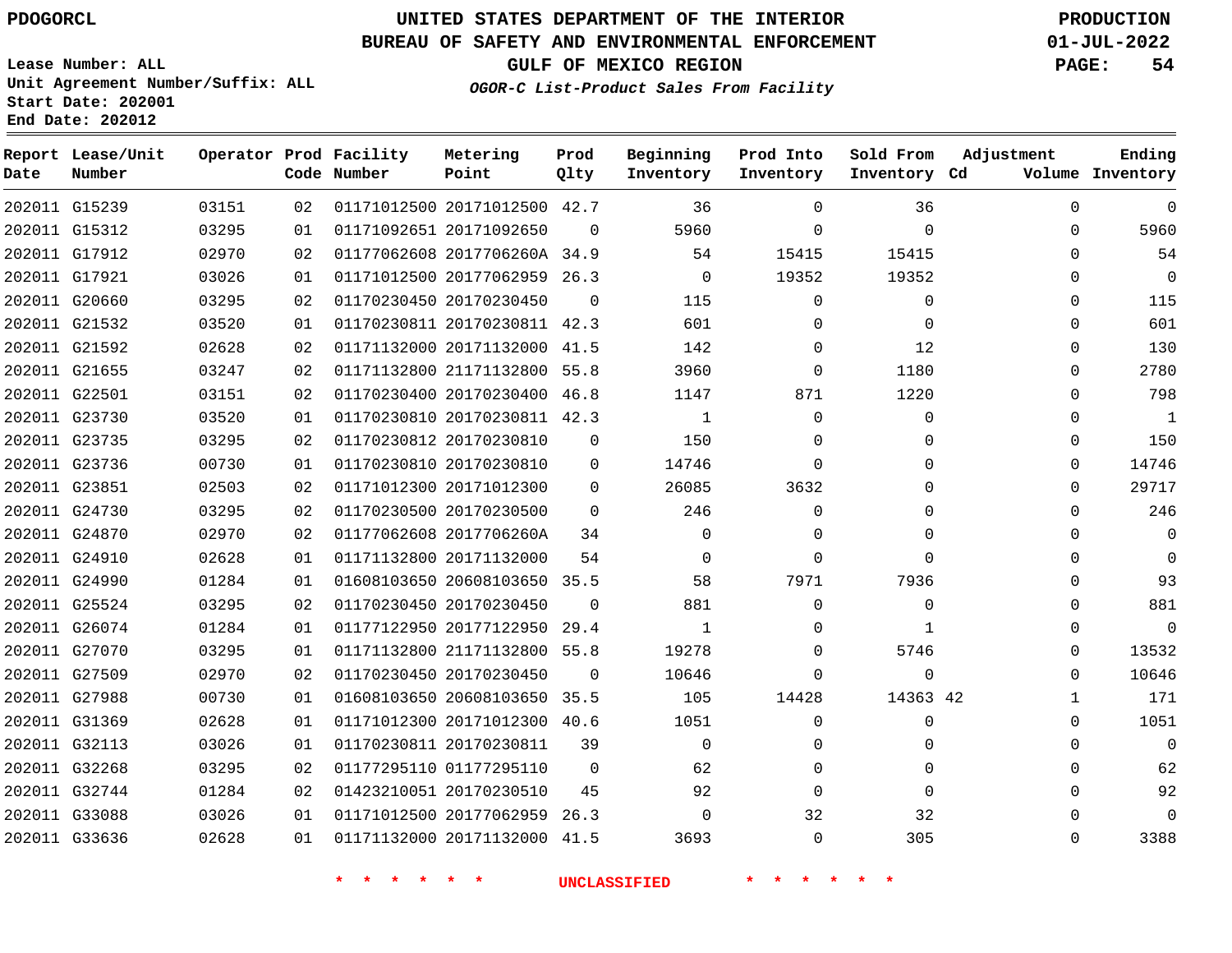# **UNITED STATES DEPARTMENT OF THE INTERIOR PDOGORCL PRODUCTION**

### **BUREAU OF SAFETY AND ENVIRONMENTAL ENFORCEMENT 01-JUL-2022**

**Lease Number: ALL Unit Agreement Number/Suffix: ALL Start Date: 202001**

**GULF OF MEXICO REGION PAGE: 55**

**OGOR-C List-Product Sales From Facility**

| Date   | Report Lease/Unit<br>Number |       |    | Operator Prod Facility<br>Code Number | Metering<br>Point            | Prod<br>Qlty | Beginning<br>Inventory | Prod Into<br>Inventory | Sold From<br>Inventory Cd | Adjustment |                | Ending<br>Volume Inventory |
|--------|-----------------------------|-------|----|---------------------------------------|------------------------------|--------------|------------------------|------------------------|---------------------------|------------|----------------|----------------------------|
|        | 202011 G34033               | 02628 | 01 |                                       | 01170230811 20170230811 42.3 |              | 378                    | $\Omega$               | $\Omega$                  |            | $\Omega$       | 378                        |
| 202012 | 00016                       | 03151 | 01 |                                       | 01170513700 20170513700 17.5 |              | 1586                   | 12896                  | 13305 42                  |            | $-2$           | 1175                       |
| 202012 | 00026                       | 03151 | 01 |                                       | 01170513700 20170513700 17.5 |              | 1455                   | 11086                  | 11532 42                  |            | $\mathbf{1}$   | 1010                       |
| 202012 | 00032                       | 03151 | 01 |                                       | 01170513700 20170513700 27.8 |              | $\mathbf 0$            | 370                    | 336                       |            | $\mathbf 0$    | 34                         |
| 202012 | 00049                       | 03295 | 01 |                                       | 01171012300 20171012300      | $\Omega$     | 2967                   | $\mathbf 0$            | $\mathbf 0$               |            | 0              | 2967                       |
| 202012 | 00050                       | 03295 | 01 |                                       | 01171012300 20171012300      | 0            | 4835                   | $\mathbf{0}$           | 0                         |            | 0              | 4835                       |
| 202012 | 00052                       | 03295 | 01 |                                       | 01171012300 20171012300      | $\Omega$     | 10479                  | $\Omega$               | $\Omega$                  |            | $\Omega$       | 10479                      |
| 202012 | 00081                       | 03295 | 02 |                                       | 01170230450 20170230450      | $\Omega$     | 535                    | $\Omega$               | $\Omega$                  |            | $\Omega$       | 535                        |
| 202012 | 00196                       | 03151 | 01 |                                       | 01171012300 20171012300      | $\Omega$     | 39966                  | 2411                   |                           | 0.42       | $-1$           | 42376                      |
| 202012 | 00353                       | 03368 | 01 |                                       | 01170754800 20170754800 28.1 |              | $\mathbf 0$            | 154                    | 91                        |            | $\mathbf 0$    | 63                         |
| 202012 | 00367                       | 03151 | 01 |                                       | 01170513700 20170513700 17.5 |              | 218                    | 1851                   | 1900                      |            | $\mathbf 0$    | 169                        |
| 202012 | 00434                       | 01284 | 01 |                                       | 01177112605 2017711260Y      | $\mathbf 0$  | 50                     | $\mathbf 0$            | $\mathbf 0$               |            | $\mathbf{0}$   | 50                         |
| 202012 | 00453                       | 01284 | 01 |                                       | 01177112605 2017711260Y      | $\Omega$     | 13                     | 0                      | $\Omega$                  |            | $\mathbf 0$    | 13                         |
| 202012 | 00479                       | 03295 | 02 |                                       | 01171012500 20171012500 41.3 |              | 637                    | 434                    | 769                       |            | 0              | 302                        |
| 202012 | 00680                       | 03520 | 01 |                                       | 01170230700 20170230700      | 45           | 288                    | $\Omega$               | $\Omega$                  |            | $\Omega$       | 288                        |
| 202012 | 00693                       | 03368 | 01 |                                       | 01170754800 20170754800 28.1 |              | 1                      | $\Omega$               | $\mathbf{1}$              |            | $\Omega$       | $\overline{0}$             |
| 202012 | 00694                       | 03368 | 01 |                                       | 01170754800 20170754800      | 28.1         | 1270                   | 2054                   | 2484 42                   |            | $\mathbf{1}$   | 841                        |
| 202012 | 00697                       | 03368 | 02 |                                       | 01170754800 20170754800 28.1 |              | 39                     | $\Omega$               | 39                        |            | $\Omega$       | $\mathbf{0}$               |
| 202012 | 00796                       | 02628 | 01 |                                       | 01171012300 20171012300 40.6 |              | 2260                   | $\mathbf 0$            | $\Omega$                  |            | $\mathbf 0$    | 2260                       |
| 202012 | 00839                       | 02451 | 01 |                                       | 01170513800 20170513800 32.2 |              | 437                    | 1500                   | 1669                      |            | $\mathbf 0$    | 268                        |
| 202012 | 754306006A                  | 00689 | 01 |                                       | 01608128271 20608128271 32.3 |              | 215883                 | 1199491                |                           | $0$ 09     | $-1190725$     | 224649                     |
|        | 202012 754306012A           | 02647 | 01 |                                       | 01608128270 20608128270 27.7 |              | 46839                  | $\Omega$               | $\Omega$                  |            | $\Omega$       | 46839                      |
|        | 202012 754306013A           | 02647 | 01 |                                       | 01608128270 20608128270 27.7 |              | $\Omega$               | 292764                 |                           | $0\quad09$ | $-270166$      | 22598                      |
|        | 202012 754307017A           | 03619 | 02 |                                       | 01171132800 20170230811 42.3 |              | 1233                   | $\mathbf 0$            | 0                         |            | $\mathbf 0$    | 1233                       |
|        | 202012 754315006A           | 03368 | 01 |                                       | 01170754800 20170754800 28.1 |              | 357                    | 698                    | 768 42                    |            | $-1$           | 286                        |
|        | 202012 754320003A           | 03247 | 01 |                                       | 01170573602 20170573602 27.6 |              | 13532                  | 36870                  | 30186 42                  |            | $\overline{2}$ | 20218                      |
|        | 202012 754396015A           | 01284 | 01 |                                       | 01608103650 20608103650 35.5 |              | $\mathbf 0$            | $\mathbf 0$            | $\mathbf{0}$              |            | $\mathbf 0$    | $\mathbf 0$                |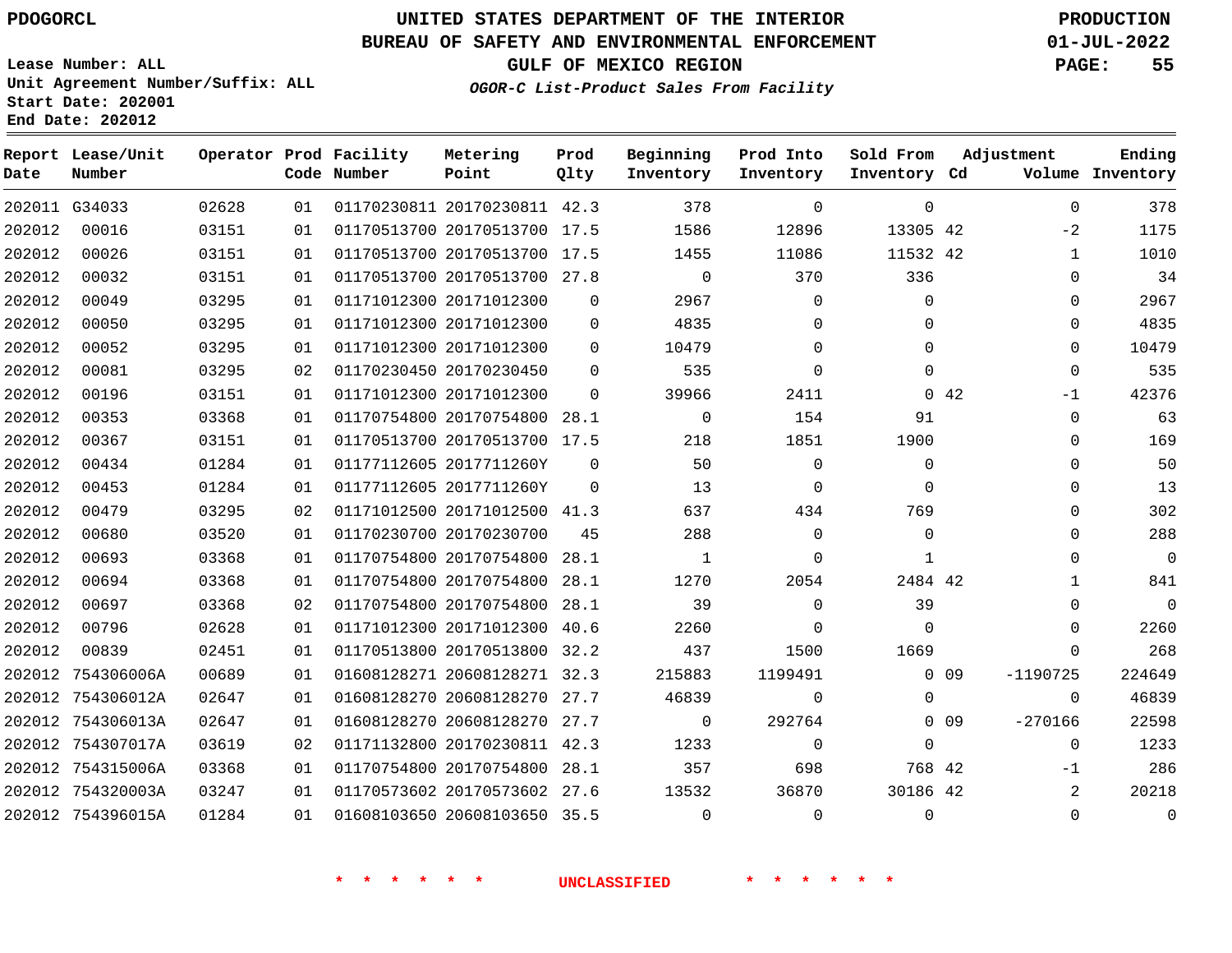**Report Lease/Unit**

**Number**

## **UNITED STATES DEPARTMENT OF THE INTERIOR PDOGORCL PRODUCTION**

**Prod Qlty**

#### **BUREAU OF SAFETY AND ENVIRONMENTAL ENFORCEMENT 01-JUL-2022**

**Lease Number: ALL Unit Agreement Number/Suffix: ALL Start Date: 202001 End Date: 202012**

**Operator Prod Facility**

**Code Number**

**OGOR-C List-Product Sales From Facility**

**Beginning Inventory**

 $\Omega$ 

**Sold From Inventory**

**Prod Into Inventory**

**GULF OF MEXICO REGION PAGE: 56**

**Inventory Cd Volume**

**Adjustment**

 

**Ending**

 

|               | 202012 8910020210 | 02451 | 02 | 01170513800 20170513800 32.2 |                     | $\Omega$       | 4476     | 3677        | $\Omega$       |
|---------------|-------------------|-------|----|------------------------------|---------------------|----------------|----------|-------------|----------------|
|               |                   |       | 01 | 01170513800 20170513800 32.2 |                     | $\Omega$<br>   | 30480    | 25040 42    | -1             |
|               |                   |       |    |                              |                     | 0              | 34956    | 28717       | -1             |
|               | 202012 8910024540 | 02451 | 01 | 01170513800 20170513800 32.2 |                     | 2553           | 41262    | 36452       | $\mathbf 0$    |
|               |                   |       | 02 | 01170513800 20170513800 32.2 |                     | 621            | 6429     | 5903        | 0              |
|               |                   |       |    |                              |                     | 3174           | 47691    | 42355       | 0              |
|               | 202012 8910029320 | 03151 | 01 | 01170513700 20170513700 27.8 |                     | $\mathbf{0}$   | 7865     | 7149        | $\mathbf 0$    |
|               | 202012 8910034440 | 03151 | 01 | 01170513700 20170513700 22.2 |                     | 3716           | 19987    | 21881       | $\overline{0}$ |
|               | 202012 8910086400 | 03520 | 02 | 01171012400 20171012400      | 69                  | 97             | 0        | 2           | $\mathbf 0$    |
|               | 202012 8910088130 | 02628 | 01 | 01171132800 21171132800 55.7 |                     | $\overline{0}$ | 0        | $\Omega$    | $\overline{0}$ |
|               | 202012 8910089160 | 03151 | 01 | 01170513700 20170513700 27.7 |                     | 548            | 3931     | 4120 42     | $-1$           |
|               | 202012 891008927Y | 03151 | 01 | 01170230400 20170230400 47.3 |                     | 80             | 46       | 84 42       | $-1$           |
|               | 202012 8910116740 | 03151 | 01 | 01170513700 20170513700 27.7 |                     | 1401           | 8785     | 9385        | $\overline{0}$ |
|               | 202012 8910116790 | 03151 | 01 | 01170513700 20170513700 27.7 |                     | 908            | 6343     | 6672        | $\mathbf 0$    |
|               | 202012 8910116800 | 03151 | 01 | 01170513700 20170513700 27.7 |                     | 4944           | 27836    | 30243       | $\mathbf 0$    |
|               | 202012 891011687A | 03368 | 01 | 01170754800 20170754800 28.1 |                     | 7              | 0        | 7           | $\mathbf 0$    |
|               | 202012 891011687C | 03368 | 01 | 01170754800 20170754800 28.1 |                     | 740            | 1667     | 1723        | $\mathbf 0$    |
|               | 202012 891011687D | 03368 | 01 | 01170754800 20170754800 28.1 |                     | $\Omega$       | 16       | 10 42       | 1              |
|               | 202012 891011687E | 03368 | 01 | 01170754800 20170754800 28.1 |                     | $\Omega$       | -2       | 1           | $\mathbf 0$    |
|               | 202012 8910123270 | 03295 | 01 | 01177215100 20177215102 30.9 |                     | 32             | 196      | 222         | $\mathbf 0$    |
|               | 202012 8910123320 | 03295 | 01 | 01177215100 20177215102 30.9 |                     | 62             | 757      | 795         | $\mathbf 0$    |
|               | 202012 8910123330 | 03295 | 01 | 01177215100 20177215102 30.9 |                     | 123            | 4134     | 4125 42     | 3              |
|               | 202012 G00982     | 02628 | 01 | 01171132800 20171132000      | 54                  | $\Omega$       | 0        | $\mathbf 0$ | $\mathsf 0$    |
|               | 202012 G00983     | 02628 | 01 | 01171132800 20171132000      | 54                  | $\Omega$       | $\Omega$ | $\Omega$    | $\mathbf 0$    |
| 202012 G00985 |                   | 03151 | 01 | 0117709260A 2017709260A      | $\Omega$            | 377            | $\Omega$ | $\Omega$    | $\mathbf 0$    |
|               | 202012 G00989     | 02628 | 01 | 01171132800 20171132000      | 54                  | $\Omega$       | 0        | $\Omega$    | $\Omega$       |
|               | 202012 G01036     | 03209 | 02 | 01171092651 20171092650 49.7 |                     | 545            | 0        | $\Omega$    | $\mathbf 0$    |
|               |                   |       |    |                              |                     |                |          |             |                |
|               |                   |       |    | 一大                           | <b>UNCLASSIFIED</b> |                |          |             |                |

**Metering Point**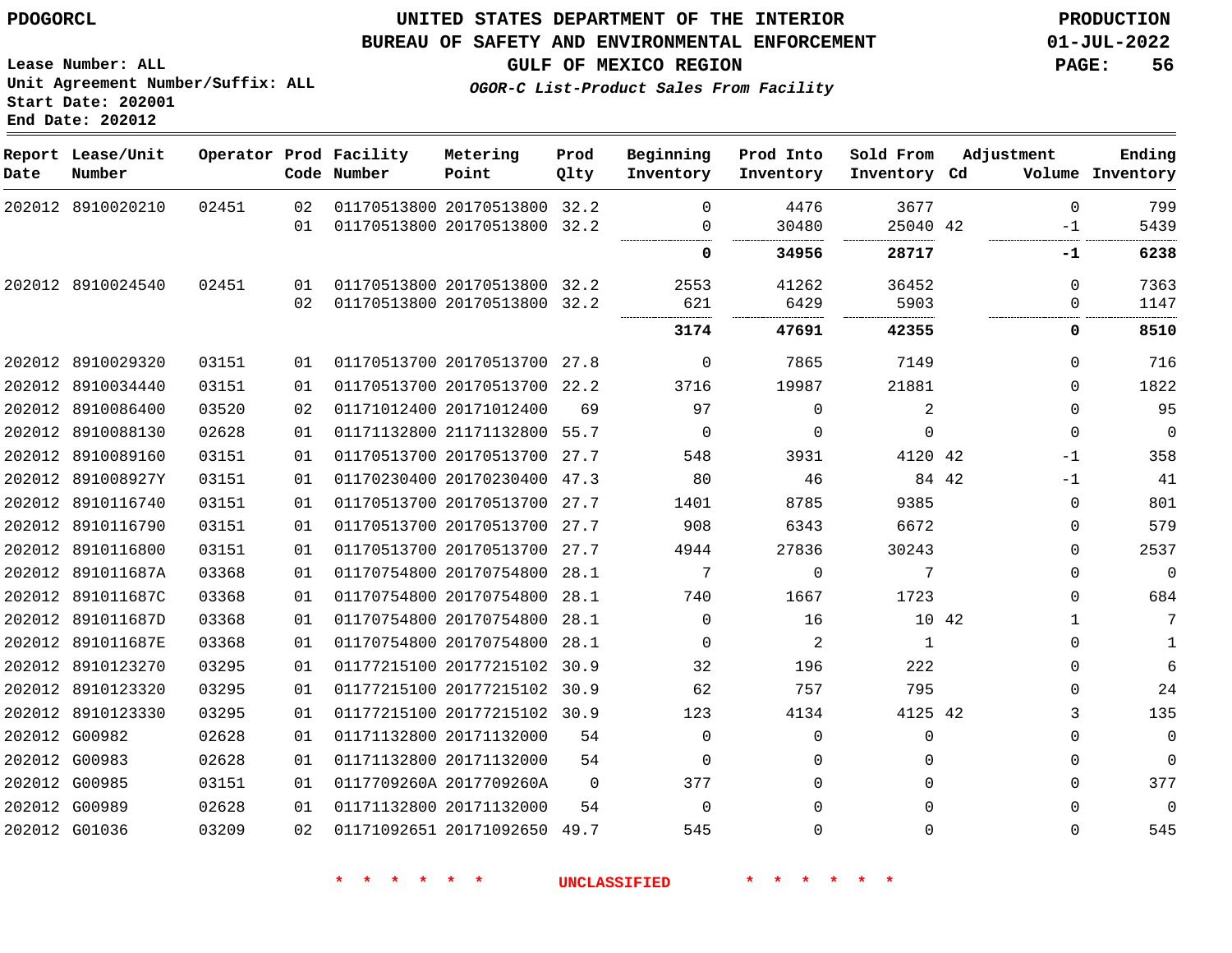# **UNITED STATES DEPARTMENT OF THE INTERIOR PDOGORCL PRODUCTION**

### **BUREAU OF SAFETY AND ENVIRONMENTAL ENFORCEMENT 01-JUL-2022**

**Lease Number: ALL Unit Agreement Number/Suffix: ALL Start Date: 202001**

# **GULF OF MEXICO REGION PAGE: 57**

**OGOR-C List-Product Sales From Facility**

| Date | Report Lease/Unit<br>Number |       |    | Operator Prod Facility<br>Code Number | Metering<br>Point            | Prod<br>Qlty | Beginning<br>Inventory | Prod Into<br>Inventory | Sold From<br>Inventory Cd | Adjustment | Ending<br>Volume Inventory |             |
|------|-----------------------------|-------|----|---------------------------------------|------------------------------|--------------|------------------------|------------------------|---------------------------|------------|----------------------------|-------------|
|      | 202012 G01083               | 03151 | 01 |                                       | 01170513700 20170513700 27.7 |              | 1884                   | 12256                  | 13023 42                  |            | $\mathbf{1}$<br>1118       |             |
|      | 202012 G01084               | 03151 | 01 |                                       | 01170513700 20170513700 27.7 |              | 154                    | 895                    | 967                       |            | $\Omega$                   | 82          |
|      | 202012 G01090               | 03151 | 01 |                                       | 01170513700 20170513700 27.7 |              | 1057                   | 6428                   | 6899                      |            | 0                          | 586         |
|      | 202012 G01091               | 03151 | 01 |                                       | 01170513700 20170513700 27.7 |              | 790                    | 5811                   | 6072 42                   |            | 1                          | 530         |
|      | 202012 G01220               | 03295 | 01 |                                       | 01177092600 20177092600 43.7 |              | $\mathbf 0$            | $\Omega$               |                           | 046        | 61                         | 61          |
|      | 202012 G01351               | 03151 | 01 |                                       | 01170230400 20170230400 47.3 |              | 64                     | 40                     |                           | 69 42      | $\mathbf{1}$               | 36          |
|      | 202012 G01447               | 03151 | 02 |                                       | 01170513700 20170513700 17.5 |              | 13                     | 127                    | 129 42                    |            | $\mathbf{1}$               | 12          |
|      | 202012 G01497               | 02451 | 01 |                                       | 01170513800 20170513800 32.2 |              | 115                    | 20617                  | 17052                     |            | 3680<br>$\mathbf{0}$       |             |
|      |                             |       | 02 |                                       | 01170513800 20170513800 32.2 |              | 4                      | 777                    | 642                       |            | 0                          | 139         |
|      |                             |       |    |                                       |                              |              | 119                    | 21394                  | 17694                     |            | 0<br>3819                  |             |
|      | 202012 G01498               | 02451 | 01 |                                       | 01170513800 20170513800      | 32.2         | 14                     | 2642                   | 2185                      |            | $\Omega$                   | 471         |
|      | 202012 G01610               | 03295 | 01 |                                       | 01177215100 20177215102 30.9 |              | 18                     | 524                    | 525                       |            | $\Omega$                   | 17          |
|      | 202012 G01619               | 03151 | 01 |                                       | 01170513700 20170513700      | 32.3         | 1993                   | 4193                   | 5804                      |            | $\mathbf{0}$               | 382         |
|      | 202012 G01620               | 03151 | 01 |                                       | 01170513700 20170513700 32.3 |              | 867                    | 1696                   | 2408                      |            | $\Omega$                   | 155         |
|      | 202012 G01757               | 03295 | 02 |                                       | 01423210051 20423210050      | 64           | 61                     | 70                     | 123                       |            | $\mathbf{0}$               | 8           |
|      | 202012 G01848               | 01284 | 02 |                                       | 01423210051 20170230500 43.8 |              | 164                    | $\Omega$               | $\Omega$                  |            | $\Omega$                   | 164         |
|      |                             | 01978 | 02 |                                       | 01170230500 20170230500 43.8 |              | 702                    | $\Omega$               | $\Omega$                  |            | $\mathbf{0}$               | 702         |
|      |                             |       |    |                                       |                              |              | 866                    | 0                      | 0                         |            | 0                          | 866         |
|      | 202012 G01860               | 03295 | 01 |                                       | 01170231110 20170231110      | $\Omega$     | 2402                   | $\Omega$               | $\mathbf 0$               |            | $\mathbf{0}$<br>2402       |             |
|      | 202012 G01865               | 03151 | 01 |                                       | 01171012500 20171012500      | 41.3         | 1766                   | 2395                   | 2494 42                   |            | 1666<br>$-1$               |             |
|      | 202012 G01901               | 03295 | 01 |                                       | 01177215100 20177215102      | 30.9         | 4                      | 96                     | 97                        |            | $\mathbf 0$                | 3           |
|      | 202012 G01966               | 03295 | 01 |                                       | 01177215100 20177215102      | 30.9         | 60                     | 2672                   | 2644 42                   |            | $-1$                       | 87          |
|      | 202012 G01967               | 03295 | 01 |                                       | 01177215100 20177215102      | 30.9         | 214                    | 7280                   | 7255 42                   |            | $-2$                       | 237         |
|      | 202012 G02111               | 02628 | 01 |                                       | 01171132000 20171132000 40.1 |              | 3857                   | 17399                  | 16678                     |            | 4578<br>0                  |             |
|      | 202012 G02826               | 03295 | 02 |                                       | 01170231110 20170231110      | $\Omega$     | 134                    | $\Omega$               | 0                         |            | 0                          | 134         |
|      | 202012 G03152               | 03295 | 01 |                                       | 01177092600 20177092600 43.7 |              | $\Omega$               | $\Omega$               |                           | 857<br>046 |                            | 857         |
|      | 202012 G03331               | 02628 | 01 |                                       | 01171132000 20171132000      | 54           | $\Omega$               | $\Omega$               | 0                         |            | $\Omega$                   | $\mathbf 0$ |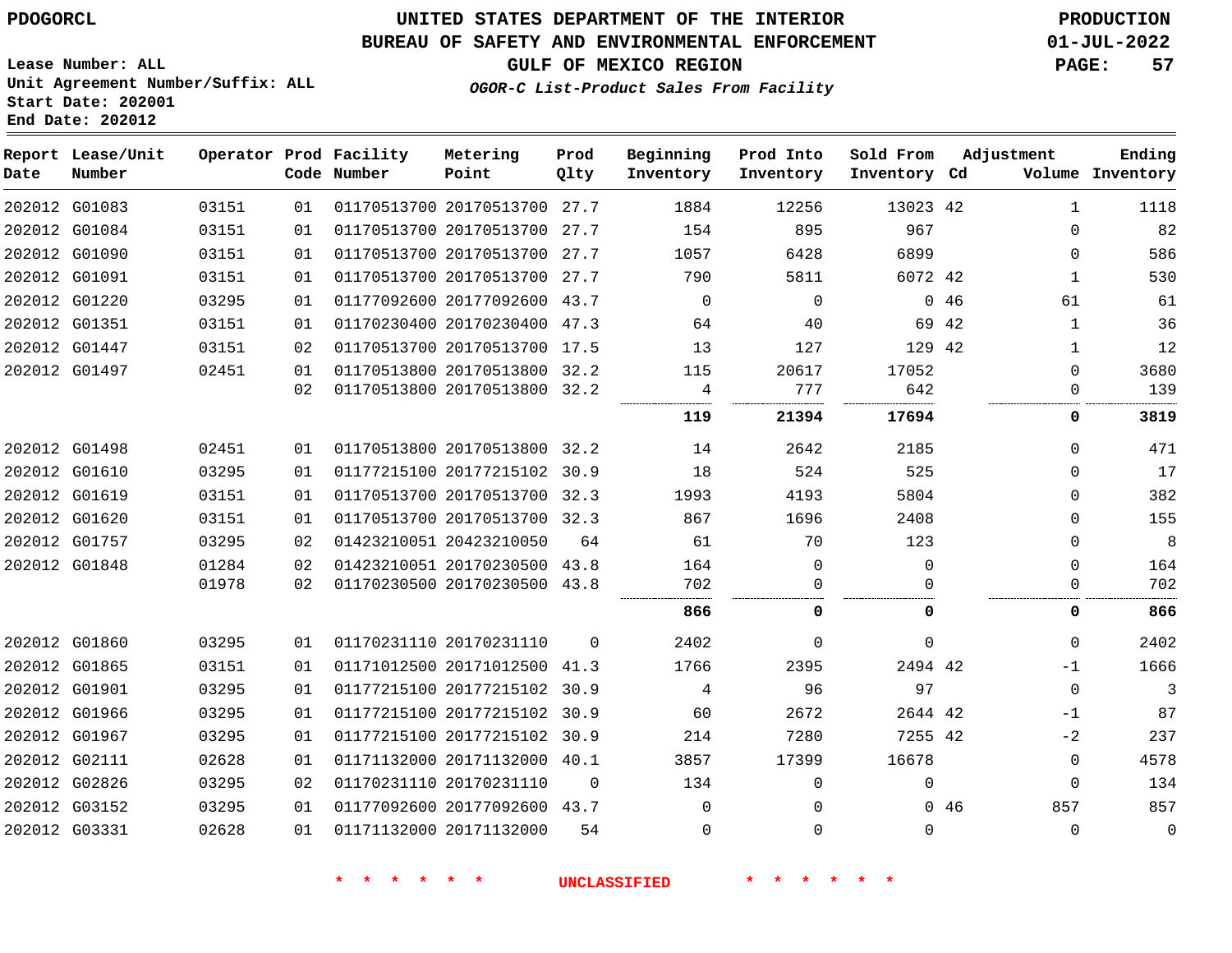# **UNITED STATES DEPARTMENT OF THE INTERIOR PDOGORCL PRODUCTION**

**Prod Qlty**

#### **BUREAU OF SAFETY AND ENVIRONMENTAL ENFORCEMENT 01-JUL-2022**

**Lease Number: ALL Unit Agreement Number/Suffix: ALL Start Date: 202001**

**Operator Prod Facility**

**Code Number**

**Metering Point**

**End Date: 202012**

**Report Lease/Unit**

**Number**

**GULF OF MEXICO REGION PAGE: 58**

**Inventory Cd Volume**

**Adjustment**

**Ending**

**OGOR-C List-Product Sales From Facility**

**Beginning Inventory** **Prod Into Inventory** **Sold From Inventory**

| 202012 G04081 | 03295 | 02 | 01170230812 20170230810      | $\Omega$ | 896         | $\Omega$ | $\Omega$ | 0                | 896         |
|---------------|-------|----|------------------------------|----------|-------------|----------|----------|------------------|-------------|
| 202012 G04232 | 00730 | 01 | 01171012500 20171012500 41.3 |          | 741         | 819      | 990      | 0                | 570         |
| 202012 G04421 | 03295 | 01 | 01171131600 20171131600      | $\Omega$ | 1060        | $\Omega$ | $\Omega$ | 0                | 1060        |
| 202012 G05006 | 01284 | 02 | 01423210051 20170230510      | 45       | 168         | $\Omega$ | $\Omega$ | 0                | 168         |
| 202012 G05431 | 02970 | 02 | 01177062608 2017706260A 34.9 |          | 40          | 5986     | 5986     | 0                | 40          |
| 202012 G05504 | 00730 | 01 | 01171132800 21171132800 55.8 |          | 1429        | $\Omega$ | 92       | O                | 1337        |
|               | 03295 | 01 | 01171132800 21171132800 55.8 |          | 1011        | $\cap$   | 65       | U                | 946         |
|               | 03619 | 02 | 01171132800 21171132800 55.8 |          | 3544        |          | 229      |                  | 3315        |
|               |       |    |                              |          | 5984        | 0        | 386      | 0                | 5598        |
| 202012 G05505 | 02628 | 01 | 01171132800 21171132800 55.7 |          | 0           | $\Omega$ | 0        | $\Omega$         | $\mathbf 0$ |
| 202012 G07760 | 01284 | 01 | 01177122950 20177122950 29.2 |          | 175         | 22811    | 22811    | 0                | 175         |
| 202012 G09631 | 01284 | 01 | 01177122950 20177122950 29.4 |          | 0           | $\Omega$ | 0        | 0                | $\mathbf 0$ |
| 202012 G10741 | 02628 | 01 | 01171132800 20171132000      | 54       | 0           | $\Omega$ | $\Omega$ | 0                | $\mathbf 0$ |
| 202012 G10910 | 03026 | 01 | 01177245110 2017724511G 44.5 |          | 0           | 3570     | 3570     | 0                | $\Omega$    |
| 202012 G12802 | 02628 | 01 | 01170230811 20170230811 42.3 |          | 42          |          | $\Omega$ | 0                | 42          |
| 202012 G13081 | 01284 | 01 | 01608103650 20608103650 35.8 |          | 133         | 12729    | 12768    | 0                | 94          |
| 202012 G14342 | 02628 | 01 | 01170230811 20170230811 42.3 |          | 7400        | ∩        | $\Omega$ | 0                | 7400        |
| 202012 G15050 | 03295 | 01 | 01170231110 20170231110      | $\Omega$ | 1006        |          |          | 0                | 1006        |
| 202012 G15277 | 03295 | 01 | 01171012400 20171012400      | $\Omega$ | 0           |          | 0        | $\left( \right)$ | 9           |
|               |       | 02 | 01171012400 20171012400      | 69       |             | 40       |          |                  | 39          |
|               |       |    |                              |          | 0           | 49       | ı        | 0                | 48          |
| 202012 G15312 | 03295 | 01 | 01171092651 20171092650      | $\Omega$ | 5960        | $\Omega$ | $\Omega$ | 0                | 5960        |
| 202012 G16515 | 03026 | 01 | 01177245110 2017724511G 44.5 |          | $\Omega$    | 214      | 214      | 0                | $\Omega$    |
| 202012 G17912 | 02970 | 02 | 01177062608 2017706260A 35.5 |          | 54          | 14999    | 14999    | 0                | 54          |
| 202012 G17921 | 03026 | 01 | 01171012500 20177062959 25.8 |          | $\mathbf 0$ | 20697    | 20697    |                  | $\mathbf 0$ |
| 202012 G20660 | 03295 | 02 | 01170230450 20170230450      | - 0      | 115         | $\Omega$ | $\Omega$ | 0                | 115         |
| 202012 G21532 | 03520 | 01 | 01170230811 20170230811 42.3 |          | 601         | $\Omega$ | $\Omega$ | 0                | 601         |
| 202012 G21592 | 02628 | 02 | 01171132000 20171132000 40.1 |          | 130         | 374      | 405      | 0                | 99          |